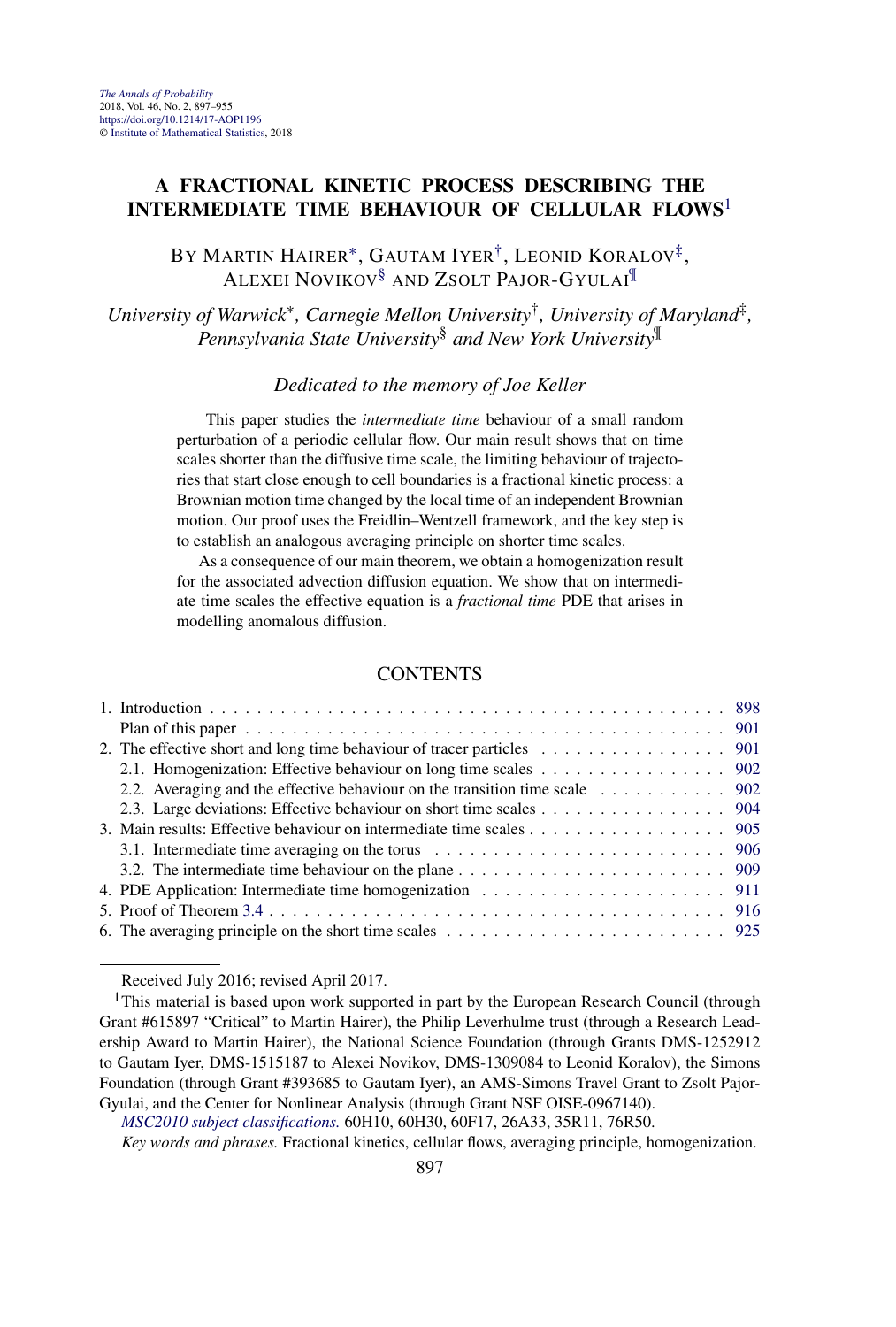<span id="page-1-0"></span>

**1. Introduction.** The purpose of this paper is to study the *intermediate time* behaviour of tracer particles passively advected by a periodic cellular flow. Cellular flows arise in various contexts, most notably as a two-dimensional model for heat transport in Bernard convection cells. Our interest in studying the *intermediate time* behaviour stems from [\[42\]](#page-57-0) (see also [\[43\]](#page-58-0)), which proposes a *fractional kinetic* or non-Fickian model governing the behaviour on intermediate time scales. This is in stark contrast to the well-known diffusive behaviour on long time scales, and the deterministic Hamiltonian ODE behaviour on short time scales.

The position of tracer particles diffusing in a cellular flow is governed by the SDE:

(1.1) 
$$
d\tilde{X}_t = v(\tilde{X}_t) dt + \sqrt{\varepsilon} dW_t, \quad \text{with } \tilde{X}_0 \sim \mu.
$$

Here,  $\mu$  is a probability measure on  $\mathbb{R}^2$  representing the initial distribution,  $\varepsilon$  is twice the molecular diffusivity, *W* is a standard two-dimensional Brownian motion. For notational convenience, we denote the law of the solution by  $P_{\varepsilon}^{\mu}$ , indicating the  $\mu$  and  $\varepsilon$  dependence on the probability measure instead of on the process  $\tilde{X}$ , which we always take to be the canonical process. Above, *v* is the velocity field of a periodic cellular flow. Namely, there exists a periodic function  $H: \mathbb{R}^2 \to \mathbb{R}$ (known as the Hamiltonian, or stream function) such that

$$
v = \nabla^{\perp} H \stackrel{\text{def}}{=} \begin{pmatrix} -\partial_2 H \\ \partial_1 H \end{pmatrix}.
$$

Moreover, all the critical points of *H* are nondegenerate, and there is a connected level set of *H*, say  $\mathcal{L} = \{x \in \mathbb{R}^2 : H(x) = 0\}$ , called the separatrix, which divides the plane into bounded regions (cells) that are each invariant under the (deterministic) flow of the vector field *v* (see Figure 1). For simplicity of notation, we assume that *H* has no saddle points inside the cells. An example commonly used in fluid dynamics is  $H(x_1, x_2) = \sin(x_1) \sin(x_2)$ , as shown in Figure [2.](#page-2-0)



FIG. 1. *A contour plot of the Hamiltonian in a generic cellular flow*.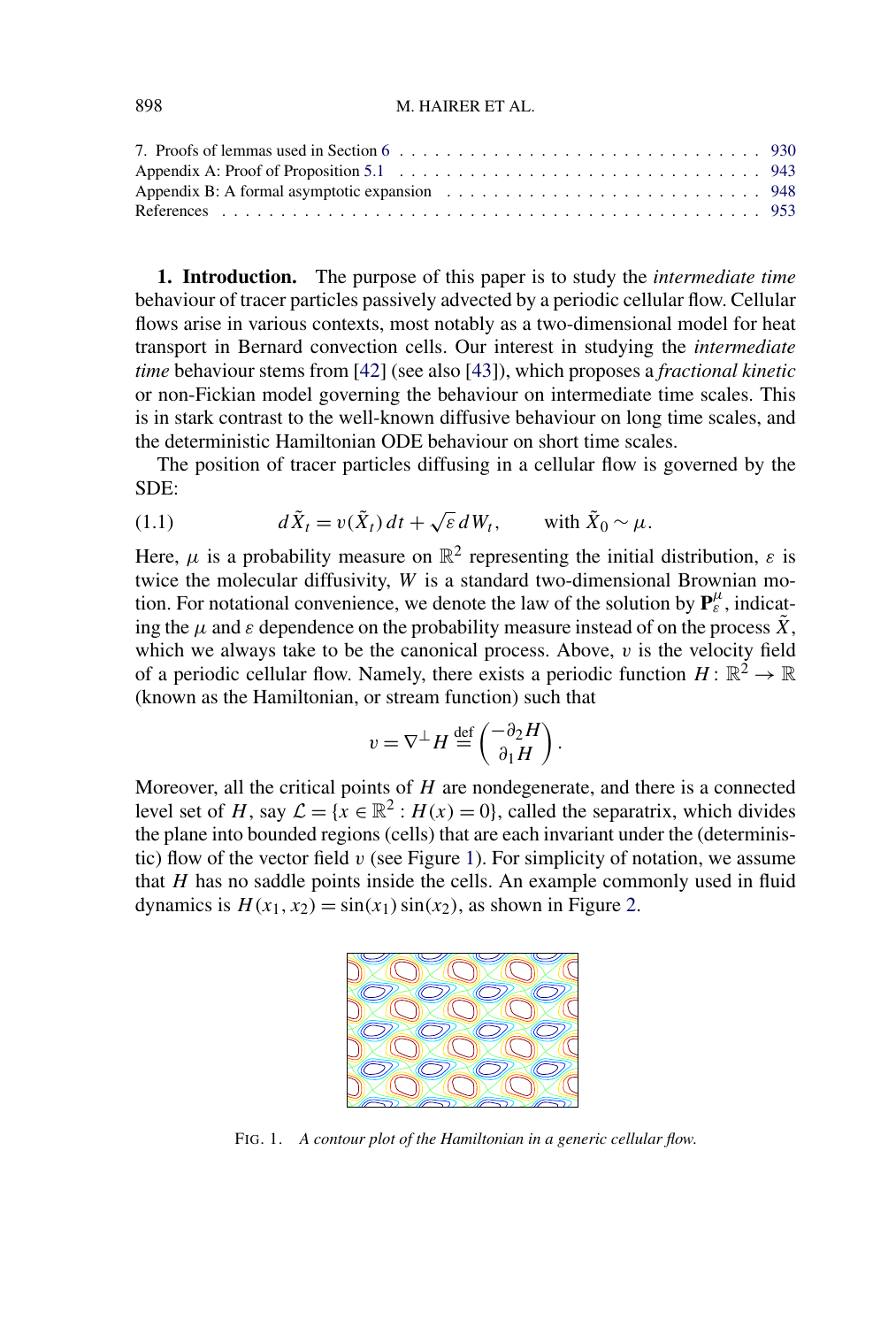<span id="page-2-0"></span>

FIG. 2. *A contour plot of the Hamiltonian*  $H(x_1, x_2) = \sin(x_1) \sin(x_2)$ .

The behaviour of  $\tilde{X}$  on both short time scales (i.e., time scales of order 1) and long time scales (i.e., time scales larger than  $1/\varepsilon$ ) is well known. On short time scales, a large deviations principle [\[19\]](#page-56-0), Chapter 4, Theorem 1.1 guarantees that the trajectories of  $\tilde{X}$  deviate from the deterministic trajectories of the flow  $v$  with an exponentially small probability. On long time scales, standard homogenization results [\[17\]](#page-56-0) show that  $\tilde{X}$  behaves like a Brownian motion with an enhanced diffusion coefficient.

This paper concerns the effective behaviour of  $\tilde{X}$  on *intermediate time scales*, that is, time scales much larger than 1 and much smaller than  $1/\varepsilon$ . If the initial condition of  $\tilde{X}$  is chosen in such a way that  $H(\tilde{X}_0) \neq 0$ , then this is again very well understood: at scales of order  $1/\varepsilon^{\alpha}$  with  $\alpha \in (0, 1)$ , one sees a Brownian motion on the level sets of *H*. At scale  $1/\varepsilon$ , one obtains a nontrivial diffusion [\[18\]](#page-56-0), as long as the diffusion in question does not reach the set  $H = 0$ . This leaves open the question of the behaviour when the initial condition is chosen close to  $H = 0$ , and this is what we address in this article. For such starting points, the limiting behaviour on both time scales above is a *time changed* Brownian motion. This is a surprising and substantial departure from what is usually expected. The vast majority of results concerning scaling limits of diffusions obtain a limiting behaviour that is again a diffusion, if not a rescaled Brownian motion. A time changed Brownian motion was first obtained in [\[20\]](#page-56-0) on time scales of order 1*/ε*, and here we extend this result to *much shorter* time scales.

Explicitly, fix  $\alpha \in (0, 1)$  and consider the time rescaled process

(1.2) 
$$
Z_t = Z(t) \stackrel{\text{def}}{=} \tilde{X}\left(\frac{\alpha|\log \varepsilon|t}{\varepsilon^{1-\alpha}}\right),
$$

where for notational convenience we sometimes denote time as an argument instead of a subscript. The process *Z* focuses on the behaviour of  $\tilde{X}$  at time scales of order  $|\log \varepsilon|/ \varepsilon^{1-\alpha}$ , and the main result of this paper shows that *Z* can be spatially rescaled to converge to a *time changed* Brownian motion, provided  $\tilde{X}$  starts on (or very close to) cell boundaries. The reason for the extra |log *ε*| factor is the logarithmic slow-down of the underlying dynamical system as it approaches hyperbolic saddles, and is revisited in detail later (see also [\[23\]](#page-57-0)). Our main result (Theorem [3.4\)](#page-13-0) is a more general version of the following.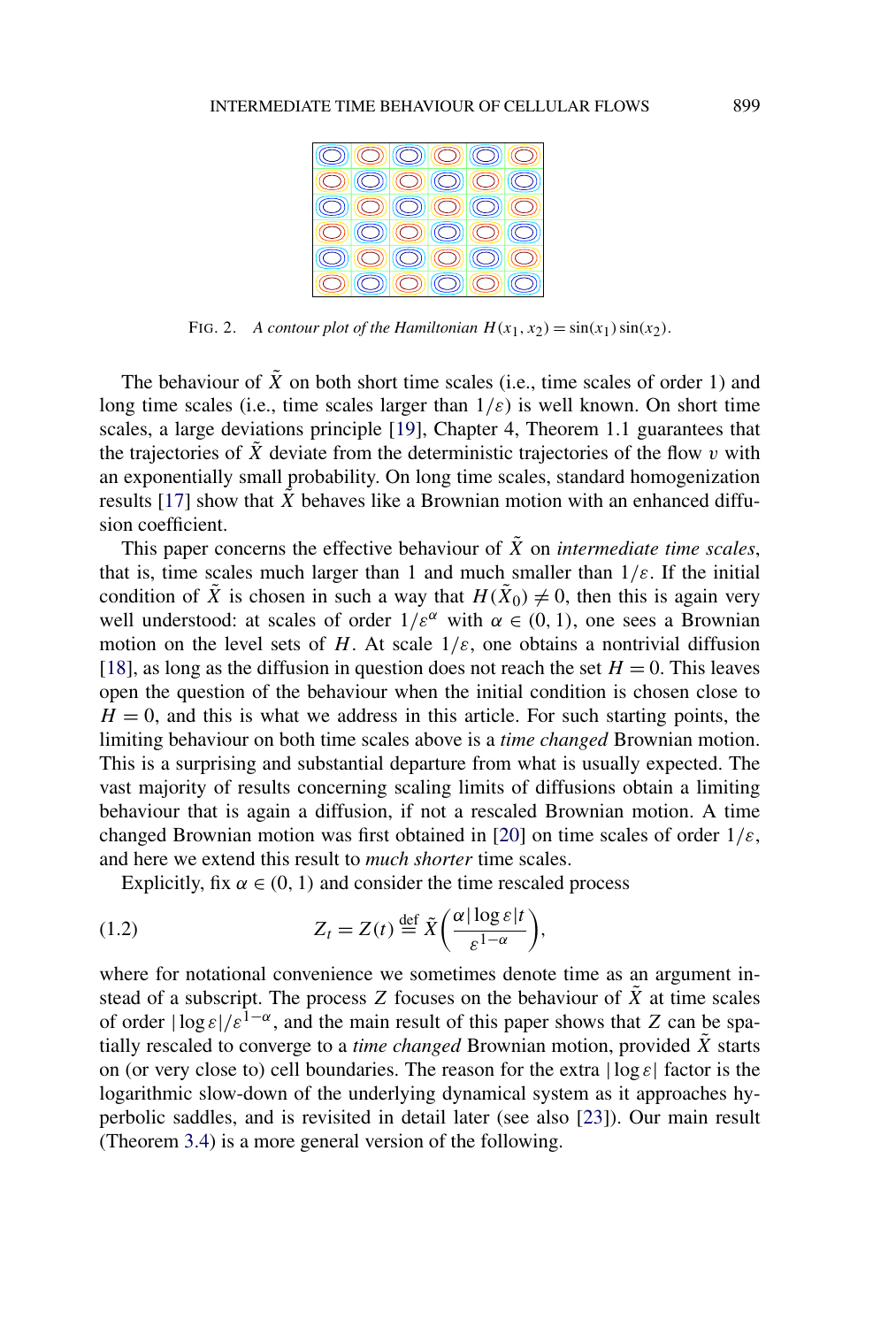<span id="page-3-0"></span>THEOREM 1.1. *There exists a symmetric strictly positive definite matrix Q such that*, *if the initial distribution μ<sup>ε</sup> is a delta measure at a point that belongs to the separatrix* L, then the laws of  $\varepsilon^{\frac{1-\alpha}{4}}$  Z converge weakly to the law of  $W_L^Q$ . Here,  $W<sup>Q</sup>$  *is a Brownian motion on*  $\mathbb{R}^2$  *with covariance matrix Q*, *and L is the local time at* 0 *of an independent Brownian motion*.

Note that on the intermediate time scales we consider, if  $\tilde{X}$  starts far away from the separatrix, it will simply make many rotations along the flow lines of *v* without escaping from the cell where it starts. Thus the assumption that  $\tilde{X}$  starts on (or very close to) the separatrix is necessary in order to observe a nontrivial limiting behaviour.

As a direct consequence, we also obtain an intermediate time homogenization result for the advection diffusion equation. Let *θ*˜*<sup>ε</sup>* satisfy the PDE

(1.3) 
$$
\partial_t \tilde{\theta}^\varepsilon = v \cdot \nabla \tilde{\theta}^\varepsilon + \frac{\varepsilon}{2} \Delta \tilde{\theta}^\varepsilon \quad \text{on } \mathbb{R}^2 \times (0, \infty),
$$

with initial data  $\tilde{\theta}^{\varepsilon}(x,0) = \tilde{\theta}^{\varepsilon}_0(x)$ . Standard homogenization results [\[14,](#page-56-0) [15,](#page-56-0) [35\]](#page-57-0) show that on time scales longer than  $\mathcal{O}(1/\varepsilon)$ ,  $\tilde{\theta}^{\varepsilon}$  converges weakly to the solution of the standard heat equation, with an enhanced diffusion coefficient. On intermediate time scales, we show  $\tilde{\theta}^{\varepsilon}$  converges to the solution of a *time fractional* heat equation. Again, this is somewhat unexpected, as the scaling limits of linear parabolic equations usually lead to a parabolic (spatially homogeneous) equation, and not a time fractional equation!

Explicitly, our main PDE result (Theorem [4.1\)](#page-15-0) can be stated as follows.

**THEOREM 1.2.** *For a fixed*  $\alpha \in (0, 1)$ *, define the rescaled functions*  $\theta^{\varepsilon}$  *and*  $\theta_0^{\varepsilon}$ *by*

$$
(1.4) \qquad \theta^{\varepsilon}(x,t) = \tilde{\theta}^{\varepsilon}\bigg(\frac{x}{\varepsilon^{(1-\alpha)/4}}, \frac{\alpha |\log \varepsilon|t}{\varepsilon^{1-\alpha}}\bigg) \quad \text{and} \quad \theta^{\varepsilon}_0(x) = \tilde{\theta}^{\varepsilon}_0\bigg(\frac{x}{\varepsilon^{(1-\alpha)/4}}\bigg).
$$

 $If \theta_0^{\varepsilon} = \theta_0 \in C_b(\mathbb{R}^2)$  *is independent of*  $\varepsilon$ , *then as*  $\varepsilon \to 0$ ,  $\theta^{\varepsilon}$  *converges*<sup>2</sup> *to*  $\vartheta$ , *where ϑ satisfies*

(1.5) 
$$
r_0 \mathcal{D}_t^{1/2} \vartheta - \frac{1}{2} [Q : \nabla^2] \vartheta = 0, \qquad \vartheta(x, 0) = \theta_0(x),
$$

*for some constant*  $r_0 > 0$  *that can be computed explicitly in terms of v*. *Here*,  $\mathcal{D}_t^{1/2}$ *denotes the* Caputo derivative *of order* 1*/*2 (*see*, *for instance*, [\[10\]](#page-56-0)) *and is defined*

<sup>&</sup>lt;sup>2</sup>The notion by which  $\theta^{\varepsilon} \to \vartheta$  is related to the two scale convergence [\[31\]](#page-57-0) and is described precisely later. Roughly speaking, one needs to test  $\theta^{\varepsilon}$  against an  $\varepsilon$ -dependent measure  $\hat{v}^{\varepsilon}$  on  $\mathbb{R}^2$ , where the family of measures  $(\hat{v}^{\varepsilon})$ , when rescaled appropriately, converges to a probability measure supported on the separatrix.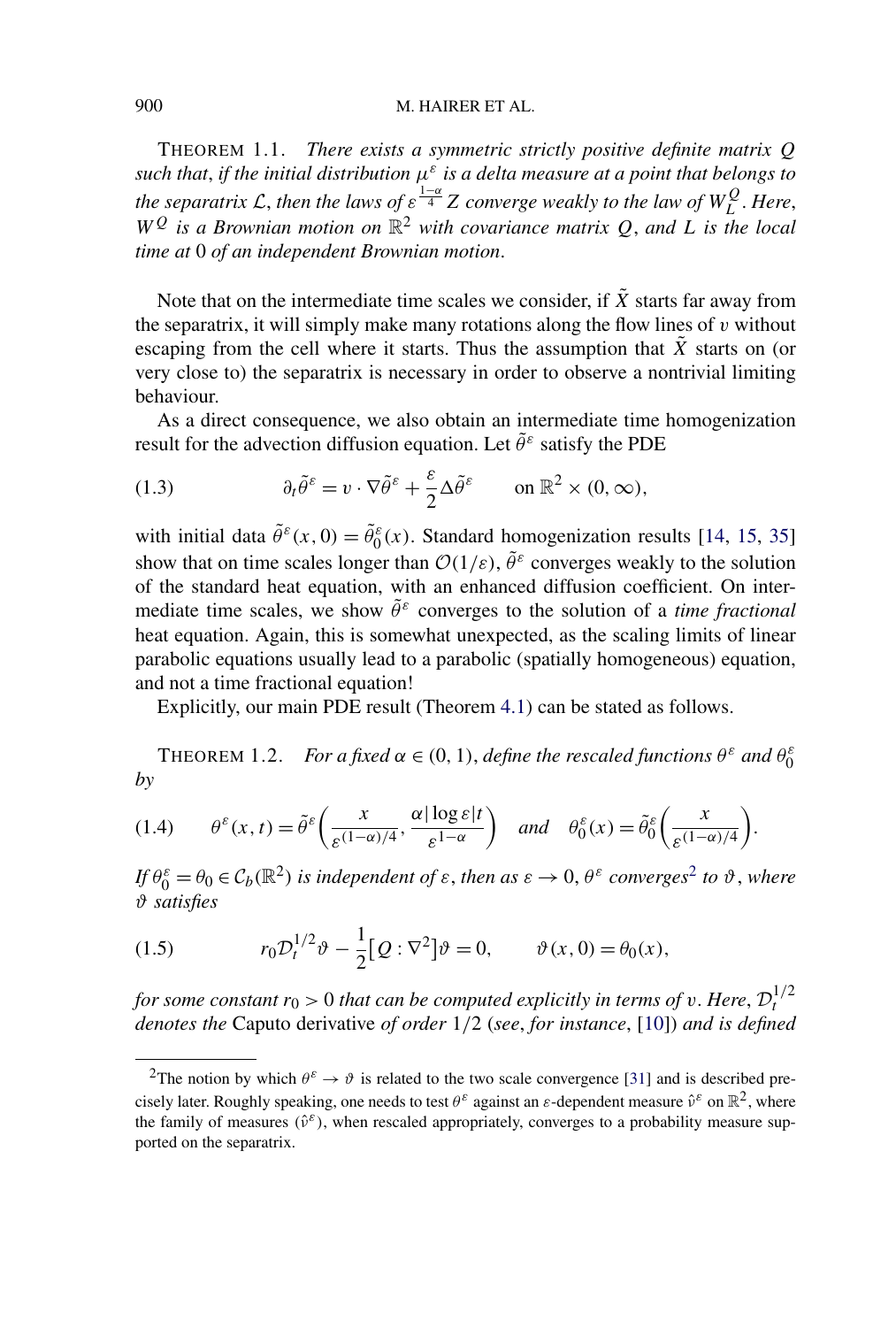<span id="page-4-0"></span>*by*

(1.6) 
$$
\mathcal{D}_t^{1/2} f = \frac{1}{\sqrt{\pi}} \frac{d}{dt} \int_0^t \frac{f(s) - f(0)}{(t - s)^{1/2}} ds,
$$

*and*  $Q: \nabla^2 = \sum_{i,j} Q_{ij} \frac{\partial^2}{\partial x_i \partial x_j}$ .

Time fractional equations of the form [\(1.5\)](#page-3-0) often arise when studying anomalous, or non-Fickian diffusions. In this context, it was first suggested by Young [\[42\]](#page-57-0) (see also [\[41,](#page-57-0) [43\]](#page-58-0)) and supported by both numerics and a heuristic explanation. Roughly speaking, on intermediate time scales, the heat near the separatrix diffuses to neighbouring cells, and also gets trapped in cell interiors. This leads to a coupled system governing the effective behaviour, and eliminating the heat in cell interiors from this system leads to [\(1.5\)](#page-3-0). We elaborate on this and carry out the details in Section [4.](#page-14-0) We remark, however, that even though this is a purely deterministic result, we prove it using our main probabilistic result (Theorem [3.4\)](#page-13-0) and the Kolmogorov equation. In lieu of a rigorous PDE proof of this result, we provide (in Appendix [B\)](#page-51-0) a formal asymptotic expansion motivating it. To turn this into a rigorous proof, there are a few technical obstructions that need to be overcome, and these are described in Remark [B.2.](#page-55-0)

*Plan of this paper*. In order to place our results in the context of the existing literature, Section 2 provides a brief overview of the effective behaviour of tracer particles on both long and short time scales. This section is independent of the rest of the paper and can be skipped by the reader familiar with the literature.

In Section [3,](#page-8-0) we state the main result of our paper (Theorem [3.4\)](#page-13-0) proving the convergence of  $\tilde{X}$  to an effective process on intermediate time scales. An important step in the proof is Theorem [3.2,](#page-11-0) which is an analogue of the Freidlin–Wentzell averaging principle on these time scales. Before proving the two theorems stated above, we digress and prove an intermediate time homogenization result for the advection diffusion equation governing the density of tracer particles (Theorem [4.1\)](#page-15-0). This is presented in Section [4,](#page-14-0) and is independent of all subsequent sections (except Appendix [B\)](#page-51-0).

The remainder of the paper is devoted to proving our main results. In Section [5,](#page-19-0) we prove Theorem [3.4,](#page-13-0) modulo an estimate on how far *Z* can travel before exiting a small neighbourhood of the separatrix (Proposition [5.1\)](#page-20-0). In Sections [6](#page-28-0) and [7,](#page-33-0) we prove the intermediate time averaging principle (Theorem [3.2\)](#page-11-0). In Appendix [A,](#page-46-0) we prove Proposition [5.1.](#page-20-0) Finally, in Appendix [B,](#page-51-0) we provide a formal asymptotic expansion, which serves as an alternative, purely PDE, approach to derive our intermediate time PDE homogenization result (Theorem [4.1\)](#page-15-0).

**2. The effective short and long time behaviour of tracer particles.** This section contains a brief review of results concerning the effective behaviour of tracer particles on long time scales and short time scales. Its main purpose is to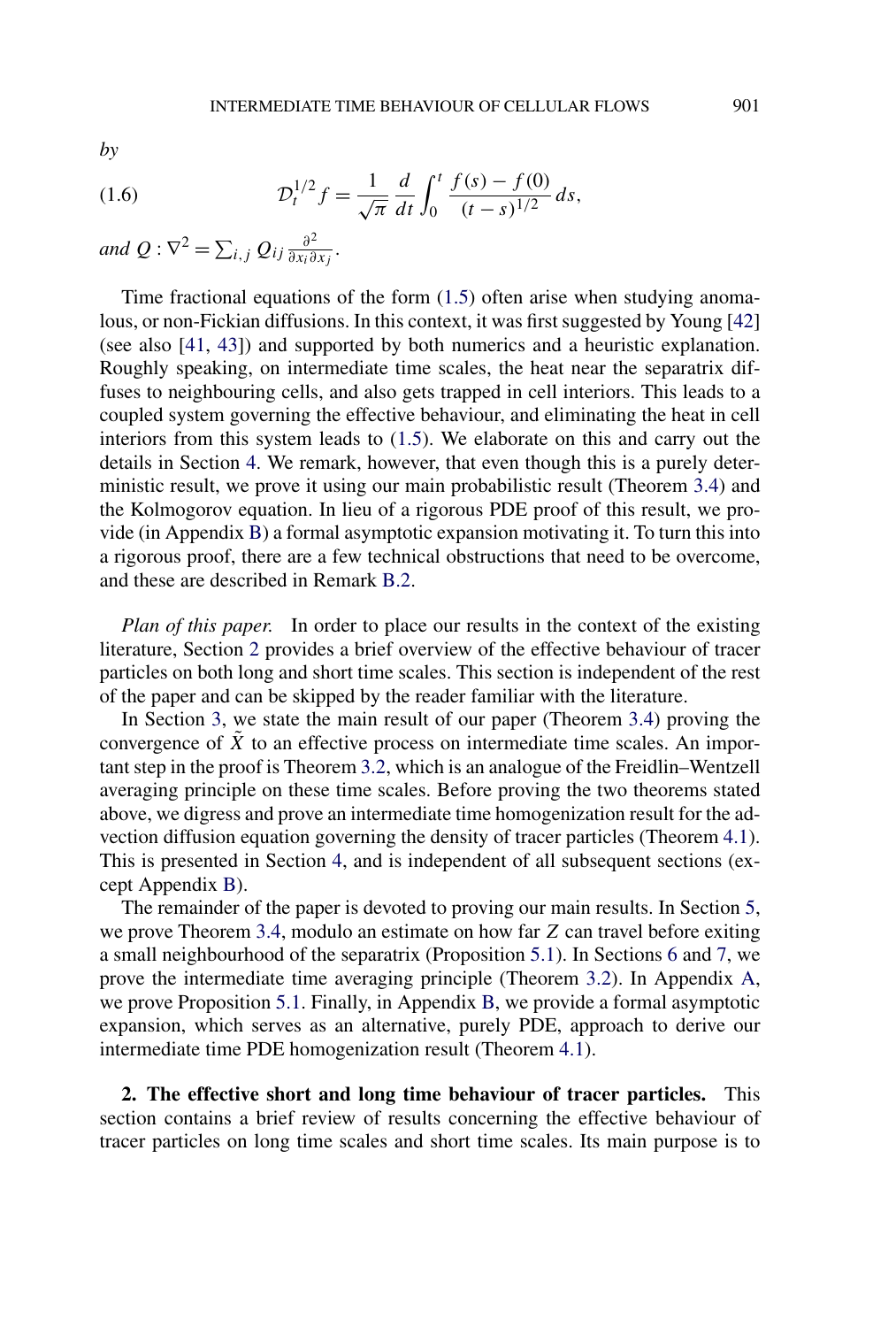<span id="page-5-0"></span>place our results in the broader context of existing literature, and the familiar reader can skip directly to Section [3.](#page-8-0)

2.1. *Homogenization*: *Effective behaviour on long time scales*. Well-known homogenization results show that on time scales much larger than the diffusive time scale  $1/\varepsilon$ , the effective behaviour of  $\tilde{X}$  is that of a Brownian motion with an enhanced diffusion coefficient. Explicitly, consider the rescaled process  $\tilde{Z} = \tilde{Z}^{\varepsilon,\delta}$ . defined by

(2.1) 
$$
\tilde{Z}_t = \tilde{Z}_t^{\varepsilon,\delta} \stackrel{\text{def}}{=} \delta^{1/2} \tilde{X}_{t/\delta},
$$

where for clarity we suppress the dependence of  $\tilde{X}$  and  $\tilde{Z}$  on the parameters  $\varepsilon$ and  $\delta$ . Freidlin [\[17\]](#page-56-0) (see also [\[4,](#page-56-0) [33,](#page-57-0) [35\]](#page-57-0)) proved that for fixed  $\varepsilon$  we have

$$
\tilde{Z} = \tilde{Z}^{\varepsilon,\delta} \xrightarrow[\delta \to 0]{} W^{D_{\text{eff}}(\varepsilon)},
$$

where  $D_{\text{eff}}(\varepsilon)$  is a constant  $2 \times 2$  positive matrix known as the *effective diffusivity*, and *W* is a 2D Brownian motion with the covariance matrix  $D_{\text{eff}}(\varepsilon)$ . Intuitively, the temporal rescaling involves waiting for longer and longer times as  $\delta \to 0$ . In this time, the process  $\tilde{Z}$  spreads out further and further, and rescaling space by a factor of  $\sqrt{\delta}$  produces a nontrivial limit. The spatial rescaling is akin to an observer zooming out until the microscopic details of the cellular flow cannot be seen anymore and can effectively be replaced by a homogeneous background.

The effective diffusivity  $D_{\text{eff}}(\varepsilon)$  can be computed explicitly by solving a cell problem, and its asymptotic behaviour as  $\varepsilon \to 0$  has been extensively studied [\[8,](#page-56-0) [9,](#page-56-0) [15,](#page-56-0) [24,](#page-57-0) [40\]](#page-57-0). In particular, it is well known that

(2.2) 
$$
D_{\text{eff}}(\varepsilon) \approx \sqrt{\varepsilon} \bar{D}_{\text{eff}},
$$

as  $\varepsilon \to 0$ . We observe that  $D_{\text{eff}}(\varepsilon)$  is much larger than the molecular diffusivity  $\varepsilon$ in [\(1.1\)](#page-1-0) for small *ε*.

To address the time scales involved, we consider the double limit of *Z*˜ as both *ε* and *δ* approach 0. Using [\[14\]](#page-56-0) (see also [\[21\]](#page-57-0)) it follows that

(2.3) 
$$
\frac{\tilde{Z}}{\sqrt{D_{\text{eff}}(\varepsilon)}} \xrightarrow[\varepsilon, \delta \to 0]{\mathcal{L}} W.
$$

Rewriting this in terms of the original process, this means that  $\tilde{X}$  behaves like a rescaled Brownian motion on time scales *much larger* than 1*/ε*.

2.2. *Averaging and the effective behaviour on the transition time scale*. As discussed in the previous section,  $\tilde{X}$  homogenizes on time scales larger than  $\mathcal{O}(1/\varepsilon)$ . Under a compactness assumption (e.g., if the periodic flow is replaced by a flow on a torus) classical results of Freidlin (discussed below) show that  $\tilde{X}$  averages along the flow lines of  $v$ . In the noncompact setting that we consider, a recent result  $[20]$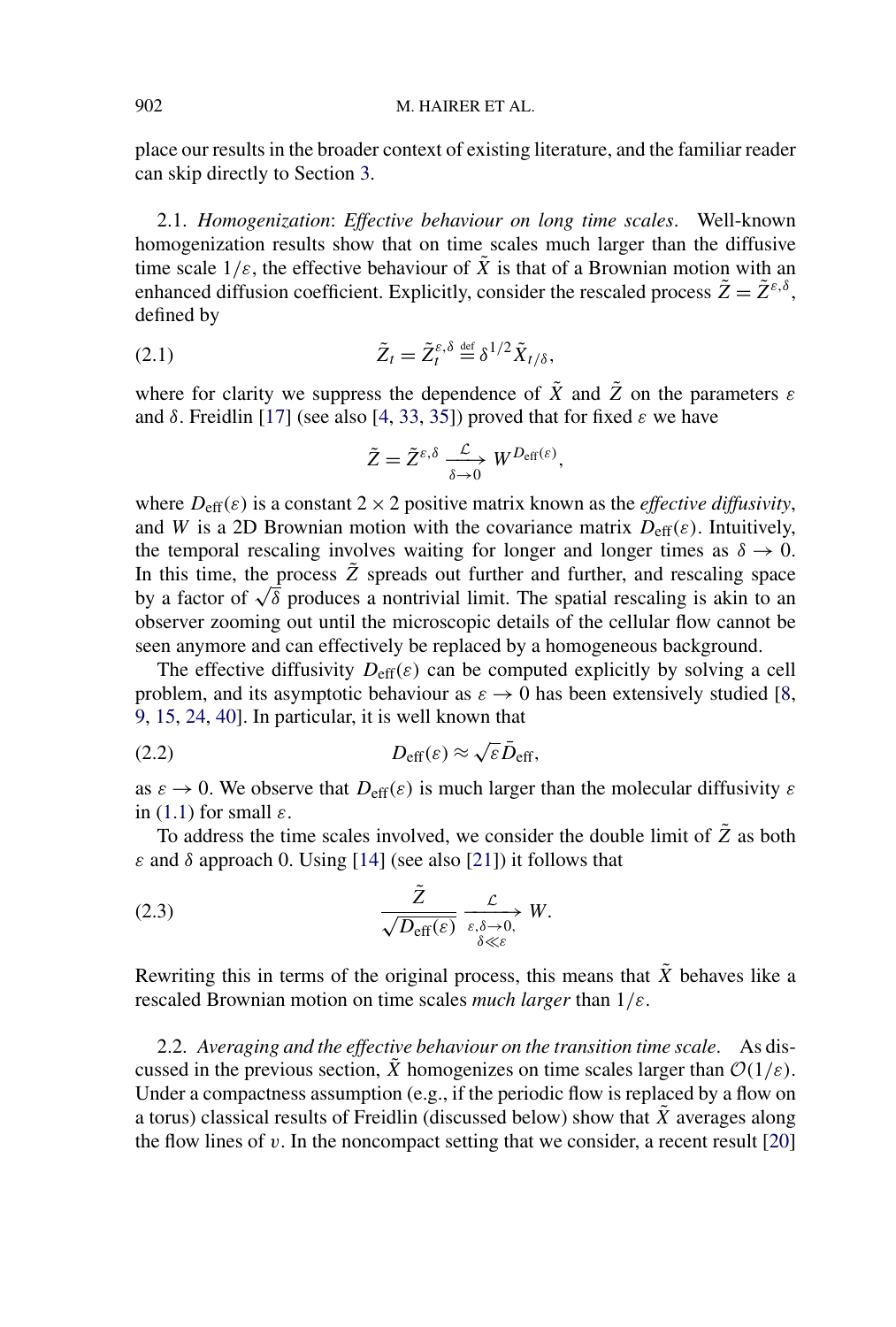<span id="page-6-0"></span>shows that  $\tilde{X}$  transitions between the homogenized and averaged behaviour in a very natural way, and we describe this behaviour here.

To study the behaviour on time scales of order  $t \approx 1/\varepsilon$ , consider the time rescaled process *X* defined by

$$
(2.4) \t\t X_t = X_t^{\varepsilon} \stackrel{\text{def}}{=} \tilde{X}_{t/\varepsilon}.
$$

In this case, *X* satisfies the SDE:

$$
dX_t = \frac{1}{\varepsilon} v(X_t) dt + dW_t \quad \text{with } X_0 \sim \mu.
$$

When  $\varepsilon$  is small, *X* moves very fast along trajectories of *v*, and diffuses slowly across them.

To explain further, assume that  $H(x)$  is 1-periodic in  $x_1$  and  $x_2$ . Let  $\mathcal{T} = \mathbb{R}^2 / \mathbb{Z}^2$ be the two-dimensional torus, and  $\pi : \mathbb{R}^2 \to \mathcal{T}$  be the projection map. The Reeb graph [\[36\]](#page-57-0) of *H* (where *H* is viewed as a function on the torus) is obtained by mapping the connected components of level sets of *H* to individual points, and using a metric that is locally defined by *H*. For the Hamiltonians we consider, the Reeb graph is star-shaped with each edge corresponding to a cell, and the distance to the vertex corresponding to the absolute value of the Hamiltonian. One example is shown in Figure 3.

Given  $x \in \mathcal{T}$ , define  $\Gamma(x)$  to be the point on the Reeb graph corresponding to the connected component of the level set of *H* that contains *x*. Freidlin and Wentzell [\[18\]](#page-56-0) proved that

$$
\Gamma(\pi(X)) \xrightarrow[\varepsilon \to 0]{\mathcal{L}} Y,
$$

where *Y* is a diffusion on the Reeb graph with  $Y_0 = \Gamma(X_0)$  and with a specific gluing condition at the interior vertex that can be determined explicitly in terms of



FIG. 3. *The graph corresponding to the structure of the level sets of H on* T .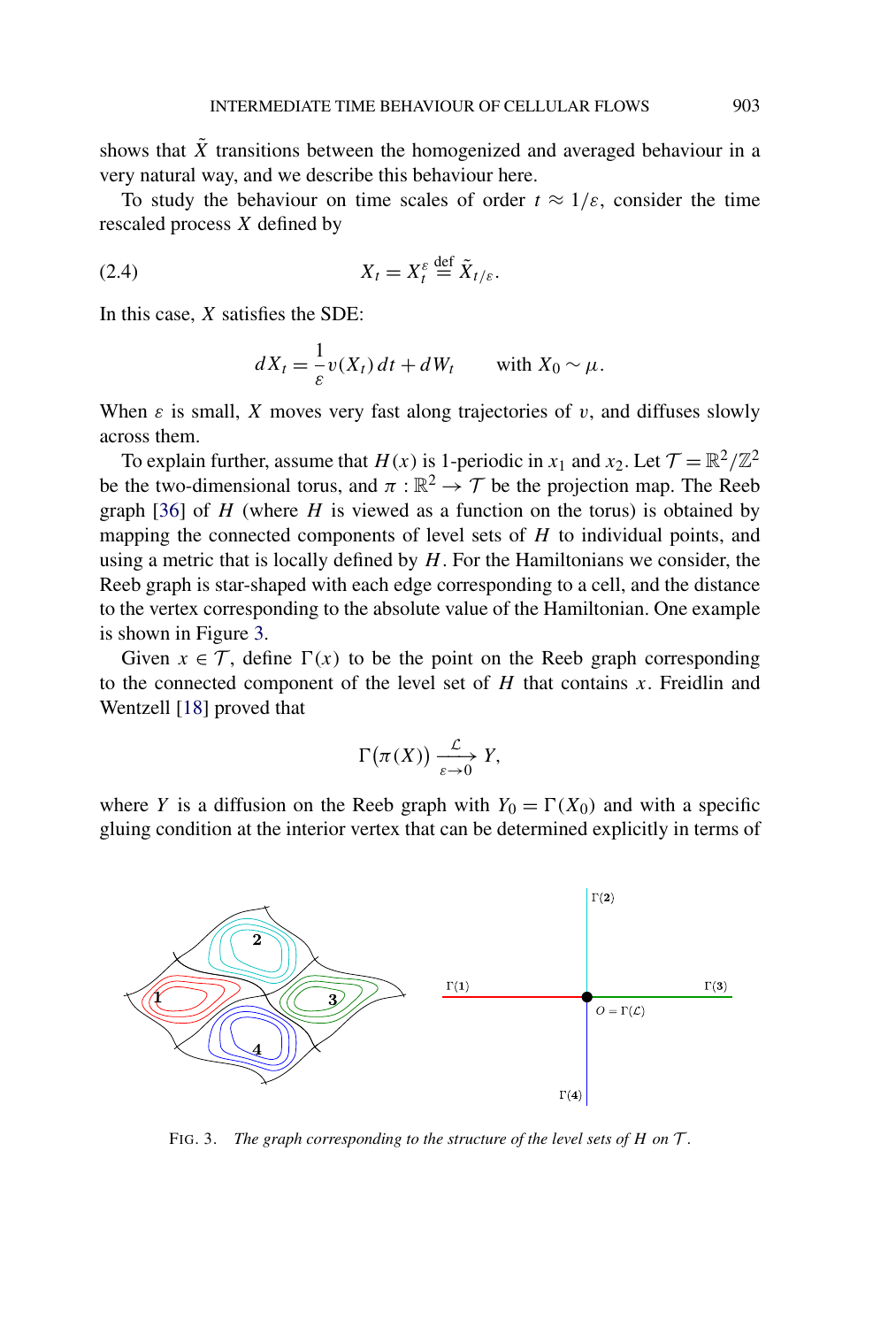<span id="page-7-0"></span>the Hamiltonian *H*. (The exterior vertices are inaccessible and require no boundary condition.) This is the averaging principle. $3$ 

We emphasise that this only determines the effective behaviour of *X projected* onto the compact Reeb graph of *H*, when *H* is viewed as a function on the torus. A recent paper [\[20\]](#page-56-0) showed how this can be used to obtain the effective behaviour of *X* on the whole plane  $\mathbb{R}^2$ . The main theorem in [\[20\]](#page-56-0) shows that

$$
\varepsilon^{1/4} X \xrightarrow[\varepsilon \to 0]{} W_L^Q.
$$

Here, Q is a strictly positive definite matrix, and  $W<sup>Q</sup>$  is a Brownian motion with the covariance matrix  $Q$ . The process  $L$  is the local time of the limiting diffusion *Y* at the vertex of the Reeb graph, and is independent of  $W^Q$ . The notation  $W^Q$ in (2.5) above refers to the process  $W^Q$ , time changed by the process *L*.

To relate this to the classical homogenization results, note that equation (2.5) provides information on the effective behaviour of  $\tilde{X}$  on time scales of order  $1/\varepsilon$ ; the borderline time scale, beyond which homogenization results are valid. In fact, for the process  $\tilde{Z}^{\varepsilon,\delta}$  defined by [\(2.1\)](#page-5-0), the result of [\[20\]](#page-56-0) states that for  $\delta = \varepsilon$ , the limiting process in [\(2.3\)](#page-5-0) is now a *subordinated* Brownian motion. In contrast, for  $\delta \ll \varepsilon$  [as we had in [\(2.1\)](#page-5-0)], the limiting process is simply an effective Brownian motion without any subordination.

In this spirit, even though the construction of the covariance matrix *Q* in [\[20\]](#page-56-0) is not explicit, we can find *Q* by a matching argument with the existing literature on the effective diffusivity. Indeed, since the process *Y* is ergodic on the Reeb graph, we must have

$$
\lim_{t \to \infty} \frac{L(t)}{t} = \rho,
$$

for some  $\rho \in (0, \infty)$ . This implies that for large *t*,  $W_{L(t)}^Q$  has approximately the same law as a Brownian motion with covariance matrix  $\rho Q$ . Comparing this with [\(2.3\)](#page-5-0) and (2.5), and taking the time change [\(2.4\)](#page-6-0) into account, we get

(2.6) 
$$
Q = \frac{1}{\rho} \cdot \lim_{\varepsilon \to 0} \frac{D_{\text{eff}}(\varepsilon)}{\sqrt{\varepsilon}}.
$$

2.3. *Large deviations*: *Effective behaviour on short time scales*. The next natural asymptotic regime is "intermediate" time scales for which  $1 \ll t \ll 1/\varepsilon$ . This, however, is the main focus of our paper and is described along with our main results in Section [3.](#page-8-0) Instead, we conclude this section by briefly describing short time scales.

On time scales of order 1, the trajectories of  $\tilde{X}$  deviate from the flow lines of *v* with an exponentially small probability. To elaborate, let  $\phi: \mathbb{R}^2 \times \mathbb{R}_+ \to \mathbb{R}^2$  be<sup>4</sup>

<sup>&</sup>lt;sup>3</sup>Strictly speaking, the classical averaging principle [\[18\]](#page-56-0) requires  $H(x) \to \infty$  as  $|x| \to \infty$  instead of compactness. These results can, however, be readily adapted to the scenario where the domain is compact.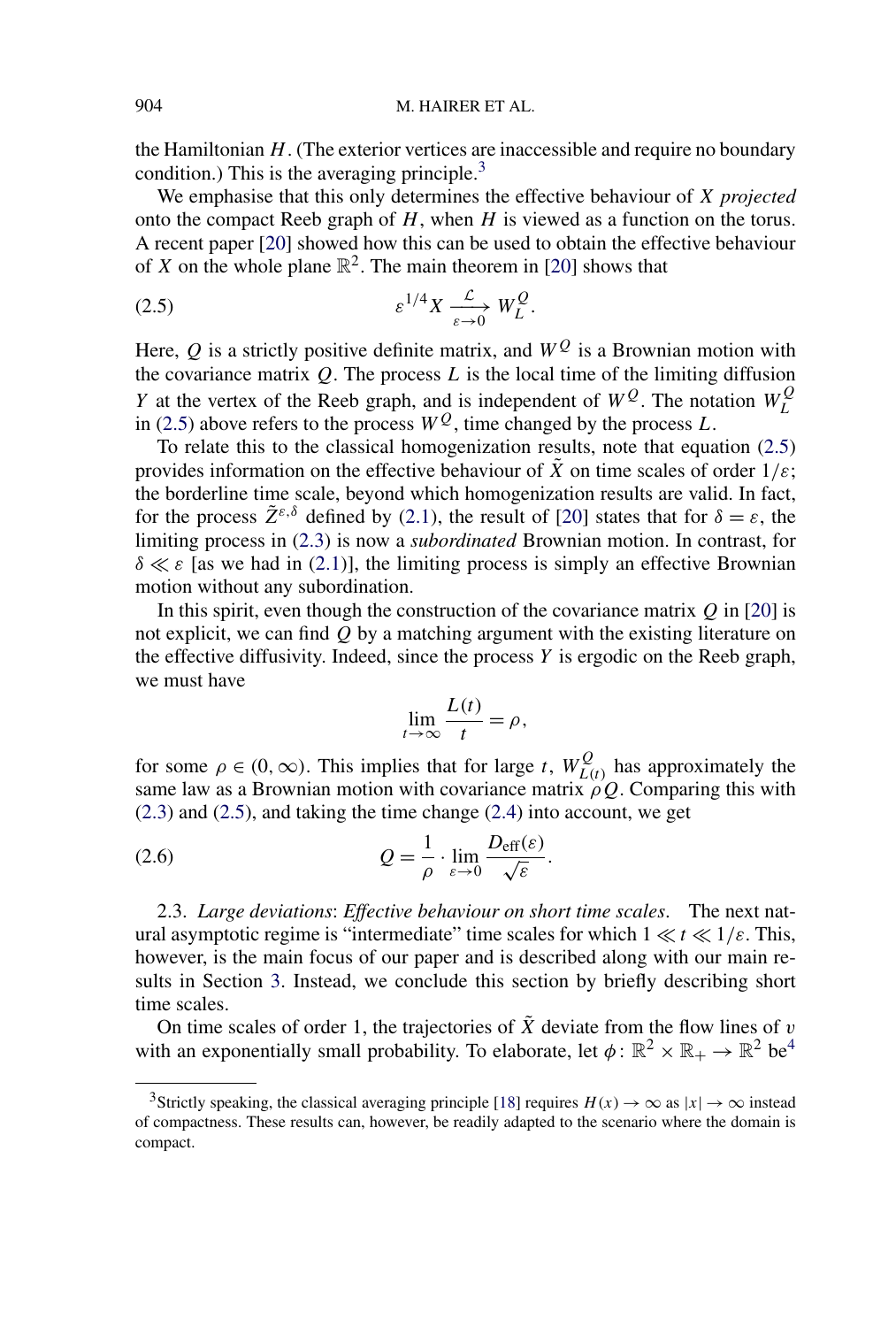<span id="page-8-0"></span>the flow of the vector field  $v$ , defined by the ordinary differential equation:

(2.7) 
$$
\partial_t \phi_t(x) = v \circ \phi_t(x) \quad \text{with } \phi_0(x) = x.
$$

Then, for every *T*,  $\eta > 0$ , we have

$$
-\log\Bigl(\mathbf{P}_{\varepsilon}^{x}\Bigl(\sup_{t\in[0,T]}|\tilde{X}_{t}-\phi_{t}(x)|>\eta\Bigr)\Bigr)=\mathcal{O}(\varepsilon),
$$

where we write  $P_{\varepsilon}^{x} = P_{\varepsilon}^{\delta_{x}}$  for brevity. For details, we refer the reader to [\[19\]](#page-56-0), Chapter 4, Theorem 1.1.

This is not surprising as the qualitative effect of the noise is a motion across the flow lines on a time scale of order  $1/\varepsilon$ , which is much longer than the order one natural time scale of the deterministic motion. We remark, however, that at the slightly longer time scale  $t \approx |\log(\varepsilon)|$ , an interesting behaviour is observed near the separatrices. The effective process in this regime is a piecewise constant *non-Markovian* process that jumps between the saddle points of *H*, and we refer the reader to [\[2,](#page-56-0) [3\]](#page-56-0) for details.

**3. Main results: Effective behaviour on intermediate time scales.** The main contribution of this paper is the precise description of the effective behaviour of  $\tilde{X}$  on *intermediate* time scales where  $1 \ll t \ll 1/\varepsilon$ . As we have outlined earlier, the effective behaviour of  $\tilde{X}$  on these time scales might seem trivial at first glance. Indeed, convection only transports  $\tilde{X}$  along flow lines of *v*, which are all closed orbits inside each cell. On the other hand, for diffusion to transport  $\tilde{X}$  to a different cell, it will take time of order  $1/\varepsilon$ , which is much longer than the time scales under consideration. Thus, if  $\tilde{X}$  starts at a generic point inside one of the cells, it will simply make many rotations along the flow lines of *v* without escaping the cell.

The interesting behaviour is observed when  $\tilde{X}$  starts close enough to (or on) the separatrix. The diffusion is then strong enough to transport  $\tilde{X}$  from one cell to another and, combined with the effect of the drift, the process  $\tilde{X}$  can conceivably travel large distances in a short time. Indeed, a recent result [\[22\]](#page-57-0) proves that on time scales for which  $1 \ll t \ll 1/\varepsilon$ , the variance of  $\bar{X}_t$  is of order  $\sqrt{t}$ , up to a logarithmic correction. The main result of the present article goes much further than a variance estimate, and provides an effective process on these intermediate time scales.

For a given  $\alpha \in (0, 1)$ , we study the behaviour of  $\tilde{X}$  on time scales of order<sup>5</sup>  $|\log \varepsilon|/\varepsilon^{1-\alpha}$  using the time rescaled process  $Z = Z^{\varepsilon}$  defined by [\(1.2\)](#page-2-0). As before,

<sup>&</sup>lt;sup>4</sup>Throughout this paper, we use the convention that  $\mathbb{R}_+ = [0, \infty)$ .

<sup>&</sup>lt;sup>5</sup>Choosing  $\alpha \in (0, 1)$  and restricting to time scales of order  $|\log \epsilon|/\epsilon^{1-\alpha}$  is performed mainly for convenience, and does not have any bearing on the final result. In fact, the main results of this paper can be formulated more generally by choosing a parameter  $\delta = \delta(\varepsilon)$  such that both  $\delta \to 0$ and  $\varepsilon/\delta \to 0$  as  $\varepsilon \to 0$ . Now a description of  $\tilde{X}$  on time scales of order  $\delta$  can be obtained from our main results by replacing all occurrences of  $\varepsilon^{1-\alpha}$ ,  $\varepsilon^{\alpha/2}$  and  $\alpha|\ln\varepsilon|$  with  $\delta$ ,  $(\delta/\varepsilon)^{1/2}$  and  $\ln(\delta/\varepsilon)$ , respectively.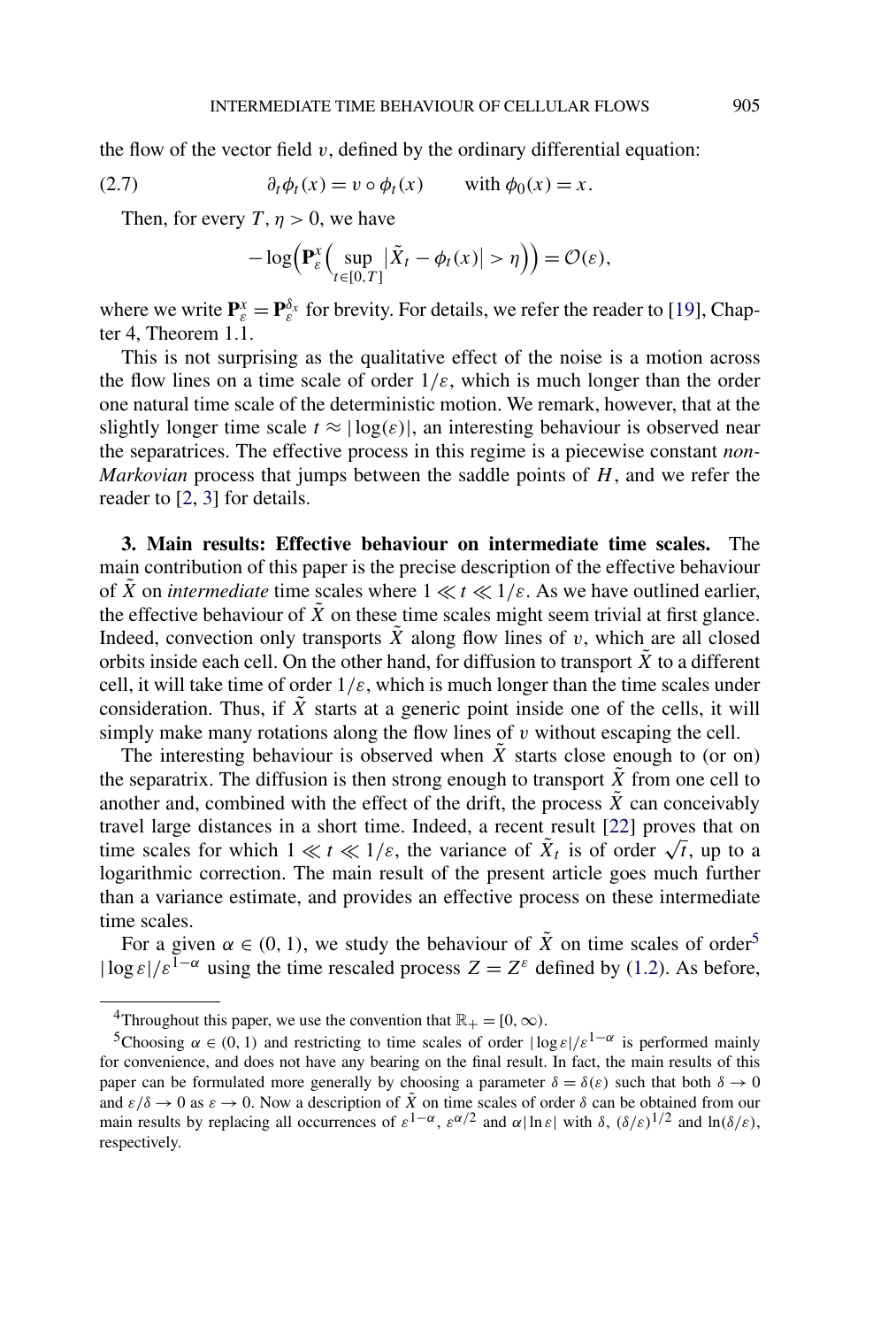<span id="page-9-0"></span>we suppress the  $\varepsilon$ -dependence of the process  $Z$  and use time as an argument instead of a subscript when notationally convenient. Clearly, time scales of order  $|\log \varepsilon|/\varepsilon^{1-\alpha}$  are shorter than time scales of order  $1/\varepsilon$ , and longer than time scales of order 1.

We describe the effective behaviour of *Z* in two steps: First, we compactify the state space by projecting *Z* onto the periodic torus. In this case, we prove a direct analogue of the classical Freidlin–Wentzell averaging principle [\[19\]](#page-56-0) on shorter time scales, and show that the limiting process is a diffusion *Y* on a (rescaled) Reeb graph. This is Theorem [3.2,](#page-11-0) below.

The next step is to identify the behaviour of *Z* on  $\mathbb{R}^2$ . As explained above, the process *Z* only travels large distances in  $\mathbb{R}^2$  when it is close to the separatrix. This happens precisely when the graph diffusion *Y* is at the vertex *O*. Thus, we expect that the limiting behaviour of *Z* is a process that diffuses only when *Y* is at *O*. Indeed, our main result (Theorem [3.4,](#page-13-0) below) shows that as  $\varepsilon \to 0$  the process  $Z$  on  $\mathbb{R}^2$  converges to an independent two-dimensional Brownian motion time changed by the local time of *Y* at the vertex of the rescaled Reeb graph. These steps are described below in Sections 3.1 and [3.2,](#page-12-0) respectively.

3.1. *Intermediate time averaging on the torus*. The purpose of this section is to state an analogue of the classical Freidlin–Wentzell averaging principle [\[19\]](#page-56-0) when *Z* is projected onto the torus. While we state our result in the context of cellular flows, it is applicable more generally to behaviour of Hamiltonian systems around heteroclinic connections.

We begin with some notation describing the geometry of the Hamiltonian and the projection on the Reeb graph. We recall that we normalised *H* so that it has period 1, and the separatrix, denoted by  $\mathcal{L}$ , is exactly

$$
\mathcal{L} = \{x \in \mathbb{R}^2 : H(x) = 0\},\
$$

and is assumed to be connected. Let  $\mathcal{T} \stackrel{\text{def}}{=} \mathbb{R}^2/\mathbb{Z}^2$  be the torus,  $\pi \colon \mathbb{R}^2 \to \mathcal{T}$  be the projection map, and define  $\mathcal{L}_{\mathcal{T}} = \pi(\mathcal{L})$ . Let  $A_1, \ldots, A_M$  denote the saddle points of *H* on the separatrix  $\mathcal{L}_{\mathcal{T}}$ . Then  $\mathcal{L}_{\mathcal{T}}$  (or  $\mathcal{L}$ ) is the union of the saddles {*A<sub>i</sub>*} [or  $\pi^{-1}(\{A_i\})$ , resp.], and the heteroclinic orbits connecting these saddles. For notational simplicity in the proof, we assume that there are no homoclinic orbits (i.e., orbits that connect a saddle to itself).

By Euler's polyhedron formula (recall that the torus has Euler characteristic zero), there are exactly *M* connected components of the complement of the separatrix  $\mathcal{T} \setminus \mathcal{L}_{\mathcal{T}}$ , and we denote these domains by  $U_1, \ldots, U_M$ . (There is, however, no particular relation between the numbering of the *Ui*'s and that of the *Ai*'s.) For convenience, we further assume that there are no saddle points of *H* in the interior of the sets  $U_1, \ldots, U_M$ .

We now define the space  $G$  that serves as the rescaled Reeb graph of  $H$ . Let  $G$ be the topological quotient space obtained from  $\{1, \ldots, M\} \times \mathbb{R}^+$  by identifying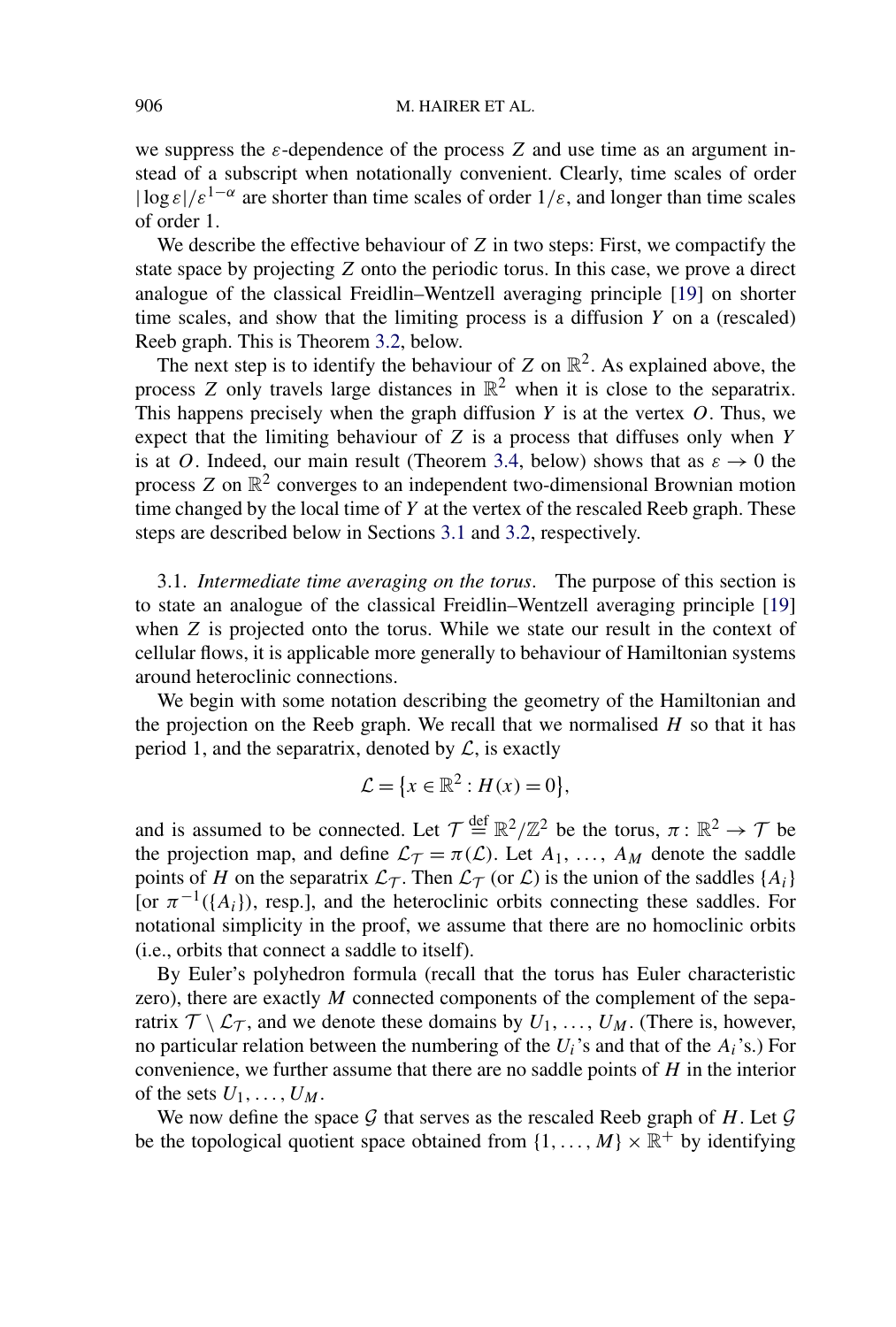<span id="page-10-0"></span>all the points  $(1, 0), \ldots, (M, 0)$  with each other. We observe that  $G$  is a star shaped graph with semi-infinite edges  $I_i \stackrel{\text{def}}{=} \{i\} \times \mathbb{R}^+$ , corresponding to the rescaled distance into the interior of  $U_i$ , and one interior vertex  $O = (1, 0) = \cdots = (M, 0)$ corresponding to the separatrix  $\mathcal{L}_{\mathcal{T}}$ . A natural metric on  $\mathcal{G}$  is given by

(3.1) 
$$
d_{\mathcal{G}}((i, y), (j, \bar{y})) = \begin{cases} |y - \bar{y}| & \text{if } i = j, \\ |y| + |\bar{y}| & \text{otherwise.} \end{cases}
$$

Define the projection  $\Gamma_{\varepsilon} : \mathcal{T} \to \mathcal{G}$  by

(3.2) 
$$
\Gamma_{\varepsilon}(x) = (i, \varepsilon^{-\alpha/2} |H(x)|) \quad \text{if } x \in \overline{U_i},
$$

and extend it periodically to  $\mathbb{R}^2$ . Note that  $\Gamma_{\varepsilon}$  projects each invariant region  $U_i$ into an edge  $I_i$  of the graph and  $\Gamma_{\varepsilon}(\mathcal{L}_T) = O$ . Even though the sets  $\overline{U}_i$  overlap, the map  $\Gamma_{\varepsilon}$  is well defined since the points  $(i, 0)$  have all been identified.

We claim that the law of the projected process  $(\Gamma_{\varepsilon} \circ \pi)(Z)$  converges weakly to a process  $Y$  on the graph  $G$ . The limiting process  $Y$  is a diffusion, and it can be characterised by its generator A. We describe this before stating the main convergence result of this section.

On the *i*th edge of the graph, define the operator  $A_i$  by

$$
\mathcal{A}_i = \frac{a_i}{2} D_i^2.
$$

Here,  $D_i$  denotes the derivative along the *i*th edge of  $G$ , and the coefficients  $a_i$  are defined by

(3.3) 
$$
a_i \stackrel{\text{def}}{=} q_i \cdot \lim_{\varepsilon \to 0} \frac{|\log \varepsilon|}{T_i(\varepsilon^{1/2})},
$$

where

(3.4) 
$$
q_i = \oint_{\partial U_i} |\nabla H| dl
$$
 and  $T_i(h) = \oint_{\{|H(x)| = h\} \cap U_i} |\nabla H|^{-1} dl$ .

We recall that  $T_i(h)$  is the time the flow  $\phi$  [defined in equation [\(2.7\)](#page-8-0)] takes to complete one rotation along the periodic orbit starting from any point  $x \in U_i$  for which  $|H(x)| = h$ . Since  $\partial U_i$  contains hyperbolic saddles, we know that as  $h \to 0$ , the period  $T_i(h)$  diverges at a logarithmic rate, and hence  $a_i$  is finite and strictly positive.

Now we define the domain  $D(A)$  to be the set of all functions F that satisfy the following conditions:

(a)  $F \in C_0(G) \cap C^2(G \setminus \{O\})$ . That is, *F* is continuous on *G*, tends to zero at infinity, and is twice continuously differentiable away from the interior vertex *O*.

(b) Writing **1***<sup>A</sup>* for the indicator function of a set *A*, the function

(3.5) 
$$
y \mapsto \sum_{i=1}^{M} \mathbf{1}_{\{y \in I_i\}} \mathcal{A}_i F(y),
$$

defined on  $\mathcal{G} \setminus \{O\}$ , extends to a  $\mathcal{C}_0$  function on all of  $\mathcal{G}$ .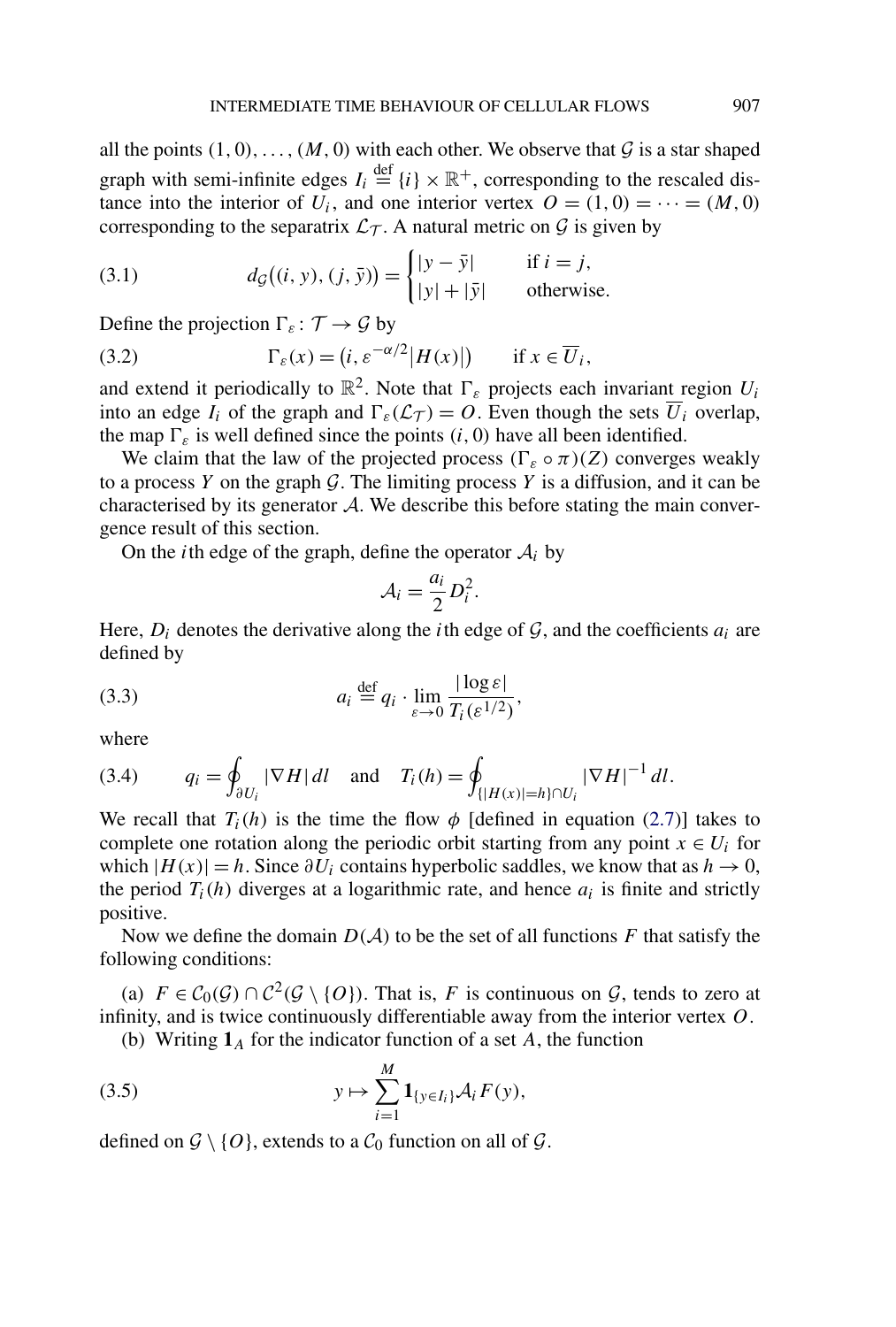(c) The function *F* satisfies the flux condition

$$
\sum_{i=1}^{M} q_i D_i F(O) = 0.
$$

Finally, for  $F \in D(\mathcal{A})$  we define  $\mathcal{A}F$  to be the unique  $C_0(\mathcal{G})$  extension of the function defined in [\(3.5\)](#page-10-0).

Replicating results from [\[27\]](#page-57-0) for our one-dimensional operator, we can show that for every  $u \in D(\mathcal{A})$  and  $\lambda > 0$  the resolvent equation  $\lambda f - \mathcal{A}f = u$  has a unique solution  $f \in \mathcal{D}(\mathcal{A})$ . Since A is a closed operator, the Hille–Yosida theo-rem [\[13\]](#page-56-0), Theorem 2.2 in Chapter 4, shows that  $A$  generates a strongly continuous positive contraction semi-group on  $C_0(G) = \overline{D(A)}$ , the  $L^{\infty}$  closure of  $D(A)$ . Therefore, there is a Fellerian–Markov family  $Y$  with generator  $A$  (see [\[13\]](#page-56-0), Sections 4.1–4.2), and we use the Kolmogorov continuity theorem to replace *Y* with a modification with continuous trajectories on G. The process *Y* will arise in the main result of this subsection (Theorem 3.2, below) as the weak limit of  $\Gamma_{\varepsilon}(Z)$ .

As with the process *Z*, we transfer the dependence of *Y* on its initial position to the associated probability measure. When the law of  $Y_0$  is  $\mu$ , we denote the corresponding probability measure on  $\mathcal{C}(\mathbb{R}_+, \mathcal{G})$  by  $\mathbf{P}^{\mu}$ , and the associated expectation operator by  $\mathbf{E}^{\mu}$ . When  $\mu$  is concentrated at a point  $y \in \mathcal{G}$ , we will simply write  $\mathbf{P}^{y}$ and  $\bar{\mathbf{E}}^y$  as appropriate.

REMARK 3.1. The process *Y* can alternately be constructed directly as follows. Take a standard Brownian motion *B* and decompose it into excursions away from the origin. Since there are countably many such excursions, we can enumerate them. Say that the *k*th excursion happens during the interval  $(s_k, t_k)$ , then these intervals are all disjoint and the complement of their union consists precisely of the null set of times for which  $B(t) = 0$ . Consider now a sequence  $i_k$ of i.i.d.  $\{1, \ldots, M\}$ -valued random variables independent of *B* with  $P(i_k = j)$ proportional to  $q_j / \sqrt{a_j}$ . We then define a G-valued process *Y* in the following way. If  $t \in (s_k, t_k)$  for some k and  $i_k = j$ , we set  $Y_t = (j, \sqrt{a_j} |B(t)|) \in \mathcal{G}$ , otherwise we set  $Y_t = 0$ . In order to start this process with an initial condition  $y = (j, c) \neq 0$ , one can perform the same construction, with the difference that one sets  $B(0) = c / \sqrt{a_i}$ , and we set the value  $i_k$  corresponding to the excursion containing time 0 to  $j$ . We refer the reader to  $[26]$  for more details and various other constructions.

We can now state the main result of this section.

THEOREM 3.2. Let  $\mu^{\varepsilon}$  *be a family of probability measures on*  $\mathcal{T}$  *such that the*  $p$ ush forward measures  $\Gamma_{\varepsilon}^*\mu^{\varepsilon}$  converge weakly, as  $\varepsilon\to 0$ , to a probability measure  $μ$  *on G*. Then the laws of  $\Gamma_{\varepsilon}(Z)$  *under*  $\mathbf{P}_{\varepsilon}^{\mu^{\varepsilon}}$  *converge weakly to that of the process Y under*  $\bar{\mathbf{P}}^{\mu}$ . *That is, for every bounded continuous*  $f: \mathcal{C}(\mathbb{R}_+; \mathcal{G}) \to \mathbb{R}$ *, we have* 

$$
\lim_{\varepsilon \to 0} \mathbf{E}_{\varepsilon}^{\mu^{\varepsilon}} f(\Gamma_{\varepsilon}(Z_{\cdot})) = \bar{\mathbf{E}}^{\mu} f(Y_{\cdot}).
$$

<span id="page-11-0"></span>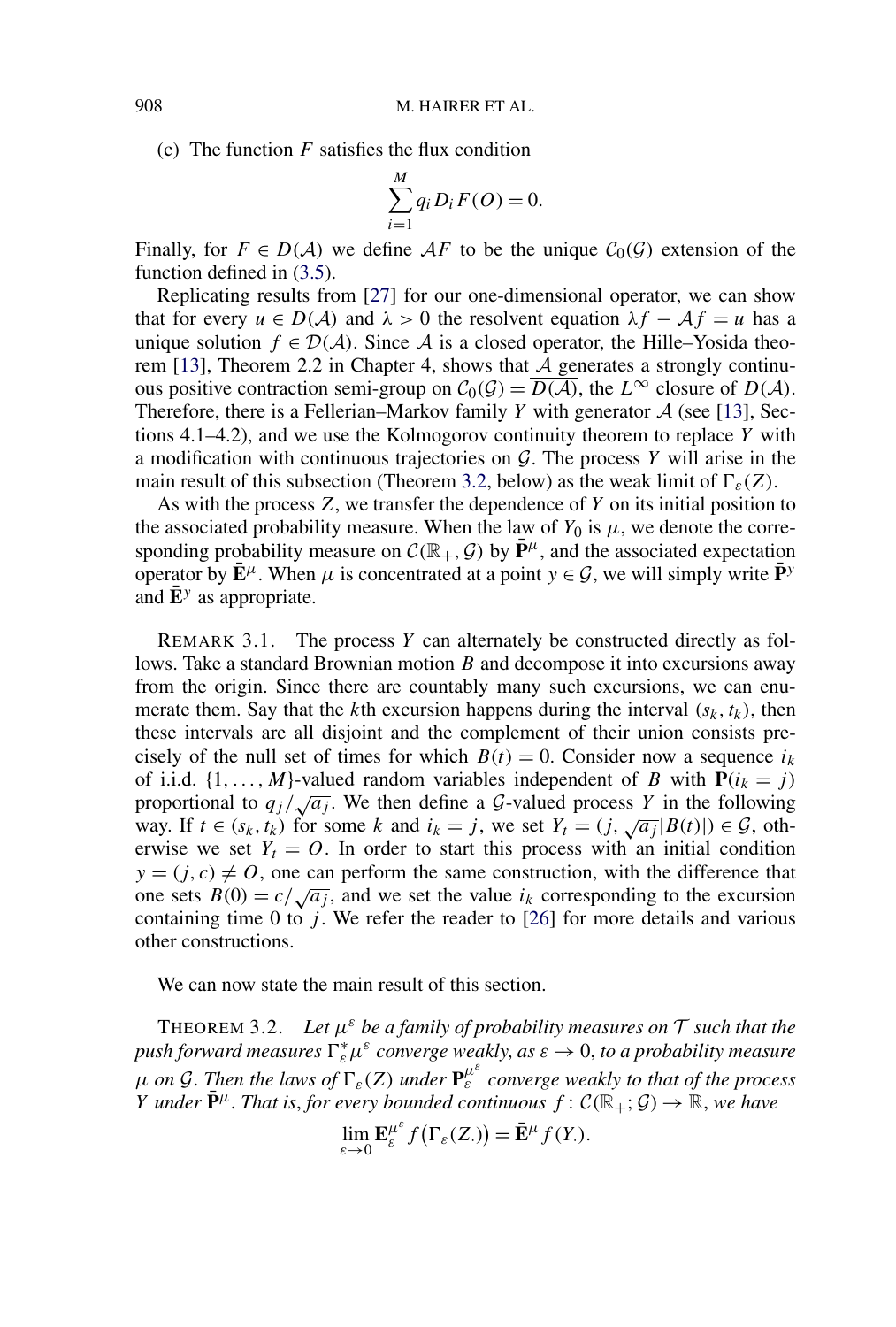<span id="page-12-0"></span>*Moreover*, *for fixed μ and f* , *the convergence is uniform with respect to all choices of*  $\mu^{\varepsilon}$  *such that*  $\Gamma_{\varepsilon}^* \mu^{\varepsilon} = \mu$ .

The proof of Theorem [3.2](#page-11-0) is given in Section [6.](#page-28-0) As mentioned earlier, Theorem [3.2](#page-11-0) is not restricted to the cellular flow setting of this paper. It describes the behaviour of a generic Hamiltonian system around heteroclinic connections, and serves as a direct analogue of the classical Freidlin–Wentzell averaging principle [\[19\]](#page-56-0) at shorter time scales.

3.2. *The intermediate time behaviour on the plane*. Theorem [3.2,](#page-11-0) stated in the previous section, shows that a limiting behaviour of the projection  $\Gamma_{\varepsilon}(Z)$  is a diffusion on the rescaled Reeb graph  $G$ . In this section, we show that the limiting behaviour of *Z* itself is an independent Brownian motion on the plane time changed by the local time of *Y* at *O*. We begin by recalling the abstract definition of the local time of *Y* .

DEFINITION 3.3. The local time of *Y* is the unique nonnegative random field

$$
L \stackrel{\text{def}}{=} \{L_t(y) : (t, y) \in \mathbb{R}_+ \times \mathcal{G}\}
$$

such that the following hold:

(a) The mapping  $(t, y) \rightarrow L_t(y)$  is jointly measurable, and  $L_t(y)$  is adapted.

(b) For every  $y \in \mathcal{G}$ , the mapping  $t \to L_t(y)$  is nondecreasing and constant on all open intervals for which  $Y_t \neq y$ .

(c) For every bounded Borel measurable  $f : \mathcal{G} \to \mathbb{R}_+$  and every  $y_0 \in \mathcal{G}$ , we have

$$
\int_0^t f(Y_s) a(Y_s) \, ds = 2 \int_{\mathcal{G}} f(y) L_t(y) \, dy, \qquad \bar{\mathbf{P}}^{y_0} \text{-a.s.},
$$

where  $a: \mathcal{G} \to \mathbb{R}^+$  is defined<sup>6</sup> by  $a(y) = a_i$  if  $y \in I_i$ .

(d) For every  $y_0 \in \mathcal{G}$ ,  $L_t(y)$  is  $\mathbf{P}^{y_0}$ -a.s. jointly continuous in *t* and *y* for  $y \neq 0$ . Moreover, at *O*, we have

$$
L_t(O) = \sum_{i=1}^{M} \lim_{\substack{y \to O, \\ y \in I_i}} L_t(y).
$$

The existence and uniqueness of local time for diffusions on the real line is relatively well studied (see, for instance, [\[38,](#page-57-0) [39\]](#page-57-0)). These standard results, together with [\[16\]](#page-56-0), Lemma 2.2, give the existence and uniqueness of *L*. Moreover, in view

<sup>&</sup>lt;sup>6</sup>Strictly speaking,  $a(0)$  is not well defined. This, however, does not affect the left-hand side since, with probability one, the process *Y* spends time of measure zero at the interior vertex *O*.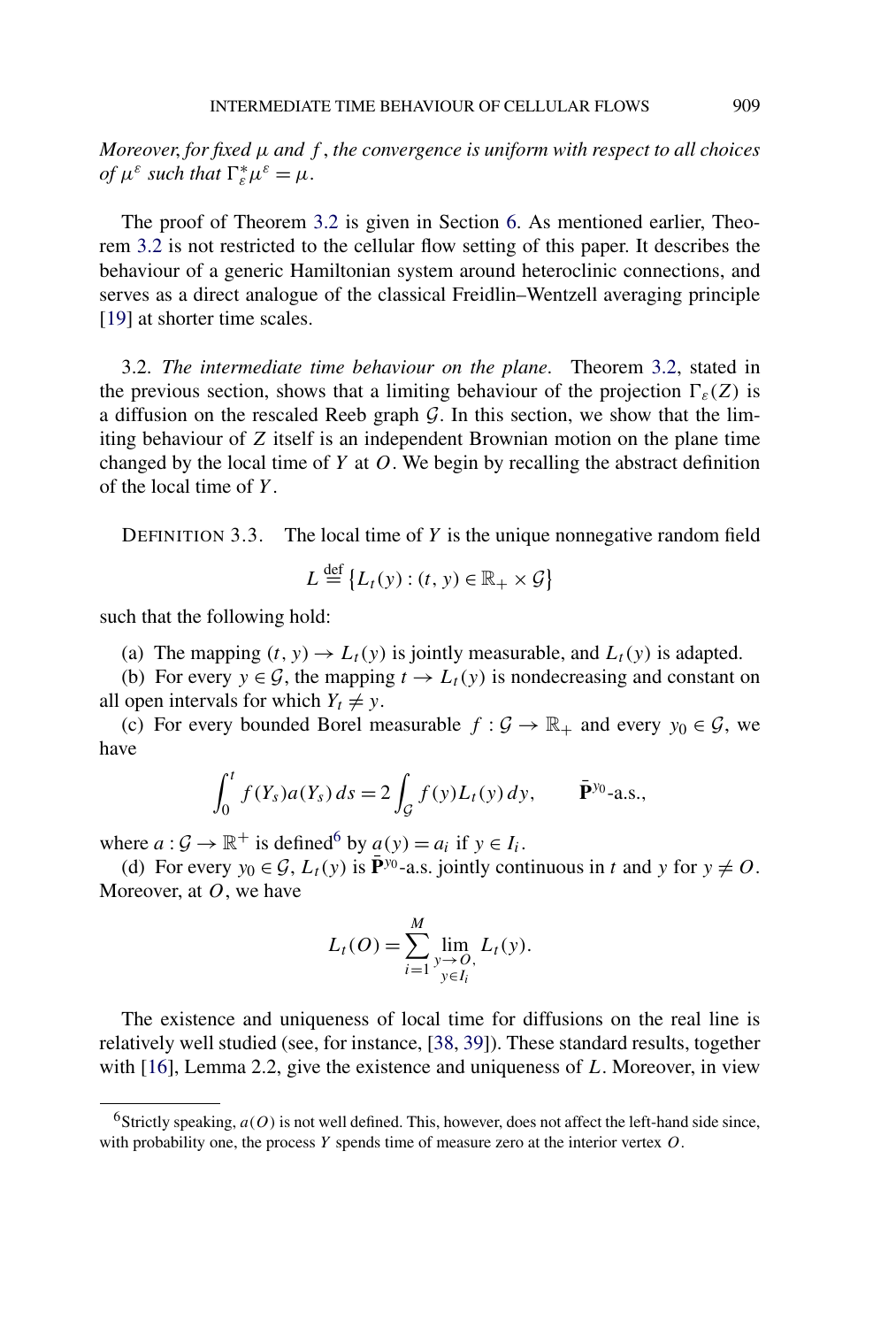<span id="page-13-0"></span>of Remark [3.1,](#page-11-0) the process  $L_t(0)$  is a constant multiple of the local time of a one-dimensional Brownian motion *B* at the origin.

With this definition, we state our result concerning the limiting behaviour of *Z*. To state our full convergence result, we introduce the state space

 $\bar{G} \stackrel{\text{def}}{=} \mathbb{R}^2 \times G$  $\stackrel{\text{def}}{=} \mathbb{R}^2 \times \mathcal{G}$  with metric  $d_{\bar{\mathcal{G}}}((x, g), (\bar{x}, \bar{g})) \stackrel{\text{def}}{=} |x - \bar{x}| + d_{\mathcal{G}}(g, \bar{g}).$ 

Our main probabilistic convergence result then reads as follows.

THEOREM 3.4. *Define*  $\widehat{\Gamma}_{\varepsilon} : \mathbb{R}^2 \to \overline{\mathcal{G}}$  *by*  $\widehat{\Gamma}_{\varepsilon}(x) = \left( \varepsilon^{(1-\alpha)/4} x, (\Gamma_{\varepsilon} \circ \pi)(x) \right),$ 

*and let νε be a family of probability measures on* R<sup>2</sup> *such that the push forward measures* ∗ *<sup>ε</sup> νε converge weakly to a probability measure <sup>ν</sup>*<sup>ˆ</sup> *on* <sup>G</sup>¯. *Then there exists a pair of processes*  $(\tilde{W}^Q, Y)$  *defined on some probability space*  $(\bar{\Omega}, \bar{\mathcal{F}}, \bar{\mathbf{P}}^{\hat{\nu}})$  *such that the following hold*:

(a) *The initial distribution of*  $(\tilde{W}^Q, Y)$  *under*  $\tilde{P}^{\hat{v}}$  *is*  $\hat{v}$ *.* 

(b) The process  $\tilde{W}^Q$  –  $\tilde{W}^Q_0$  is a Brownian motion on  $\mathbb{R}^2$  with strictly positive *definite covariance matrix Q*.

(c) *The process Y is a diffusion on the graph* G *with generator* A. *Moreover*, *conditioned on*  $(\tilde{W}_0^Q, Y_0)$ , the processes  $\tilde{W}^Q$  and  $Y$  are independent.

(d) As  $\varepsilon \to 0$ , the law of the process  $\widehat{\Gamma}_{\varepsilon}(Z)$  *under*  $\mathbf{P}_{\varepsilon}^{\nu_{\varepsilon}}$  *converges weakly to that*  $of E \stackrel{\text{def}}{=} (\tilde{W}_{L}^{Q}, Y)$  *under*  $\tilde{P}^{\hat{v}}$ *, where*  $L_t = L_t(O)$  *is the local time of Y at the interior vertex O*.

Since  $L_t(O)$  is simply a constant multiple of Brownian local time,  $\tilde{W}_L^Q$  is a fractional kinetic process of index 1*/*2. This process arises naturally as the scaling limit of many trap models, such as continuous time random walks with heavy tailed jump times [\[28,](#page-57-0) [29\]](#page-57-0) or the Bouchaud trap model [\[5,](#page-56-0) [7\]](#page-56-0). Intuitively, the scaling limit of the time of an excursion of  $X_t$  away from the separatrix (when the process is trapped inside a cell) is approximately an excursion of a Brownian motion, and its length is accordingly heavy tailed with index 1*/*2.

If the support of  $\hat{v}$  concentrates on  $\mathbb{R}^2 \times \{O\}$ , then by Brownian scaling,  $\bar{\mathbf{E}}^O L_t =$ If the support of v concentrates on  $\mathbb{R}^2 \times \{0\}$ , then by Brownian scaling,  $\mathbf{E}^{\circ} L_t = c\sqrt{t}$  for some constant  $c(a_i, q_i) > 0$ . In this case the variance of the limit process  $W_L^Q$  is proportional to  $\sqrt{t}$  for all time. This was proved earlier in [\[22\]](#page-57-0) in the case  $H(x_1, x_2) = \sin(x_1) \sin(x_2)$ .

The proof of Theorem 3.4 is presented in Section [5.](#page-19-0) The first step in the proof is to choose a small neighbourhood of the separatrix,  $\mathcal{U}^{\varepsilon}$ , and prove a limit theorem for the increment of *Z* over the period of time it takes the process to exit  $\mathcal{U}^{\varepsilon}$  starting from the separatrix (Proposition [5.1](#page-20-0) below). This is similar to a result in Section 2 of [\[20\]](#page-56-0), and we sketch a proof and the necessary modifications in Appendix [A.](#page-46-0) The neighbourhood  $U^{\varepsilon}$  is chosen to be big enough so that *Z* makes a large number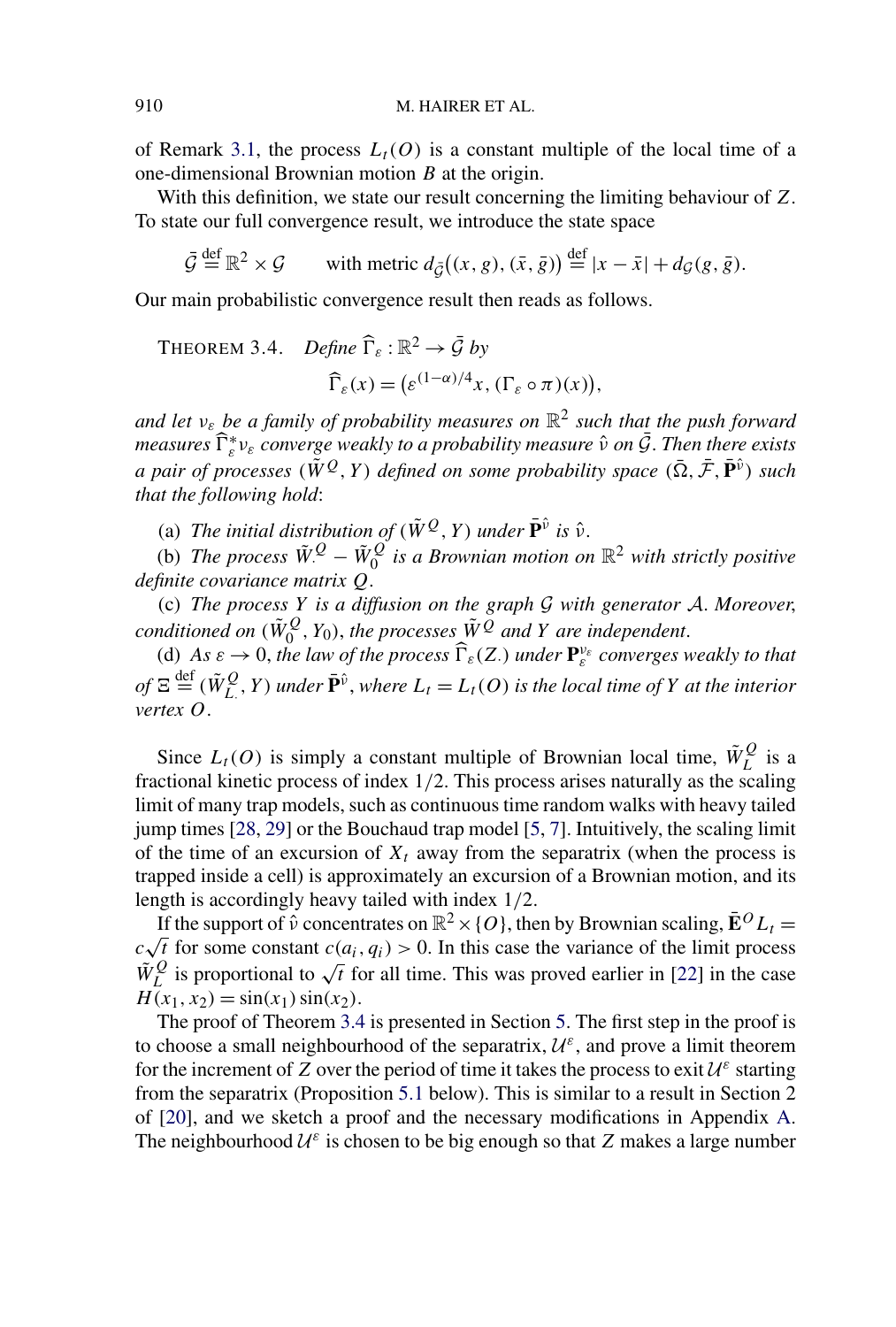<span id="page-14-0"></span>of rotations, possibly crossing into other cells, prior to reaching *<sup>∂</sup>*U*ε*. On the other hand,  $U^{\varepsilon}$  is chosen to be small enough so that *Z* has a large number of crossings between *<sup>∂</sup>*U*<sup>ε</sup>* and the separatrix in finite time. [Precisely, in the notation used in Section [5,](#page-19-0)  $\mathcal{U}^{\varepsilon} = \Gamma_{\varepsilon}^{-1}(\mathcal{V}^{\delta})$ , where  $\mathcal{V}^{\delta} \subseteq \mathcal{G}$  is a  $\delta$  neighbourhood of *O* and  $\delta > 0$  is a small parameter.]

Intuitively, the main contribution to the displacement of *Z* comes from the upcrossings (the travel from the separatrix to  $\partial U^{\varepsilon}$ ), whereas most of the time is spent during the downcrossings. Using Theorem [3.2,](#page-11-0) we approximate the trajectory of *Z* using an excursion decomposition that separates the exit from  $\mathcal{U}^{\varepsilon}$ , and the return to the separatrix (Lemma [5.2,](#page-21-0) below). Thus, one should expect that Theorem [3.4](#page-13-0) will follow directly from these two lemmas. Unfortunately, the precise details of this are somewhat technical, and involve numerous estimates on the number of (and the time spent during) upcrossings and downcrossings (Lemmas [5.3–](#page-23-0)[5.6,](#page-24-0) below).

Some of the ingredients involved in the proof of Theorem [3.4](#page-13-0) are similar to ideas contained in [\[20\]](#page-56-0). There are, however, important differences. Our approach relies on the averaging principle on shorter time scales (Theorem [3.2\)](#page-11-0) instead of the classical Freidlin–Wentzell averaging principle. At these time scales, the slowdown near the hyperbolic saddles contributes nontrivially and is responsible for the  $|\ln \varepsilon|$  scaling factor, which does not appear on the  $1/\varepsilon$  time scales considered in [\[20\]](#page-56-0).

Moreover, at the shorter time scales we consider, the Reeb graph needs to be rescaled to zoom in on the vertex near the separatrix. As a result, the limiting Reeb graph is not compact, and the limiting graph diffusion has coefficients that are constant on each edge of G and are determined completely by averaging ∇*H* on the separatrix. At the  $1/\varepsilon$  time scale in [\[20\]](#page-56-0), the Reeb graph is compact (and not rescaled), the limiting graph diffusion has (in general) nonconstant coefficients that are obtained by averaging ∇*H* on all level sets, and not just the separatrix.

Finally, we remark that in this paper we prove convergence of the joint laws of the processes  $\varepsilon^{(1-\alpha)/4}Z$  and the graph projection  $\Gamma_{\varepsilon}(Z)$ , whereas [\[20\]](#page-56-0) only proves convergence of each process individually. This is important, because it fixes a minor gap in the proof in [\[20\]](#page-56-0). The strategy in both papers is to prove tightness and convergence of the one-dimensional distributions of the above processes. This implies the convergence in law of the limiting process, provided the limiting process is Markov. While the limit of the graph projections  $\Gamma_{\varepsilon}(Z)$  and the limit of the joint process  $(\varepsilon^{(1-\alpha)/4}Z, \Gamma_{\varepsilon}(Z))$  are both Markov, the limit of  $\varepsilon^{(1-\alpha)/4}Z$  is not. This leads to the aforementioned gap in [\[20\]](#page-56-0), which is circumvented here by proving convergence of the joint distributions.

**4. A PDE application: Intermediate time homogenization of the advection diffusion equation.** This section is devoted to an intermediate time homogenization result for the advection diffusion equation. We emphasize that the proof of the probabilistic result (Theorem [3.4\)](#page-13-0) does not rely on the arguments in this section. The PDE [\(1.3\)](#page-3-0) is closely related to the process  $\tilde{X}$ , and understanding the behaviour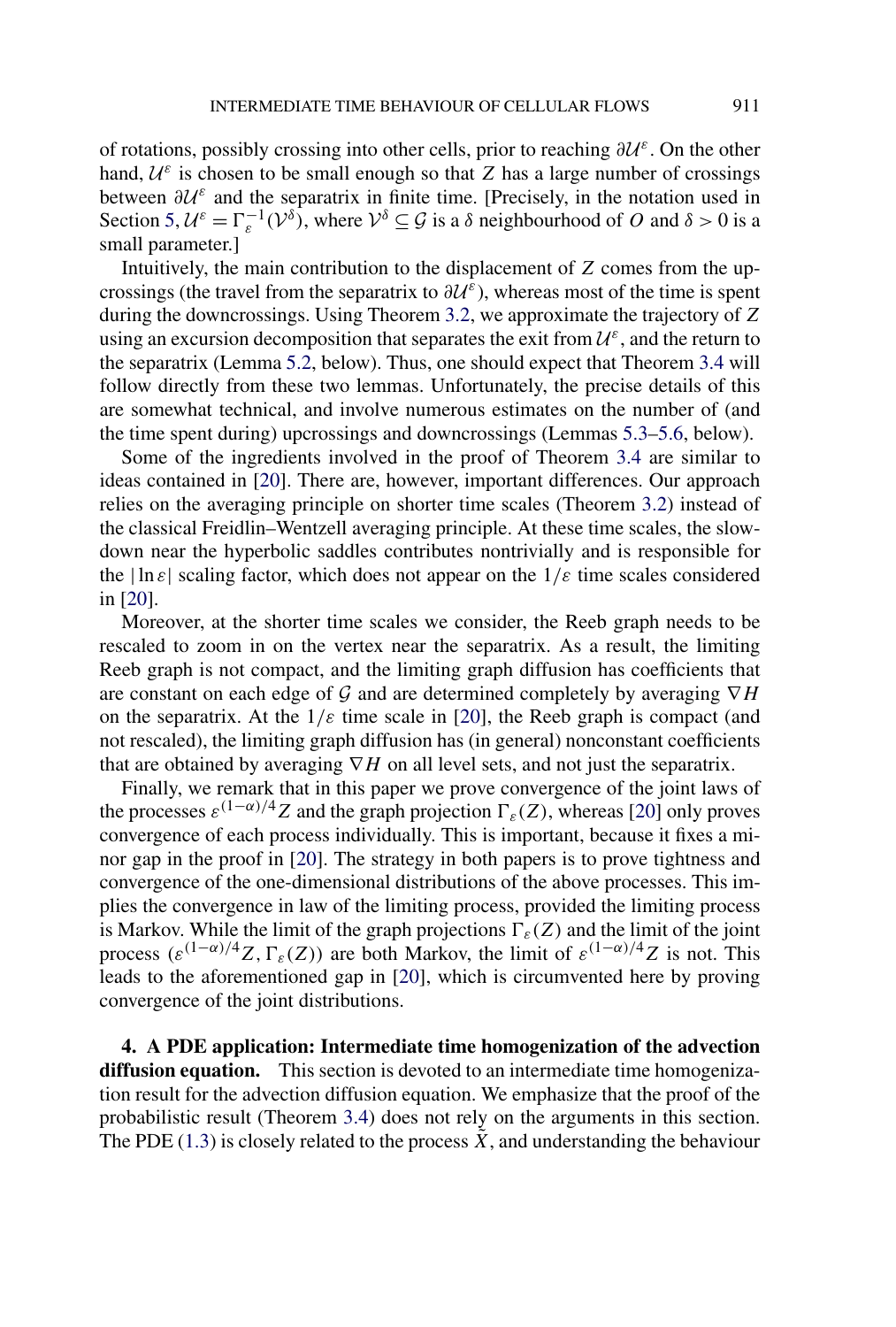<span id="page-15-0"></span>of  $\tilde{X}$  on intermediate time scales yields an intermediate time homogenization result for  $(1.3)$  in a natural way. Since  $\tilde{X}$  behaves like a fractional kinetic process on these time scales, it is natural to expect that  $\tilde{\theta}$  satisfies the (time) fractional heat equation [\(1.5\)](#page-3-0), and this was heuristically derived by Young [\[42\]](#page-57-0). We prove it rigorously below (Theorem 4.1) using Theorem [3.4.](#page-13-0)

THEOREM 4.1. *Let*  $\tilde{\theta}^{\varepsilon}$  *satisfy the PDE* [\(1.3\)](#page-3-0) *for*  $x \in \mathbb{R}^2$ ,  $t > 0$  *with initial* data  $\tilde{\theta}_0^{\varepsilon}$ . For  $\alpha \in (0, 1)$  define the rescaled functions  $\theta^{\varepsilon}$  and  $\theta_0^{\varepsilon}$  by [\(1.4\)](#page-3-0), and sup*pose*  $\theta_0^{\varepsilon} = \theta_0 \in C_b(\mathbb{R}^2)$  *and is independent of*  $\varepsilon$ . *Define the rescaled projection*  $\overline{\Gamma}_{\varepsilon}$  $by \ \overline{\Gamma}_{\varepsilon}(x) = \widehat{\Gamma}_{\varepsilon}(x/\varepsilon^{(1-\alpha)/4})$ . *Then for any family of probability measures*  $\bar{v}^{\varepsilon}$  *on*  $\mathbb{R}^2$  $\sum_{i=1}^{n} e_i(x) = \sum_{i=1}^{n} e_i(x) e_i(x)$  *such that*  $\overline{\Gamma}_\varepsilon^* \overline{\nu}^\varepsilon$  *converges weakly to a probability measure v* on  $\overline{\mathcal{G}}$ *, we have* 

(4.1) 
$$
\lim_{\varepsilon \to 0} \int_{\mathbb{R}^2} \theta^{\varepsilon}(x, t) d\bar{v}^{\varepsilon}(x) = \int_{\mathbb{R}^2 \times \mathcal{G}} \theta(x, y, t) d\nu(x, y).
$$

*Here*, *θ is the unique classical solution to the system*

(4.2a) 
$$
\partial_t \theta - \mathcal{A}_y \theta = 0 \quad \text{for } y \neq 0, t > 0,
$$

(4.2b) 
$$
\frac{1}{2}[Q:\nabla_x^2]\theta + \sum_{i=1}^M \bar{q}_i D_i^y \theta = 0 \quad \text{for } y = 0, t > 0,
$$

$$
(4.2c)\qquad \theta(x, y, 0) = \theta_0(x).
$$

*Here*,  $\bar{q}_i = q_i / \sum_{j=1}^{M} q_j$ ,  $D_i^y = D_i$  *denotes the derivative along the ith edge of*  $G$ , *and* A*<sup>y</sup> is the generator of the process Y acting only on the variable y*.

*Moreover, if*  $v = v' \times \delta_O$ *, then* 

$$
\lim_{\varepsilon \to 0} \int_{\mathbb{R}^2} \theta^\varepsilon(x, t) d\bar{\nu}^\varepsilon(x) = \int_{\mathbb{R}^2} \vartheta(x, t) d\nu'(x),
$$

*where*  $\vartheta(x, t) \stackrel{\text{def}}{=} \theta(x, 0, t)$  *satisfies the Caputo time fractional equation* 

(4.3) 
$$
\left(\sum_{i=1}^{M} \frac{\bar{q}_i}{\sqrt{a_i/2}}\right) D_t^{1/2} \vartheta - \frac{1}{2} [Q : \nabla^2] \vartheta = 0,
$$

*with initial data*  $\theta_0$ . *Here,*  $\mathcal{D}_t^{1/2}$  *denotes the* Caputo derivative *of order* 1/2 *defined by* [\(1.6\)](#page-4-0).

REMARK. Even though this is a purely deterministic result, our proof is probabilistic and relies on Theorem [3.4.](#page-13-0) In lieu of additionally presenting a direct PDE proof, we provide in Appendix [B](#page-51-0) a formal asymptotic expansion motivating (4.2).

Well-posedness and regularity of solutions to (4.2) is standard. Parabolic problems similar to (4.3) and the regularity of their solutions are discussed in, for example, [\[1\]](#page-56-0). The notion of convergence used in equation (4.1) is known as two-scale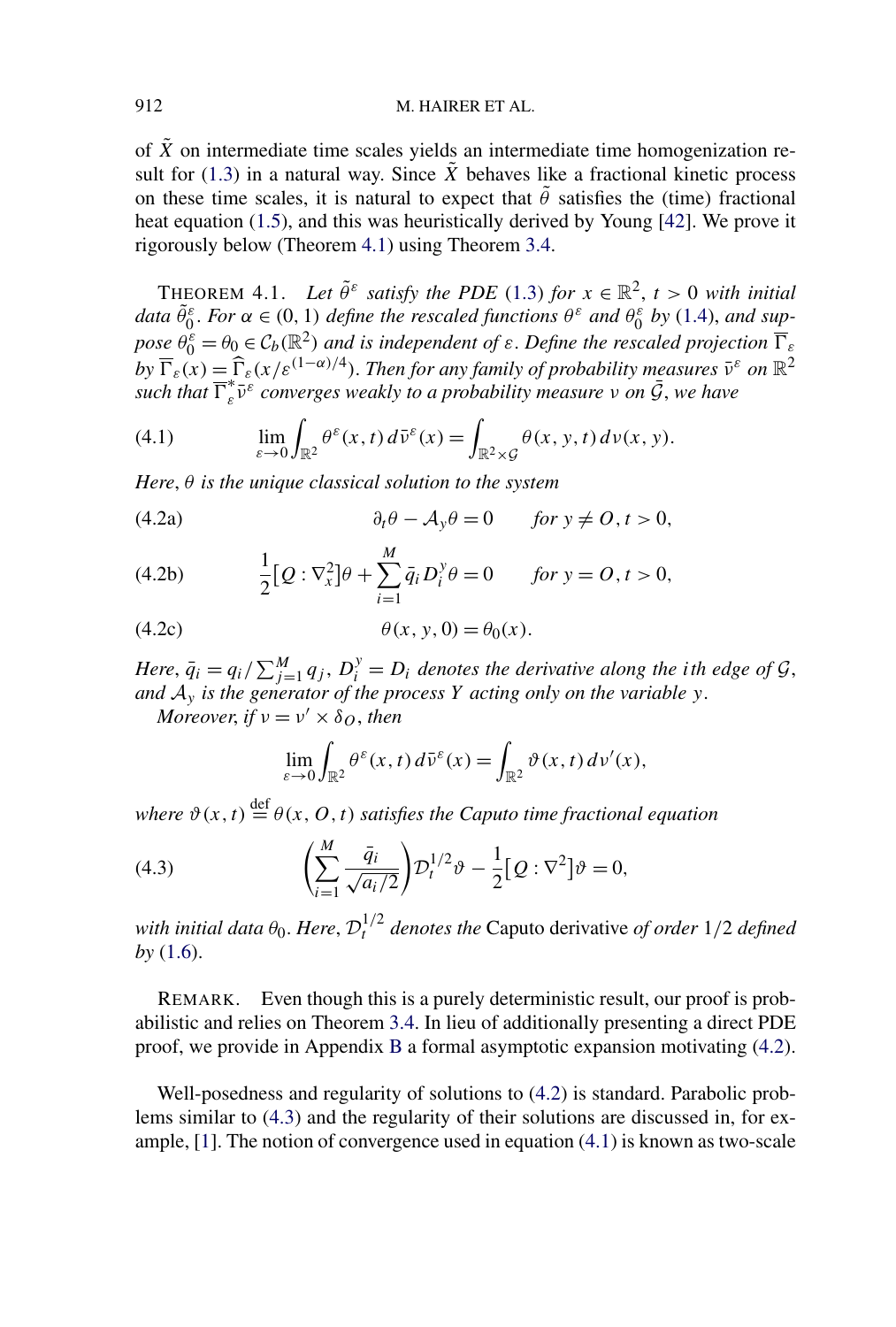<span id="page-16-0"></span>convergence, and was introduced by Nguetseng [\[31\]](#page-57-0). It has proved to be an invaluable tool in the theory of homogenization and has been applied various contexts. In most situations, however, the underlying small-scale manifold is the torus. The key difference in [\(4.1\)](#page-15-0) is that the underlying small scale naturally arises as the rescaled Reeb graph of the Hamiltonian.

Before proving Theorem [4.1,](#page-15-0) we momentarily pause to consider an illustrative special case. For  $x \in \mathbb{R}^2$ , take the sequence of measures  $\bar{v}^{\varepsilon}$  defined by

$$
\bar{\nu}^{\varepsilon} = \delta \bigg( \varepsilon^{(1-\alpha)/4} \bigg( \frac{x}{\varepsilon^{(1-\alpha)/4}} \bigg) \bigg),
$$

where  $\delta(z)$  denotes the delta measure supported at the point  $z \in \mathbb{R}^2$ , and we assume that the origin belongs to the separatrix (and, therefore, so does every point with integer coordinates). Applying Theorem [4.1](#page-15-0) now shows that

$$
\theta^{\varepsilon}\bigg(\varepsilon^{(1-\alpha)/4}\bigg\lfloor \frac{x}{\varepsilon^{(1-\alpha)/4}}\bigg\rfloor,t\bigg) \xrightarrow{\varepsilon \to 0} \vartheta(x,t),
$$

for all  $x \in \mathbb{R}^2$  and  $t > 0$ . That is, at time *t* the value of the temperature  $\theta^{\varepsilon}$  at the corner of the domain of periodicity containing *x* converges to  $\vartheta(x, t)$ .

At first sight, this is extremely surprising. Long time scaling limits of [\(1.3\)](#page-3-0) have been studied extensively, and the limiting behaviour is simply the heat equation with an enhanced diffusion coefficient. In our situation, the "intermediate time" scaling limit of [\(1.3\)](#page-3-0) is a *time fractional* heat equation [\(4.3\)](#page-15-0).

The heuristic explanation of this is as follows. On time scales shorter than 1*/ε*, any heat trapped in the interior of one cell will not escape the cell. Thus to observe a nontrivial limiting behaviour, at these time scales one needs to zoom in close to the separatrix. Indeed, if the family of measures  $\widehat{\Gamma}_{\varepsilon}^* \widehat{\nu}^{\varepsilon}$  converge weakly to a probability measure (as required in Theorem [3.4\)](#page-13-0), the supports of  $\hat{v}^{\varepsilon}$  must asymptotically concentrate on the separatrix.

Now, in a small neighbourhood of the separatrix, there are two effects at play: heat diffuses to neighbouring cells, and heat is "trapped" in the cell interior. Thus the limiting behaviour should be a coupled system balancing these two effects. This is precisely what [\(4.2a\)](#page-15-0) and [\(4.2b\)](#page-15-0) accomplish. Many similar models for anomalous diffusion have been studied by various authors. For example, Young [\[42\]](#page-57-0) (see also [\[43\]](#page-58-0)) heuristically derived a similar system in the context of cellular flows. Theorem [4.1](#page-15-0) establishes this rigorously, and we prove it below.

PROOF OF THEOREM [4.1.](#page-15-0) By the Feynman–Kac formula,

$$
\theta^{\varepsilon}(x,t) = \tilde{\theta}^{\varepsilon}\bigg(\frac{x}{\varepsilon^{(1-\alpha)/4}}, \frac{\alpha |\log \varepsilon|t}{\varepsilon^{1-\alpha}}\bigg) = \mathbf{E}_{\varepsilon}^{x/\varepsilon^{(1-\alpha)/4}} \theta_0(\varepsilon^{(1-\alpha)/4} Z_t).
$$

Hence, by Theorem [3.4,](#page-13-0)

(4.4) 
$$
\int_{\mathbb{R}^2} \theta^{\varepsilon}(x,t) d\bar{v}^{\varepsilon}(x) = \mathbf{E}_{\varepsilon}^{\hat{v}^{\varepsilon}} \theta_0(\varepsilon^{(1-\alpha)/4} Z_t) \xrightarrow{\varepsilon \to 0} \mathbf{E}^{\nu} \theta_0(\tilde{W}_{L(t)}^Q),
$$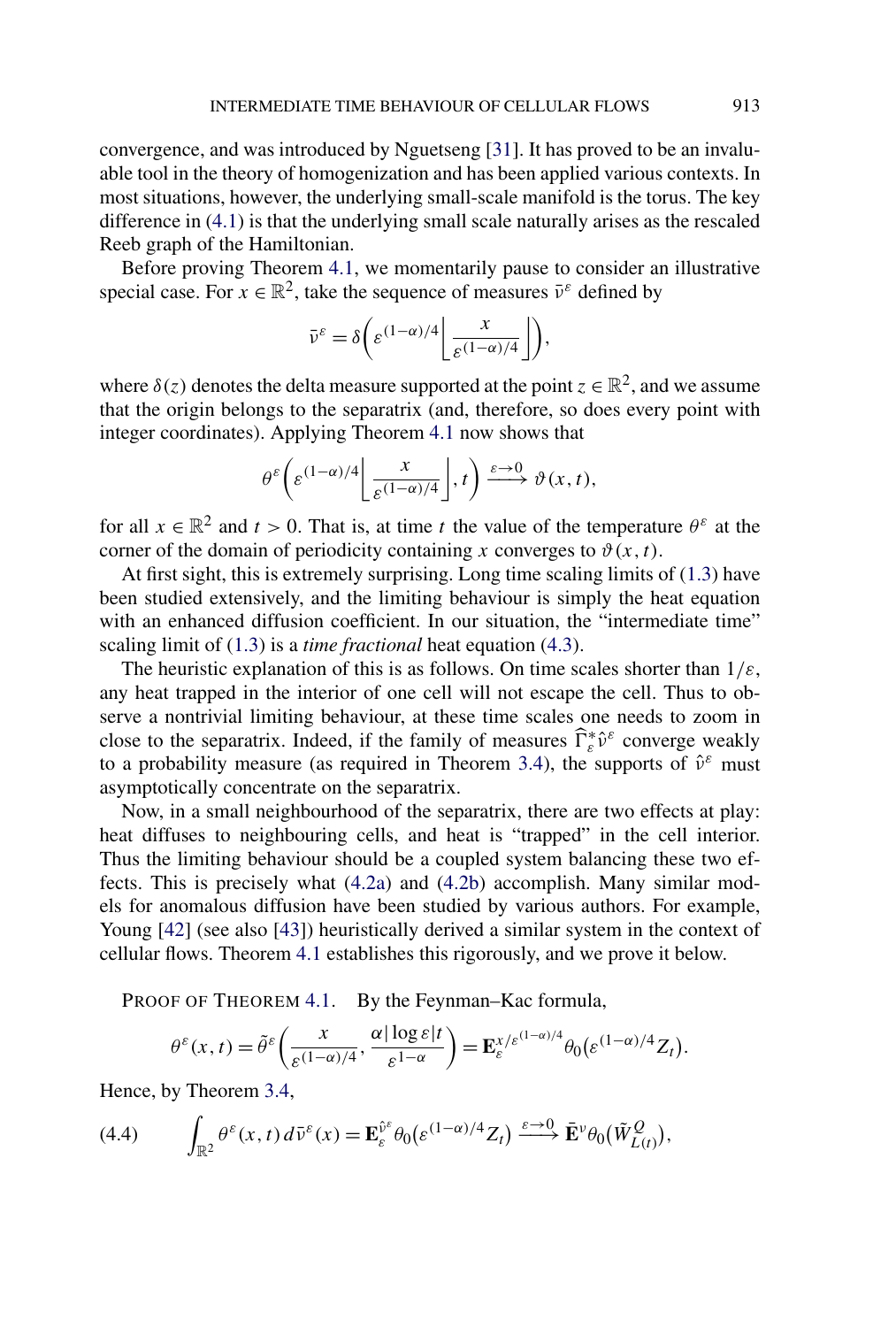where  $\hat{v}^{\varepsilon}$  is the rescaled measure defined by

$$
d\hat{v}^{\varepsilon}(x) = d\bar{v}^{\varepsilon}(\varepsilon^{(1-\alpha)/4}x),
$$

and  $\tilde{W}^Q$  and *L* are as in Theorem [3.4.](#page-13-0) Define the function  $\theta$ :  $\mathbb{R}^2 \times \mathcal{G} \times \mathbb{R}_+ \to \mathbb{R}$  by

(4.5) 
$$
\theta(x, y, t) \stackrel{\text{def}}{=} \bar{\mathbf{E}}^{(x, y)} \theta_0(\tilde{W}_{L(t)}^Q),
$$

where we recall  $\mathbf{\bar{E}}^{(x,y)}$  is the expectation operator with respect to the probability measure  $\bar{\mathbf{P}}^{(x,y)}$  under which  $\bar{\mathbf{P}}^{(x,y)}(\tilde{W}_0^Q = x \& Y_0 = y) = 1$ . Now,

$$
\bar{\mathbf{E}}^{\nu}\theta_0(\tilde{W}_{L(t)}^Q) = \int_{\mathbb{R}^2 \times \mathcal{G}} \theta(x, y, t) d\nu(x, y),
$$

and hence [\(4.1\)](#page-15-0) follows from [\(4.4\)](#page-16-0).

The fact that  $\theta$  satisfies the system [\(4.2\)](#page-15-0) follows from (4.5) and an Itô formula for *Y* that was proved in [\[16\]](#page-56-0). Since this is interesting in its own right, we single it out as a proposition (Proposition [4.2,](#page-18-0) below) and defer it to the end of this section.

Finally, to prove [\(4.3\)](#page-15-0) when  $v = v' \times \delta_O$ , we only need to show that given a solution to [\(4.2\)](#page-15-0), the function  $\vartheta(x, t) \stackrel{\text{def}}{=} \theta(x, 0, t)$  satisfies [\(4.3\)](#page-15-0). This follows from the explicit solution formula for the heat equation on the half-line, and similar results are readily available in the literature (see, for instance, [\[30\]](#page-57-0), Section 4.5). For convenience, we derive it below.

Along the *i*th edge, equation [\(4.2a\)](#page-15-0) is simply the one-dimensional heat equation. Rearranging [\(4.2b\)](#page-15-0), we obtain the boundary condition:

(4.6) 
$$
D_i^y \theta(x, 0, t) = -\frac{1}{\bar{q}_i} \left( \frac{1}{2} [Q : \nabla_x^2] \theta(x, 0, t) + \sum_{j \neq i}^M \bar{q}_j D_j^y \theta(x, 0, t) \right).
$$

Treating the right-hand side of (4.6) as a given function, we can explicitly solve [\(4.2a\)](#page-15-0) on the *i*th edge, with boundary condition (4.6) and constant (in *y*) initial data  $\theta_0(x)$ . This gives

$$
= \theta_0(x)
$$
  
+  $\frac{1}{\bar{q}_i} \left(\frac{a_i}{2\pi}\right)^{1/2} \int_0^t \left(\frac{1}{2} [Q:\nabla_x^2] \theta(x, 0, s) + \sum_{j \neq i}^M \bar{q}_j D_j^y \theta(x, 0, s)\right) \frac{ds}{\sqrt{t-s}}$ 

for every  $i \in \{1, ..., M\}$ . Multiplying both sides by  $\overline{q_i}/\sqrt{a_i/2}$ , summing over *i* and using [\(4.2b\)](#page-15-0) yields

$$
\sum_{i=1}^{M} \frac{\bar{q}_i}{\sqrt{a_i/2}} (\theta(x, 0, t) - \theta_0(x))
$$
  
= 
$$
\frac{1}{2\sqrt{\pi}} \int_0^t [Q : \nabla_x^2] \theta(x, 0, s) \frac{ds}{\sqrt{t - s}}.
$$

<span id="page-17-0"></span>

*θ(x,O,t)*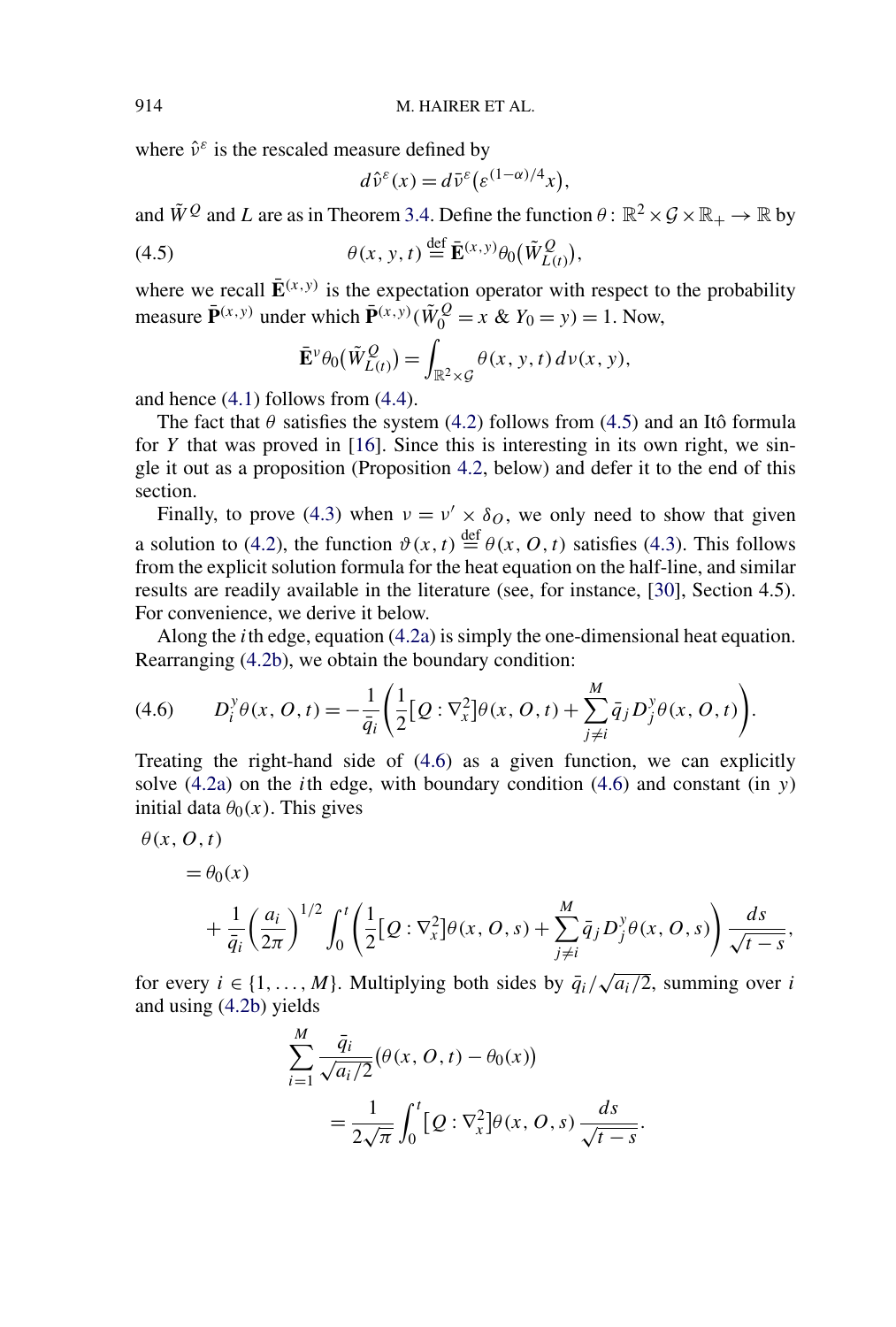<span id="page-18-0"></span>Applying  $\mathcal{D}_t^{1/2}$  to both sides and using  $\vartheta(x, t) = \theta(x, 0, t)$  yields [\(4.3\)](#page-15-0) as desired.  $\Box$ 

In the above proof, we used the fact that  $\theta$  defined by [\(4.5\)](#page-17-0) satisfies the system [\(4.2\)](#page-15-0). We state and prove this next (see also [\[34\]](#page-57-0) for a related result).

PROPOSITION 4.2. *Let*  $\theta_0 \in C_b(\bar{G})$ , *and define*  $\theta$  *by* [\(4.5\)](#page-17-0). *Then*  $\theta$  *satisfies the system* [\(4.2\)](#page-15-0) *for*  $t > 0$ *, and is continuous at*  $t = 0$ *.* 

PROOF. The first step is to obtain an Itô formula for the process  $\Xi \stackrel{\text{def}}{=}$  $(\tilde{W}_L^Q, Y)$ . For the process *Y* alone, an Itô formula is known and can be found in Freidlin and Sheu [\[16\]](#page-56-0). Explicitly, there exists<sup>7</sup> a Brownian motion *B* such that

(4.7)  

$$
f(Y_t) - f(Y_0) = \sum_{i=1}^{M} \int_0^t D_i f(Y_s) \sigma_i(Y_s) dB_s
$$

$$
+ \int_0^t A_y f(Y_s) ds + \sum_{i=1}^{M} \bar{q}_i D_i f(O) L_t,
$$

holds any  $f \in C_b^2(\mathcal{G})$ . Here,  $\sigma_i(y) = \sqrt{a_i}$  if  $y \in I_i$  and  $\sigma_i(y) = 0$  otherwise.

Now, since  $\tilde{W}^Q$  and *Y* are independent, the time changed process  $\tilde{W}^Q_L$  is a martingale with joint quadratic variations given by

$$
d\langle \tilde{W}_L^{Q,i}, \tilde{W}_L^{Q,j} \rangle_t = Q_{i,j} dL_t
$$
 and  $d\langle \tilde{W}_L^{Q,i}, B \rangle_t = 0$ 

for all *i*,  $j \in \{1, 2\}$ . Here,  $\tilde{W}^{Q,i}$  denotes the *i*th component of  $\tilde{W}^{Q}$ , and  $Q_{i,j}$  is the *i*–*j*th entry of the matrix *Q*. For  $f \in C_b^2(\mathbb{R}^2 \times \mathcal{G})$ , we thus obtain by Itô's formula

$$
f(\Xi_t) - f(\Xi_0) = \sum_{i=1}^{M} \int_0^t D_i^y f(\Xi_s) \sigma_i(Y_s) \, dB_s + \int_0^t A_y f(\Xi_s) \, ds + \sum_{i=1}^{2} \int_0^t \partial_{x_i} f(\Xi_s) \, d\tilde{W}_{L_s}^{Q,i} + \int_0^t \left( \frac{1}{2} [Q : \nabla_x^2] + \sum_{i=1}^{M} \bar{q}_i D_i^y \right) f(\Xi_s) \, dL_s.
$$

 $(4)$ 

<sup>&</sup>lt;sup>7</sup>The Brownian motion *B* can be directly obtained from the construction outlined in Remark [3.1.](#page-11-0) Indeed, if  $\tilde{B}$  denotes the Brownian motion in Remark [3.1,](#page-11-0) then we have  $dB = sign(\tilde{B})d\tilde{B}$ .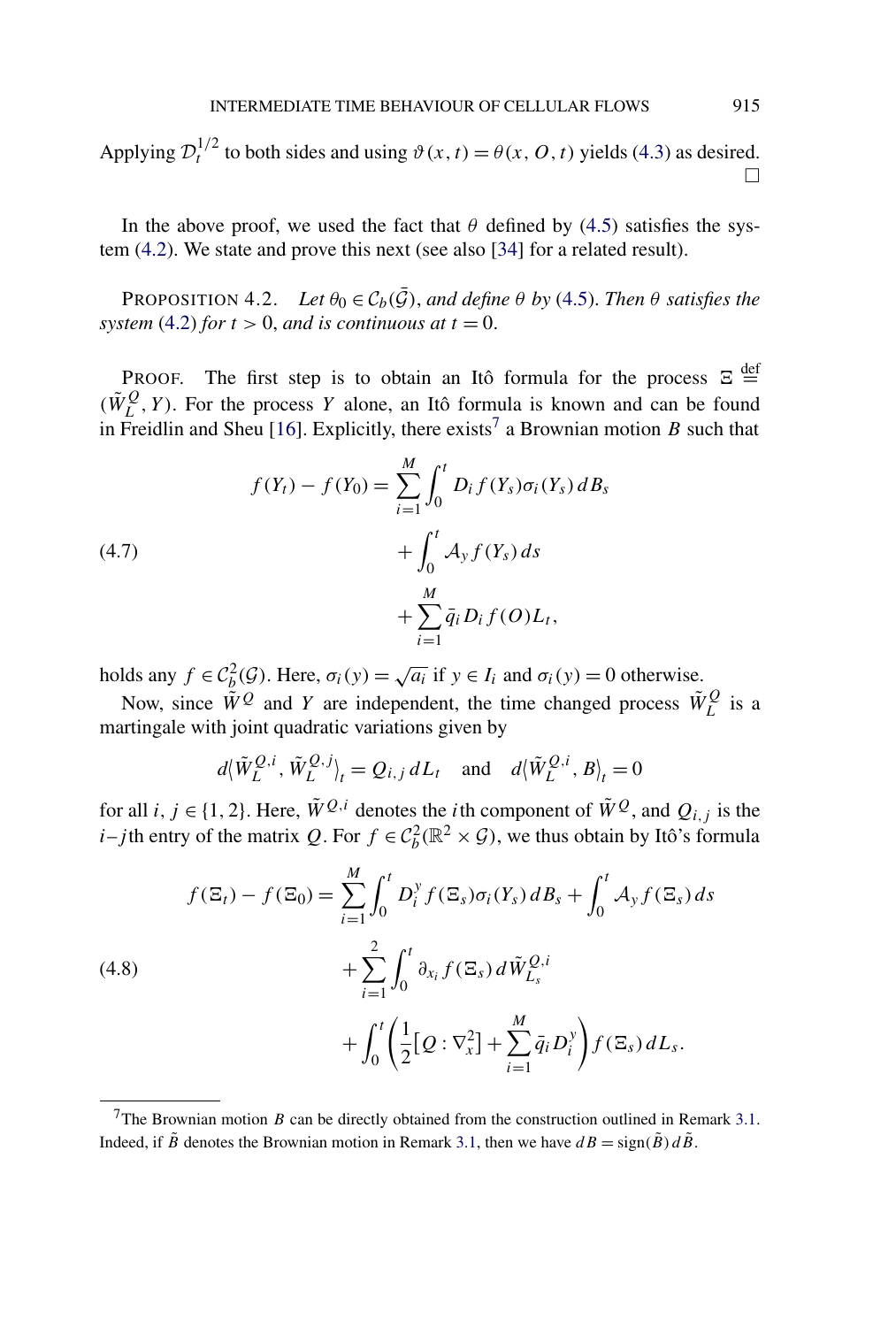<span id="page-19-0"></span>Now we use the Itô formula to compute  $A_{\Xi}$ , the generator of  $\Xi$ . Indeed, for  $f \in$  $C_b^2(\mathbb{R}^2 \times \mathcal{G})$  we have

(4.9)  
\n
$$
\mathcal{A}_{\Xi} f(x, y) = \lim_{t \to 0} \frac{1}{t} \bar{\mathbf{E}}^{(x, y)} (f(\Xi_t) - f(\Xi_0))
$$
\n
$$
= \lim_{t \to 0} \frac{1}{t} \bar{\mathbf{E}}^{(x, y)} \bigg( \int_0^t \mathcal{A}_y f(\Xi_s) ds + \int_0^t \bigg( \frac{1}{2} [\mathcal{Q} : \nabla_x^2] + \sum_{i=1}^M \bar{q}_i D_i^y \bigg) f(\Xi_s) dL_s \bigg),
$$

since the other two terms on the right of [\(4.8\)](#page-18-0) are martingales and have expectation 0. Now, as  $t \to 0$ , the first term on the right of (4.9) converges to  $A_y f(x, y)$ . For the second term on the right of (4.9), the fact that *L* is a constant multiple of Brownian local time gives

$$
\bar{\mathbf{E}}^{(x,y)}\int_0^t \left(\frac{1}{2}[\mathcal{Q}:\nabla_x^2] + \sum_{i=1}^M \bar{q}_i D_i^y\right) f(\Xi_s) dL_s
$$
\n
$$
= \begin{cases}\n o(t), & y \neq O, \\
 \mathcal{O}(\sqrt{t}) \left(\frac{1}{2}[\mathcal{Q}:\nabla_x^2] + \sum_{i=1}^M \bar{q}_i D_i^y\right) f(x, O), & y = O.\n\end{cases}
$$

After dividing by *t* and taking the limit as  $t \to 0$ , this vanishes without any further restriction on *f* if  $y \neq 0$ . For  $y = 0$ , this limit only exists provided that the compatibility condition

(4.10) 
$$
\frac{1}{2} [Q : \nabla_x^2] f(x, 0) + \sum_{i=1}^M \bar{q}_i D_i^y f(x, 0) = 0
$$

holds. This shows that if  $f \in C_b^2(\bar{G}) \cap D(\mathcal{A}_{\Xi})$ , then for every  $x \in \mathbb{R}^2$  we must have  $f(x, \cdot) \in D(\mathcal{A}_y)$ ,  $\mathcal{A}_{\Xi} f(x, y) = \mathcal{A}_y f(x, y)$  for every  $y \in \mathcal{G} \setminus O$ , and the compatibility condition (4.10) must be satisfied as well.

From this, equation [\(4.2\)](#page-15-0) follows from standard techniques. Indeed, for *θ* de-fined by [\(4.5\)](#page-17-0), standard results imply that  $\theta$  is continuous at  $t = 0$  and satisfies the Kolmogorov equation  $\partial_t \theta - A_{\Xi} \theta = 0$  giving [\(4.2a\)](#page-15-0) and [\(4.2c\)](#page-15-0). Moreover, for positive time we must have  $\theta(\cdot,t) \in C_b^2(\bar{\mathcal{G}}) \cap D(\bar{\mathcal{A}}_{\Xi})$ , and (4.10) gives the flux balance condition [\(4.2b\)](#page-15-0) as desired.  $\Box$ 

**5. Proof of Theorem [3.4.](#page-13-0)** We devote this section to proving Theorem [3.4.](#page-13-0) Our first task is to describe how far  $Z(t)$  can travel inside a small neighbourhood of the separatrix. Given  $\delta > 0$ , define  $\mathcal{V}^{\delta} \subset \mathcal{G}$  by

$$
\mathcal{V}^{\delta} \stackrel{\text{def}}{=} \big\{ (i, y) \in \mathcal{G} : |y| \le \delta \big\},\
$$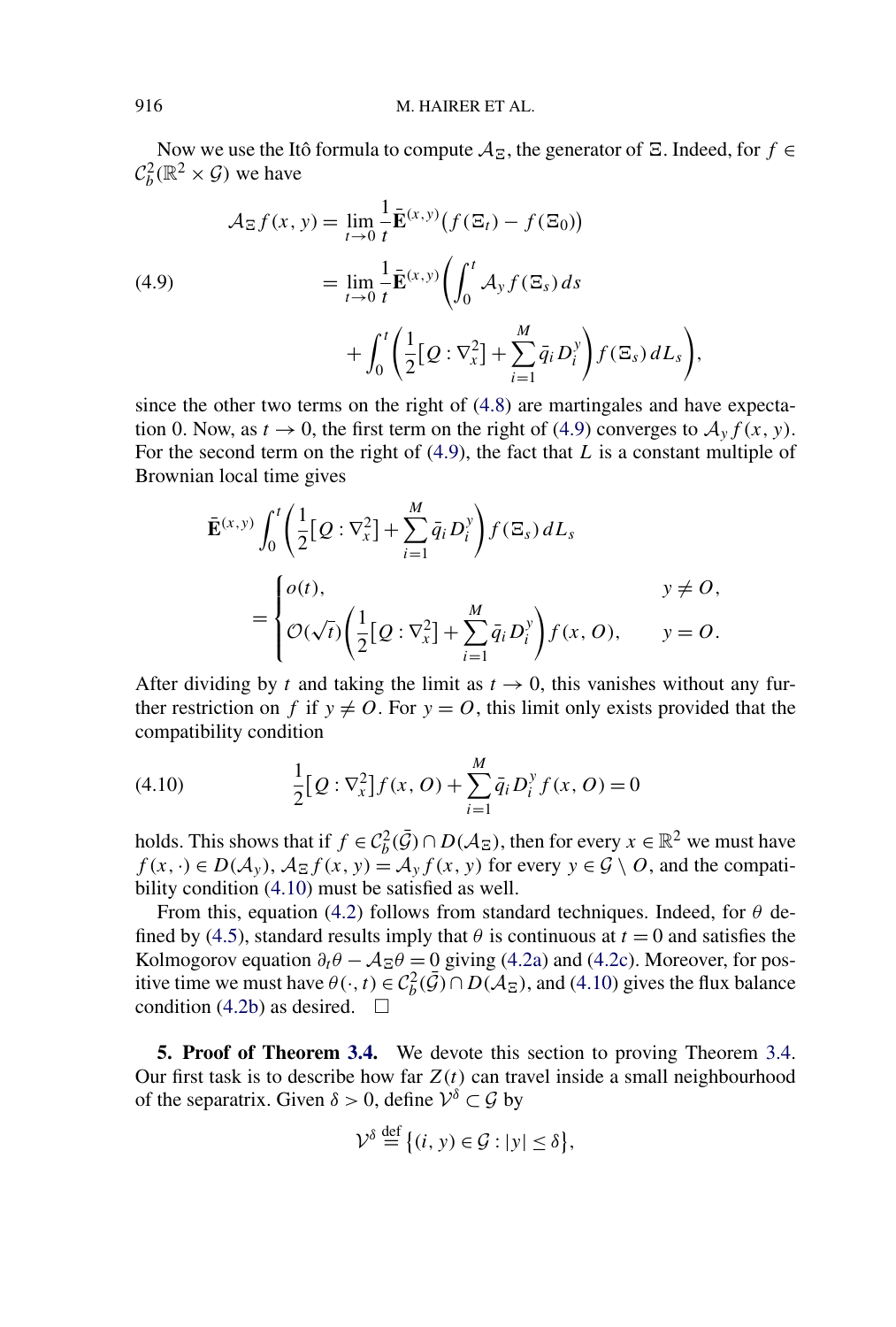<span id="page-20-0"></span>and introduce two sequences of stopping times  $\mu_n^{\varepsilon,\delta}$  and  $\kappa_n^{\varepsilon,\delta}$  corresponding to successive visits to *O* and  $\partial V^{\delta}$ . Namely, let  $\mu_0^{\varepsilon,\delta} = \kappa_{-1}^{\varepsilon,\delta} = 0$  and then define recursively

(5.1) 
$$
\mu_n^{\varepsilon,\delta} \stackrel{\text{def}}{=} \inf \{ t \ge \kappa_{n-1}^{\varepsilon,\delta} : \Gamma_{\varepsilon}(Z_t) \in \partial \mathcal{V}^{\delta} \},
$$

(5.2) 
$$
\kappa_n^{\varepsilon,\delta} \stackrel{\text{def}}{=} \inf \{ t \ge \mu_n^{\varepsilon,\delta} : \Gamma_{\varepsilon}(Z_t) \in O \},
$$

for  $n \ge 1$  and  $n \ge 0$ , respectively. Let  $\Delta_n^{\varepsilon} = Z(\kappa_n^{\varepsilon,\delta}) - Z(\kappa_{n-1}^{\varepsilon,\delta})$ , be the displacement between successive visits to  $\mathcal{L}$ . With this notation, the distance covered by *Z(t)* before hitting  $\Gamma_{\varepsilon}^{-1}(\partial \mathcal{V}^{\delta})$ , as well as the cell it then hits can be described as follows.

PROPOSITION 5.1. *There exists a*  $2 \times 2$  *nondegenerate matrix Q and a vector*  $(p_1, \ldots, p_M)$  *such that the distributions of*  $(\varepsilon^{\frac{1-\alpha}{4}} \Delta_1^{\varepsilon}, \Gamma_{\varepsilon}(Z(\mu_1^{\varepsilon,\delta})))$  *under*  $\mathbf{P}_{\varepsilon}^x$ *converge, as*  $\varepsilon \to 0$ *, to the distribution of*  $(\sqrt{\delta \xi} \mathcal{N}(0, Q), \zeta)$ *, uniformly for*  $x \in \mathcal{L}$ . *Here*, *ξ* , *ζ and* N *(*0*,Q) are three independent random variables such that ξ is* exponentially distributed with parameter one,  $\mathcal{N}(0, Q)$  is a two-dimensional nor*mally distributed random variable with mean* 0 *and covariance matrix Q*, *and ζ is a* G*-valued random variable that is almost surely at distance δ from O and*  $P(\zeta \in I_i) = p_i$ .

*Moreover, for each*  $\eta > 0$  *there is*  $\delta_0 > 0$  *such that* 

(5.3) 
$$
\lim_{\varepsilon \to 0} \sup_{x \in \mathcal{T}_0} \mathbf{P}_{\varepsilon}^x \Big( \varepsilon^{\frac{1-\alpha}{4}} \sup_{0 \le t \le \kappa_1^{\varepsilon,\delta}} |Z_t| > \eta \Big) < \eta,
$$

*whenever*  $0 < \delta \leq \delta_0$ *.* 

A similar result was proved in Section 2 of [\[20\]](#page-56-0). However, in order to make this paper self-contained, we sketch the main steps involved in the proof and explain the necessary modifications in Appendix [A.](#page-46-0) Although we will not use it explicitly, we remark that the  $p_i$ 's above are proportional to the  $q_i$ . This follows from the proof of Proposition 5.1, and Corollary 2.4 in [\[16\]](#page-56-0).

Let now  $\mathcal{X}_{\mathcal{G}}$  denote the space of  $\mathcal{G}\text{-valued extensions.}$  In other words, elements *h* ∈  $X$ <sup>*G*</sup> are continuous functions *h* ∈  $C$ ( $\mathbb{R}_+$ ,  $\mathcal{G}$ ) with the property that, if *h(t)* = *O* for some  $t \geq 0$ , then  $h(s) = O$  for all  $s \geq t$ . Furthermore, we impose that  $T(h) =$ inf{*t* ≥ 0 : *h*(*t*) = *O*} is finite for every *h* ∈  $X_G$ . We turn  $X_G$  into a metric space by setting

(5.4) 
$$
d(h, \bar{h}) = |T(h) - T(\bar{h})| + \sup_{t \ge 0} d_{\mathcal{G}}(h(t), \bar{h}(t)),
$$

with  $d_G$  as in [\(3.1\)](#page-10-0).

We also write  $\mathcal{X}^{\infty} = (\mathbb{R}^2 \times \mathcal{X}_{\mathcal{G}})^{\mathbb{N}}$ , endowed with the topology of pointwise convergence, and we define a "projection"  $\mathcal{P}_{\delta}$ :  $\mathcal{C}(\mathbb{R}_+;\bar{\mathcal{G}}) \to \mathcal{X}^{\infty}$  as follows. Given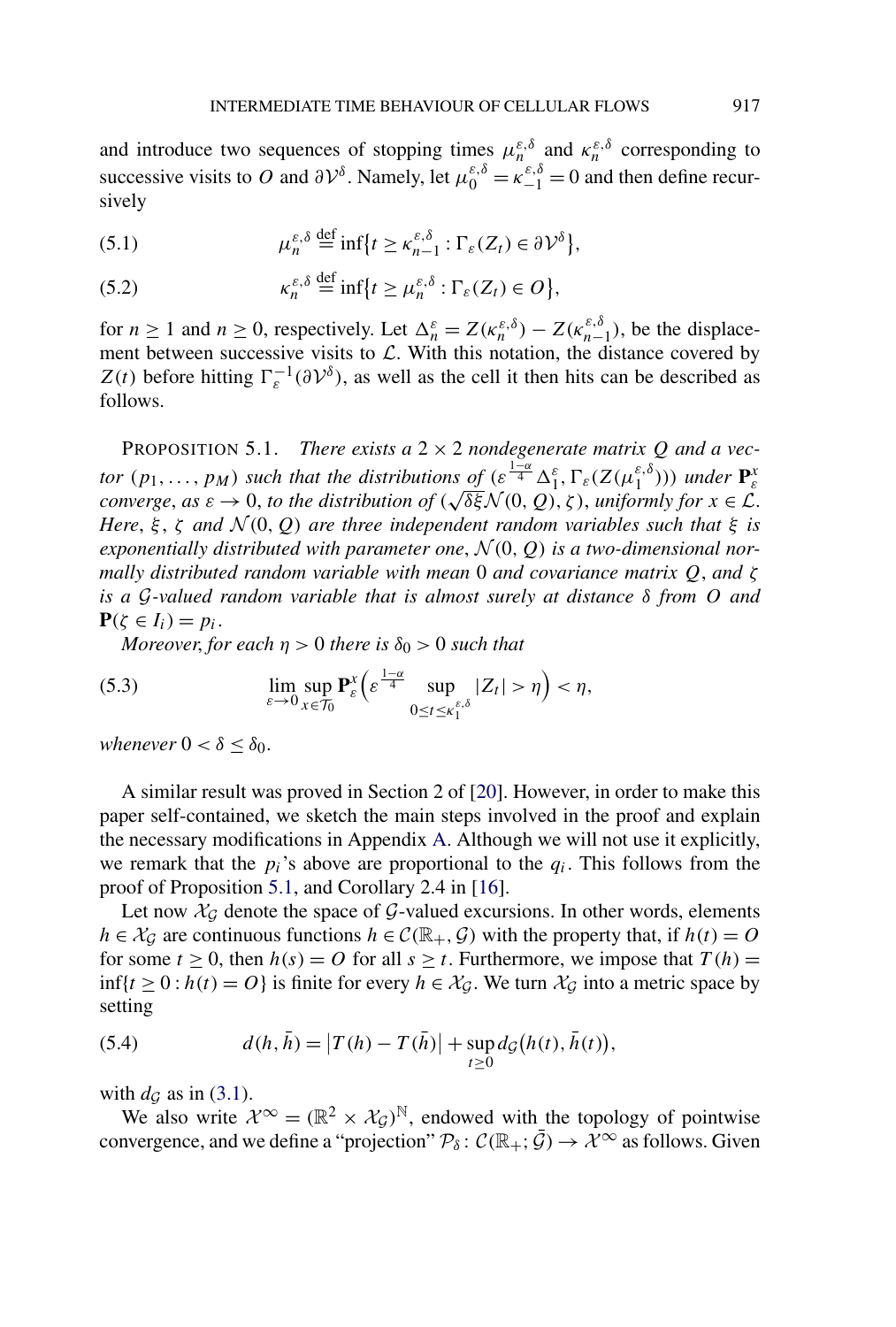<span id="page-21-0"></span>an element  $\omega \in \mathcal{C}(\mathbb{R}_+;\bar{\mathcal{G}})$ , we write  $\omega = (V,G)$  where *V* and *G* are continuous  $\mathbb{R}^2$ valued and  $G$ -valued functions, respectively. We first define the "stopping times"  $\mu_n^{\delta}(\omega)$  and  $\kappa_n^{\delta}(\omega)$  as in [\(5.1\)](#page-20-0) and [\(5.2\)](#page-20-0), respectively, with  $\Gamma_{\varepsilon}(Z)$  replaced by *G*. We then write  $J_n(\omega) \in \mathcal{X}_{\mathcal{G}}$  for the *n*th downcrossing of the process *G*. In other words, suppressing the argument  $\omega$  for conciseness, we have

$$
J_n(t) = (G((t + \mu_n^{\delta}) \wedge \kappa_n^{\delta})),
$$

so that in particular  $|J_n(\omega)(0)| = \delta$  for  $n > 0$  and  $T(J_n(\omega)) = \kappa_n^{\delta} - \mu_n^{\delta}$ . We also define  $U_n(\omega) \in \mathbb{R}^2$  by  $U_n(\omega) = V(\mu_{n+1}^{\delta}) - V(\kappa_n^{\delta})$ . With this notation at hand, we set

$$
\mathcal{P}_{\delta}(\omega) = (U_n(\omega), J_n(\omega))_{n \geq 0}.
$$

We then have the following lemma.

LEMMA 5.2. *Let*  $\hat{v}_{\varepsilon}$  *be a family of probability measures on*  $\mathcal{T}_0$  *such that the*  $p$ ush forward measures  $\Gamma_{\varepsilon}^* \hat{\nu}_{\varepsilon}$  converge weakly, as  $\varepsilon \to 0$ , to a probability measure  $\hat{v}$  *on* G. Then the law of  $\mathcal{P}_{\delta}(\widehat{\Gamma}_{\varepsilon}(Z))$  converges weakly under  $\mathbf{P}_{\varepsilon}^{\hat{v}_{\varepsilon}}$ , as  $\varepsilon \to 0$ , to the *law of*  $\mathcal{P}_{\delta}(\Xi)$  *under*  $\bar{\mathbf{P}}^{\hat{\nu}}$ .

**PROOF.** We first note that, under  $\bar{\mathbf{P}}^{\hat{\nu}}$ ,  $\mathcal{P}_{\delta}(\Xi)$  is a random vector  $(U_n, J_n)_{n>0}$ with independent components. The distribution of  $U_n$  is as in Proposition [5.1,](#page-20-0) that is, it is equal to the distribution of  $\sqrt{\delta \xi} \mathcal{N}(0, Q)$ . This follows from the fact that the distribution of the local time accumulated up to  $\mu_1^{\delta}$  under  $\bar{P}^O$  is the same as that of  $\delta \xi$ . Indeed, exponentiality follows from the fact that  $L_t$  can only grow when  $Y_t = 0$ , while the expectation is given by applying [\(4.7\)](#page-18-0) to the function  $f(y) = dg(y, 0)$ , plugging in  $t = \mu_1^{\delta}$ , and taking expectations (see, e.g., Exer-cise 4.12, Chapter VI in [\[37\]](#page-57-0)). The distribution of  $J_0$  is the distribution of  $J_0(Y)$ under  $\bar{\mathbf{P}}^{\mu}$ , while the distribution for each of the *J<sub>n</sub>* for  $n > 0$  is equal to the distribution of *J*<sub>0</sub>(*Y*) under  $\mathbf{P}^{\zeta}$ , where *ζ* is as in Proposition [5.1.](#page-20-0) The fact that these are independent follows from the strong Markov property, combined with the fact that the location at which the *Y*-component of the process first hits  $V^{\delta}$  is independent of the local time accumulated until then.

We then see that, by Theorem [3.2,](#page-11-0) the law of  $J_0(\hat{\Gamma}_{\varepsilon}(Z))$  under  $\mathbf{P}_{\varepsilon}^{\hat{\nu}_{\varepsilon}}$  does indeed converge weakly as  $\varepsilon \to 0$  to the law of  $J_0(Y)$  under  $\bar{\mathbf{P}}^{\hat{\mu}}$ . This is because, although the map  $Y \mapsto J_0(Y)$  is not continuous, its points of discontinuity, which consist precisely of those paths which either never hit *O* or such that their first hit of *O* is not transverse, are of measure 0 under  $\mathbf{P}^{\hat{\nu}}$ .

The convergence of the other components of the random vector  $(U_n, J_n)_{n>0}$  to their respective limits follows in the same way from Proposition [5.1,](#page-20-0) combined with Theorem [3.2.](#page-11-0) The independence of the components of the limiting vector immediately follows from the strong Markov property of the process *Z*, the fact that the convergences in Proposition [5.1](#page-20-0) and Theorem [3.2](#page-11-0) are uniform with respect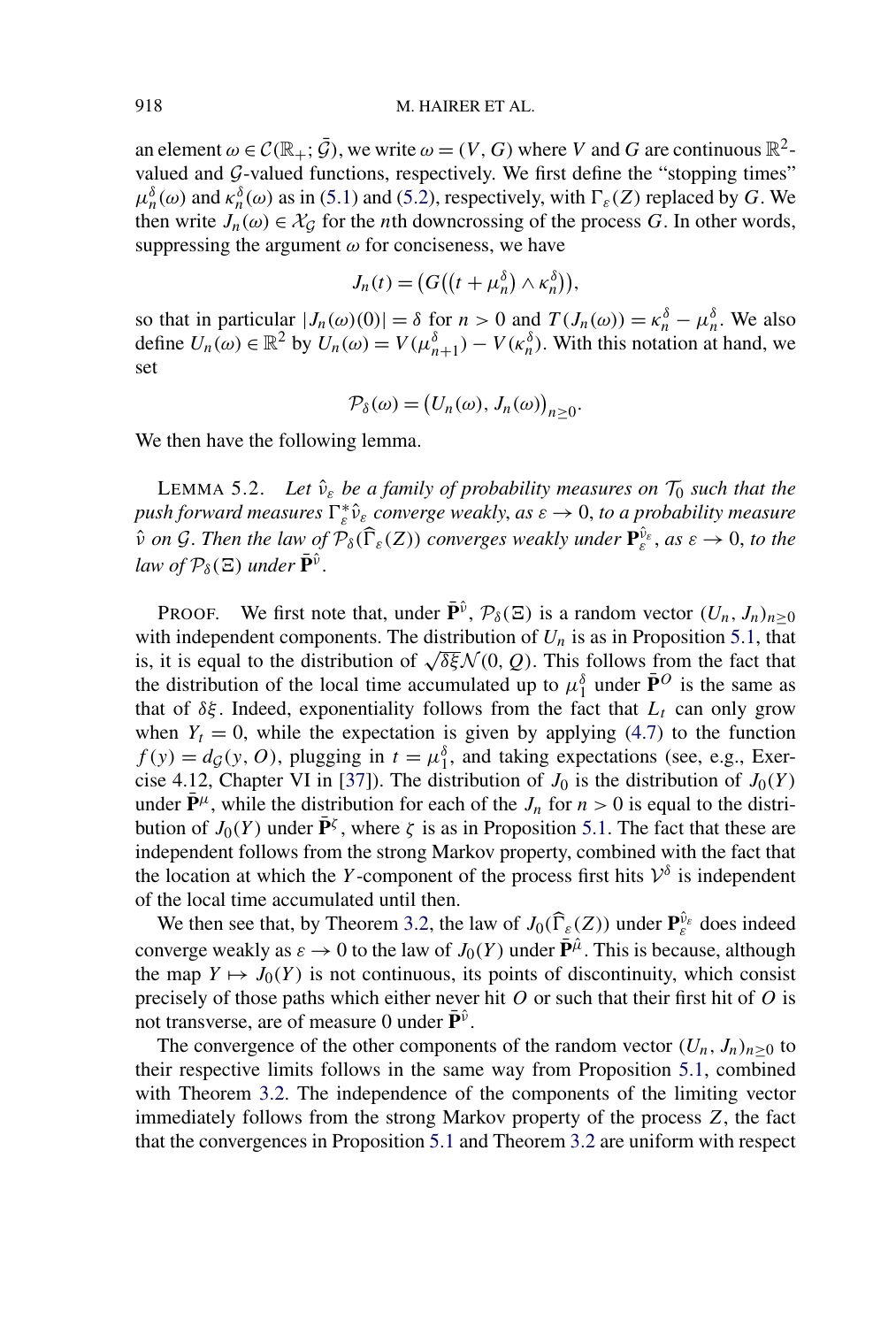to the initial condition, and the fact that  $\zeta$  is independent of the other limiting random variables in Proposition [5.1.](#page-20-0)  $\Box$ 

PROOF OF THEOREM [3.4.](#page-13-0) We first note that as a consequence of the periodicity of the problem, we can (and will henceforth) restrict ourselves to the case when the probability measure  $v_{\varepsilon}$  is concentrated on  $\mathcal{T}_0$ , so that the limiting measure  $\hat{v}$  is of the form  $\hat{v} = \delta_0 \otimes v$  for some probability measure *v* on  $\mathcal{G}$ .

We thus only need to prove that, under the conditions of the theorem,  $\Gamma_{\varepsilon}(Z)$ converges in law to  $\Xi$  with initial measure  $\delta_0 \otimes \nu$ . We begin by defining a "concatenation" map  $\mathcal{R}_\delta$ :  $\mathcal{X}^\infty \to \mathcal{C}(\mathbb{R}_+;\bar{\mathcal{G}})$  as follows. Given  $\delta > 0$ ,  $U, V \in \mathbb{R}^2$  and  $G = (i, y) \in \mathcal{G}$ , we define the interpolation  $L_{\delta}(U, V, G)$ :  $[0, \delta^2] \rightarrow \bar{\mathcal{G}}$  by

$$
L_{\delta}(U, V, G)(t) \stackrel{\text{def}}{=} (U + \delta^{-2}t(V - U), (i, \delta^{-2}ty)),
$$

so that  $L_{\delta}(U, V, G)(0) = (U, O)$  and  $L_{\delta}(U, V, G)(\delta^2) = (V, G)$ . Given  $\mathscr{X} =$  $(\mathscr{X}_n)_{n\geq 0}$  with  $\mathscr{X}_n = (U_n, J_n) \in \mathbb{R}^2 \times \mathcal{X}_\mathcal{G}$ , we define recursively two sequences of "excursion times"  $E_n$ ,  $E'_n \in \mathbb{R}_+$  and locations  $W_n \in \mathbb{R}^2$  by

$$
E_n(\mathscr{X}) \stackrel{\text{def}}{=} n\delta^2 + \sum_{j=0}^{n-1} T(J_j), \qquad E'_n(\mathscr{X}) = E_n(\mathscr{X}) + T(J_n), \qquad W_n = \sum_{j=0}^{n-1} U_j,
$$

with the natural conventions that  $E_0 = 0$  and  $W_0 = 0$ . With this notation at hand, we then set

$$
\mathcal{R}_{\delta}(\mathscr{X})(t) \stackrel{\text{def}}{=} (W_n, J_n(t - E_n(\mathscr{X})))
$$

for  $t \in [E_n(\mathscr{X}), E'_n(\mathscr{X})]$ , and

$$
\mathcal{R}_{\delta}(\mathscr{X})(t) \stackrel{\text{def}}{=} L_{\delta}\big(W_n, W_{n+1}, J_{n+1}(0)\big)\big(t - E'_n(\mathscr{X})\big)
$$

for  $t \in [E'_n(\mathcal{X}), E'_n(\mathcal{X}) + \delta^2]$ . This definition is unambiguous [and the function  $\mathcal{R}_{\delta}(\mathscr{X})$  is continuous] since, at  $t = E'_n(\mathscr{X})$ , both expressions equal  $(W_n, O)$ , while at  $t = E_{n+1}(\mathcal{X}) = E'_n(\mathcal{X}) + \delta^2$  both expressions equal  $(W_{n+1}, J_{n+1}(0))$ .

It is straightforward to see that  $\mathcal{R}_{\delta}$  is a right inverse for  $\mathcal{P}_{\delta}$ , that is,  $\mathcal{P}_{\delta}\mathcal{R}_{\delta} = id$ . On the other hand, clearly  $\mathcal{R}_{\delta} \mathcal{P}_{\delta} \neq id$ , however, we will construct a set of trajectories  $\omega$  on which  $(R_{\delta}P_{\delta})(\omega)$  is close to  $\omega$ . For this, we need a bit of additional notation. Given a trajectory  $\omega \in C(\mathbb{R}_+;\bar{\mathcal{G}})$  and times  $\mu_n^{\delta}(\omega)$  and  $\kappa_n^{\delta}(\omega)$  as above, we define the corresponding downcrossing and upcrossing durations by

$$
T_{n,\delta}^d = \kappa_n^{\delta} - \mu_n^{\delta}, \qquad T_{n,\delta}^u = \mu_n^{\delta} - \kappa_{n-1}^{\delta}, \qquad n \ge 0.
$$

We also define the number of down/upcrossings up to time *t* by

$$
D_t^{\delta} = \inf\{n \ge 0 : \kappa_n^{\delta} \ge t\}, \qquad N_t^{\delta} = \sup\{n \ge 0 : \mu_n^{\delta} \le t\}
$$

(see Figure [4\)](#page-23-0). Finally define

$$
e_{\delta}(t) = t + \sum_{n=1}^{\bar{N}^{\delta}_{t}} T^{u}_{n,\delta}, \qquad \bar{e}_{\delta}(t) = t + \delta^{2} \bar{N}^{\delta}_{t},
$$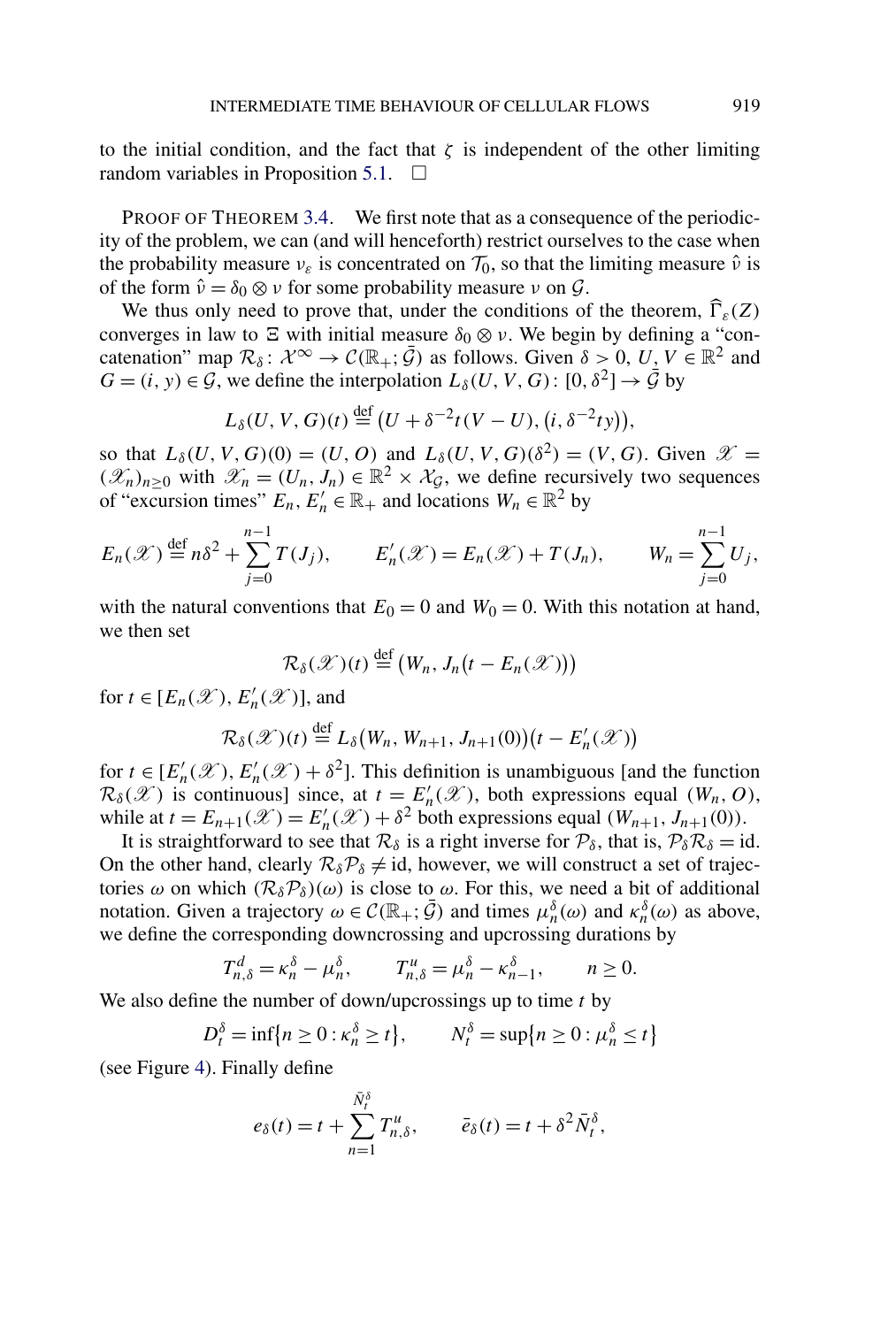#### <span id="page-23-0"></span>920 M. HAIRER ET AL.



FIG. 4. *Values of*  $D_t^{\delta}$  *and*  $N_t^{\delta}$  *in relation to the stopping times*  $\kappa_i$  *and*  $\mu_i$ *. The highlighted regions are when the upcrossings from O to*  $V^{\delta}$  *occur. The range of*  $e_{\delta}$  *falls into the nonhighlighted regions, while the range of*  $\bar{e}_{\delta}$  *falls into the region obtained by shrinking/expanding the highlighted regions in such a way that each of them has length δ*2.

and

$$
\bar{N}_t^{\delta} = \sup \bigg\{ k \geq 0 : \mu_k^{\delta} \leq t + \sum_{n=1}^k T_{n,\delta}^u \bigg\}.
$$

These quantities can be interpreted as follows: we stop a special clock every time the process hits the vertex  $O$ , and re-start it once the process reaches the level set  $\partial V^{\delta}$ . Then  $e_{\delta}(t)$  is the real time that has elapsed when the special clock reaches time *t*,  $\bar{N}_t^{\delta}$  is the number of upcrossings completed before this happens, and  $\bar{e}_{\delta}(t)$ is the analogous quantity to  $e_{\delta}(t)$  when, for every upcrossing, we count  $\delta^2$  in real time.

Given  $\eta$ ,  $r, T, \delta > 0$ , we then define a set  $\mathcal{F}(\eta, r, T, \delta)$  of trajectories  $\omega$  such that the following properties hold:

- 1. For all  $s, t \leq T + r$  with  $|t s| \leq r$ , one has  $d_{\tilde{G}}(\omega(t), \omega(s)) \leq \eta$ .
- 2. One has the bounds  $e_{\delta}(T) T \leq r$  and  $\delta^2(2 + N_T^{\delta}(\omega)) \leq \eta$ .

3. Writing  $\omega = (V, G)$  as above, for every  $n \in \{0, \ldots, \bar{N}_T^{\delta}(\omega)\}\)$ , one has the bounds:

$$
\sup_{t\in[\mu_n^{\delta},\kappa_n^{\delta}]} |V(t) - V(\mu_n^{\delta})| \leq \delta^2 \quad \text{and} \quad |V(0)| \leq \delta^2.
$$

The following lemmas are the crucial ingredients for our proof of the theorem.

LEMMA 5.3. Provided that 
$$
r > \delta^2
$$
, every  $\omega \in \mathcal{F}(\eta, r, T, \delta)$  satisfies the bound  
(5.5) 
$$
\sup_{t \in [0, T]} d_{\tilde{G}}(\omega(t), (\mathcal{R}_{\delta} \mathcal{P}_{\delta} \omega)(t)) \leq 4\eta.
$$

LEMMA 5.4. *For every*  $η > 0$ , *every*  $T > 0$ , *and every sequence*  $ν<sub>ε</sub>$  *of probability measures on*  $\mathbb{R}^2$  *such that*  $\Gamma_{\varepsilon}^* v_{\varepsilon}$  *is tight, there exist*  $\delta_0 > 0$ ,  $r \geq \delta_0^2$  *such that for*  $\delta \in (0, \delta_0)$ *, there is*  $\varepsilon_0 > 0$  *such that* 

$$
\mathbf{P}_{\varepsilon}^{\nu_{\varepsilon}}(\widehat{\Gamma}_{\varepsilon}(Z)\in\mathcal{F}(\eta,r,T,\delta))\geq1-\eta,
$$

*for every*  $\varepsilon \leq \varepsilon_0$ *.*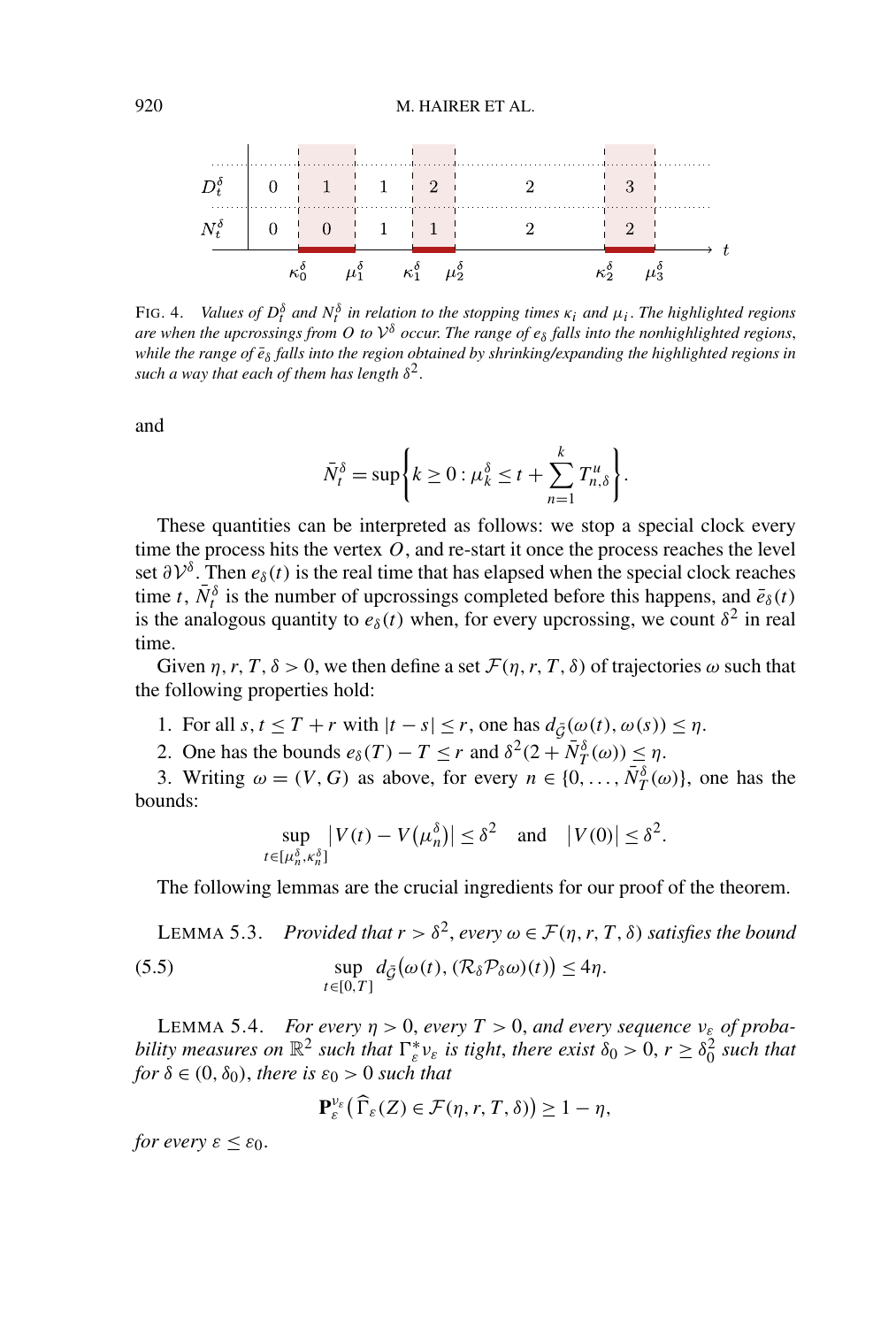<span id="page-24-0"></span>LEMMA 5.5. *We have*

$$
\sup_{y \in \mathcal{G}} \bar{\mathbf{E}}^y \big| e_\delta(t) - t \big| = \mathcal{O}(\delta) \quad \text{and} \quad \sup_{y \in \mathcal{G}} \bar{\mathbf{E}}^y \big| \delta \big( \bar{N}_t^\delta - D_t^\delta \big) \big| \xrightarrow{\delta \to 0} 0.
$$

LEMMA 5.6 ([\[16\]](#page-56-0)). *For every*  $t > 0$ , *we have*  $\lim_{\delta \to 0} \sup_{y \in \mathcal{G}} \bar{\mathbf{E}}^y |\delta D_t^{\delta} - L_t|$  = 0.

Lemma 5.6 is contained in in the proof of Lemma 2.2 in [\[16\]](#page-56-0), and we do not prove it here. For clarity of presentation, the proofs of Lemmas [5.3–](#page-23-0)5.5 are postponed until the proof of Theorem [3.4](#page-13-0) is complete.

The rest of the proof is a standard "triangle" argument. Fix  $T > 0$  and let f be a uniformly continuous bounded functional on  $C([0, T]; \overline{G})$ . Pick any  $\eta' > 0$  and choose  $\eta > 0$  small enough such that

$$
\left|f(\omega) - f(\omega')\right| < \eta' \qquad \text{whenever} \quad \sup_{t \in [0,T]} d_{\tilde{\mathcal{G}}}(\omega(t), \omega'(t)) < 4\eta.
$$

Note that the reconstruction map  $\mathcal{R}_{\delta}: \mathcal{X}^{\infty} \to \mathcal{C}(\mathbb{R}_{+}, \bar{\mathcal{G}})$  is continuous with the choice of the metric [\(5.4\)](#page-20-0). Since the restriction operator  $\Pi_{[0,T]} : \mathcal{C}(\mathbb{R}_+, \bar{\mathcal{G}}) \to$  $C([0, T], \overline{G})$  is also continuous, Lemma [5.2](#page-21-0) implies that

$$
(5.6) \qquad \mathbf{E}_{\varepsilon}^{\nu_{\varepsilon}} f\big(\Pi_{[0,T]} \mathcal{R}_{\delta} \mathcal{P}_{\delta}\big(\widehat{\Gamma}_{\varepsilon}(Z)\big)\big) \xrightarrow{\varepsilon \to 0} \mathbf{E}^{\hat{\nu}} f\big(\Pi_{[0,T]} \mathcal{R}_{\delta} \mathcal{P}_{\delta}(Z)\big).
$$

On the other hand, Lemma [5.3](#page-23-0) and Lemma [5.4](#page-23-0) imply that we can find a  $\delta > 0$  such that for any small enough  $\varepsilon > 0$ , we have

$$
(5.7) \qquad \left| \mathbf{E}_{\varepsilon}^{\nu_{\varepsilon}} f\big(\Pi_{[0,T]}\widehat{\Gamma}_{\varepsilon}(Z)\big) - \mathbf{E}_{\varepsilon}^{\nu_{\varepsilon}} f\big(\Pi_{[0,T]}\mathcal{R}_{\delta}\mathcal{P}_{\delta}(\widehat{\Gamma}_{\varepsilon}(Z))\big) \right| \leq 2\eta \|f\|_{\infty} + \eta'.
$$

For the limiting process  $E$ , standard results on the Brownian modulus of continuity, and Lemmas 5.5–5.6 imply that, by possibly making *δ* smaller, we have

$$
\bar{\mathbf{P}}^{\hat{\nu}}(\Xi \in \mathcal{F}(\eta, r, T, \delta)) \geq 1 - \eta.
$$

Together with Lemma [5.3,](#page-23-0) this implies

$$
(5.8) \qquad |\mathbf{\bar{E}}^{\hat{\nu}}f(\Pi_{[0,T]}\Xi)-\mathbf{\bar{E}}^{\hat{\nu}}f(\Pi_{[0,T]}\mathcal{R}_{\delta}\mathcal{P}_{\delta}(\Xi))|\leq 2\eta \|f\|_{\infty}+\eta'.
$$

Combining (5.6), (5.7), (5.8) and noting that  $\eta$  and  $\eta'$  can be made arbitrarily small gives the convergence of  $\Pi_{[0,T]} \Gamma_{\varepsilon}(Z)$  in law to  $\Pi_{[0,T]} \Xi$ . Since  $T > 0$  was also arbitrary, this completes the proof.  $\Box$ 

It remains to prove Lemmas [5.3–](#page-23-0)5.5.

PROOF OF LEMMA [5.3.](#page-23-0) For fixed small  $\lambda > 0$  and any  $T > 0$ , consider  $\omega =$  $(V, G) \in \mathcal{F}(\eta, r, T, \delta)$ . We want to show that if  $\delta$  and  $\eta$  are sufficiently small, then writing  $\omega^{\delta} = (V^{\delta}, G^{\delta}) := \mathcal{R}_{\delta} \mathcal{P}_{\delta} \omega$ , one has  $d_{\bar{G}}(\omega^{\delta}(t), \omega(t)) \leq \lambda$  for  $t \leq T$ .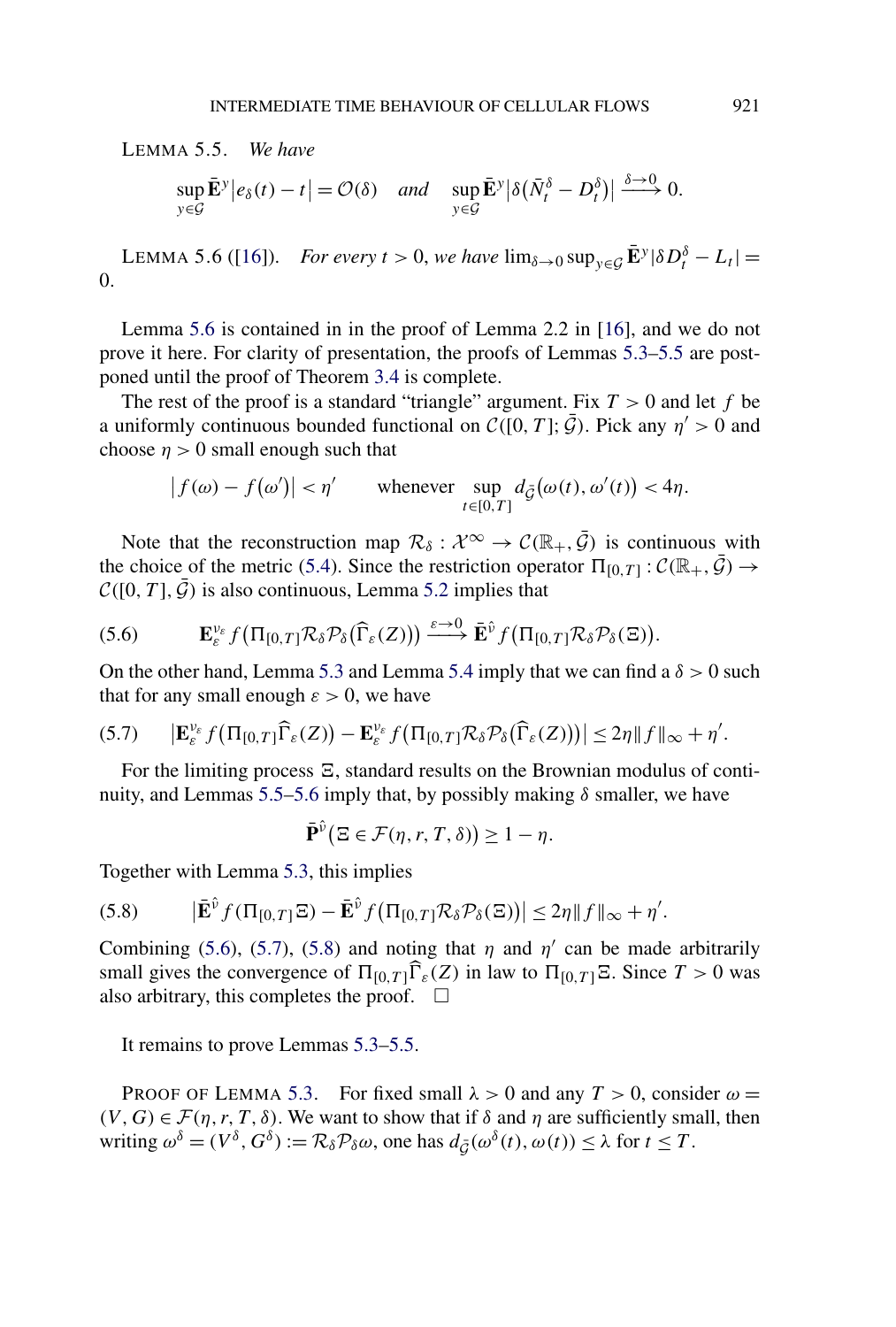For this, we first build the time change

$$
f_{\delta}(t) = e_{\delta}(\inf \{s : \bar{e}_{\delta}(s) \geq t\}).
$$

[On the range of  $\bar{e}_\delta$ , this equals  $e_\delta(\bar{e}_\delta^{-1}(t))$ .] The second property of  $\mathcal F$  then guarantees that

(5.9) 
$$
|f_{\delta}(t) - t| \leq r \qquad \forall t \leq T.
$$

It also follows from the constructions of  $\mathcal{R}_{\delta}$  and  $\mathcal{P}_{\delta}$  that, for all *t* in the range of  $\bar{e}_\delta$ , one has

(5.10) 
$$
G^{\delta}(t) = G(f_{\delta}(t)), \qquad V^{\delta}(t) = \sum_{n=1}^{\bar{N}_{t}^{\delta}} (V(\mu_{n}^{\delta}) - V(\kappa_{n-1}^{\delta})).
$$

We can rewrite the second identity as

$$
V^{\delta}(t) = V(f_{\delta}(t)) - V(0) - (V(f_{\delta}(t)) - V(\mu_{\tilde{N}^{\delta}_{t}}^{\delta})) - \sum_{n=1}^{\tilde{N}^{\delta}_{t}} (V(\kappa^{\delta}_{n-1}) - V(\mu^{\delta}_{n-1})).
$$

Since we have  $f_\delta(t) \in [\mu_n^{\delta}, \kappa_n^{\delta}]$  for  $n = \bar{N}_t^{\delta}$  by definition, we can combine this with the third property of F, thus yielding the bound  $|V^{\delta}(t) - V(f_{\delta}(t))| \leq (2 + \bar{N}^{\delta}_{t})\delta^{2} \leq$ *η*. Together with the first equality in (5.10) and the first property of  $\mathcal F$ , this finally yields

$$
d_{\tilde{\mathcal{G}}}(\omega(t),\omega^{\delta}(t)) \leq d_{\tilde{\mathcal{G}}}(\omega(t),\omega(f_{\delta}(t))) + |V^{\delta}(t) - V(f_{\delta}(t))| \leq 2\eta,
$$

for all times  $t \leq T$  belonging to the range of  $\bar{e}_\delta$ . It remains to consider times outside the range of  $\bar{e}_\delta$ , which correspond to the upcrossings. Write  $t_0 < t$  for the start of the upcrossing, so that  $|t - t_0| \leq \delta^2 < r$  by definition. Then one has

$$
d_{\bar{\mathcal{G}}}(\omega(t),\omega^{\delta}(t)) \leq d_{\bar{\mathcal{G}}}(\omega(t),\omega(t_0)) + d_{\bar{\mathcal{G}}}(\omega(t_0),\omega^{\delta}(t_0)) + d_{\bar{\mathcal{G}}}(\omega^{\delta}(t),\omega^{\delta}(t_0)) \leq 4\eta.
$$

This is because the first and last terms are bounded by *η* as a consequence of the first and second properties of F, while the second term is bounded by  $2\eta$  from before.  $\Box$ 

Since Lemma [5.5](#page-24-0) is used in the proof of Lemma [5.4,](#page-23-0) we prove it first.

PROOF OF LEMMA [5.5.](#page-24-0) By the strong Markov property, the  $T_{i,\delta}^u$  are independent and identically distributed under  $\bar{\mathbf{P}}^y$ , while the  $T_{i,\delta}^d$  are identically distributed, but not independent of the upcrossing durations in between. However, when conditioned on the corresponding downcrossing taking place on edge *j* , they have the same distribution as the hitting time of the point  $\delta/\sqrt{a_j}$  by a standard Brownian motion starting at the origin.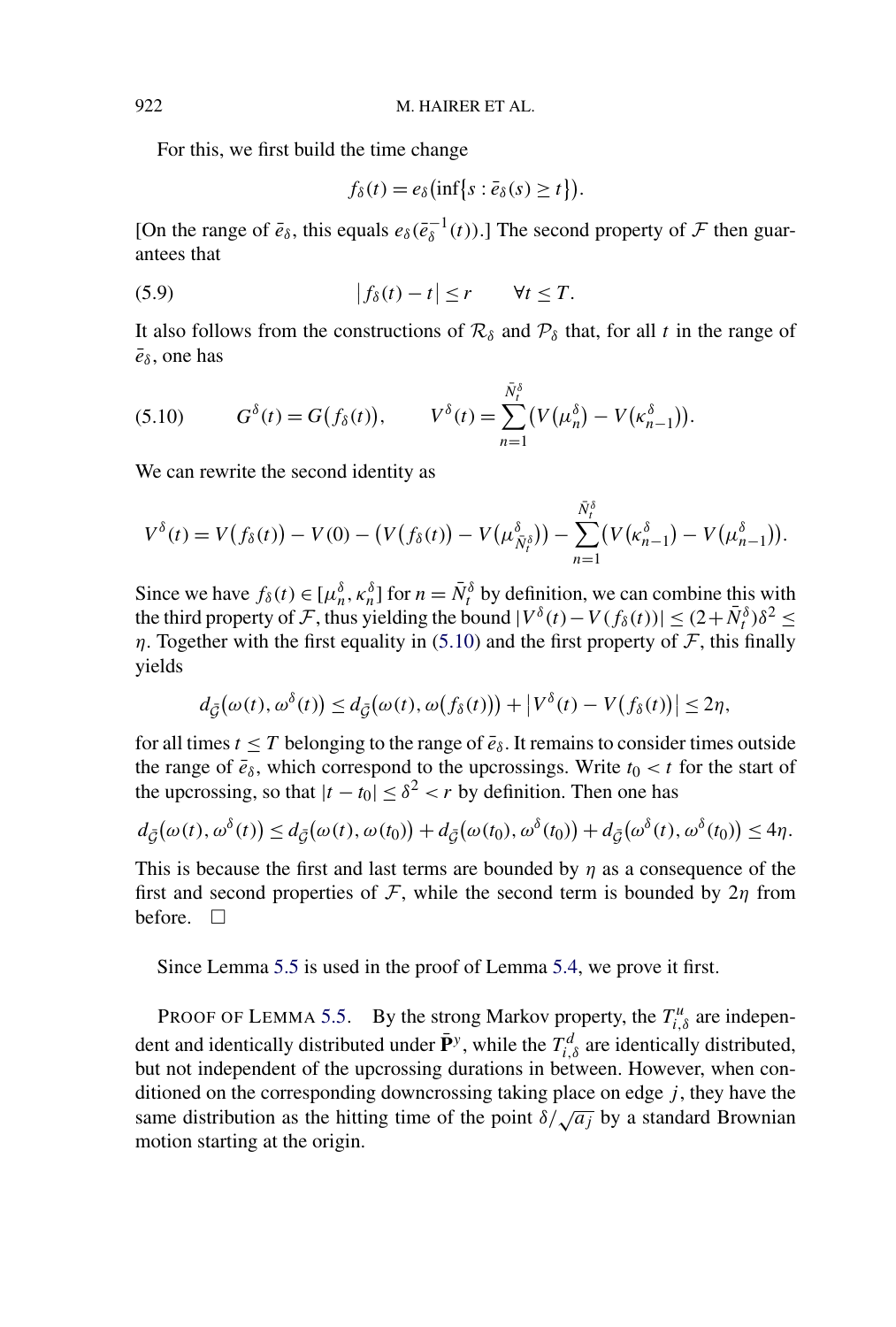We note that for any  $\lambda > 0$  and  $K \in \mathbb{N}$ , Chebyshev's inequality implies

$$
\bar{\mathbf{P}}^y(\bar{D}_t^{\delta} > K) = \bar{\mathbf{P}}^y\left(\sum_{i=0}^K T_{i,\delta}^d < t\right) \leq e^{\lambda t} \bar{\mathbf{E}}^y e^{-\lambda \sum_{i=0}^K T_{i,\delta}^d} = e^{\lambda t} \prod_{i=0}^K \bar{\mathbf{E}}^y e^{-\lambda T_{i,\delta}^d},
$$

where we defined  $\overline{D}_t^{\delta} = D_{e_{\delta}(t)}^{\delta}$ . Let *j* be the index of the slowest edge, that is,  $a_j = \min_{i=1,\dots,n} a_i$ . Then, by the strong Markov property,

$$
\bar{\mathbf{E}}^y e^{-\lambda T_{i,\delta}^d} \le \bar{\mathbf{E}}^{(j,\delta)} e^{-\lambda \tau_0^{\delta}} = e^{-\delta b_\lambda}, \qquad b_\lambda = \sqrt{\frac{2\lambda}{a_j}}.
$$

Inserting this into the above yields

(5.11) 
$$
\bar{\mathbf{P}}^y(\bar{D}_t^{\delta} > K) \leq \exp(\lambda t - b_{\lambda} K \delta).
$$

Next, writing  $e_{\delta}(t) - t = \sum_{i=1}^{\infty} \mathbf{1}_{i \leq \bar{D}_{i}^{\delta}} T_{i,\delta}^{u}$ , we obtain from the Cauchy–Schwarz inequality,

$$
\mathbf{\bar{E}}^{\mathbf{y}}|e_{\delta}(t)-t| = \mathbf{\bar{E}}^{\mathbf{y}}(e_{\delta}(t)-t) = \sum_{i=1}^{\infty} \sqrt{\mathbf{P}(i \leq \bar{D}_{t}^{\delta}) \mathbf{\bar{E}}^{\mathbf{y}}(T_{i,\delta}^{u})^2}
$$

(5.12)

$$
\leq Ce^{\lambda t/2}\delta^2\sum_{i=1}^{\infty}e^{-\delta b_{\lambda}i/2}\leq C(t)\delta,
$$

where we used (5.11), combined with the fact that  $\mathbf{E}^y(T_{i,\delta}^u)^2 = \mathcal{O}(\delta^4)$  by the Brownian scaling.

To prove the second claim, pick an  $\eta > 0$ . By the monotonicity of  $D_t^{\delta}$  in *t* and since  $|\bar{N}^{\delta}_{t} - \bar{D}^{\delta}_{t}| \leq 1$ ,

$$
(5.13) \qquad \mathbf{\bar{E}}^y\big|\delta(\bar{N}_t^{\delta}-D_t^{\delta})\big|\leq \delta+\delta\mathbf{\bar{E}}^y(D_{t+\eta}^{\delta}-D_t^{\delta})+\delta\mathbf{\bar{E}}^y(D_t^{\delta}\mathbf{1}_{\{e_{\delta}(t)-t>\eta\}}).
$$

The expectation  $\delta \bar{E}^y (D_{t+\eta}^{\delta} - D_t^{\delta})$  above can be estimated by comparing it to the local time. Using the Markov property at time *t* and Lemma [5.6,](#page-24-0) we have

$$
\delta \bar{\mathbf{E}}^{\mathcal{Y}}(D_{t+\eta}^{\delta} - D_t^{\delta}) \leq \bar{\mathbf{E}}^{\mathcal{Y}} \bar{\mathbf{E}}^{Y(t)} L_{\eta} + o(1).
$$

The right-hand side of the above can be made arbitrarily small by choosing *η* small enough.

On the other hand, the Cauchy–Schwarz inequality implies that the last term on the right-hand side of (5.13) can be estimated from above by

$$
\delta \sqrt{\bar{\mathbf{E}}^y (\bar{D}_t^{\delta})^2 \bar{\mathbf{P}}^y(e_{\delta}(t) - t > \eta)} = o(1).
$$

Indeed, the probability converges to zero by (5.12) and Chebyshev's inequality, while the remaining factor can be bounded using  $(5.11)$ , thus concluding the proof.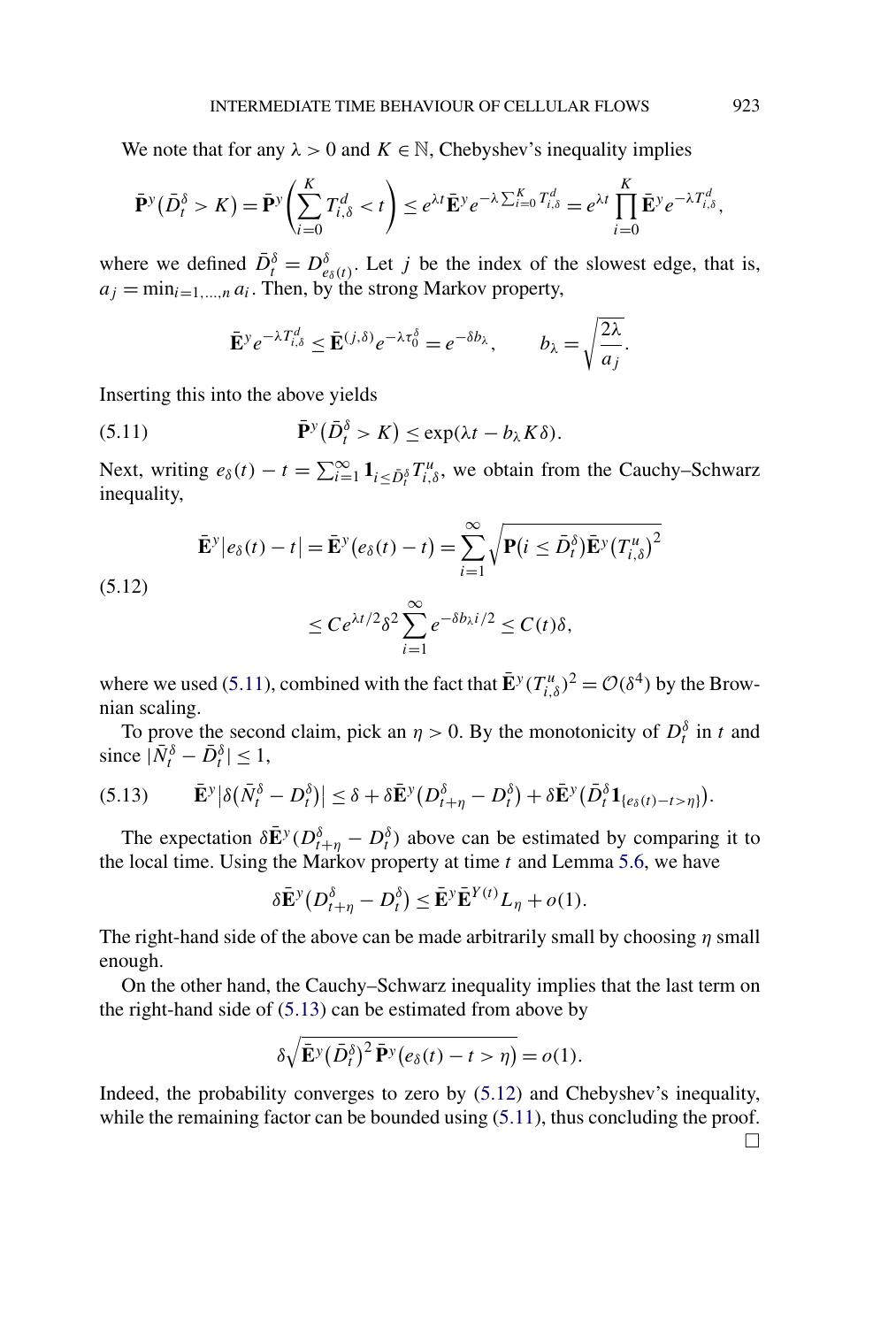<span id="page-27-0"></span>Finally, we turn to Lemma [5.4.](#page-23-0) The proof relies on tightness (stated as Lemma 5.7, below) and the fact that upcrossing durations are negligible compared to the downcrossings durations (Lemma [5.5\)](#page-24-0).

LEMMA 5.7. *The law of*  $\widehat{\Gamma}_{\varepsilon}(Z)$  *under*  $\mathbf{P}^{\nu_{\varepsilon}}$  *is tight in*  $\mathcal{C}(\mathbb{R}_+, \overline{\mathcal{G}})$ *. In particular, for every*  $T, \eta > 0$ , *there is an*  $r > 0$  *and*  $\varepsilon_0 > 0$  *such that for*  $\varepsilon \in (0, \varepsilon_0]$ , *we have* 

$$
\mathbf{P}^{\nu_{\varepsilon}}\Big(\sup_{\substack{|t-s|\leq r\\s,t\in[0,T]}}d_{\tilde{G}}(\widehat{\Gamma}_{\varepsilon}(Z(t)),\widehat{\Gamma}_{\varepsilon}(Z(s)))\geq\eta\Big)<\eta.
$$

PROOF. The tightness of the  $G$ -component follows from Theorem [3.2,](#page-11-0) we only have to prove the tightness of the  $\mathbb{R}^2$  component. Using the strong Markov property and the fact that the displacement is bounded by  $\mathcal{O}(\varepsilon)$  as long as the process remains inside a cell, tightness of the  $\mathbb{R}^2$  component reduces to showing the following: for every  $\eta > 0$  and  $r \in (0, 1)$  sufficiently small, there exists  $\varepsilon_0 = \varepsilon_0(\eta, r) > 0$ such that

(5.14) 
$$
\mathbf{P}_{\varepsilon}^{x}\Big(\sup_{0\leq t\leq r}|\varepsilon^{\frac{1-\alpha}{4}}Z_{t}|>\eta\Big)\leq r\eta,
$$

for every  $\varepsilon \leq \varepsilon_0$  and  $x \in \mathcal{L} \cap \mathcal{T}_0$  (see also Theorem 18.17 in [\[25\]](#page-57-0)). We prove this below.

Let *R<sup>δ</sup>* <sup>1</sup>, *<sup>R</sup><sup>δ</sup>* <sup>2</sup>, etc. be independent, distributed as <sup>√</sup>*δξ*<sup>N</sup> *(*0*,Q)*. Doob's maximal inequality then shows that there exists a constant *C* such that

$$
\mathbf{P}(l^{-1/2}\max_{1\leq m\leq l}|R_1^{\delta}+\cdots+R_m^{\delta}|>K)=\frac{C\delta^5}{K^{10}}\mathbf{E}|R_1^{\delta}|^{10},
$$

for all  $K > 0$ . Choosing  $K = \frac{1}{4}\eta \sqrt{\delta/k}$ , we see that for a given  $\eta > 0$ , there exist  $k_0 \in (0, 1)$  and  $\delta_1 > 0$  such that

(5.15) 
$$
\mathbf{P}\left(\max_{1 \leq m \leq k/\delta} |R_1^{\delta} + \cdots + R_m^{\delta}| > \frac{\eta}{4}\right) \leq \frac{k^4 \eta}{4},
$$

whenever  $k \in (0, k_0)$  and  $\delta \in (0, \delta_1)$ . From (5.15) and Lemma [5.2,](#page-21-0) it follows that there is  $\varepsilon_1(k,\delta) > 0$  such that

(5.16) **P***<sup>x</sup> ε* max 1≤*m*≤*k/δ ε(*1−*α)/*<sup>4</sup> *ε* <sup>1</sup> +···+ *ε m > η* 3 ≤ *k*4*η* 3 *,*

provided that  $\varepsilon \leq \varepsilon_1(k,\delta)$ . Note that this estimate and those below are uniform in  $x \in \mathcal{L} \cap \mathcal{T}_0$ . Combining (5.16) and [\(5.3\)](#page-20-0), it now follows that there is  $\varepsilon_2(k,\delta) > 0$ such that

(5.17) 
$$
\mathbf{P}_{\varepsilon}^{x}\bigg(\sup_{0\leq t\leq \kappa_{[k/\delta]}^{\delta,\varepsilon}}\varepsilon^{(1-\alpha)/4}|Z_{t}|>\frac{\eta}{2}\bigg)\leq \frac{k^{4}\eta}{2},
$$

provided that  $\varepsilon \leq \varepsilon_2(k,\delta)$ .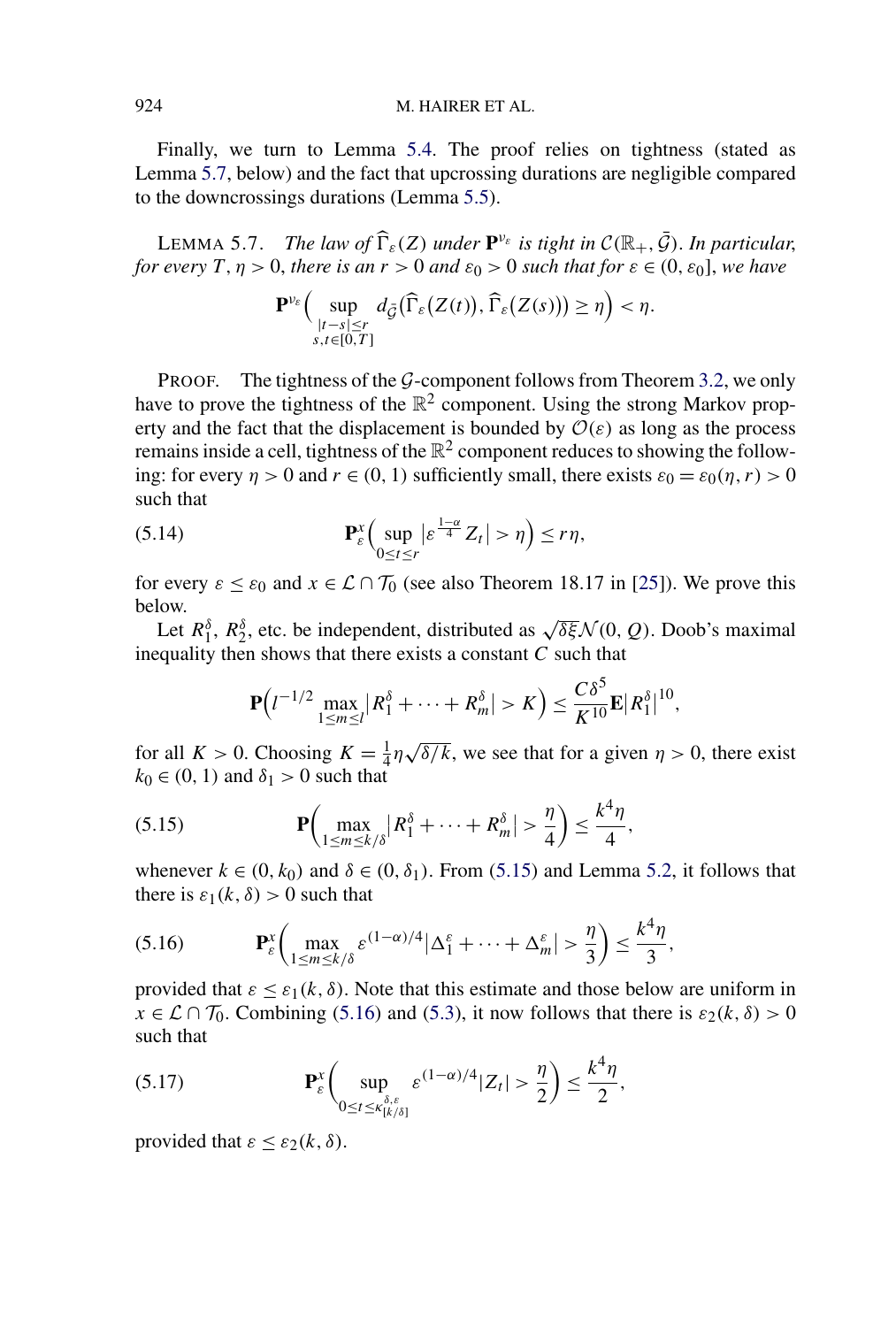<span id="page-28-0"></span>By Lemma [5.6,](#page-24-0) for a given  $\eta > 0$ , we can find  $r > 0$  and  $\delta_2 = \delta_2(r) > 0$  such that, for any  $\delta < \delta_2$ , and  $\ell = [r^{1/4}/\delta]$  we have

(5.18) 
$$
\sup_{y \in \mathcal{G}} \bar{\mathbf{P}}^y(D_r^{\delta} \ge \ell) < \sup_{y \in \mathcal{G}} \bar{\mathbf{P}}^y(L_r \ge r^{1/4}) + \frac{\eta r}{4} \\
 \le r^2 \bar{\mathbf{E}}^O \left(\frac{L_r}{r^{1/2}}\right)^8 + \frac{\eta r}{4} \le \frac{\eta r}{3}.
$$

Here, the second inequality follows from the Chebyshev inequality and the strong Markov property, while the last inequality follows from the fact that the distribution of  $L_r/r^{1/2}$  under  $\bar{P}^O$  does not depend on  $r > 0$  and has Gaussian tails. As a consequence of Theorem [3.2,](#page-11-0) there is  $\varepsilon_3(r,\delta)$  such that if  $\varepsilon \leq \varepsilon_3(r,\delta)$ , and  $x \in \mathcal{L}$ we have

(5.19) 
$$
\mathbf{P}_{\varepsilon}^{x}(\kappa_{\ell}^{\delta,\varepsilon} < r) \leq \bar{\mathbf{P}}^{O}(D_{r}^{\delta} \geq \ell) + \frac{\eta r}{6},
$$

and hence

$$
\mathbf{P}_{\varepsilon}^{x}\Big(\sup_{0\leq t\leq r}\varepsilon^{(1-\alpha)/4}|Z_{t}|>\eta\Big)\leq \mathbf{P}_{\varepsilon}^{x}\big(\kappa_{\ell}^{\delta,\varepsilon}\eta\Big).
$$

Applying [\(5.17\)](#page-27-0), (5.18) and (5.19) with

$$
k = r^{1/4}
$$
,  $\delta < \min(\delta_1, \delta_2)$  and  $\varepsilon < \min(\varepsilon_1(k, \delta), \varepsilon_2(k, \delta), \varepsilon_3(r, \delta))$ ,

we obtain [\(5.14\)](#page-27-0) as required.  $\Box$ 

Finally, we prove Lemma [5.4.](#page-23-0)

PROOF OF LEMMA [5.4.](#page-23-0) Fix  $\eta > 0$  and  $T > 0$ . As a consequence of Lemma [5.7,](#page-27-0) we can find  $\varepsilon_0$  and  $r > 0$  such that the first property is satisfied with probability at least  $1 - \eta$ , uniformly over  $\varepsilon < \varepsilon_0$ . By Lemma [5.5,](#page-24-0) we then choose *δ* with  $δ<sup>2</sup> < r$  sufficiently small so that the second estimate holds. The third bound immediately follows from the definitions as soon as  $\varepsilon^{\frac{1-\alpha}{4}} \leq \delta^2$ , thus concluding the proof.  $\Box$ 

**6. The averaging principle on the short time scales.** We now turn to the proof of Theorem [3.2.](#page-11-0) For notational simplicity, we view *Z* itself as a process on the torus  $\mathcal{T}$  and define set  $Y_t^{\varepsilon} = \Gamma_{\varepsilon}(Z_t)$ . Let  $\Psi \subset C_0(\mathcal{G})$  be the dense subset consisting of all compactly supported functions that are continuously differentiable on each edge.

The proof of Theorem [3.2](#page-11-0) relies on the following two lemmas (compare with the result of Freidlin and Wentzell [\[19\]](#page-56-0), Chapter 8, Lemma 3.1).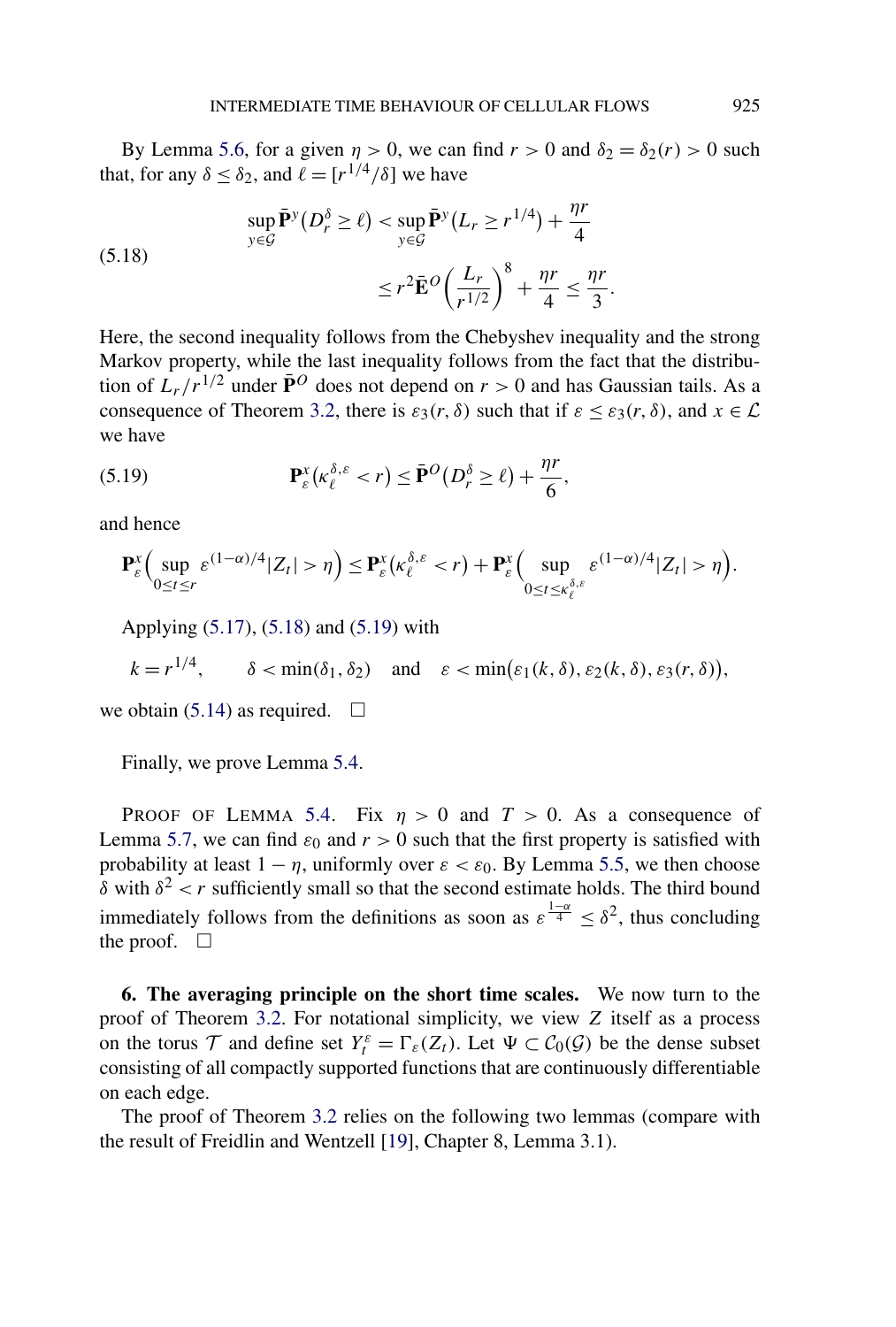<span id="page-29-0"></span>LEMMA 6.1. *Let* A *be the operator on the domain D(*A*) introduced in Section* [3](#page-8-0) and  $D \subset D(\mathcal{A})$  be the subset consisting of all the functions f for which  $Af \in \Psi$ *. For each*  $f \in \mathcal{D}$ ,  $T > 0$ *, we have* 

(6.1) 
$$
\sup_{x \in \mathcal{T}} \left| \mathbf{E}_{\varepsilon}^{x} \left[ f(Y_{T}^{\varepsilon}) - f(Y_{0}^{\varepsilon}) - \int_{0}^{T} \mathcal{A} f(Y_{t}^{\varepsilon}) dt \right] \right| \xrightarrow{\varepsilon \to 0} 0.
$$

LEMMA 6.2. *For each compact set*  $K \subset \mathcal{G}$ , the laws of the processes  $\{Y^{\varepsilon}\}\$ *under the measures*  $\mathbf{P}_{\varepsilon}^x$  *for*  $\varepsilon \in (0, 1]$  *and*  $x \in \Gamma_{\varepsilon}^{-1}(K) \subset \mathcal{T}$  *are tight.* 

Momentarily postponing the proof of Lemmas 6.1 and 6.2, we use them to prove Theorem [3.2.](#page-11-0)

PROOF OF THEOREM [3.2.](#page-11-0) Lemma 6.1, the Markov property, and the timeindependence of  $A$  ensure that any subsequential limit of  $Y^{\varepsilon}$  solves the martingale problem with the operator  $A' = A|_{\mathcal{D}}$ . By the Itô formula, *Y* is a solution of the martingale problem for  $A'$  and any initial measure  $\mu$  on  $G$ . Since  $D$  is a core for A (as one can easily verify using [\[13\]](#page-56-0), Chapter 1, Proposition 3.1), Theorem 4.1 in [\[13\]](#page-56-0), Chapter 4 implies that *Y* is actually the unique solution to the martingale problem for A with any initial measure  $\mu$  on G. Moreover, it also follows that the subsequential limits are solutions of the martingale problem for  $A$  as well. Therefore, any subsequential limit of  $Y^{\varepsilon}$  must equal *Y* and Lemma 6.2, and hence Prokhorov's theorem imply the convergence of  $Y^{\varepsilon}$  itself.  $\Box$ 

The rest of the section is devoted to the proof of Lemma 6.1, while the proofs of several auxiliary lemmas and of Lemma 6.2 are relegated to the next section. Some elements in our proof are similar to those used in [\[11,](#page-56-0) [12\]](#page-56-0), where a different extension of the original averaging principle (Chapter 8 of [\[19\]](#page-56-0)) was addressed.

For  $h \ge 0$ , we will write  $\mathcal{L}(h) = \{x \in \mathcal{T} : |H(x)| = h\}$ , so that  $\mathcal{L}_{\mathcal{T}} = \mathcal{L}(0)$ . Take a function  $\beta = \beta(\varepsilon) \in (\alpha/2, 1/2)$  such that

(6.2) 
$$
\beta(\varepsilon) - \frac{\alpha}{2} \to 0
$$
 and  $\varepsilon^{\beta(\varepsilon) - \frac{\alpha}{2}} \to 0$  as  $\varepsilon \to 0$ .

Denote  $\bar{\mathcal{L}} = \mathcal{L}(\varepsilon^{\beta})$  and let  $\sigma$  be the first time when the process  $Z_t$  reaches  $\mathcal{L}_{\mathcal{T}}$  (this coincides with  $\beta_0^{\varepsilon}$  introduced earlier) and  $\tau$  be the first time when it reaches  $\overline{\mathcal{L}}$ . We inductively define the following two sequences of stopping times. Let  $\sigma_1 = \sigma$ . For *n*  $\geq$  1, let  $\tau_n$  be the first time following  $\sigma_n$  when the process reaches  $\overline{L}$ . For  $n \geq 2$ , let  $\sigma_n$  be the first time following  $\tau_{n-1}$  when the process reaches  $\mathcal{L}_{\mathcal{T}}$ .

We can consider the following discrete time Markov chains  $\xi_n^1 = Z_{\sigma_n}$  and  $\xi_n^2 =$  $Z_{\tau_n}$  with state spaces  $\mathcal{L}_{\mathcal{T}}$  and  $\bar{\mathcal{L}}$ , respectively. Let  $P_1(x,dy)$  and  $P_2(x,dy)$  be transition operators for the Markov chains  $\xi_n^1$  and  $\xi_n^2$ , respectively. It was then shown in [\[11\]](#page-56-0), Lemma 2.3, that they are uniformly exponentially mixing in the following sense.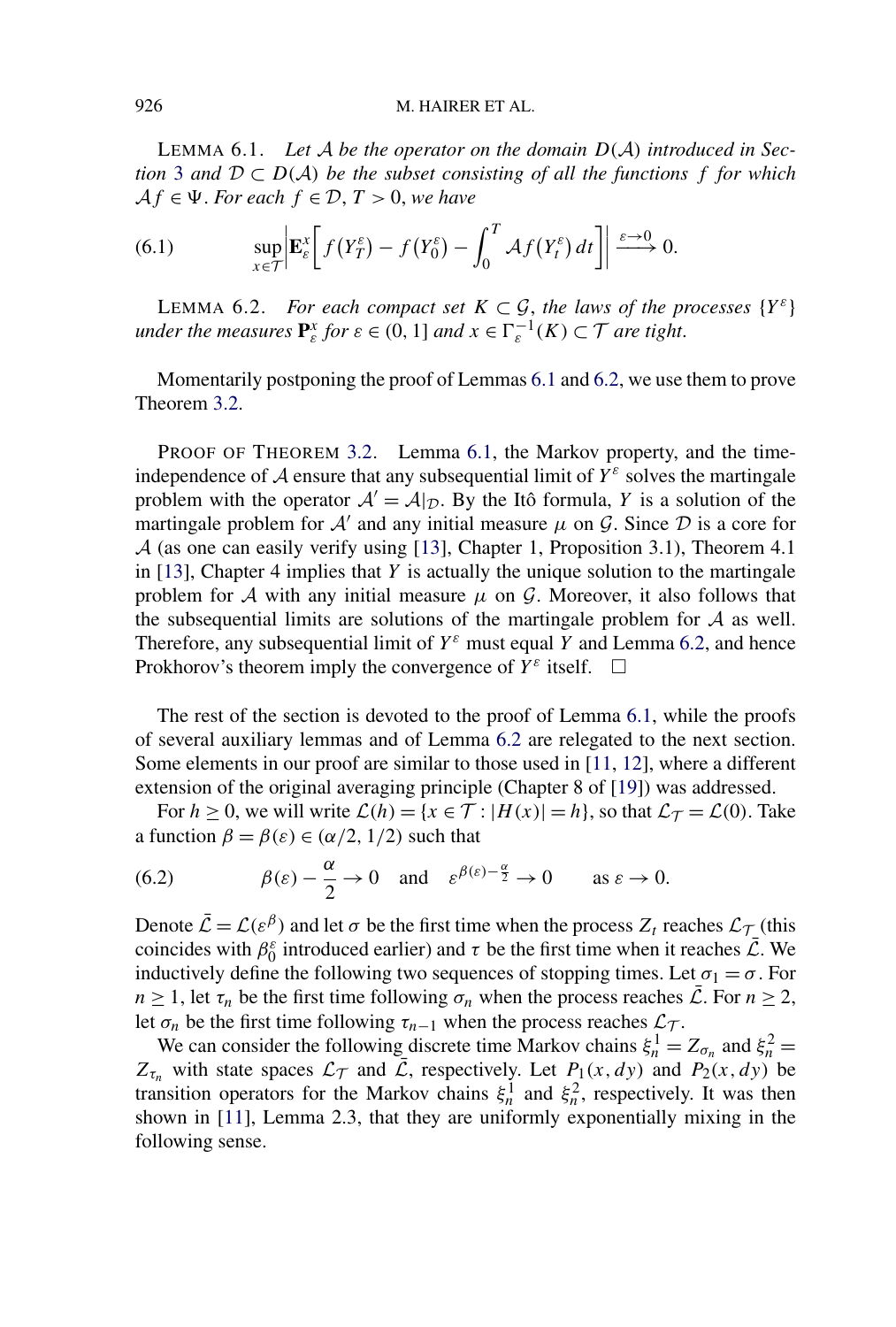<span id="page-30-0"></span>LEMMA 6.3. *There exist constants*  $0 < c < 1$ ,  $\varepsilon_0 > 0$ ,  $n_0 > 0$ , and probability *measures v and*  $\mu$  (*which depend on*  $\varepsilon$ ) *on*  $\mathcal{L}_\mathcal{T}$  *and*  $\overline{\mathcal{L}}$ *, respectively, such that for*  $\varepsilon < \varepsilon_0$  *and*  $n > n_0$  *we have* 

(6.3) 
$$
\sup_{x \in \mathcal{L}_{\mathcal{T}}} \| P_1^n(x, \cdot) - \nu \|_{TV} \leq c^n, \qquad \sup_{x \in \bar{\mathcal{L}}} \| P_2^n(x, \cdot) - \mu \|_{TV} \leq c^n,
$$

*where*  $\|\cdot\|_{TV}$  *denotes the total variation norm of a measure.* 

We will need to control the number of excursions between  $c$  and  $\mathcal{L}_{\mathcal{T}}$  before time *T* . This is our next lemma.

LEMMA 6.4. *There is a constant*  $r > 0$  *such that for all sufficiently small*  $ε$  *we have*

$$
\sup_{x \in \bar{\mathcal{L}}} \mathbf{E}_{\varepsilon}^x \exp(-\sigma) \le 1 - r \varepsilon^{\beta - \frac{\alpha}{2}}.
$$

The proof of this lemma is given in Section [7.](#page-33-0) Using the Markov property of the process and Lemma 6.4, we get the estimate:

(6.4)  
\n
$$
\sup_{x \in \mathcal{T}} \mathbf{E}_{\varepsilon}^{x} \exp(-\sigma_{n}) \leq \sup_{x \in \bar{\mathcal{L}}} \mathbf{E}_{\varepsilon}^{x} \exp(-\sigma_{n-1})
$$
\n
$$
\leq \left(\sup_{x \in \bar{\mathcal{L}}} \mathbf{E}_{\varepsilon}^{x} \exp(-\sigma)\right)^{n-1}
$$
\n
$$
\leq (1 - r\varepsilon^{\beta - \frac{\alpha}{2}})^{n-1}.
$$

The next lemma, also proved in Section [7,](#page-33-0) allows us to estimate expressions of the type [\(6.1\)](#page-29-0) over the random intervals [0,  $\tau$ ] and [0,  $\sigma$ ].

LEMMA 6.5. *For each*  $f \in \mathcal{D}$ , *we have the following asymptotic estimates:* 

(6.5) 
$$
\sup_{x \in \mathcal{T}} \left| \mathbf{E}_{\varepsilon}^{x} \left[ f(Y_{\sigma}^{\varepsilon}) - f(Y_{0}^{\varepsilon}) - \int_{0}^{\sigma} \mathcal{A} f(Y_{t}^{\varepsilon}) dt \right] \right| \to 0,
$$

(6.6) 
$$
\sup_{x \in \mathcal{T}} \left| \mathbf{E}_{\varepsilon}^{x} \left[ f(Y_{\tau}^{\varepsilon}) - f(Y_{0}^{\varepsilon}) - \int_{0}^{\tau} \mathcal{A} f(Y_{t}^{\varepsilon}) dt \right] \right| \to 0,
$$

(6.7) 
$$
\sup_{x \in \bar{\mathcal{L}}} \left| \mathbf{E}_{\varepsilon}^{x} \left[ f(Y_{\sigma}^{\varepsilon}) - f(Y_{0}^{\varepsilon}) - \int_{0}^{\sigma} \mathcal{A} f(Y_{t}^{\varepsilon}) dt \right] \right| = o(\varepsilon^{\beta - \frac{\alpha}{2}}),
$$

(6.8) 
$$
\mathbf{E}_{\varepsilon}^{\nu}\bigg[f(Y_{\tau}^{\varepsilon})-f(Y_{0}^{\varepsilon})-\int_{0}^{\tau}\mathcal{A}f(Y_{t}^{\varepsilon})dt\bigg]=o(\varepsilon^{\beta-\frac{\alpha}{2}}),
$$

 $as \varepsilon \to 0$ . Here, *v* is the invariant measure on  $\mathcal{L}_\mathcal{T}$  given by Lemma 6.3.

We prove Lemma [6.1](#page-29-0) by splitting the time interval  $[0, T]$  into subsequent upcrossing and downcrossing periods. The first downcrossing from the general start-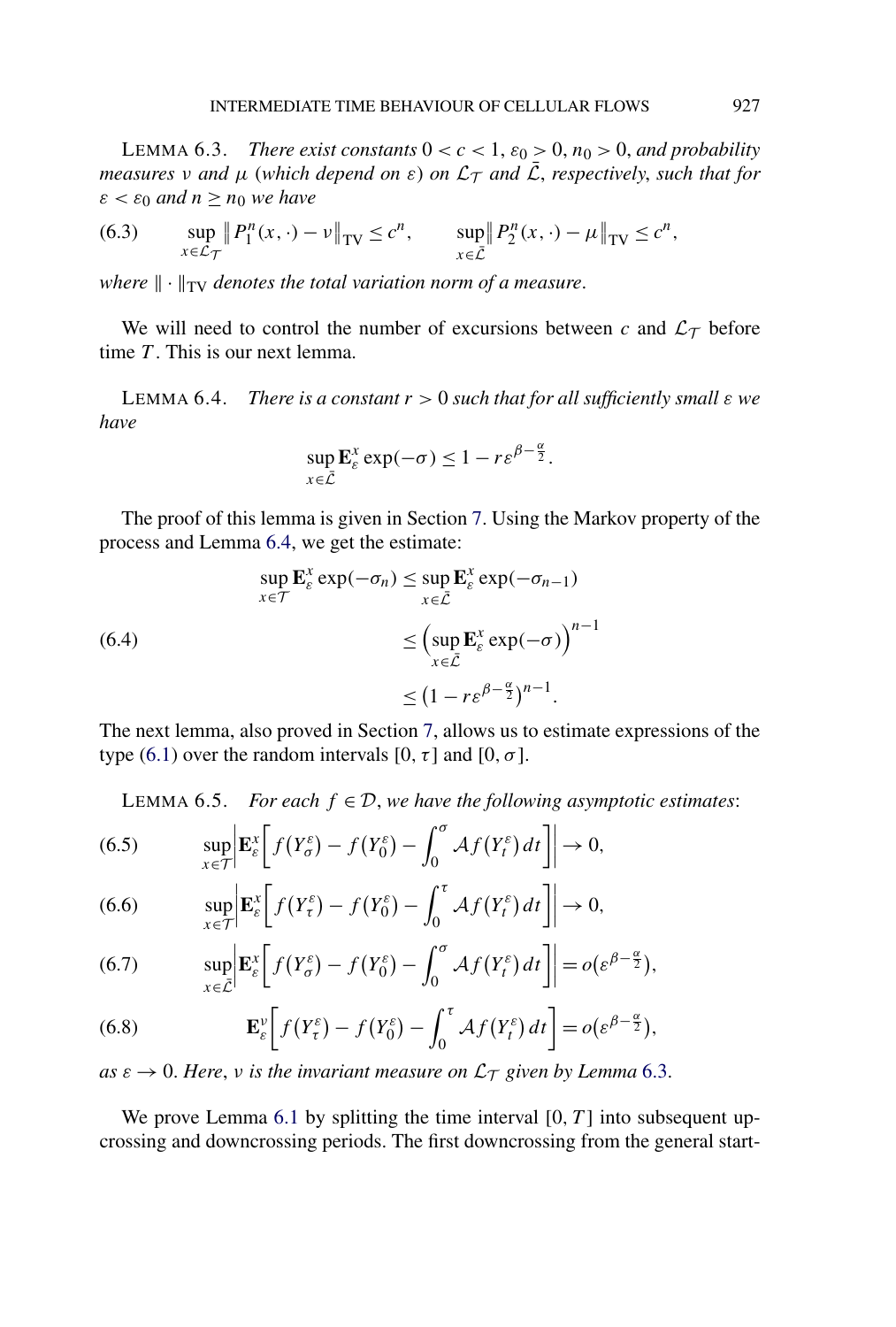### <span id="page-31-0"></span>928 M. HAIRER ET AL.

ing point is special and the contribution to [\(6.1\)](#page-29-0) is estimated using [\(6.5\)](#page-30-0). The estimate [\(6.4\)](#page-30-0) gives us sufficient control on the growth rate of the number of upcrossing-downcrossings, so that by the stronger estimates [\(6.7\)](#page-30-0), [\(6.8\)](#page-30-0), we can show that the contribution from these time intervals to [\(6.1\)](#page-29-0) is also negligible. In order to be able to use [\(6.8\)](#page-30-0), we will use Lemma [6.3](#page-30-0) to argue that after many such crossings, the section of the process on the separatrix can be approximated by its stationary counterpart. Finally, estimate [\(6.6\)](#page-30-0) is used to show that the error thus introduced is negligible for small *ε*.

PROOF OF LEMMA [6.1.](#page-29-0) Let  $f \in \mathcal{D}$ ,  $T > 0$ , and  $\eta > 0$  be fixed. We would like to show that the absolute value of the left-hand side of [\(6.1\)](#page-29-0) is less than *η* for all sufficiently small positive *ε*.

First, we replace the time interval [0, T] by a larger one, [0,  $\tilde{\sigma}$ ], where  $\tilde{\sigma}$  is the first of the stopping times  $\sigma_n$  that is greater than or equal to *T*, that is,

$$
\widetilde{\sigma} = \sigma_{N+1}, \qquad N = \max\{n : \sigma_n < T\}.
$$

Using the Markov property of the process, the difference can be rewritten as

$$
\begin{split} \left| \mathbf{E}_{\varepsilon}^{x} \bigg[ f(Y_{\sigma}^{\varepsilon}) - f(Y_{0}^{\varepsilon}) - \int_{0}^{\widetilde{\sigma}} \mathcal{A} f(Y_{t}^{\varepsilon}) dt \bigg] - \mathbf{E}_{\varepsilon}^{x} \bigg[ f(Y_{T}^{\varepsilon}) - f(Y_{0}^{\varepsilon}) - \int_{0}^{T} \mathcal{A} f(Y_{t}^{\varepsilon}) dt \bigg] \right| \\ &= \left| \mathbf{E}_{\varepsilon}^{x} \mathbf{E}_{\varepsilon}^{Z_{T}} \bigg[ f(Y_{\sigma}^{\varepsilon}) - f(Y_{0}^{\varepsilon}) - \int_{0}^{\sigma} \mathcal{A} f(Y_{t}^{\varepsilon}) dt \bigg] \right|. \end{split}
$$

Using [\(6.5\)](#page-30-0), we can ensure that the right-hand side of the above is smaller than  $\frac{\eta}{5}$ for all sufficiently small *ε*. Therefore, it remains to show that

$$
\left|\mathbf{E}_{\varepsilon}^{x}\bigg[f(Y_{\widetilde{\sigma}}^{\varepsilon})-f(Y_{0}^{\varepsilon})-\int_{0}^{\widetilde{\sigma}}\mathcal{A}f(Y_{t}^{\varepsilon})dt\bigg]\right|<\frac{4\eta}{5},
$$

for all sufficiently small  $\varepsilon$ . Using the stopping times  $\tau_n$  and  $\sigma_n$ , we can rewrite the expectation in the left-hand side of this inequality as

$$
\mathbf{E}_{\varepsilon}^{x} \bigg[ f(Y_{\tilde{\sigma}}^{\varepsilon}) - f(Y_{0}^{\varepsilon}) - \int_{0}^{\tilde{\sigma}} \mathcal{A} f(Y_{t}^{\varepsilon}) dt \bigg]
$$
\n
$$
= \mathbf{E}_{\varepsilon}^{x} \bigg[ f(Y_{\sigma}^{\varepsilon}) - f(Y_{0}^{\varepsilon}) - \int_{0}^{\sigma} \mathcal{A} f(Y_{t}^{\varepsilon}) dt \bigg]
$$
\n(6.9)\n
$$
+ \mathbf{E}_{\varepsilon}^{x} \bigg( \sum_{n=1}^{N} \mathbf{E}_{\varepsilon}^{Z_{\sigma n}} \bigg[ f(Y_{\tau}^{\varepsilon}) - f(Y_{0}^{\varepsilon}) - \int_{0}^{\tau} \mathcal{A} f(Y_{t}^{\varepsilon}) dt \bigg] \bigg)
$$
\n(6.10)

(6.10) 
$$
+\mathbf{E}_{\varepsilon}^{x}\bigg(\sum_{n=1}^{N}\mathbf{E}_{\varepsilon}^{Z_{\tau n}}\bigg[f(Y_{\sigma}^{\varepsilon})-f(Y_{0}^{\varepsilon})-\int_{0}^{\sigma}\mathcal{A}f(Y_{t}^{\varepsilon})dt\bigg]\bigg),
$$

provided that the sums in the right-hand side converge absolutely (which follows from the arguments below). Due to [\(6.5\)](#page-30-0), the absolute value of the first term on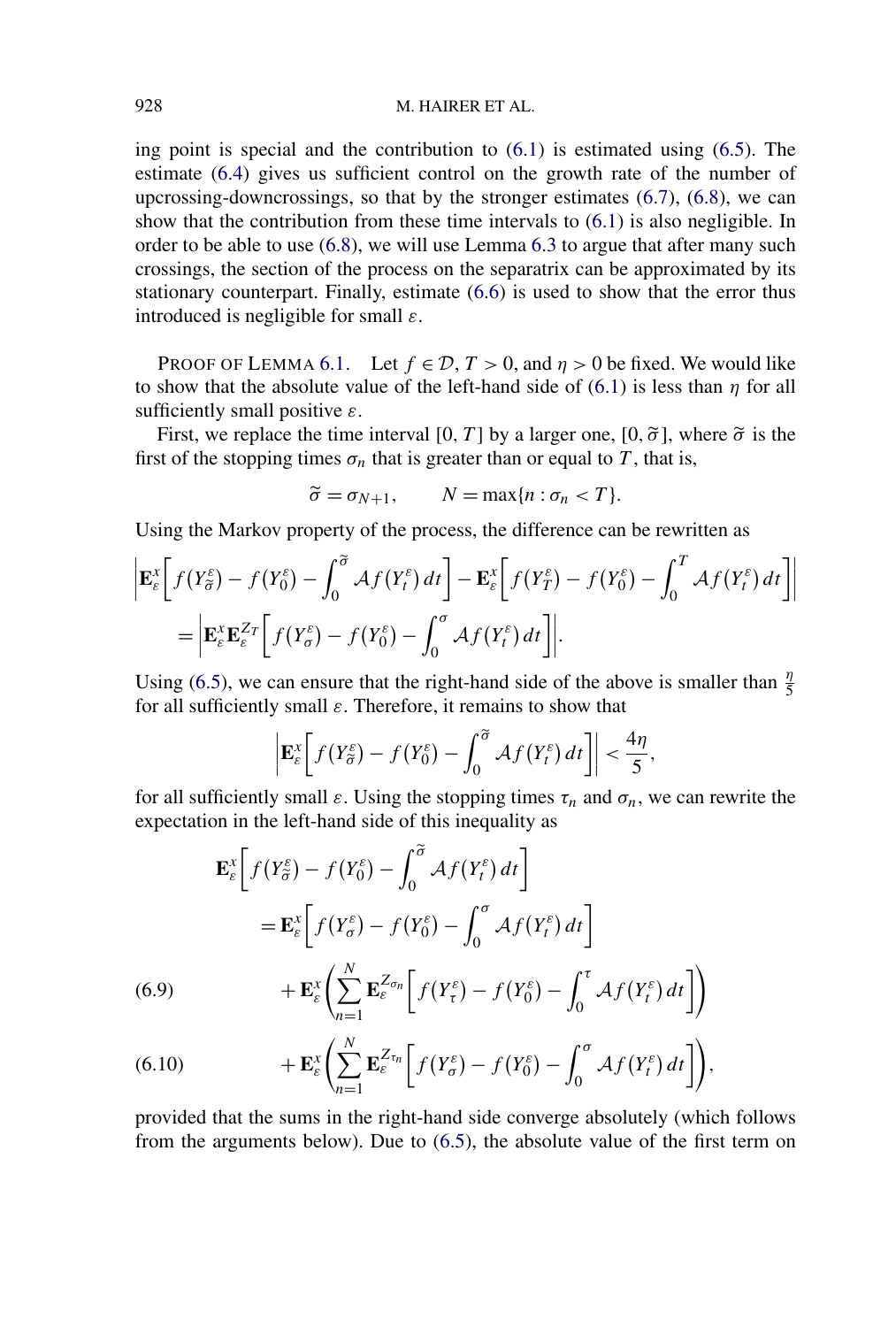the right-hand side of this equality can be made smaller than  $\frac{\eta}{5}$  for all sufficiently small *ε*. Therefore, it remains to estimate the two sums.

Let us start with the second sum [\(6.10\)](#page-31-0). Note that

$$
\mathbf{P}_{\varepsilon}^{x}(\sigma_{n} < T) = \mathbf{P}_{\varepsilon}^{x} (e^{-\sigma_{n}} > e^{-T}) \leq e^{T} (1 - r\varepsilon^{\beta - \frac{\alpha}{2}})^{n-1},
$$

where the last inequality follows from [\(6.4\)](#page-30-0) and Chebyshev's inequality. Taking the sum in *n*, we obtain

$$
\mathbf{E}_{\varepsilon}^{x} N \leq \sum_{n=1}^{\infty} e^{T} \left( 1 - r \varepsilon^{\beta - \frac{\alpha}{2}} \right)^{n-1} \leq \frac{K}{\varepsilon^{\beta - \frac{\alpha}{2}}},
$$

where the constant *K* depends on *T* and *r*. By Lemma [6.5,](#page-30-0) we can find  $\varepsilon_0 > 0$ such that for all  $\varepsilon \in (0, \varepsilon_0)$  we have

$$
\sup_{x\in\bar{\mathcal{L}}} \left| \mathbf{E}_{\varepsilon}^x \left[ f(Y_{\sigma}^{\varepsilon}) - f(Y_0^{\varepsilon}) - \int_0^{\sigma} \mathcal{A} f(Y_t^{\varepsilon}) dt \right] \right| \leq \frac{\eta \varepsilon^{\beta-\frac{\alpha}{2}}}{5K}.
$$

Multiplying these two bounds, it follows that, for  $\varepsilon < \varepsilon_0$ , the term [\(6.10\)](#page-31-0) is bounded by  $\eta/5$ .

Next, to estimate the term  $(6.9)$ , we first note that  $(6.8)$  and the above argument shows

(6.11) 
$$
\left| \mathbf{E}_{\varepsilon}^{x} \sum_{n=1}^{N} \mathbf{E}_{\varepsilon}^{v} \left[ f(Y_{\tau}^{\varepsilon}) - f(Y_{0}^{\varepsilon}) - \int_{0}^{\tau} \mathcal{A} f(Y_{t}^{\varepsilon}) dt \right] \right| \leq \frac{\eta}{5}.
$$

The left-hand side of this inequality, however, is not quite the term [\(6.9\)](#page-31-0), since the inner expectation is with respect to the invariant measure *ν* rather than individual points. [This limitation is due to  $(6.8)$ .] Thus, in view of  $(6.11)$ , to estimate  $(6.9)$ we only need to bound

$$
\bigg|\mathbf{E}_{\varepsilon}^{x}\sum_{n=1}^{N}(F(Z_{\sigma_{n}})-\overline{F})\bigg|,
$$

where

$$
F(x) \stackrel{\text{def}}{=} \mathbf{E}_{\varepsilon}^{x} \bigg[ f(Y_{\tau}^{\varepsilon}) - f(Y_{0}^{\varepsilon}) - \int_{0}^{\tau} \mathcal{A} f(Y_{t}^{\varepsilon}) dt \bigg] \quad \text{and} \quad \overline{F} \stackrel{\text{def}}{=} \int_{\mathcal{L}_{\mathcal{T}}} F dv.
$$

Observe

$$
\left| \mathbf{E}_{\varepsilon}^{x} \sum_{n=1}^{N} (F(Z_{\sigma_{n}}) - \overline{F}) \right| \leq \left| \sum_{n=1}^{\infty} \mathbf{E}_{\varepsilon}^{x} (F(Z_{\sigma_{n}}) - \overline{F}) \right| + \left| \mathbf{E}_{\varepsilon}^{x} \sum_{n>N} (F(Z_{\sigma_{n}}) - \overline{F}) \right|
$$
  
\n
$$
= \left| \sum_{n=1}^{\infty} \mathbf{E}_{\varepsilon}^{x} (F(Z_{\sigma_{n}}) - \overline{F}) \right| + \left| \mathbf{E}_{\varepsilon}^{x} \mathbf{E}_{\varepsilon}^{Z(\tau_{N})} \sum_{n=1}^{\infty} (F(Z_{\sigma_{n}}) - \overline{F}) \right|
$$
  
\n
$$
\leq 2 \sup_{x \in \mathcal{L}_{\mathcal{T}}} |F(x)| \sum_{n=1}^{\infty} \sup_{x \in \mathcal{L}_{\mathcal{T}}} \|P_{1}^{n-1}(x, \cdot) - \nu\|_{\text{TV}},
$$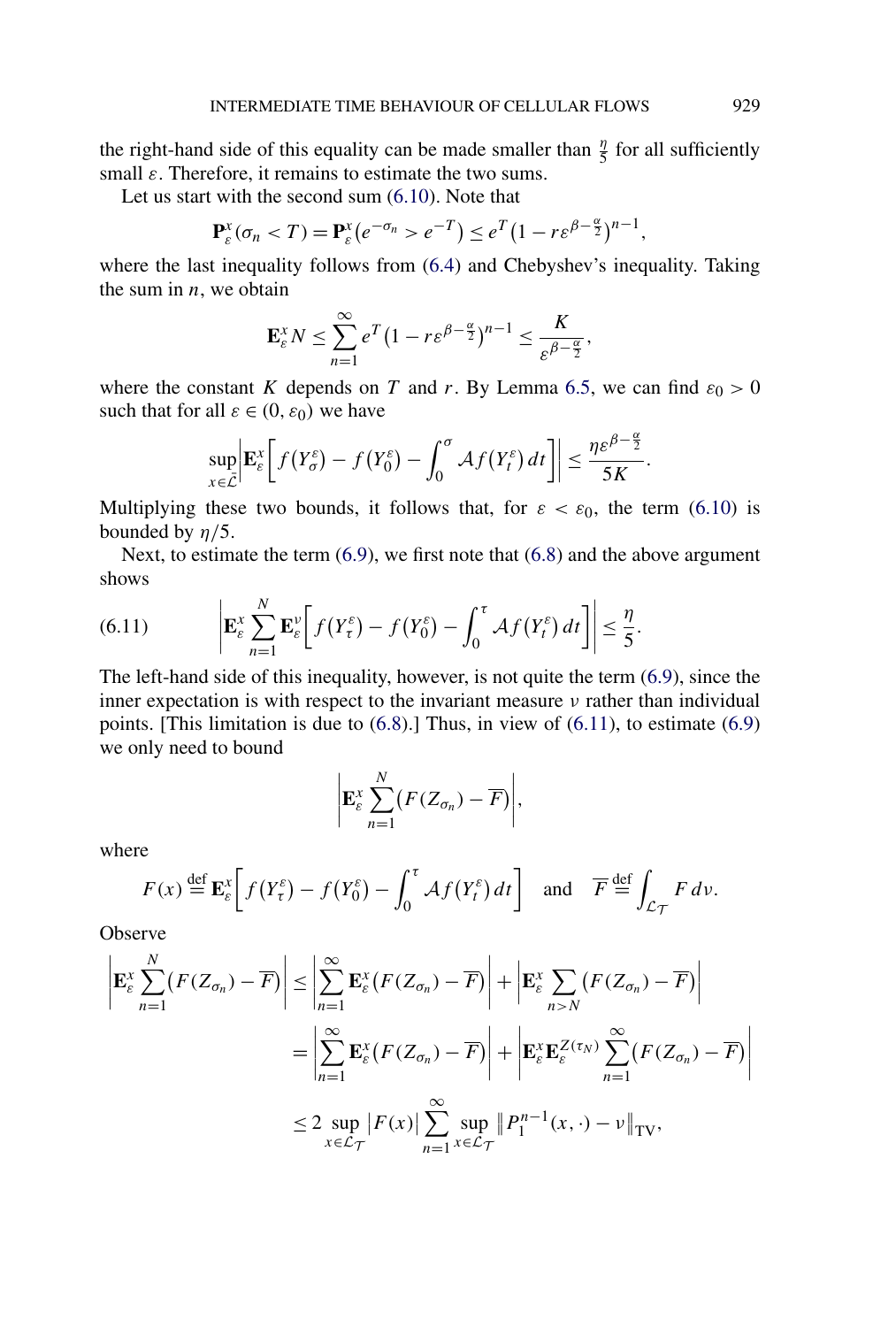<span id="page-33-0"></span>which is smaller than  $\frac{\eta}{5}$  for all sufficiently small  $\varepsilon$  due to [\(6.3\)](#page-30-0) and [\(6.6\)](#page-30-0). Conse-quently, the term [\(6.9\)](#page-31-0) is bounded by  $2\eta/5$  when  $\varepsilon$  is sufficiently small.

Combining the above estimates, we see that the absolute value of the left-hand side of [\(6.1\)](#page-29-0) is less than *η* for all sufficiently small positive  $\varepsilon$ . This completes the proof of Lemma [6.1.](#page-29-0)  $\Box$ 

**7. Proofs of lemmas used in Section [6.](#page-28-0)** In this section, we prove Lemmas [6.2,](#page-29-0) [6.4](#page-30-0) and [6.5.](#page-30-0) We start with estimates on the transition times and transition probabilities between different level sets of *H*. Recall that  $\mathcal{L}(h) = \{x \in \mathcal{T} :$  $|H(x)| = h$  and define  $\mathcal{L}_i(h) = \mathcal{L}(h) \cap \overline{U}_i$ . For  $h \ge 0$ , let

$$
\bar{\tau}_h = \bar{\tau}(h) \stackrel{\text{def}}{=} \inf \{ t \ge 0 : Z_t \in \mathcal{L}(h) \},
$$

so in particular,  $\bar{\tau}_0 = \sigma$  and  $\bar{\tau}(\varepsilon^{\beta}) = \tau$ . For  $0 \le h_1 \le h_2$ , let  $U(h_1, h_2) = \{x \in \mathcal{T} :$  $h_1 \le |H(x)| \le h_2$  and  $U_i(h_1, h_2) = U(h_1, h_2) \cap \overline{U_i}$ .

In what follows, we take a more detailed look at the behaviour of  $Z_t$  near the separatrix. Let  $z_t = z_t^{\varepsilon}(x)$  be the deterministic process:

$$
dz_t = \alpha \varepsilon^{\alpha - 1} |\log \varepsilon| v(z_t) dt, \qquad z_0 = x.
$$

This is the same as the process  $Z_t$  under  $\mathbf{P}_{\varepsilon}^x$ , but with the stochastic term removed. Let  $T^{\varepsilon} = T^{\varepsilon}(x)$  be the time it takes for the process  $z_t^{\varepsilon}$ , starting at *x*, to make one rotation along the level set, that is,  $T^{\varepsilon}(x) = \inf\{t > 0 : z_t = x\}.$ 

LEMMA 7.1. *Suppose that*  $\lambda_1(\varepsilon)$ ,  $\lambda_2(\varepsilon)$  *are such that*  $\varepsilon^{\lambda_1(\varepsilon)}$ ,  $\varepsilon^{\lambda_2(\varepsilon)} = \mathcal{O}(\varepsilon^{\alpha/2})$ *and*  $\lambda_1(\varepsilon) \leq \lambda_2(\varepsilon) < 1/2 - c$  *for some*  $c > 0$ :

(a) *There are positive constants*  $c_1$  *and*  $c_2$  *such that*  $c_1 \varepsilon^{1-\alpha} \leq T^{\varepsilon}(x) \leq c_2 \varepsilon^{1-\alpha}$ *for all sufficiently small*  $\varepsilon$  *and all*  $x \in U(\varepsilon^{\lambda_2}, \varepsilon^{\lambda_1})$ *. Moreover, there are constants*  $\overline{c_i} > 0$  *such that if*  $\alpha' > 0$  *and*  $\lambda'_1(\varepsilon), \lambda'_2(\varepsilon) \to \alpha'/2$  *as*  $\varepsilon \to 0$ , *then*  $\varepsilon^{-(1-\alpha)}T^{\varepsilon}(x) \to \overline{c}_i\alpha'/\alpha$  *as*  $\varepsilon \to 0$  *uniformly in*  $x \in U_i(\varepsilon^{\lambda'_2}, \varepsilon^{\lambda'_1})$ .

(b) *For each*  $\delta > 0$ ,  $R > 0$ , *and all sufficiently small*  $\varepsilon$  *we have* 

$$
(7.1) \quad \mathbf{P}_{\varepsilon}^{x} \Big( \sup_{t \leq T(x)} \big| H(Z_{t}) - H(x) \big| > \varepsilon^{\frac{1}{2} - \delta} \Big) < \varepsilon^{R} \qquad \text{for all } x \in U(\varepsilon^{\lambda_{2}(\varepsilon)}, \varepsilon^{\lambda_{1}(\varepsilon)}).
$$

(c) *For each δ >* 0, *R >* 0, *and all sufficiently small ε we have*

$$
\mathbf{P}_{\varepsilon}^{x}\Big(\sup_{t\leq T(x)}|Z_{t}-z_{t}^{\varepsilon}(x)|>\varepsilon^{\frac{1}{2}-\lambda_{2}(\varepsilon)-\delta}\Big)<\varepsilon^{R}\qquad\text{for all }x\in U(\varepsilon^{\lambda_{2}(\varepsilon)},\varepsilon^{\lambda_{1}(\varepsilon)}).
$$

Statement (a) of the above lemma follows from a direct computation for the deterministic process, and the fact that

$$
\overline{c}_i = \lim_{\varepsilon \to 0} \frac{T_i(\varepsilon^{1/2})}{|\log \varepsilon|},
$$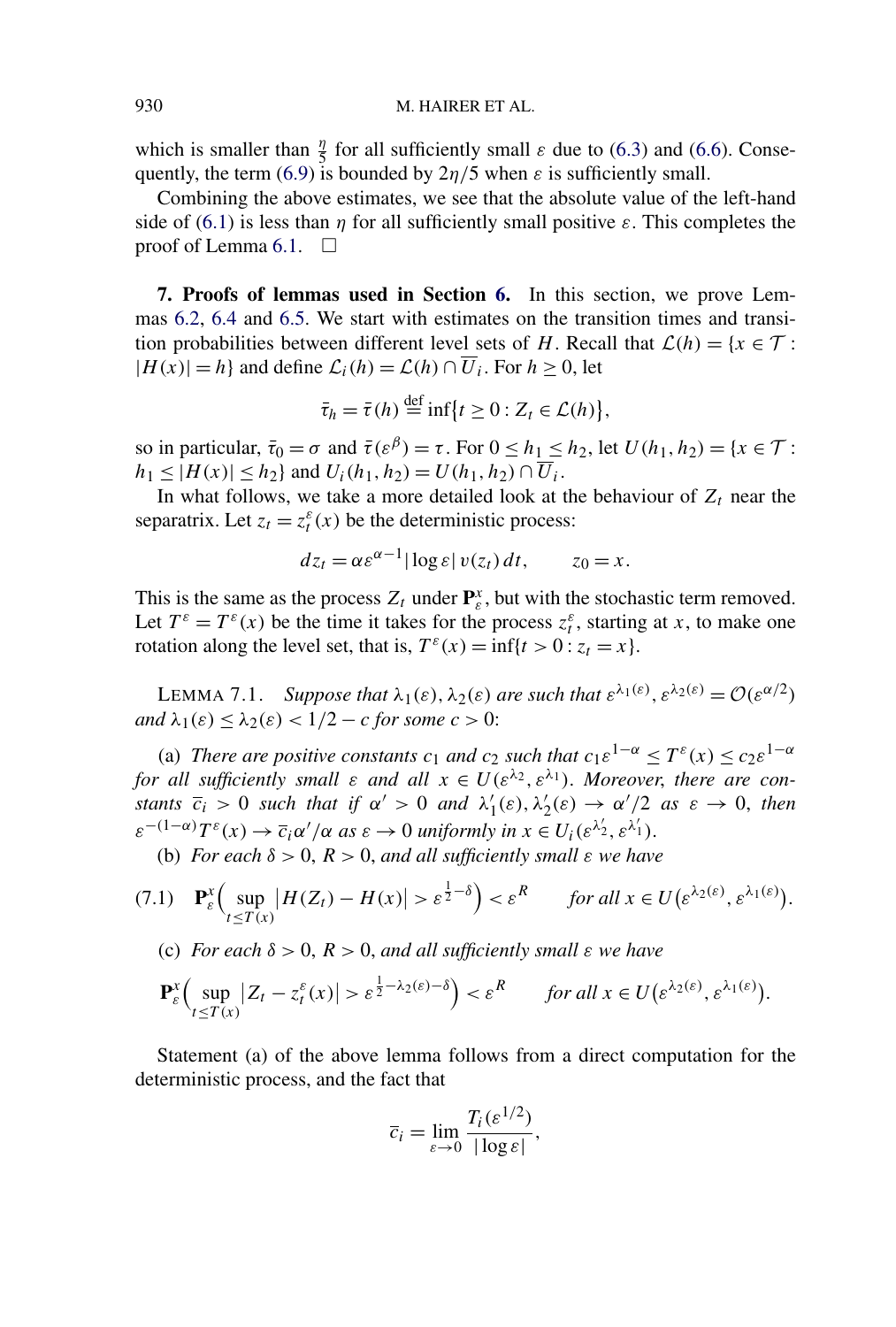<span id="page-34-0"></span>where the limit is the same arising in  $(3.3)$ . Statement (b) of the above lemma is basically a large deviation estimate on probability of the stochastic process to move transversal to the level-sets of *H*. Statement (c) is a large deviation estimate plus the fact that purely deterministic flow may separate points by an amount  $\varepsilon^{-\lambda_2-\delta}$ , if both points are outside the boundary layer  $|H(x)| \leq \varepsilon^{\lambda_2}$ . Heuristic explanation for this deterministic separation is as follows. The rotation time *T* is of the same order as the time needed to pass the neighbourhood of a saddle and the largest separation also occurs near saddles. Let us analyse the linearised system  $\dot{x} = x$ ,  $\dot{y} = -y$ . For the linearised system, the particle trajectories and separation between particles behave as the *x*-component given by  $x = x_0 e^t$ . The time to pass the neighbourhood of a saddle if found from  $x_0e^t = \mathcal{O}(1)$ . Thus the rotation time  $T = -C \log x_0$ , and separation after one rotation is  $\mathcal{O}(e^T) = c/x_0 \leq \mathcal{O}(e^{-\lambda_2})$ . In order to claim the separation in the nonlinear system occurs at the same rate, one needs to use the normal forms argument (see, e.g., [\[2\]](#page-56-0)), because eigenvalues of the linearised system are resonant. Therefore, we only obtain an estimate  $\varepsilon^{-\lambda_2-\delta}$  with the linear approximation argument. The rigorous proof of Lemma [7.1](#page-33-0) is identical to that of Lemma 3.3 in [\[11\]](#page-56-0), and we do not repeat it here.

**LEMMA** 7.2. *Suppose that*  $\lambda_1(\varepsilon) < \lambda_2(\varepsilon)$  *are such that*  $\varepsilon^{\lambda_1(\varepsilon)}$ ,  $\varepsilon^{\lambda_2(\varepsilon)}$  =  $\mathcal{O}(\varepsilon^{\alpha/2})$ ,  $\lambda_1(\varepsilon)$ ,  $\lambda_2(\varepsilon) < 1/2 - \kappa$  for some  $\kappa > 0$ , and  $(\lambda_2(\varepsilon) - \lambda_1(\varepsilon)) |\log \varepsilon| \to \infty$  $as \varepsilon \rightarrow 0$ . *Then*:

(a) *When*  $\lambda_1(\varepsilon) - \lambda_2(\varepsilon) \to 0$  *as*  $\varepsilon \to 0$ *, we have the following upper bound on the expected exit time from a channel*:

$$
\sup_{x \in U(0,\varepsilon^{\lambda_2(\varepsilon)})} \mathbf{E}_{\varepsilon}^x(\bar{\tau}(\varepsilon^{\lambda_1(\varepsilon)}) \wedge \bar{\tau}_0) = \mathcal{O}(\varepsilon^{\lambda_2(\varepsilon) + \lambda_1(\varepsilon) - \alpha}) \qquad \text{as } \varepsilon \to 0.
$$

(b) *If*  $\lambda_2(\varepsilon) \leq 2\lambda_1(\varepsilon) - c$  *for some*  $c > 0$ *, the asymptotic behaviour of the exit probabilities is given by*

$$
\mathbf{P}_{\varepsilon}^{x}(\bar{\tau}(\varepsilon^{\lambda_{1}(\varepsilon)}) < \bar{\tau}_{0}) \sim \varepsilon^{\lambda_{2}(\varepsilon)-\lambda_{1}(\varepsilon)} \qquad \text{as } \varepsilon \to 0 \text{ uniformly in } x \in \mathcal{L}(\varepsilon^{\lambda_{2}(\varepsilon)}).
$$

(c) *The asymptotic expected exit time from a two-sided channel satisfies*

$$
\sup_{x \in U(0,\varepsilon^{\lambda_1(\varepsilon)})} \mathbf{E}_{\varepsilon}^x \overline{\tau}(\varepsilon^{\lambda_1(\varepsilon)}) = \mathcal{O}(\varepsilon^{2\lambda_1(\varepsilon)-\alpha}) \qquad \text{as } \varepsilon \to 0.
$$

(d) *There is a constant c >* 0 *such that*

$$
\sup_{x \in \mathcal{L}(\varepsilon^{\lambda_2(\varepsilon)})} \mathbf{E}_{\varepsilon}^x(\bar{\tau}(\varepsilon^{\lambda_1(\varepsilon)}) \wedge \bar{\tau}_0) > c \varepsilon^{\lambda_2(\varepsilon) + \lambda_1(\varepsilon) - \alpha}.
$$

PROOF. Without loss of generality, we may assume that the initial point *x* belongs to  $U_i$ , where  $U_i$  has the property that  $H(x) \ge 0$  for all  $x \in U_i$ . Recall from Lemma 4.2 (after applying an appropriate time change) in [\[24\]](#page-57-0) that

(7.2) 
$$
\sup_{x \in U_i(0,h)} \mathbf{E}_{\varepsilon}^x \overline{\tau}(h) \leq c \varepsilon^{-\alpha} h^2,
$$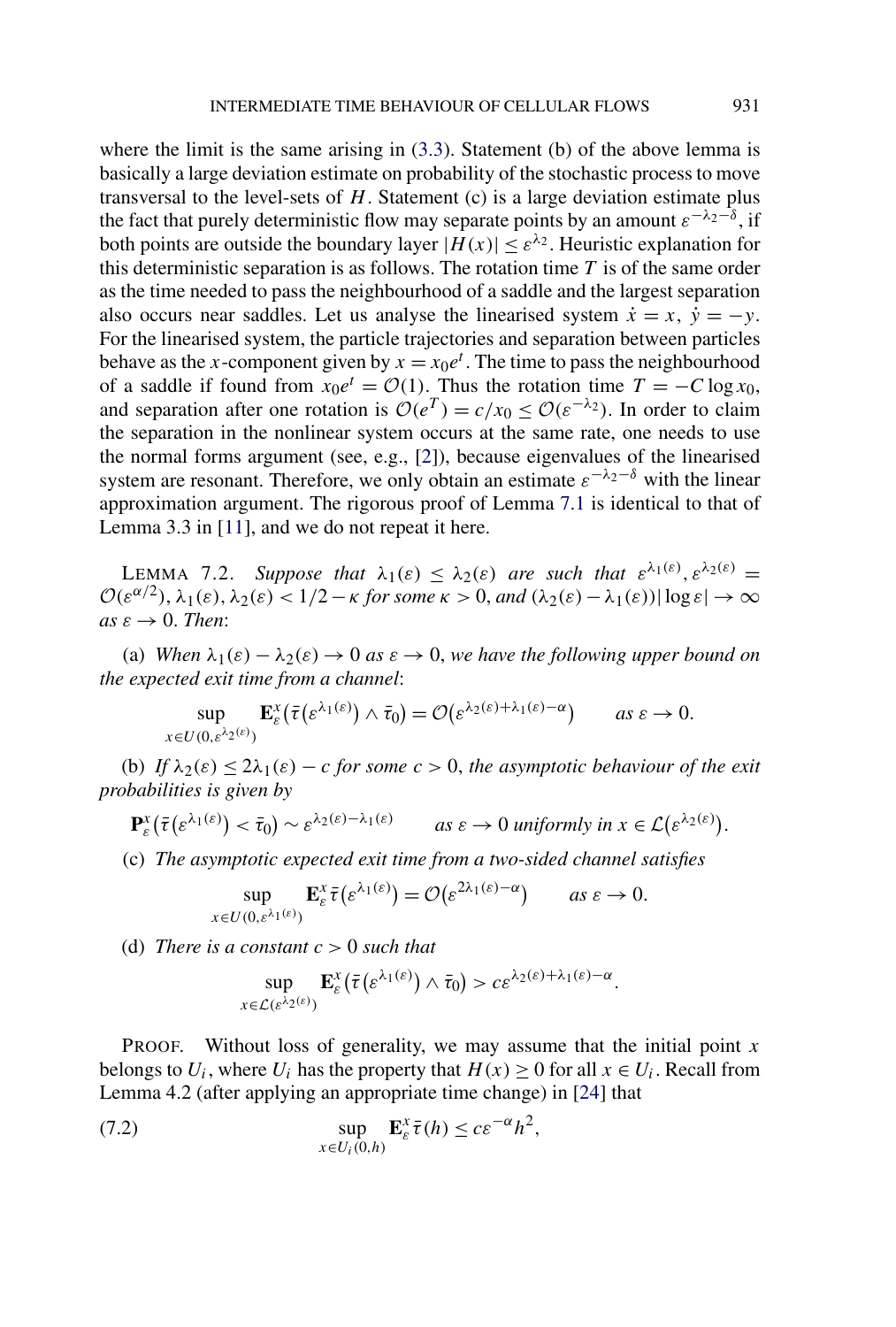<span id="page-35-0"></span>for some  $c > 0$ , which implies the third statement. Also, by [\[24\]](#page-57-0), Lemma 4.3,

(7.3) 
$$
\mathbf{P}_{\varepsilon}^{x}(\bar{\tau}(h) < \bar{\tau}_{0}) = \frac{H(x)}{h} + \mathcal{O}(h|\log \varepsilon|),
$$

which implies the second statement as  $\lambda_2(\varepsilon) < 2\lambda_1(\varepsilon) - c$ . (Lemma 4.3 in [\[24\]](#page-57-0) can be improved to the extent where the assumption  $\lambda_2(\varepsilon) < 2\lambda_1(\varepsilon) - c$  is not necessary, but we do not need it here.)

It remains to prove the first and fourth statements. From now on, we write  $\lambda_1$ instead of  $\lambda_1(\varepsilon)$ , and similarly for  $\lambda_2$ . We also introduce  $\lambda_3 = \frac{1}{2} - \kappa$  for a small number  $\kappa > 0$  and set  $u^{\varepsilon}(x) = \mathbf{E}_{\varepsilon}^{x}(\tau_{ex})$ . Note that  $u^{\varepsilon}$  satisfies the boundary value problem

$$
L^{\varepsilon}u^{\varepsilon}(x) = -1, \qquad x \in U_i(\varepsilon^{\lambda_3}, \varepsilon^{\lambda_1}),
$$
  

$$
u^{\varepsilon}(x) = 0, \qquad x \in \partial U_i(\varepsilon^{\lambda_3}, \varepsilon^{\lambda_1}),
$$

where

$$
L^{\varepsilon} = \frac{\alpha \varepsilon^{\alpha} |\log \varepsilon|}{2} \Delta + \frac{\alpha |\log \varepsilon|}{\varepsilon^{1-\alpha}} \nabla^{\perp} H \cdot \nabla
$$

is the generator of the process  $Z_t$  under  $P_{\varepsilon}^x$ . Let also  $\tilde{u}^{\varepsilon}(x) = \varepsilon^{-\alpha}(H(x))$  $\varepsilon^{\lambda_3}$ )( $\varepsilon^{\lambda_1}$  – *H(x)*). It is not hard to see that

$$
L^{\varepsilon} \tilde{u}^{\varepsilon}(x) = -\alpha |\log \varepsilon| |\nabla H(x)|^2 + h^{\varepsilon}(x), \qquad x \in U_i(\varepsilon^{\lambda_3}, \varepsilon^{\lambda_1}),
$$
  

$$
\tilde{u}^{\varepsilon}(x) = 0, \qquad x \in \partial U_i(\varepsilon^{\lambda_3}, \varepsilon^{\lambda_1}),
$$

where

$$
h^{\varepsilon}(x) = \frac{\alpha |\log \varepsilon|}{2} \Delta H(x) \big( \varepsilon^{\lambda_1} + \varepsilon^{\lambda_3} - 2H(x) \big) = \mathcal{O}(\varepsilon^{\lambda_1} |\log \varepsilon|),
$$

uniformly in  $x \in U_i(0, \varepsilon^{\lambda_1})$ .

Let  $c > 0$  be a constant to be specified later and note that

$$
L^{\varepsilon} (u^{\varepsilon} - c\tilde{u}^{\varepsilon}) (x) = c\alpha |\log \varepsilon| |\nabla H(x)|^2 - 1 - ch^{\varepsilon}(x), \qquad x \in U_i(\varepsilon^{\lambda_3}, \varepsilon^{\lambda_1}),
$$
  

$$
u^{\varepsilon}(x) - c\tilde{u}^{\varepsilon}(x) = 0, \qquad x \in \partial U_i(\varepsilon^{\lambda_3}, \varepsilon^{\lambda_1}).
$$

Writing  $\tau_{ex} = \bar{\tau}(\varepsilon^{\lambda_1}) \wedge \bar{\tau}(\varepsilon^{\lambda_3})$  for the first exit time from the region  $U_i(\varepsilon^{\lambda_3}, \varepsilon^{\lambda_1})$ , it follows from the Feynman–Kac formula that

$$
u^{\varepsilon}(x)-c\tilde{u}^{\varepsilon}(x)=\mathbf{E}_{\varepsilon}^{x}\int_{0}^{\tau_{\text{ex}}}\left(1-\alpha c|\log\varepsilon||\nabla H(Z_{t})|^{2}+ch^{\varepsilon}(Z_{t})\right)dt.
$$

We will show that for all sufficiently small  $\kappa > 0$ , by choosing  $c > 0$  large (small), the right-hand side can be made positive (negative) for all  $x \in U_i(2\varepsilon^{\lambda_3}, \varepsilon^{\lambda_2})$  for small enough  $\varepsilon$ , which then implies that there is a constant  $c > 0$  such that

(7.4) 
$$
\frac{1}{c}\varepsilon^{-\alpha}(H(x)-\varepsilon^{\lambda_3})(\varepsilon^{\lambda_1}-H(x)) \leq \mathbf{E}_{\varepsilon}^x(\tau_{\text{ex}})
$$

$$
\leq c\varepsilon^{-\alpha}(H(x)-\varepsilon^{\lambda_1})(\varepsilon^{\lambda_1}-H(x)),
$$

for all  $x \in U_i(2\varepsilon^{\lambda_3}, \varepsilon^{\lambda_2})$ .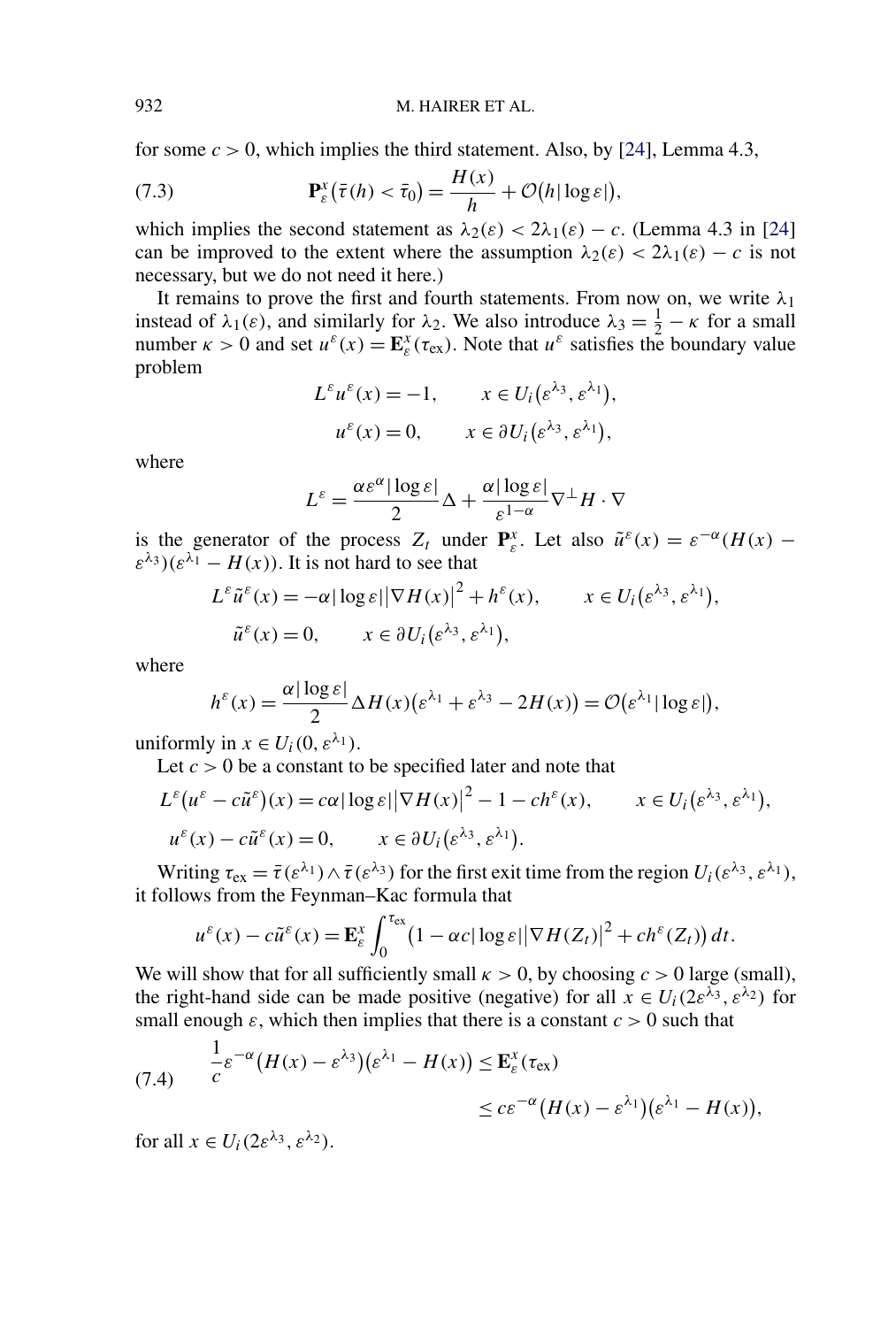<span id="page-36-0"></span>To do this, it clearly suffices to show that there are constants  $0 < A < B$  such that, for small enough  $\varepsilon$ , the quantity

$$
I(x, \tau_{\text{ex}}, \varepsilon) := \mathbf{E}_{\varepsilon}^{x} \int_{0}^{\tau_{\text{ex}}} |\log \varepsilon| |\nabla H(Z_t)|^2 dt,
$$

satisfies

(7.5) 
$$
\frac{I(x, \tau_{\text{ex}}, \varepsilon)}{\mathbf{E}_{\varepsilon}^{x}(\tau_{\text{ex}})} \in [A, B] \qquad \forall x \in U_{i}(2\varepsilon^{\lambda_{3}}, \varepsilon^{\lambda_{2}}).
$$

Let us rewrite  $I(x, \tau_{ex}, \varepsilon)$  by breaking the domain of integration into intervals corresponding to individual rotations of the unperturbed process  $z_t^{\varepsilon}$ . We inductively define the stopping times:

$$
\hat{T}_0^{\varepsilon} = 0, \qquad \hat{T}_{n+1}^{\varepsilon} = \hat{T}_n^{\varepsilon} + T^{\varepsilon} (Z(\hat{T}_n^{\varepsilon})), \qquad T_n^{\varepsilon} = \hat{T}_n^{\varepsilon} \wedge \bar{\tau}_0 \wedge \bar{\tau} (2\varepsilon^{\alpha/2}),
$$

and note that by part (b) of Lemma [7.1,](#page-33-0) we have that for every *R* and small enough *ε*,

$$
(7.6) \qquad \mathbf{P}_{\varepsilon}^{x}(T_{1}^{\varepsilon} \neq T^{\varepsilon}(x)) \leq \mathbf{P}_{\varepsilon}^{x}\Big(\sup_{0 \leq t \leq T^{\varepsilon}(x)}|H(Z_{t}) - H(x)| > \varepsilon^{\lambda_{3}}\Big) \leq \varepsilon^{R}
$$

for  $x \in U_i(\varepsilon^{\lambda_3}, \varepsilon^{\lambda_1})$ . Setting

$$
\bar{T}^{\varepsilon} = \min\{T_n^{\varepsilon} : T_n^{\varepsilon} \geq \tau_{\text{ex}}\},\
$$

we replace the exit time in  $I(x, \tau_{ex}, \varepsilon)$  by  $\overline{T}^{\varepsilon}$  in the upper limit of the integration. We will show later that the error introduced in this way is of order  $\mathcal{O}(\varepsilon^{1-\alpha})$ . We have the identity:

$$
I(x, \overline{T}^{\varepsilon}, \varepsilon) = \sum_{n=0}^{\infty} \mathbf{E}_{\varepsilon}^{x} \bigg[ \mathbf{1}_{\{T^{\varepsilon}_{n} < \overline{T}^{\varepsilon}\}} \mathbf{E}_{\varepsilon}^{Z(T^{\varepsilon}_{n})} \int_{0}^{T^{\varepsilon}_{1}} |\log \varepsilon| |\nabla H(Z_{t})|^{2} dt \bigg]
$$
\n
$$
= \sum_{n=0}^{\infty} \mathbf{E}_{\varepsilon}^{x} \big( \mathbf{1}_{\{T^{\varepsilon}_{n} < \overline{T}^{\varepsilon}\}} I(Z(T^{\varepsilon}_{n}), T^{\varepsilon}_{1}, \varepsilon) \big).
$$

By (7.6) and part (c) of Lemma [7.1,](#page-33-0) it is not hard to see that for any  $y \in$  $U_i(\varepsilon^{\lambda_3}, \varepsilon^{\lambda_1}),$ 

(7.8) 
$$
I(y, T_1^{\varepsilon}, \varepsilon) = I(y, T^{\varepsilon}(y), \varepsilon) + o(\varepsilon^{1-\alpha}).
$$

Since  $y \in U_i$ , one can write this as

(7.9)  

$$
I(y, T^{\varepsilon}(y), \varepsilon) = \frac{\varepsilon^{1-\alpha}}{\alpha} \oint_{\mathcal{L}_i(H(x))} |\nabla H| dl
$$

$$
= \frac{\varepsilon^{1-\alpha}}{\alpha} \oint_{\partial U_i} |\nabla H| dl + o(\varepsilon^{1-\alpha}).
$$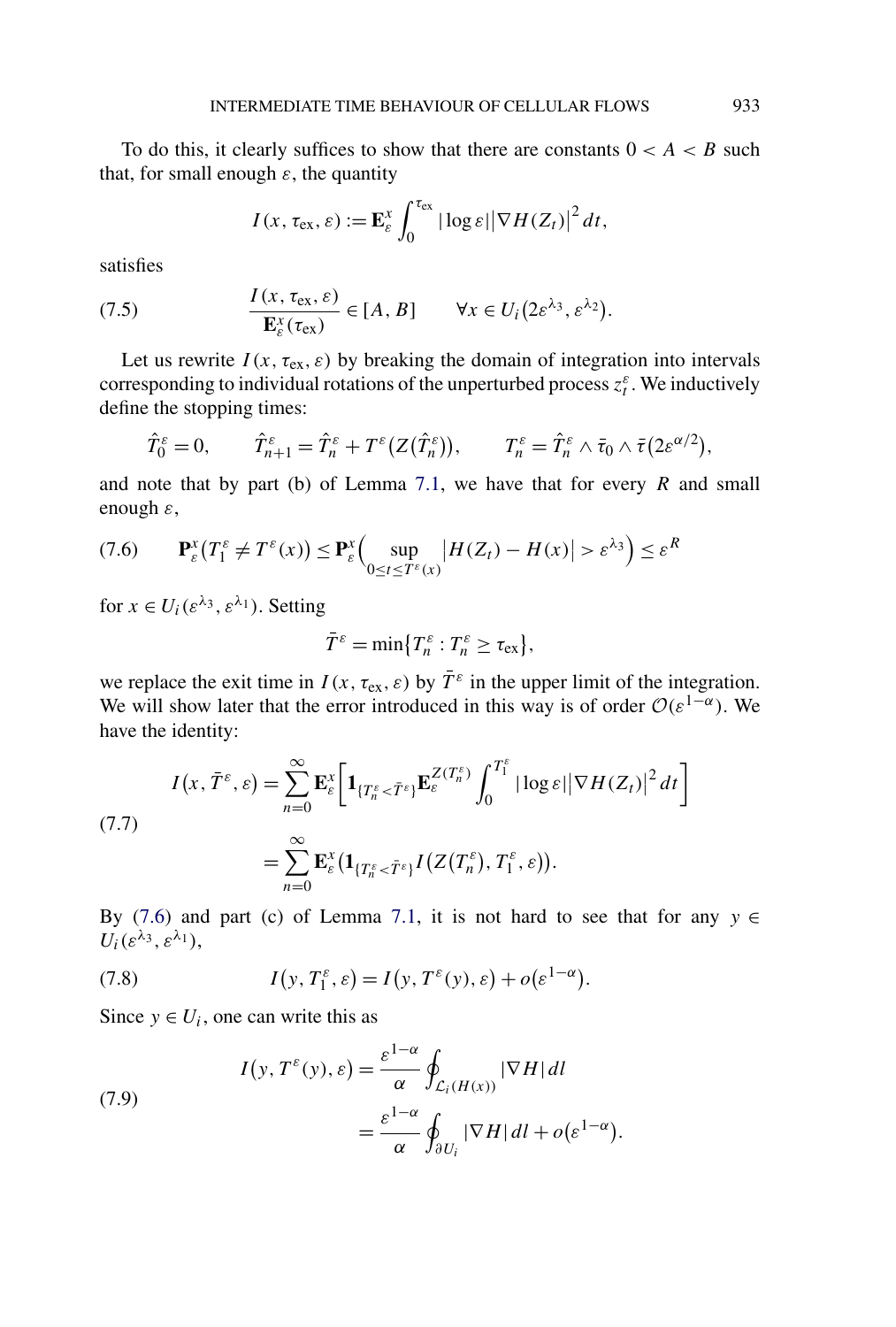Putting together  $(7.7)$ ,  $(7.8)$ ,  $(7.9)$ , we conclude that there exists a constant *c* such that

$$
I(x, \overline{T}^{\varepsilon}, \varepsilon) = \mathbf{E}_{\varepsilon}^{x} \left( \sum_{n=0}^{\infty} \mathbf{1}_{\{T^{\varepsilon}_n < \overline{T}^{\varepsilon}\}} (c \varepsilon^{1-\alpha} + o(\varepsilon^{1-\alpha})) \right).
$$

By part (a) of Lemma [7.1,](#page-33-0) there exist constants  $0 < a < b$  such that, for  $\varepsilon$  small enough and on the event  ${T_n^{\varepsilon}} < \overline{T}^{\varepsilon}$ , one has  $\varepsilon^{\alpha-1}(T_{n+1}^{\varepsilon} - T_n^{\varepsilon}) \in (a, b)$  almost surely. Therefore, there exists a closed interval  $J \subset \mathbb{R}_+ \setminus \{0\}$ , a sequence of random variables  $c_n(\varepsilon) \in J$  and an element  $c(\varepsilon) \in J$  such that

$$
I(x, \bar{T}^{\varepsilon}, \varepsilon) = \mathbf{E}_{\varepsilon}^{x} \left( \sum_{n=0}^{\infty} \mathbf{1}_{\{T^{\varepsilon}_{n} < \bar{T}^{\varepsilon}\}} (c_{n}(\varepsilon) + o(\varepsilon^{1-\alpha})) \left[ T^{\varepsilon}_{n+1} - T^{\varepsilon}_{n} \right] \right)
$$

$$
= (c(\varepsilon) + o(1)) \mathbf{E}_{\varepsilon}^{x} \bar{T}^{\varepsilon}.
$$

In order to obtain [\(7.5\)](#page-36-0), we would like to replace  $\bar{T}^{\varepsilon}$  by  $\tau_{ex}$ . First, note that

(7.10) 
$$
\mathbf{E}_{\varepsilon}^{x}(\bar{T}^{\varepsilon}-\tau_{\text{ex}})=\mathcal{O}(\varepsilon^{1-\alpha}).
$$

It is clear from the analysis in  $(7.7)$ ,  $(7.8)$  and  $(7.9)$  and part (b) of Lemma [7.1](#page-33-0) that this is indeed a small error term compared to each of the stopping times under the expectation. Indeed, by the conditions on  $\lambda_1$ ,  $\lambda_2$ , it follows that  $\varepsilon^{\lambda_2-\lambda_1} \to 0$  as *ε* → 0. Pick a *δ* > 0 such that  $ε^{\lambda_2} + ε^{1/2-\delta} < ε^{\lambda_1}$  for sufficiently small *ε*. Also choose  $0 < \bar{k} < \kappa \land \delta$  and note that in order to get out of  $U_i(\varepsilon^{\lambda_3}, \varepsilon^{\lambda_1})$  with starting point in  $U_i(2\varepsilon^{\lambda_3}, \varepsilon^{\lambda_2})$  within  $\varepsilon^{-\bar{\kappa}}$  rotations,  $H(Z_t)$  needs to change by more than  $\hat{\epsilon}^{1/2+\bar{k}-(k\wedge\delta)}$  during at least one of these rotations, and thus, writing Rot for the number of rotations before the exit time, one obtains from part (b) of Lemma [7.1](#page-33-0)

$$
\mathbf{P}_{\varepsilon}^{x}(\text{Rot} \le \varepsilon^{-\bar{\kappa}}) < \varepsilon^{-\bar{\kappa}} \varepsilon^{R}
$$

for every  $R > 0$ . This implies the primitive a priori lower bound on the expected exit time

$$
\mathbf{E}_{\varepsilon}^{x}(\tau_{\text{ex}}) > c \varepsilon^{1-\alpha} \mathbf{E}_{\varepsilon}^{x}(\text{Rot}) > c \varepsilon^{1-\alpha} \varepsilon^{-\bar{\kappa}} \big(1 - \varepsilon^{R-\bar{\kappa}}\big),
$$

which, when combining it with  $(7.10)$ , shows that

$$
\mathbf{E}_{\varepsilon}^x(\bar{T}^{\varepsilon}-\tau_{\text{ex}})=o(1)\mathbf{E}_{\varepsilon}^x(\tau_{\text{ex}}).
$$

Similarly, replacing  $\bar{T}^{\varepsilon}$  by  $\tau_{ex}$  in the integral produces an error term of order  $\mathcal{O}(\varepsilon^{1-\alpha} |\log \varepsilon|)$ , which is much smaller than  $\mathbf{E}_{\varepsilon}^{\hat{x}}(\tau_{\text{ex}})$  by exactly the same argument.

This way we have proved

$$
I(x,\varepsilon)=c_2(\varepsilon)\mathbf{E}_{\varepsilon}^x(\tau_{\text{ex}}),
$$

for all  $x \in U_i(2\varepsilon^{\lambda_3}, \varepsilon^{\lambda_2})$ , where  $c_2(\varepsilon) \in [A_2, B_2]$  for some positive constants *A*2*,B*2. Therefore, by [\(7.4\)](#page-35-0),

(7.11) 
$$
\frac{1}{c}H(x)\varepsilon^{\lambda_1-\alpha} \leq \mathbf{E}_{\varepsilon}^x(\tau_{\text{ex}}) \leq cH(x)\varepsilon^{\lambda_1-\alpha}
$$

<span id="page-37-0"></span>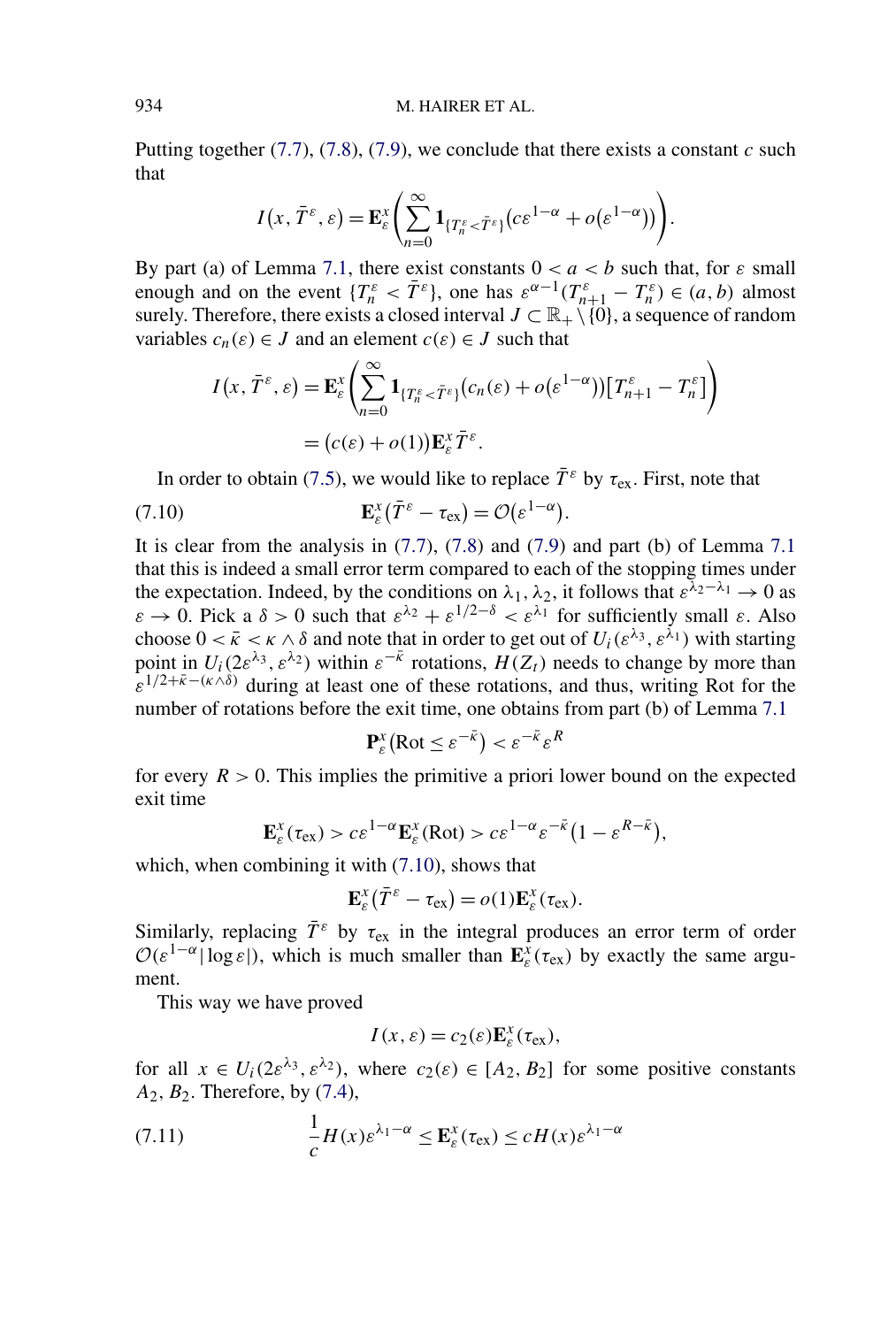for all  $x \in U_i(2\varepsilon^{\lambda_3}, \varepsilon^{\lambda_2})$ . This immediately implies the fourth statement of the lemma. Indeed, if  $H(x) = \varepsilon^{\lambda_2}$ , then

$$
\mathbf{E}_{\varepsilon}^{x}(\bar{\tau}(\varepsilon^{\lambda_1})\wedge \bar{\tau}_0) > \mathbf{E}_{\varepsilon}^{x}(\tau_{\text{ex}}) > c^{-1}\varepsilon^{\lambda_1+\lambda_2-\alpha}.
$$

Similarly, for  $x \in U_i(2\varepsilon^{\lambda_3}, \varepsilon^{\lambda_2})$  we have the upper bound

$$
\mathbf{E}_{\varepsilon}^{x}(\tau_{ex})=\mathcal{O}(\varepsilon^{\lambda_{1}+\lambda_{2}-\alpha}).
$$

To prove the first statement of the lemma, note that

$$
\mathbf{E}_{\varepsilon}^{x}(\bar{\tau}(\varepsilon^{\lambda_1})\wedge \bar{\tau}_0) \leq \mathbf{E}_{\varepsilon}^{x}(\tau_{\rm ex}) + \sup_{x\in \mathcal{L}_i(\varepsilon^{\lambda_3})}\mathbf{E}_{\varepsilon}^{x}(\bar{\tau}(\varepsilon^{\lambda_1})\wedge \bar{\tau}_0).
$$

The first term is of the right order by [\(7.11\)](#page-37-0). To treat the second one, let  $\kappa_1 > \kappa$ . By [\(7.2\)](#page-34-0),

(7.12) 
$$
\sup_{x \in \mathcal{L}_i(\varepsilon^{\lambda_3})} \mathbf{E}_{\varepsilon}^x(\bar{\tau}(\varepsilon^{\lambda_1}) \wedge \bar{\tau}_0) \leq c \varepsilon^{1-2\kappa_1-\alpha} + \sup_{x \in \mathcal{L}_i(\varepsilon^{\lambda_3})} \mathbf{P}_{\varepsilon}^x(\bar{\tau}(\varepsilon^{1/2-\kappa_1}) < \bar{\tau}_0) \sup_{x \in \mathcal{L}_i(\varepsilon^{1/2-\kappa_1})} \mathbf{E}_{\varepsilon}^x(\bar{\tau}(\varepsilon^{\lambda_1}) \wedge \bar{\tau}_0).
$$

By [\(7.3\)](#page-35-0), the probability appearing on the right-hand side is less than  $\varepsilon^{k_1-k}$  +  $c\epsilon^{1/2-\kappa_1}$  | log  $\epsilon$ |. By this and the third statement of the lemma, we have

$$
\sup_{x\in\mathcal{L}_i(\varepsilon^{1/2-\kappa})}\mathbf{E}_{\varepsilon}^x(\bar{\tau}(\varepsilon^{\lambda_1})\wedge\bar{\tau}_0)
$$

It is easy to check by choosing  $\kappa$  and  $\kappa_1$  small enough and recalling that in this case  $\lambda_2(\varepsilon) - \lambda_1(\varepsilon)$  goes to zero as  $\varepsilon \to 0$ , all three of these terms are  $\mathcal{O}(\varepsilon^{\lambda_1 + \lambda_2 - \alpha})$ , which completes the proof for  $x \in U_i(2\varepsilon^{\lambda_3}, \varepsilon^{\lambda_2(\varepsilon)})$ .

Finally, if the starting point is somewhere in  $U_i(0, 2\varepsilon^{\lambda_3})$ , then we first wait until the process gets out of this set. By [\(7.2\)](#page-34-0), the expected value of how long this takes is  $\mathcal{O}(\varepsilon^{2\lambda_3-\alpha})$ , which does not change the conclusion.  $\Box$ 

REMARK 7.3. It is possible to prove the first statement of the previous lemma without the assumption that  $\lambda_1(\varepsilon) - \lambda_2(\varepsilon) \to 0$  as  $\varepsilon \to 0$  by iterating (7.12). We do not, however, need this here.

Before we proceed, we introduce a little more notation. For  $x \in \mathbb{R}^2 \setminus \mathcal{L}$ , write *U<sub>i(x)</sub>* for the  $\overline{U_i}$  containing  $\pi(x)$  and define  $H_x^{\varepsilon}$ :  $\mathbb{R}^2 \to \mathbb{R}$  by

$$
H_x^{\varepsilon}(y) = \begin{cases} \varepsilon^{-\alpha/2} |H(y)| & \text{if } \pi(y) \in U_{i(x)}, \\ -\varepsilon^{-\alpha/2} |H(y)| & \text{otherwise.} \end{cases}
$$

The reason for introducing  $H_x^{\varepsilon}$  is that it provides us with a "signed" version of the distance  $d_g$  on  $\mathcal{G}$ , that is,  $|H_x^{\varepsilon}(y) - H_x^{\varepsilon}(x)| = d_{\mathcal{G}}(\Gamma_{\varepsilon}(x), \Gamma_{\varepsilon}(y)).$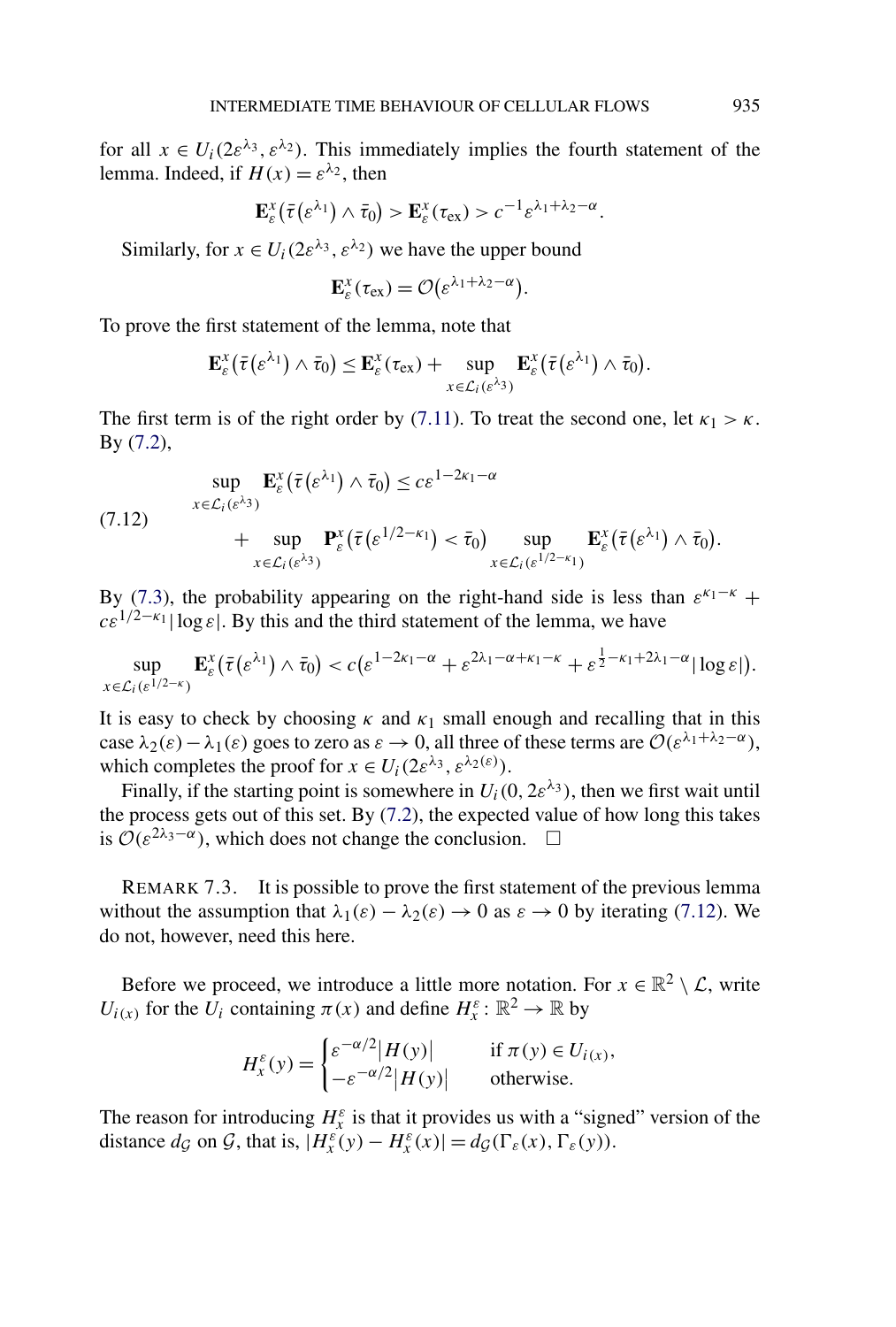LEMMA 7.4. *Suppose that*  $β_1 = β_1(ε)$  *and*  $β_2 = β_2(ε)$  *are such that*  $0 < β_2 <$  $\beta_1 < 1/2$  *and*  $\beta_1(\varepsilon), \beta_2(\varepsilon) \rightarrow \alpha/2$  *as*  $\varepsilon \rightarrow 0$ *. For each*  $f \in \mathcal{D}$ ,

$$
(7.13) \quad \sup_{x \in U_i(\varepsilon^{\beta_1},\varepsilon^{\beta_2})} \left| \mathbf{E}_{\varepsilon}^x \bigg[ f(Y_{T(x)}^{\varepsilon}) - f(\Gamma_{\varepsilon}(x)) - \int_0^{T(x)} \mathcal{A}f(Y_t^{\varepsilon}) dt \bigg] \right| = o(\varepsilon^{1-\alpha}),
$$

 $as \varepsilon \rightarrow 0$ . *Moreover*,

(7.14) 
$$
\sup_{x \in U_i(\varepsilon^{\beta_1},\varepsilon^{\beta_2})} \left| \mathbf{E}_{\varepsilon}^x(H_x^{\varepsilon}(Z_{T(x)}) - H_x^{\varepsilon}(x)) \right| = o(\varepsilon^{1-\alpha})
$$

*and*

(7.15) 
$$
\sup_{x \in U_i(\varepsilon^{\beta_1}, \varepsilon^{\beta_2})} \left| \mathbf{E}_{\varepsilon}^x \left[ \left( H_x^{\varepsilon}(Z_{T(x)}) - H_x^{\varepsilon}(x) \right)^2 - T(x) a_i \right] \right| = o(\varepsilon^{1-\frac{\alpha}{2}})
$$

 $as \varepsilon \to 0$ .

PROOF. Let  $T'(x) = \min(T(x), \sigma)$ . By parts (a) and (b) of Lemma [7.1,](#page-33-0) for every *R*,

$$
\mathbf{P}_{\varepsilon}^{x}(T(x) \neq T'(x)) = o(\varepsilon^{R}) = o(\varepsilon^{1-\alpha}),
$$

and

$$
\mathbf{E}_{\varepsilon}^{x}[T(x) - T'(x)] = \mathbf{E}_{\varepsilon}^{x} \mathbf{1}_{\{\sigma < T(x)\}} [T(x) - \sigma] \\
\leq T(x) \mathbf{P}_{\varepsilon}^{x}(\sigma < T(x)) = \mathcal{O}(\varepsilon^{1-\alpha}) o(\varepsilon^{R}) = o(\varepsilon^{1-\alpha}),
$$

uniformly in  $x \in U_i(\varepsilon^{\beta_1}, \varepsilon^{\beta_2})$ . Due to this and the boundedness of f and  $\mathcal{A}_f$ , it is sufficient to prove (7.13) with  $T(x)$  replaced by  $T'(x)$ . By Itô's formula,

$$
\mathbf{E}_{\varepsilon}^{x} \bigg[ f(Y_{T'(x)}^{\varepsilon}) - f(\Gamma_{\varepsilon}(x)) - \int_{0}^{T'(x)} \mathcal{A}f(Y_{t}^{\varepsilon}) dt \bigg]
$$
  
= 
$$
\frac{\alpha |\log \varepsilon|}{2} \mathbf{E}_{\varepsilon}^{x} \int_{0}^{T'(x)} (|\nabla H(Z_{t})|^{2} f''(Y_{t}^{\varepsilon}) + \varepsilon^{\alpha/2} \Delta H(Z_{t}) f'(Y_{t}^{\varepsilon})) dt
$$
  
- 
$$
\mathbf{E}_{\varepsilon}^{x} \int_{0}^{T'(x)} \mathcal{A}f(Y_{t}^{\varepsilon}) dt.
$$

The contribution from the second term in the first integral on the right-hand side can be ignored due to Part (a) of Lemma [7.1](#page-33-0) and the presence of the factor  $\varepsilon^{\alpha/2}$ . To deal with the first term, we observe that

$$
\frac{\alpha |\log \varepsilon|}{2} \mathbf{E}_{\varepsilon}^{x} \int_{0}^{T'(x)} (|\nabla H(Z_{t})|^{2} f''(Y_{t}^{\varepsilon}) - |\nabla H(z_{t}^{\varepsilon}(x))|^{2} f''(\Gamma_{\varepsilon}(x))) dt
$$
  
=  $\mathcal{O}(|\log \varepsilon| \varepsilon^{\frac{1}{2} - \beta_{1} - \delta} T(x)) = o(\varepsilon^{1-\alpha}),$ 

as  $\varepsilon \to 0$ , provided that  $\delta$  is sufficiently small. This is where we use that *H* is  $C^2$ . We also used the fact that *f'''* is bounded (since  $Af \in \Psi$ ) and parts (b) and (c)

<span id="page-39-0"></span>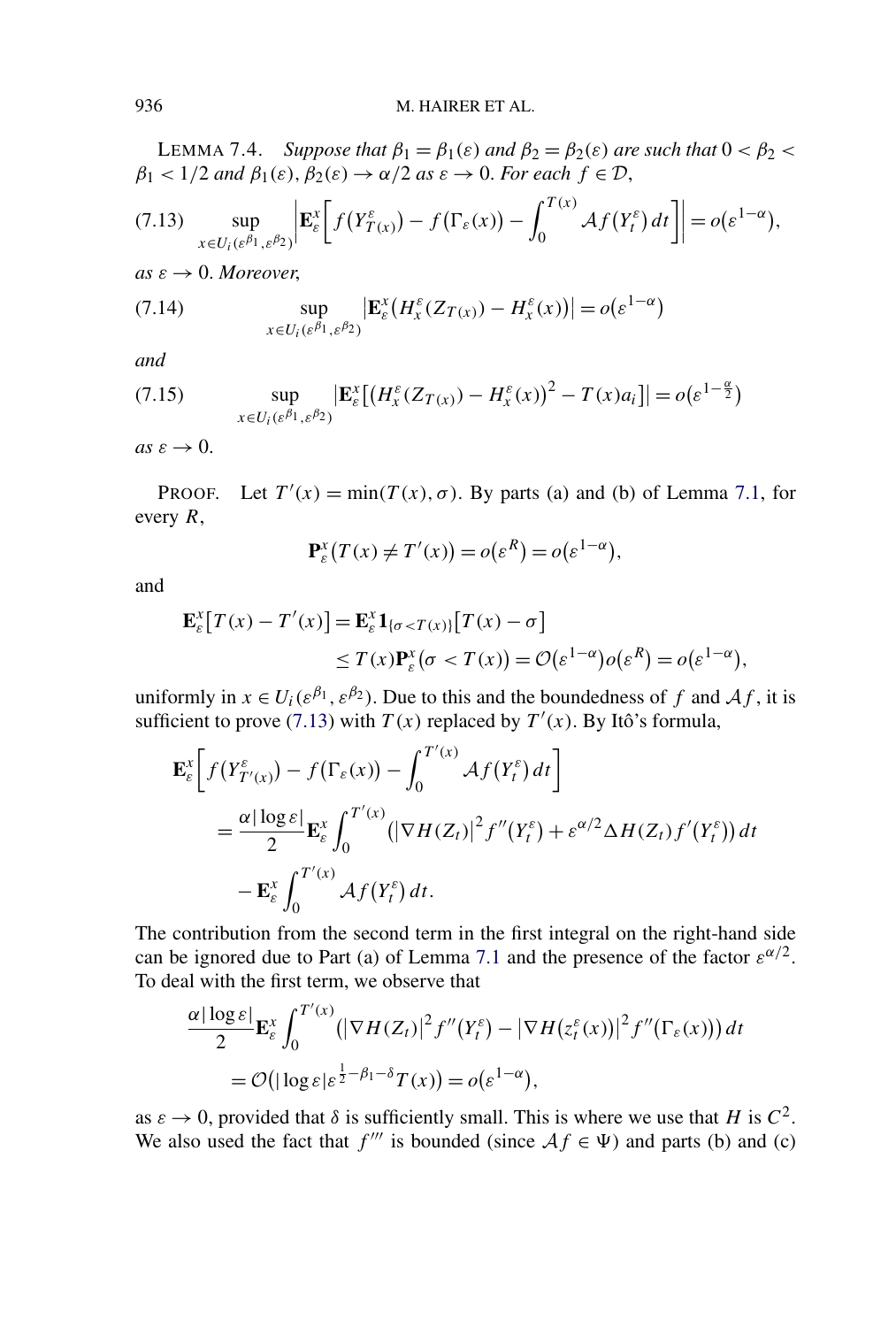of Lemma [7.1](#page-33-0) for the first equality. We also used part (a) of Lemma [7.1](#page-33-0) for the second one. Thus the first term can be replaced by

$$
\frac{\alpha |\log \varepsilon|}{2} f''(\Gamma_{\varepsilon}(x)) \mathbf{E}_{\varepsilon}^{x} \int_{0}^{T'(x)} |\nabla H(z_{t}^{\varepsilon}(x))|^{2} dt
$$
  
\n
$$
= \frac{\alpha |\log \varepsilon|}{2} f''(\Gamma_{\varepsilon}(x)) \int_{0}^{T(x)} |\nabla H(z_{t}^{\varepsilon}(x))|^{2} dt + o(\varepsilon^{1-\alpha})
$$
  
\n
$$
= \frac{\varepsilon^{1-\alpha}}{2} f''(\Gamma_{\varepsilon}(x)) \oint_{\mathcal{L}(|H(x)|)\cap U_{i}} |\nabla H| dt + o(\varepsilon^{1-\alpha})
$$
  
\n
$$
= \frac{\varepsilon^{1-\alpha}}{2} f''(\Gamma_{\varepsilon}(x)) \oint_{\partial U_{i}} |\nabla H| dt + o(\varepsilon^{1-\alpha}),
$$

as  $\varepsilon \to 0$ . The last term is treated similarly:

$$
\mathbf{E}_{\varepsilon}^{x} \int_{0}^{T'(x)} \mathcal{A}f(Y_{t}^{\varepsilon}) dt = \frac{a_{i}}{2} T(x) f''(\Gamma_{\varepsilon}(x)) + o(\varepsilon^{1-\alpha})
$$
  
= 
$$
\frac{\varepsilon^{1-\alpha}}{2} f''(\Gamma_{\varepsilon}(x)) \oint_{\partial U_{i}} |\nabla H| dt + o(\varepsilon^{1-\alpha}),
$$

as  $\varepsilon \to 0$ . The last equality above is due to the definition of  $a_i$ , which is well defined by part (a) of Lemma [7.1.](#page-33-0) Note that in the definition of  $a_i$  in [\(3.3\)](#page-10-0),  $T_i(x)$  is the period of the unperturbed  $x_t^x$  while here  $T(x)$  is the period of the process  $z_t^{\varepsilon}$ . Collecting all the terms, we obtain

$$
\mathbf{E}_{\varepsilon}^{x} \bigg[ f(Y_{T'(x)}^{\varepsilon}) - f(\Gamma_{\varepsilon}(x)) - \int_{0}^{T'(x)} \mathcal{A} f(Y_{t}^{\varepsilon}) dt \bigg] = o(\varepsilon^{1-\alpha})
$$

as  $\varepsilon \to 0$ , as required for the proof of [\(7.13\)](#page-39-0).

Formulas [\(7.14\)](#page-39-0) and [\(7.15\)](#page-39-0) are proved similarly. For [\(7.14\)](#page-39-0), we apply the same arguments to a smooth bounded function *f* such that  $f(h) = h - \Gamma_{\varepsilon}(x)$  in a neighbourhood of  $\Gamma_{\varepsilon}(x)$ . [Here, we identify the half line in G containing  $\Gamma_{\varepsilon}(x)$  with  $\mathbb{R}^+$  with the origin at *O*.] For [\(7.15\)](#page-39-0), we apply the above arguments to a smooth bounded function *f* such that  $f(h) = (h - \Gamma_{\varepsilon}(x))^2$  in a neighbourhood of  $\Gamma_{\varepsilon}(x)$ .  $\Box$ 

The following version of Donsker's theorem will be useful. Suppose  $\{\mathcal{F}_n\}_{n>0}$ is an increasing sequence of  $\sigma$ -algebras, that  $\tilde{u}_n$  and  $\tilde{\xi}_n$  are two families of realvalued random variables measurable with respect to  $\mathcal{F}_n$  and  $\mathcal{F}_{n+1}$ , respectively, and let  $\gamma > 0$  be a (small) parameter. Assume that the  $\tilde{u}_n$  are positive and that there exists a deterministic  $\bar{u} \in (0, \gamma)$  and such that  $|\tilde{u}_n - \bar{u}| \leq \gamma \bar{u}$  almost surely for all *n*. The quantities  $\tilde{u}_n$  play the role of time steps for a random walk with spatial steps  $\tilde{\xi}_n$ . Define the partial sums  $S_n = \tilde{u}_0 + \cdots + \tilde{u}_{n-1}$ . Given an interval  $[a, b]$  with  $0 \in (a, b)$ , define  $\widetilde{R}_0 = 0$  and  $\widetilde{R}_{n+1} = \widetilde{R}_n + \widetilde{\xi}_n \mathbf{1}_{\widetilde{R}_n \in (a, b)}, n \ge 0$ . Assume that: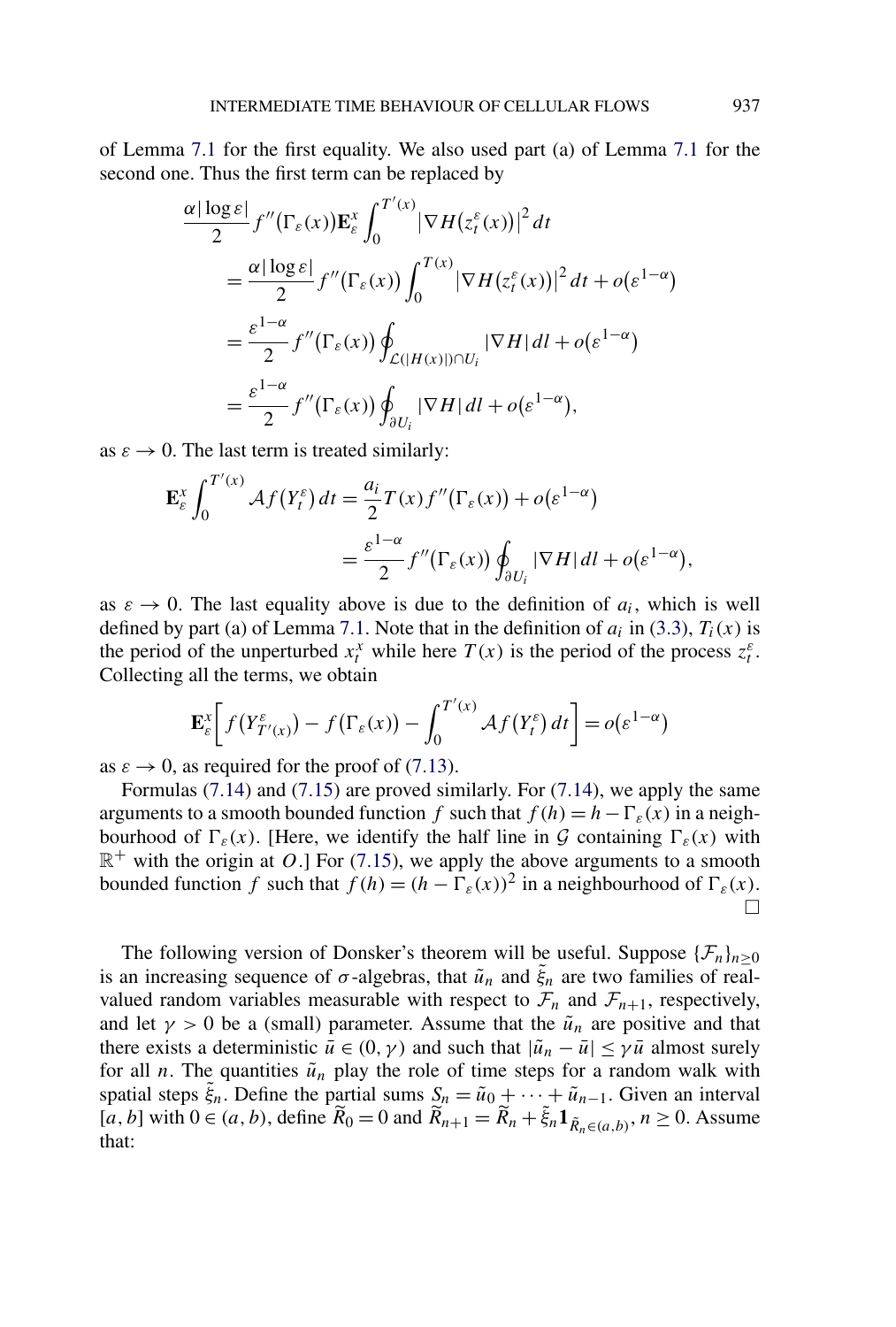#### <span id="page-41-0"></span>938 M. HAIRER ET AL.

- (a) For each *n*,  $|\mathbf{E}(\xi_n|\mathcal{F}_n)| \leq \gamma \bar{u}$  almost surely.
- (b) For each *n*,  $|\mathbf{E}(\tilde{\xi}_n^2|\mathcal{F}_n) \bar{u}| \le \gamma \bar{u}$  almost surely.
- (c) For each  $\lambda > 0$  and all *n*,  $P(|\tilde{\xi}_n| > \lambda | \mathcal{F}_n) \le \gamma \bar{u}$ , almost surely.

Let  $n(t) = \max(n : S_n \le t)$  and define the continuous time process  $R_t$  by

$$
R_t = \widetilde{R}_{n(t)} + \frac{t - S_{n(t)}}{S_{n(t)+1} - S_{n(t)}} \widetilde{\xi}_{n(t)}, \qquad t \ge 0.
$$

We now claim the above process is close to stopped Brownian motion.

LEMMA 7.5. Let  $\tilde{W}^{[a,b]}$  be a standard Brownian motion, stopped when it *leaves* [a, b]. For every  $\delta > 0$  and every continuous  $F: C(\mathbb{R}^+, \mathbb{R}) \to \mathbb{R}$ , there ex*ists*  $\gamma_0$  *such that, for every*  $\gamma \leq \gamma_0$ *, one has* 

$$
\left|\mathbf{E}F(R)-\mathbf{E}F(\tilde{W}^{[a,b]})\right|\leq\delta.
$$

*Moreover, for arbitrary positive t*<sub>0</sub>, *C*, *n*, *and r*, *there are*  $\delta \in (0, 1)$  *and*  $\gamma_0 > 0$ *such that, for every*  $\gamma \leq \gamma_0$  *and every a, b with*  $-C \leq a < 0 < b \leq C$ *, one has* 

(7.16) 
$$
\sup_{t\in[0,t_0]}\mathbf{P}\Big(\sup_{s\in[t,t+\delta]}|R_s-R_t|>r\Big)\leq\delta\eta.
$$

PROOF. A standard proof of Donsker's theorem (see [\[13\]](#page-56-0), Chapter 7.4, for the first statement and [\[6\]](#page-56-0), Chapter 8, for the second one) can be easily adapted to our situation.  $\Box$ 

PROOF OF LEMMA  $6.2$ . Recall that we identify one of the edges  $I_i$  of the graph G with the semi-axis  $\mathbb{R}_+$ . Define  $K_i^1 = [a_1, b_1] \subset I_i$ , where  $a_1 = r/3$ ,  $b_1 >$ *a*<sub>1</sub>. Let  $K_i^2 = [a_2, b_2]$ , where  $a_2 = r/6$ ,  $b_2 = b_1 + r/6$  (see Figure 5). For  $x \in$  $(\Gamma_{\varepsilon})^{-1} (K_i^2)$ , define inductively

$$
y = \Gamma_{\varepsilon}(x),
$$
  $u_0^{\varepsilon} = T^{\varepsilon}(x),$   $u_n^{\varepsilon} = T^{\varepsilon}(Z_{S_n^{\varepsilon}}),$ 

and

$$
\xi_n^{\varepsilon} = H_x^{\varepsilon} (Z(S_{n+1}^{\varepsilon})) - H_x^{\varepsilon} (Z(S_n^{\varepsilon})).
$$

|             | $K_i^1$     |       |                                                                   |  |
|-------------|-------------|-------|-------------------------------------------------------------------|--|
| $a_2 = r/6$ | $a_1 = r/3$ | $b_1$ | $b_2 = b_1 + r/6$                                                 |  |
|             |             |       | FIG. 5. Intervals $K_i^1 = [a_1, b_1]$ and $K_i^2 = [a_2, b_2]$ . |  |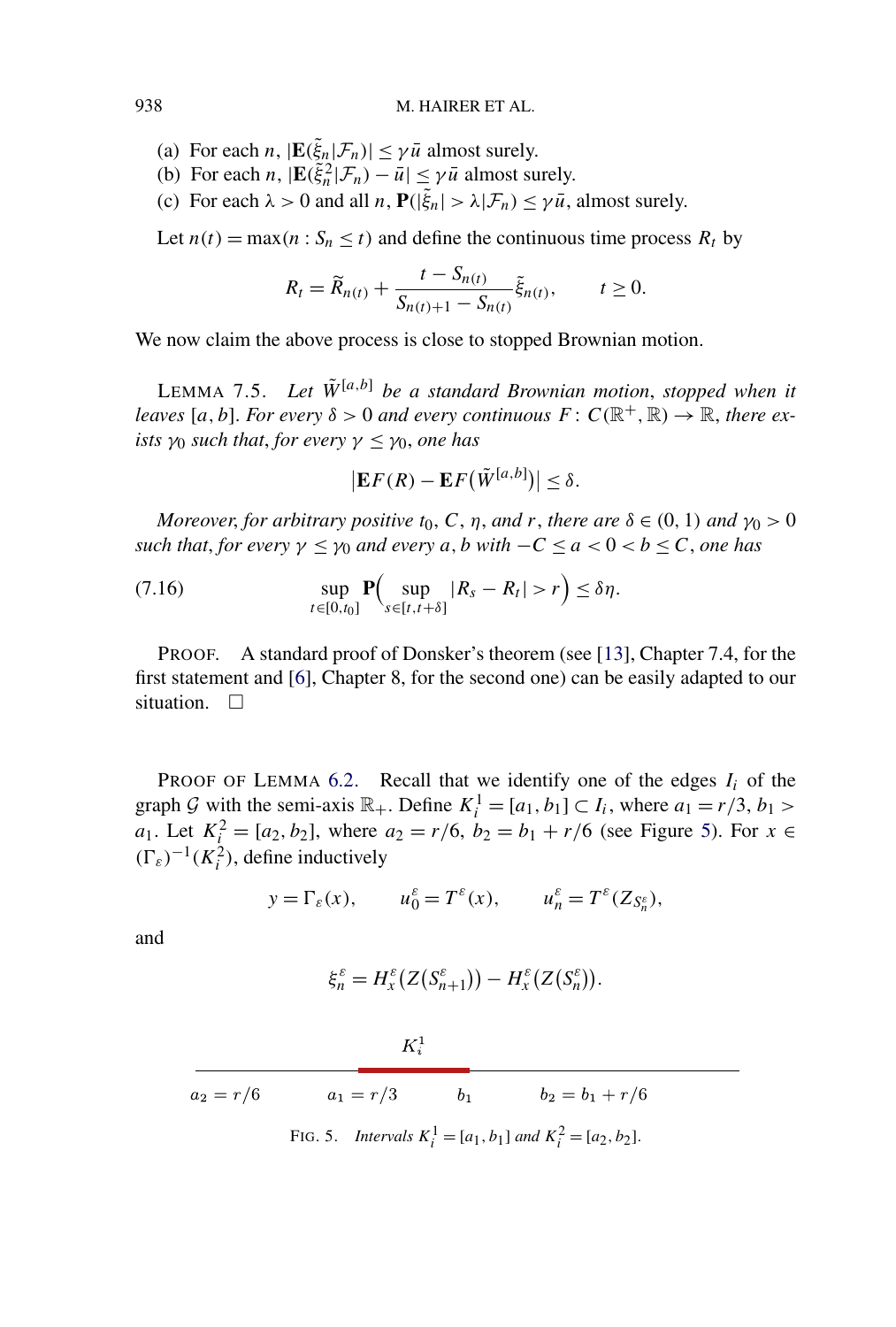<span id="page-42-0"></span>Then Lemma [7.4](#page-39-0) [relations  $(7.14)$  and  $(7.15)$ ], parts  $(a)$  and  $(b)$  of Lemma [7.1,](#page-33-0) and the Markov property of the process imply that conditions (a)–(c) preceding Lemma [7.5](#page-41-0) are met for

$$
\widetilde{R}_n^{y,\varepsilon} = a_i^{-1/2} \big( H_x^{\varepsilon} (Z_{S_n^{\varepsilon}}) - H_x^{\varepsilon} (x) \big), \qquad \widetilde{\xi}_n = a_i^{-1/2} \xi_n^{\varepsilon}, \qquad \widetilde{u}_n = u_n^{\varepsilon},
$$

with some constant  $\gamma = \gamma^{\varepsilon}$  converging to 0 as  $\varepsilon \to 0$ . Therefore, by Lemma [7.5](#page-41-0) applied to the segment  $K_i^2$  (suitably centred and rescaled) and part (b) of Lemma [7.1,](#page-33-0) for arbitrary positive *η* and *r*, there are  $\delta > 0$  and  $\varepsilon_0 > 0$  such that

$$
\sup_{x \in \Gamma_{\varepsilon}^{-1}(K_i^1)} \mathbf{P}_{\varepsilon}^x \bigg( \sup_{s \in [0,\delta]} d_{\mathcal{G}}(Y_s^{\varepsilon}, \Gamma_{\varepsilon}(x)) > \frac{r}{3} \bigg)
$$
  
= 
$$
\sup_{x \in \Gamma_{\varepsilon}^{-1}(K_i^1)} \mathbf{P}_{\varepsilon}^x \bigg( \sup_{s \in [0,\delta]} |H_{x}^{\varepsilon}(Z_s) - H_{x}^{\varepsilon}(x)| > \frac{r}{3} \bigg) \le \delta \eta,
$$

for all  $\varepsilon \leq \varepsilon_0$ , where  $d_{\mathcal{G}}$  stands for distance on  $\mathcal{G}$ . (There is no need to introduce the stopping time associated with exiting the segment  $K_i^2$  since the starting point belongs to a smaller segment  $K_i^1$ .) Let  $K_{r/3} \subset \mathcal{G}$  be the set of points whose distance from  $\ddot{o}$  does not exceed  $r/3$ . Using the strong Markov property for the process  $Z_t$ , that is, stopping it when  $\varepsilon^{-\alpha/2}$  $|H(Z_t)| = r/3$ , we obtain

$$
\sup_{x \in \Gamma_{\varepsilon}^{-1}(K_{r/3})} \mathbf{P}_{\varepsilon}^{x} \Big( \sup_{s \in [0,\delta]} d_{\mathcal{G}}(Y_{s}^{\varepsilon}, \Gamma_{\varepsilon}(x)) > r \Big) \n\leq \sup_{x \in \Gamma_{\varepsilon}^{-1}(\bigcup_{i=1}^{n} K_{i}^{1})} \mathbf{P}_{\varepsilon}^{x} \Big( \sup_{s \in [0,\delta]} d_{\mathcal{G}}(Y_{s}^{\varepsilon}, \Gamma_{\varepsilon}(x)) > \frac{r}{3} \Big) \leq \delta \eta.
$$

For any compact set  $K \subset \mathcal{G}$ , we can ensure  $K \subseteq \bigcup_{i=1}^{n} K_i^1 \cup K_{r/3}$  by choosing  $b_1$ sufficiently large. Then

$$
\sup_{x \in \Gamma_{\varepsilon}^{-1}(K)} \mathbf{P}_{\varepsilon}^{x} \Big( \sup_{s \in [0,\delta]} d_{\mathcal{G}}(Y_{s}^{\varepsilon}, \Gamma_{\varepsilon}(x)) > r \Big) \leq \delta \eta,
$$

which implies the statement by the Markov property.  $\Box$ 

PROOF OF LEMMA [6.4.](#page-30-0) For any  $\beta < \alpha/2$  conditioning and the strong Markov property imply

(7.17) 
$$
\mathbf{E}_{\varepsilon}^{x}(e^{-\sigma}) \leq 1 - \mathbf{P}_{\varepsilon}^{x}(\bar{\tau}(e^{\alpha/2}) < \bar{\tau}_{0}) + \mathbf{P}_{\varepsilon}^{x}(\bar{\tau}(e^{\alpha/2}) < \bar{\tau}_{0}) \sup_{y \in \mathcal{L}(e^{\alpha/2})} \mathbf{E}_{\varepsilon}^{y}(e^{-\sigma}),
$$

for any  $x \in \overline{\mathcal{L}} = \mathcal{L}(\varepsilon^{\beta})$ . It follows from Lemma [7.5](#page-41-0) and Lemma [7.1\(](#page-33-0)b) that there is a constant  $r > 0$  independent of  $\varepsilon$  such that

$$
\sup_{y \in \mathcal{L}(e^{\alpha/2})} \mathbf{E}_{\varepsilon}^y(e^{-\sigma}) \leq \sup_{y \in \mathcal{L}(e^{\alpha/2})} \mathbf{E}_{\varepsilon}^y \exp[-(\bar{\tau}(e^{\alpha/2}/2) \wedge \bar{\tau}(2e^{\alpha/2}))] \leq 1 - 2r,
$$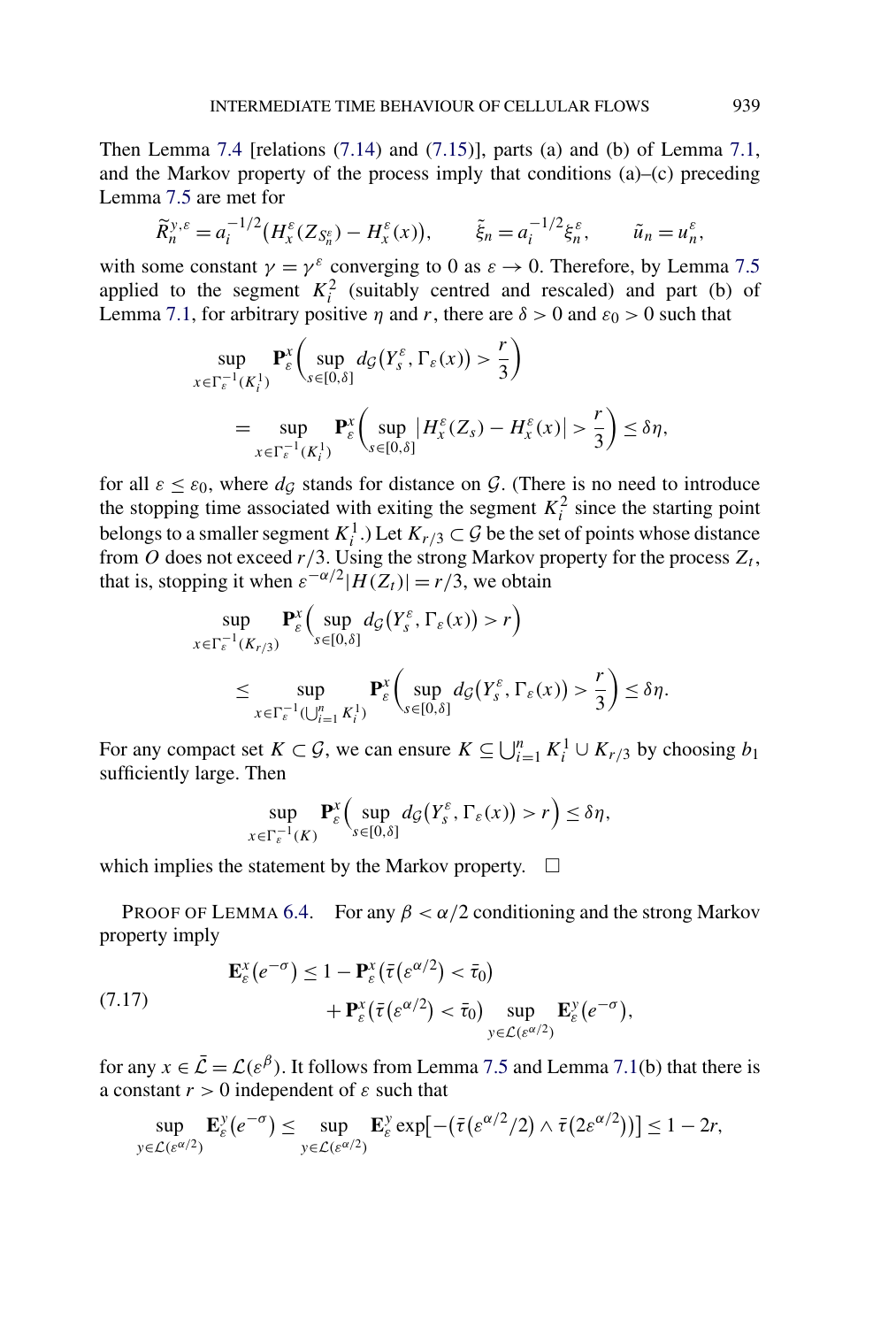for all sufficiently small  $\varepsilon$ . Using this in [\(7.17\)](#page-42-0), we get

$$
\mathbf{E}_{\varepsilon}^{x}(e^{-\sigma}) \leq 1 - 2r \mathbf{P}_{\varepsilon}^{x}(\bar{\tau}(e^{\alpha/2}) < \bar{\tau}_0) \leq 1 - r \varepsilon^{\beta - \frac{\alpha}{2}},
$$

for any  $x \in \overline{L}$ . The second inequality above follows from the second statement of Lemma [7.2.](#page-34-0)  $\Box$ 

PROOF OF LEMMA [6.5.](#page-30-0) First, let us show that  $(6.5)$  holds. As before, we define inductively

$$
u_0^{\varepsilon} = T^{\varepsilon}(x), \qquad u_n^{\varepsilon} = T^{\varepsilon}(Z_{S_n^{\varepsilon}}), \qquad S_n^{\varepsilon} = u_0^{\varepsilon} + \cdots + u_{n-1}^{\varepsilon}.
$$

Recall that  $\bar{\tau}_h = \bar{\tau}(h)$  is the first time when  $Z_t$  reaches  $\mathcal{L}(h)$ . By the third statement of Lemma [7.2,](#page-34-0) there is a constant *c* such that

(7.18) 
$$
\sup_{x \in U(0, \varepsilon^{\alpha/2} r)} \mathbf{E}_{\varepsilon}^x \overline{\tau}(r \varepsilon^{\alpha/2}) \leq c r^2,
$$

while by [\(7.3\)](#page-35-0) we have

$$
\sup_{x \in U(0,\varepsilon^{\alpha/2}r)} \mathbf{P}_{\varepsilon}^{x}(\bar{\tau}(2r\varepsilon^{\alpha/2}) < \bar{\tau}(\varepsilon^{\beta})) \leq \sup_{x \in \mathcal{L}(r\varepsilon^{\alpha/2})} \mathbf{P}_{\varepsilon}^{x}(\bar{\tau}(2r\varepsilon^{\alpha/2}) < \bar{\tau}_{0})
$$
\n
$$
\leq \frac{1}{2} + \mathcal{O}(\varepsilon^{\alpha/2} |\log \varepsilon|) \leq \frac{2}{3}
$$

for all sufficiently small  $\varepsilon$ . We claim that for each  $r > 0$ ,

(7.20)  
\n
$$
\sup_{x \in U(\varepsilon^{\beta}, r\varepsilon^{\alpha/2})} \left| \mathbf{E}_{\varepsilon}^{x} \left[ f(Y_{\bar{\tau}(\varepsilon^{\beta}) \wedge \bar{\tau}(r\varepsilon^{\alpha/2})}^{\varepsilon}) - f(\Gamma_{\varepsilon}(x)) \right| \right|
$$
\n
$$
- \int_{0}^{\bar{\tau}(\varepsilon^{\beta}) \wedge \bar{\tau}(r\varepsilon^{\alpha/2})} \mathcal{A} f(Y_{t}^{\varepsilon}) dt \right]
$$
\n
$$
\xrightarrow{\varepsilon \to 0} 0.
$$

Indeed, let  $\widetilde{n} = \min\{n : S_n^{\varepsilon} \ge \overline{\tau}(\varepsilon^{\beta}) \wedge \overline{\tau}(r \varepsilon^{\alpha/2})\}$ . Then, due to [\(7.1\)](#page-33-0), it is sufficient to show that

(7.21) 
$$
\sup_{x \in U(\varepsilon^{\beta}, r\varepsilon^{\alpha/2})} \left| \mathbf{E}_{\varepsilon}^{x} \left[ f(Y_{S_{n}^{\varepsilon}}^{\varepsilon}) - f(\Gamma_{\varepsilon}(x)) - \int_{0}^{S_{n}^{\varepsilon}} \mathcal{A}f(Y_{t}^{\varepsilon}) dt \right] \right| \xrightarrow{\varepsilon \to 0} 0.
$$

By part (a) of Lemma [7.1](#page-33-0) and (7.18), there is  $\overline{c} > 0$  such that

$$
\mathbf{E}_{\varepsilon}^{x} \widetilde{n} = \sum_{n=0}^{\infty} \mathbf{P}_{\varepsilon}^{x} \left( S_{n}^{\varepsilon} < \overline{\tau} \left( \varepsilon^{\beta} \right) \wedge \overline{\tau} \left( r \varepsilon^{\alpha/2} \right) \right) \leq \sum_{n=0}^{\infty} \mathbf{P}_{\varepsilon}^{x} \left( n \leq \frac{\overline{\tau} \left( \varepsilon^{\beta} \right) \wedge \overline{\tau} \left( r \varepsilon^{\alpha/2} \right)}{\overline{c} \varepsilon^{1-\alpha}} \right) \\
\leq \frac{\mathbf{E}_{\varepsilon}^{x} \overline{\tau} \left( \varepsilon^{\beta} \right) \wedge \overline{\tau} \left( r \varepsilon^{\alpha/2} \right)}{\overline{c} \varepsilon^{1-\alpha}} \leq \frac{\mathbf{E}_{\varepsilon}^{x} \overline{\tau} \left( r \varepsilon^{\alpha/2} \right)}{\overline{c} \varepsilon^{1-\alpha}} \leq c r^{2} \varepsilon^{\alpha-1}
$$

<span id="page-43-0"></span>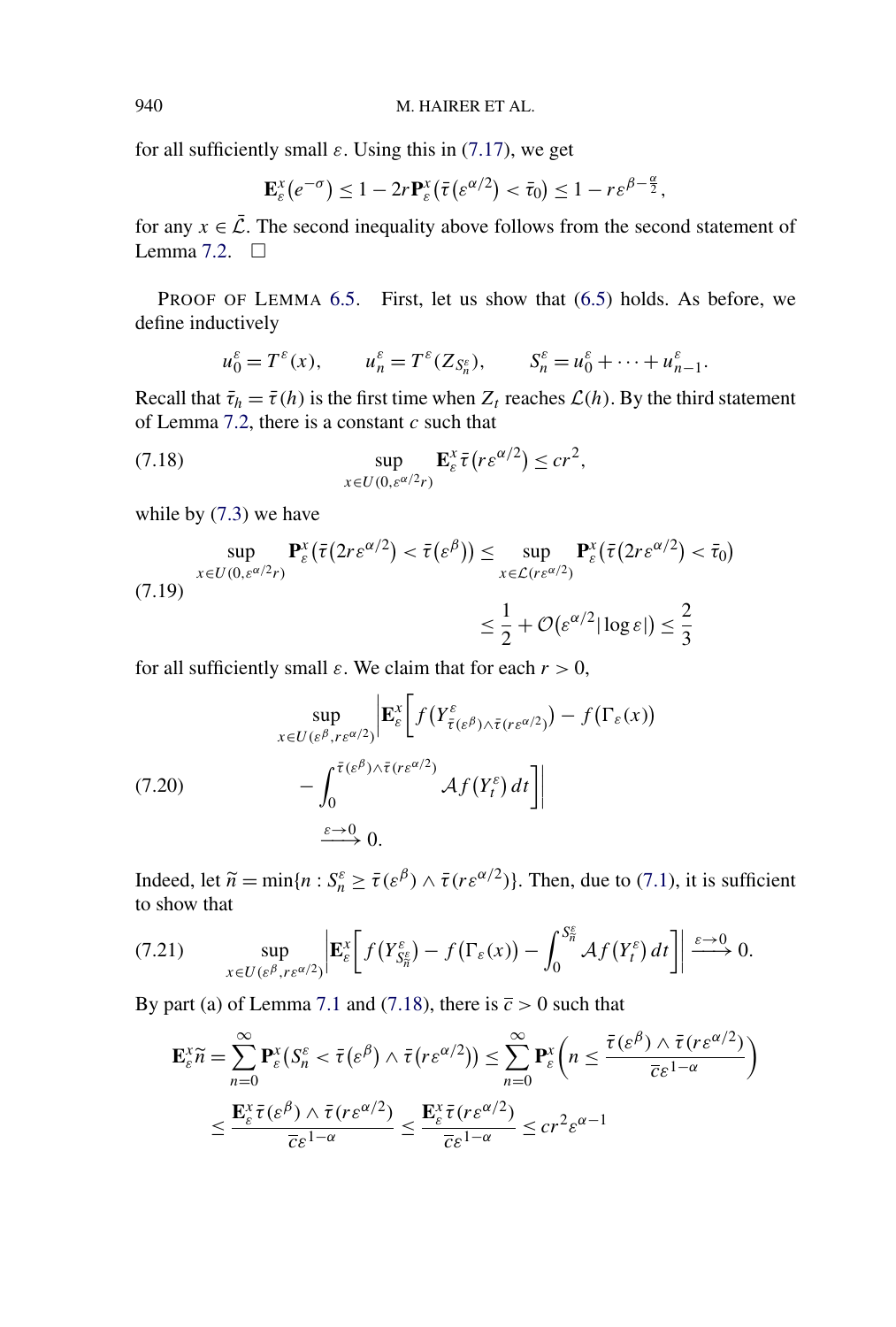<span id="page-44-0"></span>for some constant *c* and all sufficiently small  $\varepsilon$ . Now the validity of [\(7.21\)](#page-43-0) follows from [\(7.13\)](#page-39-0). By Lemma [7.2](#page-34-0) and [\(6.2\)](#page-29-0),

$$
\sup_{x \in U(0,\varepsilon^{\beta})} \mathbf{E}_{\varepsilon}^{x}(\bar{\tau}(0) \wedge \bar{\tau}(r\varepsilon^{\alpha/2})) = \mathcal{O}(\varepsilon^{\beta - \frac{\alpha}{2}}),
$$

and

(7.22)  
\n
$$
\sup_{x \in U(0,\varepsilon^{\beta})} \mathbf{P}_{\varepsilon}^{x}(\bar{\tau}(0) > \bar{\tau}(r\varepsilon^{\alpha/2}))
$$
\n
$$
\leq \sup_{x \in \mathcal{L}(\varepsilon^{\beta})} \mathbf{P}_{\varepsilon}^{x}(\bar{\tau}(0) > \bar{\tau}(r\varepsilon^{\alpha/2})) = \mathcal{O}(\varepsilon^{\beta - \frac{\alpha}{2}})
$$

as  $\varepsilon \to 0$ . Therefore, since  $f'$  and  $Af$  are bounded,

$$
\sup_{x \in U(0,\varepsilon^{\beta})} \left| \mathbf{E}_{\varepsilon}^{x} \left[ f(Y_{\bar{\tau}(0) \wedge \bar{\tau}(r\varepsilon^{\alpha/2})}^{\varepsilon}) - f(\Gamma_{\varepsilon}(x)) - \int_{0}^{\bar{\tau}(0) \wedge \bar{\tau}(r\varepsilon^{\alpha/2})} \mathcal{A}f(Y_{t}^{\varepsilon}) dt \right] \right|
$$
\n(7.23)

$$
=\mathcal{O}(\varepsilon^{\beta-\frac{\alpha}{2}}),
$$

as  $\varepsilon \to 0$ .

Now take *r* sufficiently large so that  $f(\Gamma_{\varepsilon}(x)) = 0$  whenever  $x \notin U(0, r\varepsilon^{\alpha/2})$ , which is possible since *f* has compact support. By the strong Markov property,

$$
I_0 \stackrel{\text{def}}{=} \sup_{x \in U(\varepsilon^{\beta}, r\varepsilon^{\alpha/2})} \left| \mathbf{E}_{\varepsilon}^{x} \left[ f(Y_{\sigma}^{\varepsilon}) - f(\Gamma_{\varepsilon}(x)) - \int_{0}^{\sigma} \mathcal{A}f(Y_{t}^{\varepsilon}) dt \right] \right|
$$
  
\n
$$
\leq \sup_{x \in U(\varepsilon^{\beta}, r\varepsilon^{\alpha/2})} \left| \mathbf{E}_{\varepsilon}^{x} \left[ f(Y_{\bar{\tau}(\varepsilon^{\beta}) \wedge \bar{\tau}(2r\varepsilon^{\alpha/2})}) - f(\Gamma_{\varepsilon}(x)) \right] \right|
$$
  
\n
$$
- \int_{0}^{\bar{\tau}(\varepsilon^{\beta}) \wedge \bar{\tau}(2r\varepsilon^{\alpha/2})} \mathcal{A}f(Y_{t}^{\varepsilon}) dt \right] \Big|
$$
  
\n
$$
+ \sup_{x \in U(\varepsilon^{\beta}, r\varepsilon^{\alpha/2})} \mathbf{P}_{\varepsilon}^{x} \left( \bar{\tau}(2r\varepsilon^{\alpha/2}) < \bar{\tau}(\varepsilon^{\beta}) \right)
$$
  
\n
$$
\cdot \sup_{x \in \mathcal{L}(2r\varepsilon^{\alpha/2})} \left| \mathbf{E}_{\varepsilon}^{x} \left[ f(Y_{\sigma}^{\varepsilon}) - f(\Gamma_{\varepsilon}(x)) - \int_{0}^{\sigma} \mathcal{A}f(Y_{t}^{\varepsilon}) dt \right] \right|
$$
  
\n
$$
+ \sup_{x \in \mathcal{L}(\varepsilon^{\beta})} \left| \mathbf{E}_{\varepsilon}^{x} \left[ f(Y_{\sigma}^{\varepsilon}) - f(\Gamma_{\varepsilon}(x)) - \int_{0}^{\sigma} \mathcal{A}f(Y_{t}^{\varepsilon}) dt \right] \right|
$$
  
\n
$$
\stackrel{\text{def}}{=} I_1 + I_2 + I_3.
$$

By [\(7.19\)](#page-43-0),  $I_2 \n\t\leq \frac{2}{3}I_0$  for all sufficiently small *ε*. By (7.22) and (7.23),  $I_3 \n\t\leq \frac{1}{6}I_0 +$  $\mathcal{O}(\varepsilon^{\beta - \frac{\alpha}{2}})$  as  $\varepsilon \to 0$ . Therefore,  $I_0 \le 6I_1 + \mathcal{O}(\varepsilon^{\beta - \frac{\alpha}{2}})$ , which implies that  $I_0 \to 0$ 

*,*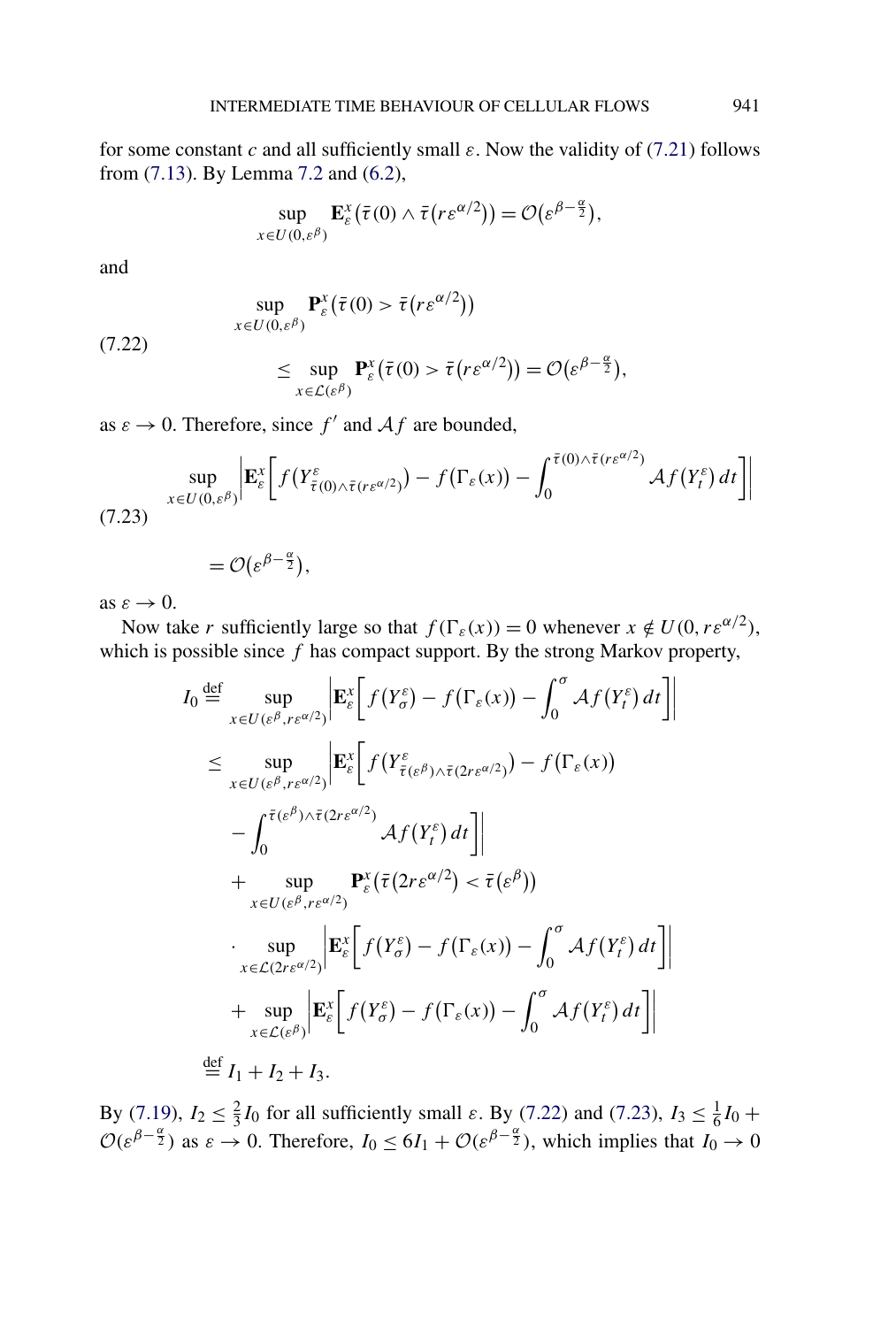due to [\(7.20\)](#page-43-0) used with 2*r* instead of *r*. Finally, [\(6.5\)](#page-30-0) follows by combining this with [\(7.23\)](#page-44-0) and using the strong Markov property.

The proof of [\(6.6\)](#page-30-0) is nearly identical, and we omit it for brevity. For [\(6.7\)](#page-30-0), estimate [\(7.23\)](#page-44-0) is not quite sufficient. Instead, we introduce  $\beta'(\varepsilon)$  to be chosen later, such that  $1/2 > \beta'(\varepsilon) > \beta(\varepsilon)$ , and express the supremum in question as

$$
J = \sup_{x \in \mathcal{L}(\varepsilon^{\beta})} \mathbf{E}_{\varepsilon}^{x} \bigg[ f(Y_{\overline{\tau}(r\varepsilon^{\alpha/2}) \wedge \overline{\tau}(\varepsilon^{\beta'})}) - f(\Gamma_{\varepsilon}(x)) - \int_{0}^{\overline{\tau}(r\varepsilon^{\alpha/2}) \wedge \overline{\tau}(\varepsilon^{\beta'})} A f(Y_{t}^{\varepsilon}) dt \bigg]
$$
  
+ 
$$
\sup_{x \in \mathcal{L}(\varepsilon^{\beta})} \mathbf{E}_{\varepsilon}^{x} \bigg( \mathbf{1}_{\{\overline{\tau}(r\varepsilon^{\alpha/2}) < \overline{\tau}(\varepsilon^{\beta'})\}} \mathbf{E}_{\varepsilon}^{Z(\overline{\tau}(r\varepsilon^{\alpha/2}))}
$$
  
+ 
$$
\bigg[ f(Y_{\sigma}^{\varepsilon}) - f(Y_{0}^{\varepsilon}) - \int_{0}^{\sigma} A f(Y_{t}^{\varepsilon}) dt \bigg] \bigg)
$$
  
+ 
$$
\sup_{x \in \mathcal{L}(\varepsilon^{\beta})} \mathbf{E}_{\varepsilon}^{x} \bigg( \mathbf{1}_{\{\overline{\tau}(r\varepsilon^{\alpha/2}) > \overline{\tau}(\varepsilon^{\beta'})\}} \mathbf{E}_{\varepsilon}^{Z(\overline{\tau}(r\varepsilon^{\alpha/2}))}
$$
  
+ 
$$
\mathbf{E}_{\varepsilon}^{Z(\overline{\tau}(\varepsilon^{\beta'}))} \bigg[ f(Y_{\sigma}^{\varepsilon}) - f(Y_{0}^{\varepsilon}) - \int_{0}^{\sigma} A f(Y_{t}^{\varepsilon}) dt \bigg] \bigg)
$$
  
= 
$$
J_{1} + J_{2} + J_{3}.
$$

Note that [\(7.22\)](#page-44-0) implies that

$$
\sup_{x \in \mathcal{L}(\varepsilon^{\beta})} \mathbf{P}_{\varepsilon}^{x}(\bar{\tau}(r\varepsilon^{\alpha/2}) < \bar{\tau}(\varepsilon^{\beta'})) \leq \sup_{x \in \bar{\mathcal{L}}} \mathbf{P}_{\varepsilon}^{x}(\bar{\tau}(r\varepsilon^{\alpha/2}) < \bar{\tau}(0)) = \mathcal{O}(\varepsilon^{\beta-\alpha/2}).
$$

Together with [\(6.5\)](#page-30-0), this implies  $J_2 = o(\varepsilon^{\beta - \alpha/2})$ . On the other hand, we have as before that

$$
\sup_{x \in \mathcal{L}(\varepsilon^{\beta'})} \mathbf{P}_{\varepsilon}^x(\bar{\tau}(0) > \bar{\tau}(\beta)) = \mathcal{O}(\varepsilon^{\beta'-\beta}),
$$

as  $\varepsilon \to 0$ . Similar to [\(7.23\)](#page-44-0),

$$
\sup_{x \in \mathcal{L}(\varepsilon^{\beta'})}\bigg|\mathbf{E}_{\varepsilon}^{x}\bigg[f(Y_{\bar{\tau}(0)\wedge \bar{\tau}(\beta)}^{\varepsilon})-f(\Gamma_{\varepsilon}(x))-\int_{0}^{\bar{\tau}(0)\wedge \bar{\tau}(\beta)}\mathcal{A}f(Y_{t}^{\varepsilon})dt\bigg]\bigg|=\mathcal{O}(\varepsilon^{\beta'-\frac{\alpha}{2}}),
$$

as  $\varepsilon \to 0$  and, therefore,

$$
|J_3| \leq \sup_{x \in \mathcal{L}(\varepsilon^{\beta'})} \left| \mathbf{E}_{\varepsilon}^x \bigg[ f(Y_{\sigma}^{\varepsilon}) - f(Y_0^{\varepsilon}) - \int_0^{\sigma} \mathcal{A} f(Y_t^{\varepsilon}) dt \bigg] \right| \leq \frac{|J|}{2} + \mathcal{O}(\varepsilon^{\beta'-\frac{\alpha}{2}}).
$$

For [\(6.7\)](#page-30-0), we need  $\varepsilon^{\beta'-\beta} \to 0$ , and this can be achieved by choosing  $\beta'$  appropriately.

Consequently,  $|J| \le 2J_1 + o(\varepsilon^{\beta - \alpha/2})$  and it remains to show that  $|J_1| =$  $o(\varepsilon^{\beta-\alpha/2})$ . This can be proved by first showing that

$$
J_1 = o\Big(\sup_{x \in \mathcal{L}(\varepsilon^\beta)} \mathbf{E}_{\varepsilon}^x \overline{\tau}\big(r\varepsilon^{\alpha/2}\big) \wedge \overline{\tau}\big(\varepsilon^{\beta'}\big)\Big),\,
$$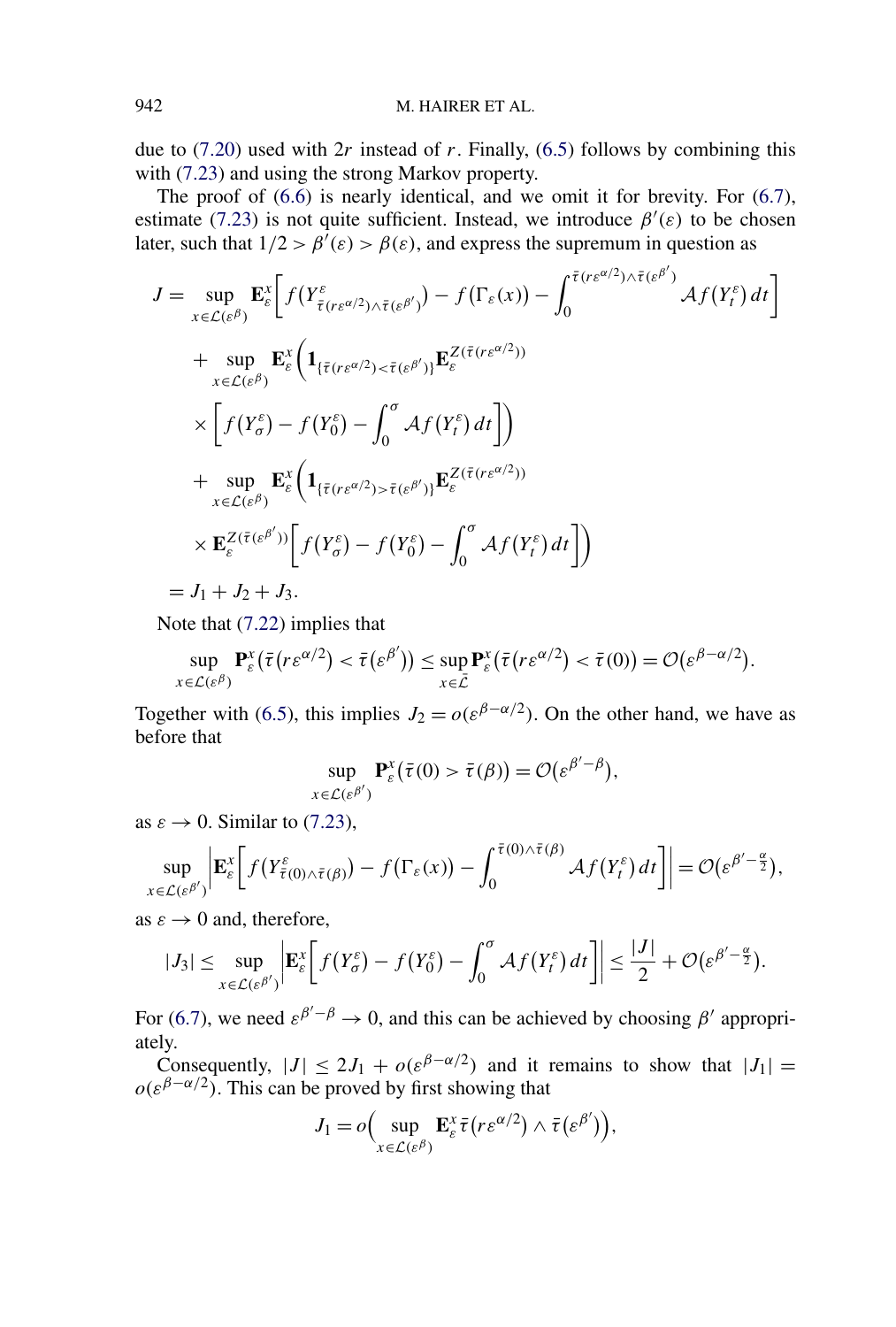<span id="page-46-0"></span>by breaking up the time interval into individual rotations, using [\(7.13\)](#page-39-0) and then applying Lemma  $7.2(a)$  $7.2(a)$ . Since this is only a slight modification of the machinery we used above, we omit the details.

Finally, the left-hand side of [\(6.8\)](#page-30-0) can be written using a Taylor-expansion as

(7.24) 
$$
\varepsilon^{\beta-\alpha/2} \sum_{i=1}^n D_i f(0) \mathbf{P}_{\varepsilon}^{\nu} (Z_{\tau} \in U_i) + o(\varepsilon^{\beta-\alpha/2}) + ||\mathcal{A}f||_{\infty} \mathbf{E}_{\varepsilon}^{\chi} \tau.
$$

Recall, that by (78) in [\[11\]](#page-56-0), there exists a constant  $c > 0$  such that

$$
\mathbf{P}_{\varepsilon}^{\nu}(Z_{\tau} \in U_i) = \mu(\bar{\mathcal{L}} \cap U_i) = c(1 + o(1)) \int_{\partial U_i} |\nabla H| \, dl \xrightarrow{\varepsilon \to 0} cq_i.
$$

Using this, the assumption  $f \in \mathcal{D}$  and the third statement in Lemma [7.2,](#page-34-0) it follows that (7.24) is  $o(\varepsilon^{\beta-\alpha/2})$ , which proves [\(6.8\)](#page-30-0).  $\Box$ 

### APPENDIX A: PROOF OF PROPOSITION [5.1](#page-20-0)

In this appendix, we sketch the proof of our limit theorem regarding the displacement of  $Z_t$  during an upcrossing. The verification of this result is based on an abstract lemma that was proved in [\[20\]](#page-56-0).

Before we state the lemma, we introduce its setup. Let  $M$  be a metric space that can be written as a disjoint union

$$
\mathcal{M} = \mathcal{X} \sqcup C_1 \sqcup \cdots \sqcup C_n,
$$

where the sets  $C_i$  are closed. Assume also that  $\mathcal X$  is a  $\sigma$ -locally compact separable subspace, that is, locally compact that is the union of countably many compact subspaces. Let  $p_{\varepsilon}(x,dy)$ ,  $0 \le \varepsilon \le \varepsilon^0$ , be a family of transition probabilities on M and let  $g \in C_b(\mathcal{M}, \mathbb{R}^2)$ . Later,  $p_\varepsilon(x, dy)$  will come up as transition probabilities of a certain discrete time process associated to  $Z_t$ . We assume that the following properties hold:

1.  $p_0(x, \mathcal{X}) = 1$  for all  $x \in \mathcal{M}$  and  $p_{\varepsilon}(x, \mathcal{X}) = 1$  for all  $x \in \mathcal{M} \setminus \mathcal{X}$ .

2.  $p_0(x, dy)$  is weakly Feller, that is, the map  $x \mapsto \int_{\mathcal{M}} f(y) p_0(x, dy)$  belongs to  $C_b(\mathcal{M})$  if  $f \in C_b(\mathcal{M})$ .

3. (Small escape probability from  $X$ .) There exist bounded continuous functions  $h_1, \ldots, h_n : \mathcal{X} \to \mathbb{R}_+$  such that

$$
\varepsilon^{-\frac{1-\alpha}{2}} p_{\varepsilon}(x, C_i) \to h_i(x),
$$

uniformly over  $x \in K$  for  $K \subseteq \mathcal{X}$  compact, and there exists a constant  $c < \infty$  such that  $\sup_{x \in \mathcal{X}} | \varepsilon^{-\frac{1-\alpha}{2}} p_{\varepsilon}(x, C_i) | \leq c$ . We also have

$$
J(x) \stackrel{\text{def}}{=} h_1(x) + \dots + h_n(x) > 0 \quad \text{for } x \in \mathcal{X}.
$$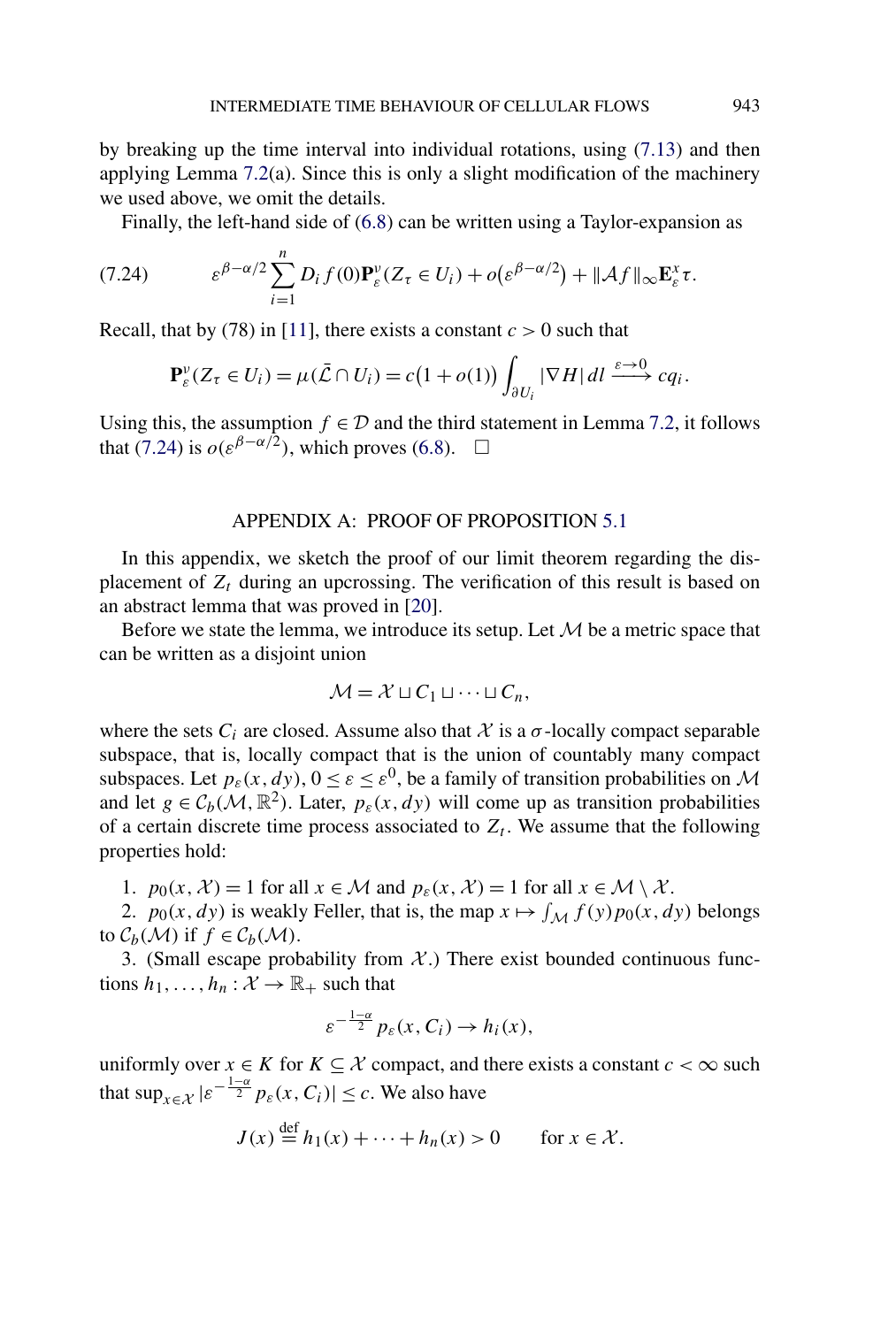<span id="page-47-0"></span>4.  $p_{\varepsilon}(x, dy)$  converges weakly to  $p_0(x, dy)$  as  $\varepsilon \to 0$ , uniformly in  $x \in K$  if  $K \subset \mathcal{X}$  is compact.

5. (Doeblin condition.) The transition functions satisfy a strong Doeblin condition uniformly in  $\varepsilon$ . Namely, there exist a probability measure  $\eta$  on X, a constant  $a > 0$ , and an integer  $m > 0$  such that

$$
p_{\varepsilon}^{m}(x, A) \ge a\eta(A) \qquad \text{for } x \in \mathcal{M}, A \in \mathcal{B}(\mathcal{X}), \varepsilon \in [0, \varepsilon_{0}].
$$

It then follows that for every  $\varepsilon$ , there is a unique invariant measure  $\lambda^{\varepsilon}(dy)$  on M for  $p_{\varepsilon}(x,dy)$ , and the associated Markov chain is uniformly exponentially mixing, that is, there are  $\Lambda > 0$ ,  $c > 0$ , such that

$$
\left| p_{\varepsilon}^{k}(x, A) - \lambda^{\varepsilon}(A) \right| \le c e^{-\Lambda k} \qquad \text{for all } x \in \mathcal{M}, A \in \mathcal{B}(\mathcal{M}), \varepsilon \in [0, \varepsilon_{0}].
$$

6. The function *g* is such that  $\int_M g d\lambda^{\varepsilon} = 0$  for each  $\varepsilon \in [0, \varepsilon_0]$ .

LEMMA A.1 (Lemma 2.4 in [\[20\]](#page-56-0)). *Suppose that Properties* (1)*–*(6) *above are satisfied and let*  $R_k^{x,\varepsilon}$  *be the Markov chain on* M *starting at x*, *with transition function*  $p_{\varepsilon}$ . Let  $\tau = \tau(x, \varepsilon)$  be the first time when the chain reaches the set C =  $C_1 \sqcup \cdots \sqcup C_n$ . Let  $e(R_k^{x,\varepsilon}) = i$  if  $R_k^{x,\varepsilon} \in C_i$ . Then, as  $\varepsilon \to 0$ ,

$$
(\varepsilon^{\frac{1-\alpha}{4}}(g(R_1^{x,\varepsilon})+\cdots+g(R_t^{x,\varepsilon})), e(R_t^{x,\varepsilon}))\to (F_1, F_2)
$$

*in distribution, uniformly in*  $x \in \mathcal{X}$ *, where*  $F_1$  *takes values in*  $\mathbb{R}^2$ *,*  $F_2$  *takes values in*  $\{1,\ldots,n\}$ , and  $F_1$  and  $F_2$  are independent. The random variable  $F_1$  is distributed  $as \ (\xi / \int_{\mathcal{X}} J \, d\lambda^0)^{\frac{1}{2}} N(0, \bar{Q})$ , where  $\xi$  is exponential with parameter one indepen*dent of*  $\tilde{N}(0,\bar{Q})$  *and*  $\tilde{Q}$  *is the matrix such that* 

$$
(g(R_1^{x,0}) + \cdots + g(R_k^{x,0})) / \sqrt{k} \to N(0,\bar{Q})
$$

*in distribution as*  $k \to \infty$ *. The random variable*  $F_2$  *satisfies* 

(A.1) 
$$
p_i = \mathbf{P}(F_2 = i) = \frac{\int_{\mathcal{X}} h_i \, d\lambda^0}{\int_{\mathcal{X}} J \, d\lambda^0}, \qquad i = 1, ..., n.
$$

Let us now show that Lemma A.1 is applicable to a certain Markov chain associated with  $Z_t$ . Our objective is to define this Markov chain and verify that it satisfies Properties (1)–(6). We start by explaining what it means for a process  $Z_t$  to pass a saddle point. Consider "the projection on the separatrix" mapping  $\rho: \mathcal{V}^{\delta,\varepsilon} \to \mathcal{L}$ with

$$
\mathcal{V}^{\delta,\varepsilon} = \{x \in \mathbb{R}^2 : |H(x)| \le \delta \varepsilon^{\alpha/2}\},\
$$

and given by

$$
\rho(x) = \mathcal{L} \cap \overline{\{\Phi_t^x : t \in \mathbb{R}\}}, \qquad \dot{\Phi}_t^x = \nabla H(\Phi_t^x), \qquad \Phi_0^x = x.
$$

For sufficiently small  $\delta$  and  $\varepsilon$ , this  $\rho$  is uniquely defined because the closure of the orbit of the gradient flow  $\Phi_t^x$  does indeed intersect the separatrix  $\mathcal L$  at exactly one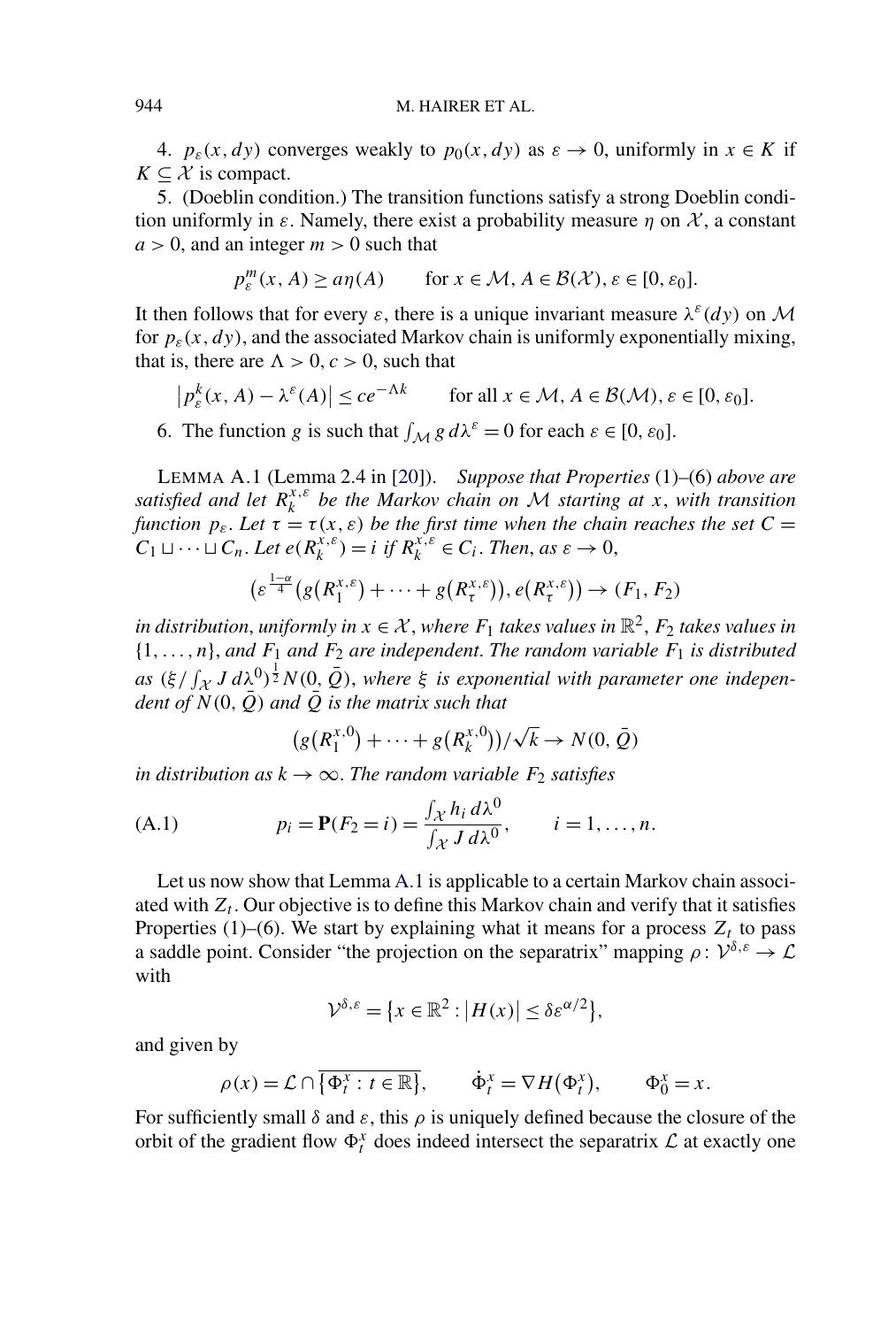point. We will say that *Z* passes a saddle point *Ai* if its trajectory intersects the curves

$$
B(A_i) = \{x \in \mathcal{V}^{\delta,\varepsilon}, \pi(\rho(x)) = A_i\},\
$$

where  $\pi : \mathbb{R}^2 \to \mathcal{T}$  is the quotient map from the plane to the torus. Set  $\gamma_0^{\varepsilon} = \beta_0^{\varepsilon} =$ 0, and then recursively define

$$
\gamma_n^{\varepsilon} = \inf \bigg\{ t \ge \beta_{n-1}^{\varepsilon} : Z_t \in \bigg( \bigcup_{k \ne i} B(A_k) \bigg) \cup \partial \mathcal{V}^{\delta, \varepsilon} \bigg\},
$$
  

$$
\beta_n^{\varepsilon} = \inf \{ t \ge \gamma_n^{\varepsilon} : Z_t \in \mathcal{L} \},
$$

(A.2)

provided that  $\pi(Z(\beta_{n-1}^{\varepsilon})) \in \{A_i\} \cup \bigcup_j E(A_i \to A_j)$ . Here,  $E(A_i \to A_j)$  denotes the heteroclinic connection emanating from the saddle  $A_i$  and ending at  $A_j$ , or the empty set if no such connection exists. It means the stopping time  $\gamma_n^{\varepsilon}$  clocks the first time after  $\beta_{n-1}^{\varepsilon}$  that the process either hits  $\partial V^{\delta,\varepsilon}$ , or goes past a saddle point different from the one behind  $Z(\beta_{n-1}^{\varepsilon})$ . Recall that we assumed that there are no homoclinic orbits and, therefore, the definition of  $\gamma_n^{\varepsilon}$  makes sense.

Define an auxiliary metric space  $\overline{\mathcal{M}} = \mathcal{L} \sqcup \partial \mathcal{V}^{\delta,\varepsilon}$ . Let us define a family of transition functions  $\bar{p}_{\varepsilon}(x,dy)$  on M. For  $x \in \mathcal{L}$ , we define  $\bar{p}_{\varepsilon}(x,dy)$  as the distribution of  $Z_{\bar{\tau}}$  (under  $\mathbf{P}_{\varepsilon}^{\chi}$ ) with the random transition time  $\bar{\tau} = \mu_1^{\varepsilon} \wedge \beta_1^{\varepsilon}$ , where  $\beta_1^{\varepsilon}$ and  $\mu_1^{\varepsilon}$  are defined in (A.2) and [\(5.1\)](#page-20-0), respectively. In other words, it is the measure induced by the process stopped when it either reaches the boundary of  $\mathcal{V}^{\delta,\varepsilon}$ or reaches the separatrix after passing by a saddle point. For  $x \in \partial \mathcal{V}^{\delta,\varepsilon}$ , we define  $\bar{p}_{\varepsilon}(x,dy)$  as the distribution of  $Z_{\bar{\tau}}$  (under  $\mathbf{P}_{\varepsilon}^x$ ) with  $\bar{\tau} = \beta_1^{\varepsilon}$ , that is, the measure induced by the process stopped when it first reaches the separatrix. We write  $\bar{R}^{x,\varepsilon}_k$ for the corresponding Markov chain starting at  $x \in \overline{\mathcal{M}}$ .

Note that  $\overline{\mathcal{M}}$  depends on  $\varepsilon$  since it contains  $\partial \mathcal{V}^{\delta,\varepsilon}$ , and we would like to get rid of this dependence in order to use the abstract setup of Lemma [A.1.](#page-47-0) The projection on the separatrix mapping  $\rho$  (when lifted to the torus T) defines a natural homeomorphism between  $\pi(\partial V^{\delta,\varepsilon}) \cap U_i$  and a circle  $S_i \subset \pi(\mathcal{L})$  with circumference  $\int_{\partial U_i} |\nabla H| d\mathbf{l}$ . We will assume that the circles  $S_i$  and  $S_j$  are disjoint for  $i \neq j$ , and denote this homeomorphism by  $\rho^{\varepsilon}$ .

While we introduced  $\overline{\mathcal{M}}$  as a subset of  $\mathbb{R}^2$ , it is going to be more convenient to keep track of  $\pi(\bar{R}_k^{x,\epsilon})$  and the latest displacement separately. Let *N* be a bounded measurable set in  $\mathbb{R}^2$  such that  $\mathbb{R}^2 = \bigsqcup_{z \in \mathbb{Z}^2} (N + z)$ . For  $x \in \mathbb{R}^2$ , let  $[x] \in \mathbb{Z}^2$  be such that  $x \in N + [x]$ . We can choose  $\overline{N}$  in such a way that [x] is constant on each connected component of  $\pi^{-1}(U_i)$ , that is, *N* consists of a finite number of cells and parts of their boundaries. It is then natural to define a metric space  $M$ independent of *ε* by

$$
\mathcal{M} = (\pi(\mathcal{L}) \sqcup S_1 \sqcup \cdots \sqcup S_n) \times \mathbb{Z}^2 =: \mathcal{M}_1 \times \mathbb{Z}^2,
$$

which is indeed of the above type by setting  $\mathcal{X} = \pi(\mathcal{L}) \times \mathbb{Z}^2$  and  $C_i = S_i \times \mathbb{Z}^2$ . Let  $\varphi : \overline{\mathcal{M}} \to \mathcal{M}$  be given by  $\varphi(x) = (\rho^{\varepsilon}(\pi(x)), [x])$  for  $x \notin \mathcal{L}$ , and  $\varphi(x) =$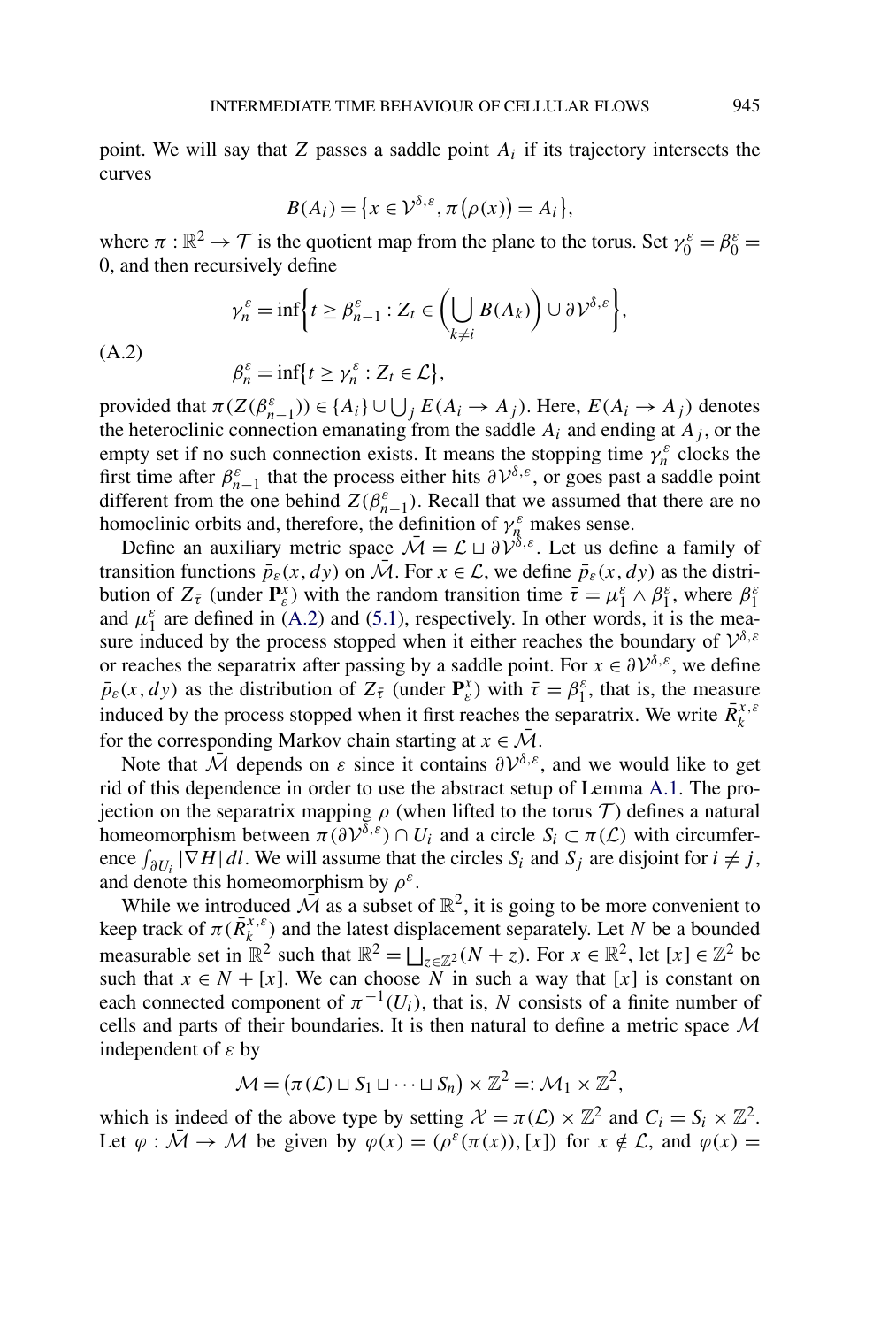$(\pi(x), [x])$  for  $x \in \mathcal{L}$ . We will write  $\varphi_1 : \overline{\mathcal{M}} \to \mathcal{M}_1$  and  $\varphi_2 : \overline{\mathcal{M}} \to \mathbb{Z}^2$  for the first and second components of  $\varphi$ , respectively. This allows us to define transition probabilities  $p_{\varepsilon}$  on M by setting  $p_{\varepsilon}((x_0, k), \cdot)$  to be the law of  $\varphi(Z_{\bar{\tau}})$  under  $\mathbf{P}_{\varepsilon}^{\bar{x}_0}$ with  $\bar{x}_0$  the only element of *N* with  $\pi(\bar{x}_0) = x_0$ . Similar to before, we write  $R_k^{x,\epsilon}$ for the Markov chain starting at  $x \in M$  with transition probabilities  $p_{\varepsilon}$ .

We finally define the function *g* appearing in Property (6) by, for  $x = (q, \xi) \in$ M, setting  $g((q,\xi)) = \xi \in \mathbb{Z}^2$ . This continuous function measures the displacement during the last step if the chain is viewed as a process on  $\mathbb{R}^2$ , where only the integer parts of the initial and end points are counted.

The Markov chain is now defined, and it remains to verify that Properties (1)– (6) are satisfied. Here, we will adopt the approach [\[24\]](#page-57-0). The thrust of [\[24\]](#page-57-0) is the asymptotic analysis of the behaviour of the process  $Z_t$  in an  $\varepsilon$ -neighbourhood of the separatrix. A Markov chain on separatrices, similar to our  $R_k^{\bar{x},\varepsilon}$ , also arises there. In [\[24\]](#page-57-0), the analysis, however, was done in a scaling slightly different from ours. More specifically, in [\[24\]](#page-57-0) the width of the separatrix region is restricted to be of order *ε*<sup>α<sub>1</sub></sup> with some  $α_1$  ∈ (1/4, 1/2), while our width is  $δε<sup>α/2</sup>$ ,  $α > 0$ . It is fairly straightforward to verify that  $\varepsilon^{\alpha_1}$  may be replaced by  $\delta \varepsilon^{\alpha/2}$ , that is, the imposed restriction *α >* 1*/*2 is not needed and can be replaced by *α >* 0. We will, therefore, simply quote here the corresponding statements from [\[24\]](#page-57-0) and explain their modifications necessary to imply our Properties (1)–(6).

Properties (1), (2) and (4). The existence of the limit of the transition functions  $p_{\varepsilon}$  in the sense of Property (4) was justified in [\[24\]](#page-57-0), Lemma 3.1. This limit is denoted by  $p_0$ . An explicit formula for the density of  $p_0$  was also provided in [\[24\]](#page-57-0), equation (9), which implies that Property (2) is satisfied. Observe that the probability of  $\beta_1^{\varepsilon}$  being less than  $\mu_1^{\varepsilon}$  tends to one as  $\varepsilon \to 0$ , uniformly in  $x \in \mathcal{L}$  by  $[24]$ , Eq.  $(26)$ . This implies Property  $(1)$ .

Let us sketch the proof of the Doeblin condition [Property (5)]. It suffices to show that there exists  $E' \subset \mathcal{L}_0$ , a connected segment of the same heteroclinic orbit of *H*, and there are a constant  $c > 0$  and an integer  $m > 0$  such that

(A.3) 
$$
\bar{p}_{\varepsilon}^{m}(x, E') \ge c|E'| \quad \text{for all } x \in \mathcal{T}_0 \cap \bar{\mathcal{M}}, \varepsilon \in [0, \varepsilon_0],
$$

where  $|E'|$  is the arc length of *E'*. Since  $\bar{p}_{\varepsilon}(x, \mathcal{T}_0 \cap \mathcal{L}) = 1$ , if  $x \in \mathcal{T}_0 \cap \partial \mathcal{V}^{\delta, \varepsilon}$ , it suffices to show the last estimate immediately holds for all  $x \in \mathcal{T}_0 \cap \mathcal{L}$ . For  $x \in \mathcal{T}_0 \cap \mathcal{L}$ , we can obtain (A.3) once we show that there is a set  $J \subset \mathbb{R}^2$ , that may depend on  $\varepsilon$ , such that it has the following two properties. First, there is  $m > 0$ such that

$$
\mathbf{P}_{\varepsilon}^{x}(Z_{t} \in J \text{ for some } \gamma_{m}^{\varepsilon} < t < \beta_{m}^{\varepsilon}) > c > 0 \qquad \text{for all } x \in \mathcal{T}_{0} \cap \mathcal{L}.
$$

Second,

$$
\mathbf{P}_{\varepsilon}^{x}(Z_{t} \in E' \text{ for some } t > 0) > c > 0 \quad \text{ for all } x \in J.
$$

We construct *J* as follows. Suppose  $a_2$  and  $a_3$  are the endpoints of  $E'$ , and *a*<sup>1</sup> lies on the same heteroclinic orbit of *H* so that the points are ordered in the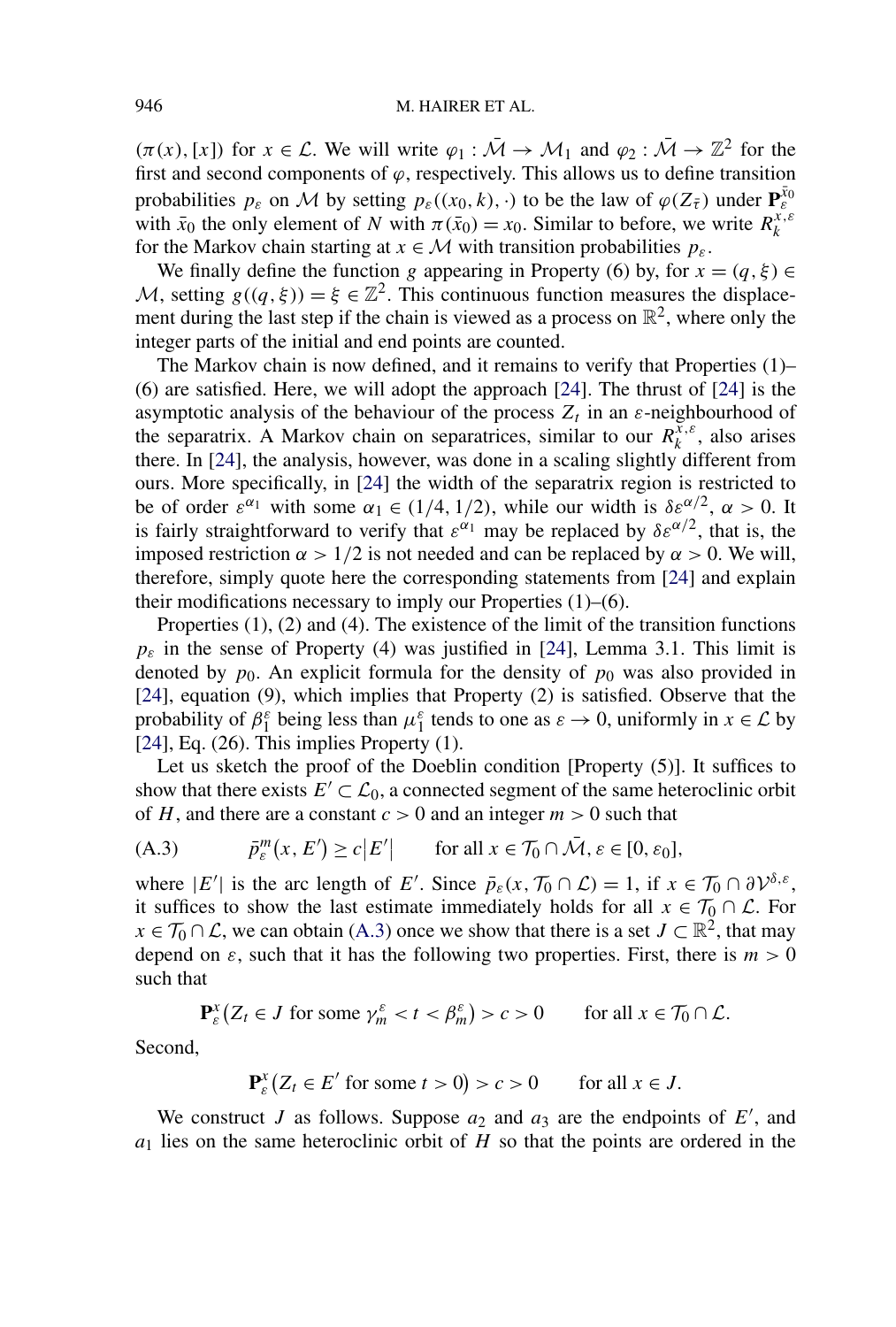<span id="page-50-0"></span>

FIG. 6. *Construction of J* .

direction of the flow *v*, as depicted on Figure 6. Let *J* be a piece of the curve direction of the flow *v*, as depicted on Figure 6. Let *J* be a piece of the curve<br>in  $\mathcal{V}^{\delta,\varepsilon}$ , that is, mapped by *ρ* to *a*<sub>1</sub>: *J* = {*x* ∈  $\mathcal{V}^{\delta,\varepsilon} \cap \pi^{-1}(U_k)$  :  $\sqrt{\varepsilon}$  ≤ |*H*(*x*)| ≤  $2\sqrt{\varepsilon}$ ,  $\rho(x) = a_1$ } for some *k*.

Roughly speaking, the first property means that the process has a positive chance of going to a particular curve at a distance <sup>√</sup>*<sup>ε</sup>* from the separatrix, transversal to the flow lines, prior to passing by *m* saddle points. This is not surprising since the ratio of the parallel advection to the diffusion is of order 1*/ε*. The proof follows along the same lines as the proof of [\[24\]](#page-57-0), Lemma 3.1. Similarly, the second property is true, because if the process *Z* starts on *J*, then it will take  $O(\varepsilon)$  time for the flow  $v$  to carry  $Z$  past the segment  $E'$ , but this is sufficient for diffusion For the how v to carry Z past the segment E, but this is sufficient for diffusion move the distance  $\mathcal{O}(\sqrt{\varepsilon})$ , and to reach the separatrix. The latter argument is the same as the derivation of (63) in [\[11\]](#page-56-0). Thus the Doeblin condition for  $R_k^{x,\varepsilon}$  holds.

With our definition of *g*,

$$
\int_{\mathcal{M}} g(x) d\lambda^{\varepsilon}(x) \biggl( \int_{\mathcal{M}} \mathbf{E} \overline{\tau} d\lambda^{\varepsilon}(x) \biggr)^{-1} = \lim_{t \to \infty} (\mathbf{E} Z_t/t),
$$

where  $\bar{\tau} = \mu_1^{\varepsilon} \wedge \beta_1^{\varepsilon}$  is the random transition time for our Markov chain, and the right-hand side is the effective drift for the original process starting from an arbitrary point *x*. Note that for some  $C(\varepsilon) > 0$ ,

$$
\lim_{t \to \infty} \frac{\mathbf{E}Z_t}{t} = C(\varepsilon) \int_{\mathcal{T}} v(x) \, dx = 0,
$$

which implies Property  $(6)$ .

Small escape probability from  $\mathcal X$  [Property (3)] follows from [\[24\]](#page-57-0), Lemma 4.1 and 4.3. Indeed, the first lemma describes the asymptotics of the distribution of  $H(Z_{\gamma_1^{\varepsilon}})$ , while the second describes the probability of the process starting at *x* to exit the boundary layer before reaching the separatrix, assuming that  $H(x)$  is fixed. The two lemmas, combined with the Markov property of the process, imply Property (3). Moreover, our functions  $h_i(x) = h_i^{\delta}(x)$  depend on  $\delta$  and can be identified as

$$
h_i^{\delta}(x) = \lim_{\varepsilon \to 0} \varepsilon^{-\frac{1-\alpha}{2}} \mathbf{P}(\text{the process starting at } Z_{\gamma_1^{\varepsilon}} \text{ reaches } (A.4)
$$

$$
\partial \mathcal{V}^{\delta,\varepsilon} \cap \pi^{-1}(U_i) \text{ before reaching } \mathcal{L}).
$$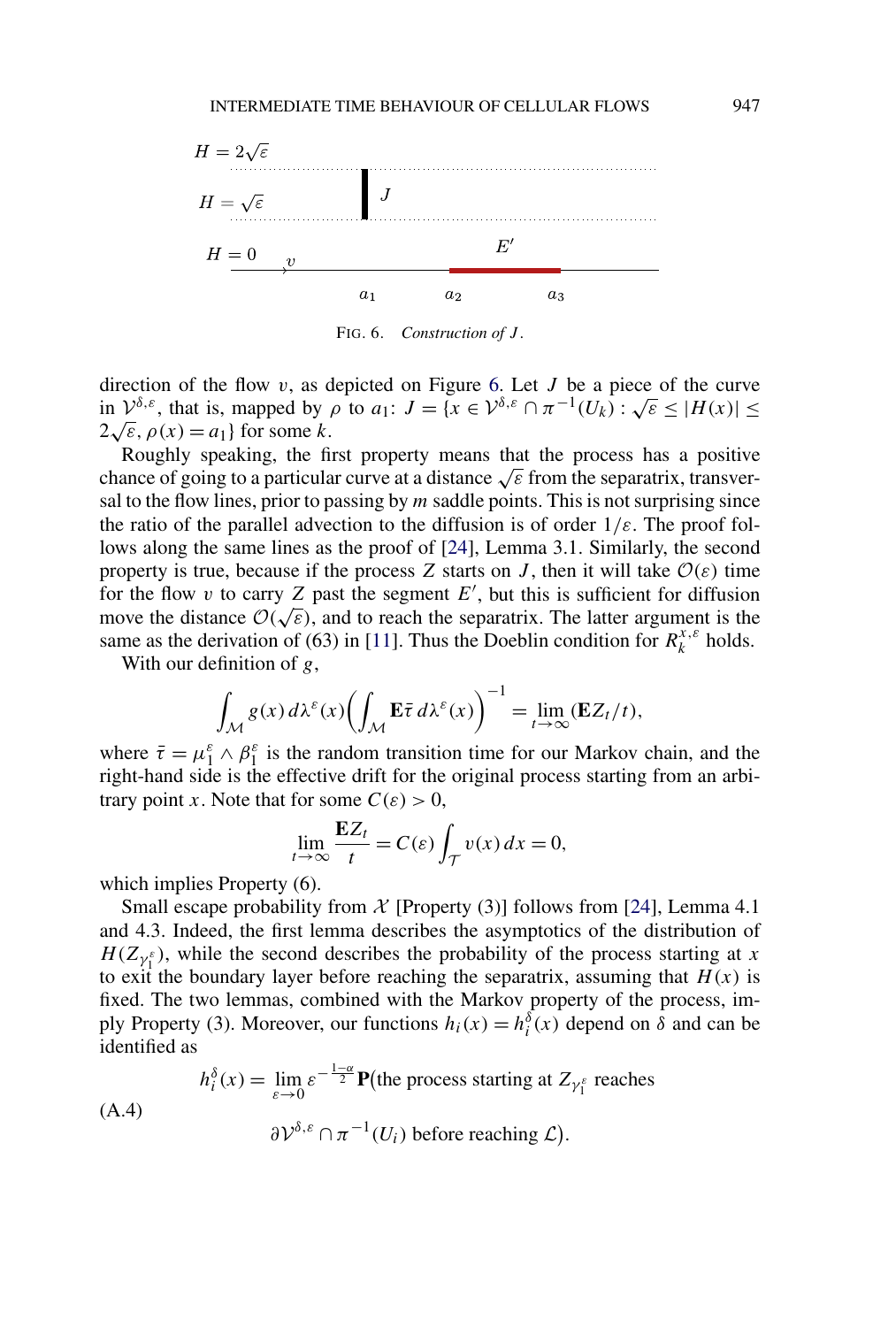PROOF OF PROPOSITION [5.1.](#page-20-0) From [\[24\]](#page-57-0), Lemma 4.1 and Lemma 4.3, it follows that  $h_i^{\delta}(x)$  in [\(A.4\)](#page-50-0) satisfy

$$
\int_X h_i^{\delta}(x) d\lambda^0(x) = \delta^{-1} \bar{p}_i, \qquad i = 1, \dots, n,
$$

for some  $\bar{p}_i > 0$ . Now Lemma [A.1](#page-47-0) implies that covariance matrix *Q* and probabilities  $p_i$  in [\(A.1\)](#page-47-0) must satisfy

$$
Q = \bar{Q}/(\bar{p}_1 + \cdots + \bar{p}_n),
$$
  $p_i = \bar{p}_i/(\bar{p}_1 + \cdots + \bar{p}_n).$ 

The nondegeneracy of *Q* was demonstrated in [\[20\]](#page-56-0) in the case when  $\alpha = 0$ . The proof does not require modifications in the current case.

It is clear that Lemma [A.1](#page-47-0) with  $g$  and  $C_i$  introduced above implies the first statement of Proposition [5.1.](#page-20-0) The second statement of Proposition [5.1](#page-20-0) requires a slight strengthening of the abstract Lemma [A.1](#page-47-0) without major modifications in the proof (see [\[20\]](#page-56-0)).  $\Box$ 

## APPENDIX B: A FORMAL ASYMPTOTIC EXPANSION

We devote this Appendix to a heuristic derivation of the system [\(4.2\)](#page-15-0) through a formal asymptotic expansion. Let  $\delta$  be a small parameter such that

$$
\delta \xrightarrow{\varepsilon \to 0} 0 \quad \text{and} \quad \frac{\varepsilon}{\delta} \xrightarrow{\varepsilon \to 0} 0.
$$

The typical situation arising throughout this paper is for  $\delta = \varepsilon^{1-\alpha}$ . This specific choice, however, is unnecessary for the formal asymptotics presented here.

Define  $\varphi = \varphi^{\varepsilon,\delta}$  by

$$
\varphi(z,t) = \tilde{\theta}\left(z, \frac{t \log(\delta/\varepsilon)}{\delta}\right)
$$

and observe

$$
\frac{1}{\log(\delta/\varepsilon)}\partial_t \varphi = \frac{1}{\delta}v \cdot \nabla \varphi + \frac{\varepsilon}{2\delta} \Delta \varphi.
$$

For notational convenience, we suppress the  $\varepsilon$  and  $\delta$ -dependence of  $\varphi$  and other quantities below. We perform an asymptotic expansion for  $\varphi$  by writing

$$
\varphi(z,t) = \varphi_0(x,z,t) + \gamma \varphi_1(x,z,t) + \mathcal{O}(\gamma^2),
$$

where *z* is the "fast variable",  $\gamma = \delta^{1/4}$  and  $x = \gamma z$ . Using

$$
\nabla = \gamma \nabla_x + \nabla_z \quad \text{and} \quad \Delta = \gamma^2 \Delta_x + 2\gamma \nabla_x \cdot \nabla_z + \Delta_z,
$$

<span id="page-51-0"></span>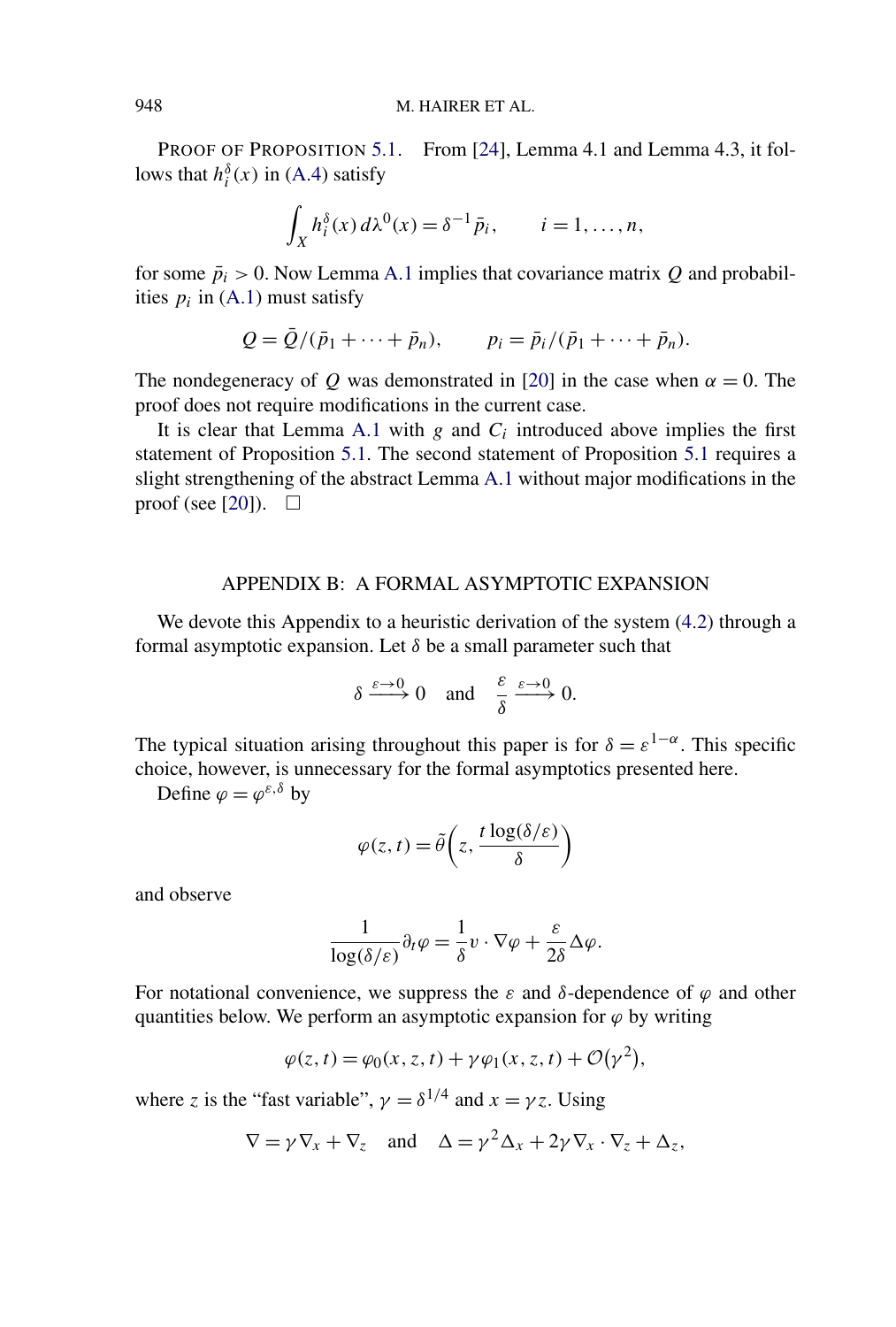<span id="page-52-0"></span>we compute

$$
\frac{1}{\log(\delta/\varepsilon)} \partial_t \varphi = \frac{\gamma}{\delta} v(z) \cdot \nabla_x \varphi_0 + \frac{1}{\delta} v(z) \cdot \nabla_z \varphi_0 + \frac{\varepsilon}{2\delta} \Delta \varphi_0
$$
\n(B.1)\n
$$
+ \gamma \left( \frac{\gamma}{\delta} v(z) \cdot \nabla_x \varphi_1 + \frac{1}{\delta} v(z) \cdot \nabla_z \varphi_1 + \frac{\gamma}{2\delta} \Delta_x \varphi_1 + \frac{\gamma \varepsilon}{2\delta} \Delta_x \varphi_1 + \frac{\gamma \varepsilon}{2\delta} \Delta_z \varphi_1 + \frac{\varepsilon}{2\delta} \Delta_z \varphi_1 \right) + \mathcal{O}(\gamma^2).
$$

Since there is only one term of order  $O(1/\delta)$ , it must vanish. This gives

$$
(B.2) \t v(z) \cdot \nabla_z \varphi_0 = 0,
$$

and hence, the dependence of  $\varphi_0$  on *z* is only through  $\Gamma_{\varepsilon}(z)$ , the projection of *z* onto  $\mathcal{G}$ .<sup>8</sup> In view of our rescaling, we expect

$$
\theta(x, y, t) = \varphi_0(x, z, t) + o(1)
$$
, where  $y \in \mathcal{G}$  and  $y = \Gamma_{\varepsilon}(z)$ .

Consequently, in order to justify [\(4.2\)](#page-15-0), we will formally obtain equations for the function *θ* defined by

$$
\theta(x, y, t) \stackrel{\text{def}}{=} \lim_{\varepsilon \to 0} \varphi_0(x, z, t), \qquad \text{where } y \in \mathcal{G} \text{ and } y = \Gamma_{\varepsilon}(z).
$$

We begin by balancing the  $O(\gamma/\delta)$  terms by choosing  $\varphi_1$  to be the solution of

(B.3) 
$$
\frac{\varepsilon}{2} \Delta_z \varphi_1 + v(z) \cdot \nabla_z \varphi_1 = -v(z) \cdot \nabla_x \varphi_0,
$$

with periodic boundary conditions in *z*. In order to do this, we would need to verify the compatibility condition

$$
\int_U v(z) \cdot \nabla_x \varphi_0 \, dz = 0.
$$

Indeed, let *U* be any connected component of the support of  $\varphi_0$ . Then, for fixed *x* and *t*, equation (B.2) implies that for all  $z \in U$ , we have  $\nabla_x \varphi_0(x, z, t) = F \circ H(z)$ for some function *F*. Consequently,

(B.4) 
$$
\int_{U} v(z) \cdot \nabla_{x} \varphi_{0} dz = \int_{U} v(z) \cdot F(H(z)) dz = \int_{U} \nabla_{z} \times (F \circ H) dz
$$

$$
= \int_{\partial U} F \circ H \cdot dl = 0,
$$

since  $F(H)$  is constant on  $\partial U$ . This ensures that the compatibility condition for (B.3) is satisfied.

<sup>8</sup>Here, analogous to [\(3.2\)](#page-10-0),  $\Gamma_{\varepsilon}(z) = (i, (\delta/\varepsilon)^{1/2} |H(z)|) \in \mathcal{G}$  when  $z \in U_i$ .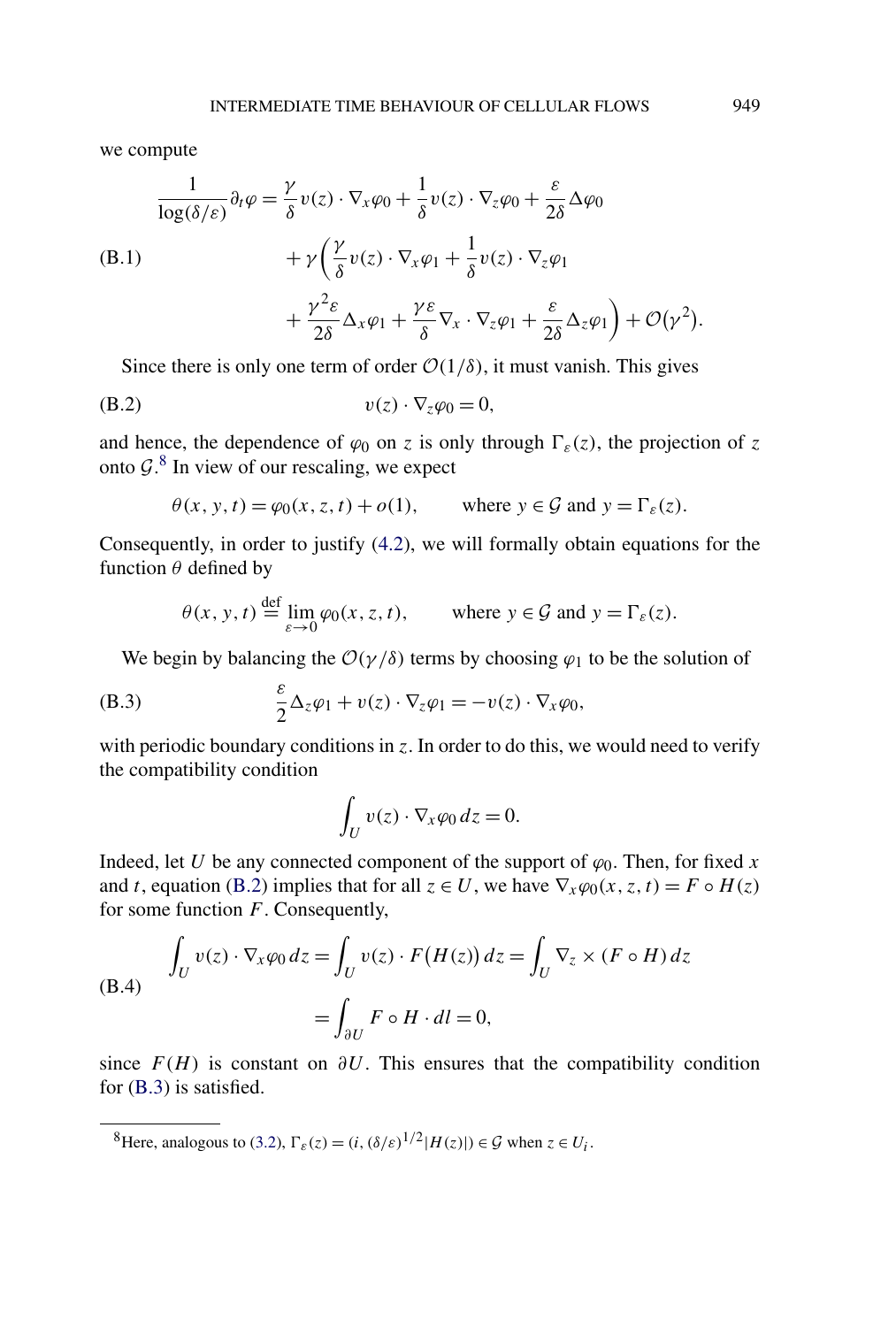In order to express  $\varphi_1$  more conveniently, define the corrector  $\chi = (\chi_1, \chi_2)$  to be the solution of the normalised cell problem:

(B.5) 
$$
\frac{\varepsilon}{2} \Delta_z \chi_i + v(z) \cdot \nabla_z \chi_i = -v_i(z) \left( \frac{\partial_{x_i} \varphi_0}{\langle \partial_{x_i} \varphi_0 \rangle} \right),
$$

with periodic in *z* boundary conditions. Here,  $\langle f \rangle$  denotes the average of *f* with respect to the fast variable *z*. We remark that the "standard corrector", denoted by  $\bar{\chi} = (\bar{\chi}_1, \bar{\chi}_2)$ , is usually chosen to be the solution of the cell problem:

(B.6) 
$$
\frac{\varepsilon}{2} \Delta_z \bar{\chi}_i + v(z) \cdot \nabla_z \bar{\chi}_i = -v_i(z).
$$

Our corrector  $\chi$  has an extra term depending on the fast variable, however, this dependence is only through the projection onto the Reeb graph.

With this notation, observe

$$
\varphi_1 = \chi \cdot \nabla_x \langle \varphi_0 \rangle.
$$

Balancing terms in  $\varphi$  yields

(B.8)  
\n
$$
\frac{1}{\log(\delta/\varepsilon)} \partial_t \varphi_0 = \frac{\varepsilon}{2\delta} \Delta \varphi_0 + \frac{\gamma^2}{\delta} v(z) \cdot \nabla_x \varphi_1 + o(1)
$$
\n
$$
= \frac{\varepsilon}{2\delta} \Delta \varphi_0 + \frac{\gamma^2}{\delta} v(z) \cdot \nabla_x (\chi \cdot \nabla_x \langle \varphi_0 \rangle) + o(1).
$$

We will deduce [\(4.2a\)](#page-15-0) and [\(4.2b\)](#page-15-0) from this by multiplying by an appropriate test function and integrating.

To obtain [\(4.2a\)](#page-15-0), let  $\phi = \phi(z)$  be a test function that is compactly supported in  $\mathbb{R}^2 - \mathcal{L}$ , and only depends on *z* through the projection  $\Gamma_{\varepsilon}(z)$  [i.e.,  $v(z) \cdot \nabla_z \phi = 0$ ]. Multiplying (B.8) by  $\phi$  and integrating gives

(B.9)  
\n
$$
\int_{z \in \mathcal{T}} \left( \frac{\partial_t \varphi_0}{\log(\delta/\varepsilon)} - \frac{\varepsilon}{2\delta} \Delta \varphi_0 \right) \phi \, dz
$$
\n
$$
= \frac{\gamma^2}{\delta} \int_{z \in \mathcal{T}} v(z) \cdot \nabla_x (\chi \cdot \nabla_x \langle \varphi_0 \rangle) \phi(x, z) \, dz.
$$

Note that away from the separatrix the corrector  $\chi$  has oscillations of order  $\varepsilon$  on connected components of level sets of *H* (see, for instance, [\[8,](#page-56-0) [32\]](#page-57-0)). Hence

$$
v(z) \cdot \nabla_z \chi = \mathcal{O}(\varepsilon)
$$
 and  $v(z) \cdot \nabla_z \phi = 0$ .

Consequently [following [\(B.4\)](#page-52-0)], the integral on the right of (B.9) vanishes as  $\varepsilon \rightarrow$ 0. Restricting our attention to  $U_i$ , writing  $(B.9)$  in terms of y and using the co-area

<span id="page-53-0"></span>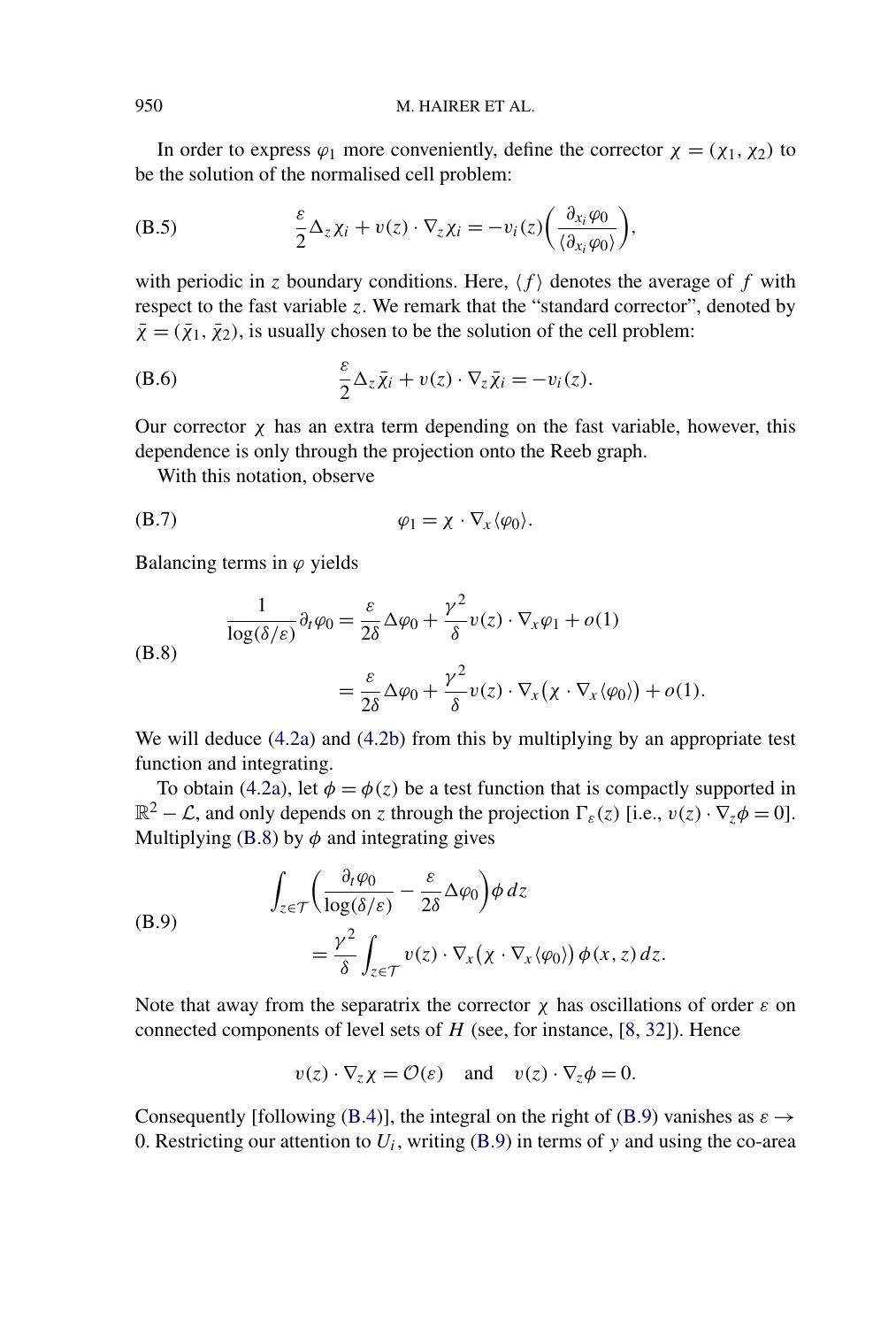<span id="page-54-0"></span>formula gives

$$
0 = \int_{U_i} \left( \frac{\partial_t \varphi_0}{\log(\delta/\varepsilon)} - \frac{\varepsilon}{2\delta} \Delta \varphi_0 \right) \phi \, dz + o(1)
$$
  
\n
$$
= \int_{U_i} \left( \frac{\partial_t \varphi_0}{\log(\delta/\varepsilon)} - \frac{\varepsilon}{2\delta} \Delta_z \varphi_0 \right) \phi \, dz + o(1)
$$
  
\n
$$
= \int_{y_i=0}^{(\frac{\delta}{\varepsilon})^{1/2} \max_{U_i} |H|} \int_{U_i \cap \{|H| = (\frac{\varepsilon}{\delta})^{1/2} y_i\}} \left( \frac{\partial_t \varphi_0}{\log(\delta/\varepsilon) |\nabla H|} - \frac{|\nabla H|}{2} \partial_{y_i}^2 \varphi_0 \right)
$$
  
\n
$$
- \left( \frac{\varepsilon}{\delta} \right)^{1/2} \frac{\Delta H}{2|\nabla H|} \partial_{y_i} \varphi_0 \right) \phi \, dl \, dy_i + o(1)
$$
  
\n
$$
\xrightarrow{\varepsilon \to 0} \int_{y \in I_i} \left( \frac{q_i}{a_i} \partial_t \theta - \frac{q_i}{2} D_i^2 \theta \right) \phi(y) \, dy.
$$

This is exactly the weak form of [\(4.2a\)](#page-15-0).

For the gluing condition [\(4.2b\)](#page-15-0) define the boundary layer  $V_{\varepsilon}$  to be a small neighbourhood of  $\mathcal L$  where the effects of the diffusion and convection balance. Explicitly, set

$$
\mathcal{V}_{\varepsilon} \stackrel{\text{def}}{=} \{ z \in \mathcal{T} : |H(z)| < \sqrt{N \varepsilon} \},
$$

where  $N = N(\varepsilon) \to \infty$  arbitrarily slowly as  $\varepsilon \to 0$ . Note that the volume of the boundary layer satisfies  $|V_{\varepsilon}| = O((N\varepsilon)^{1/2} |\log \varepsilon|)$  asymptotically as  $\varepsilon \to 0$ . Mul-tiplying [\(B.8\)](#page-53-0) by  $(\delta/N\varepsilon)^{1/2}$  and integrating over  $V_{\varepsilon}$  gives

$$
o(1) = \left(\frac{\delta}{N\varepsilon}\right)^{1/2} \int_{\mathcal{V}_{\varepsilon}} \left(\frac{\partial_t \varphi_0}{\log(\delta/\varepsilon)} - \frac{\varepsilon}{2\delta} \Delta \varphi_0 - \frac{\gamma^2}{\delta} v(z) \cdot \nabla_x (\chi \cdot \nabla_x \langle \varphi_0 \rangle)\right) dz
$$
  
= 
$$
- \frac{1}{2} \left(\frac{\varepsilon}{N\delta}\right)^{1/2} \int_{\partial \mathcal{V}_{\varepsilon}} \nabla_z \varphi_0 \cdot \hat{n} dl
$$
  

$$
- \frac{\gamma^2}{\sqrt{N\varepsilon \delta}} \sum_{i,j=1}^2 \left(\int_{\mathcal{V}_{\varepsilon}} v_i \chi_j dz\right) \partial_{x_i} \partial_{x_j} \langle \varphi_0 \rangle + o(1).
$$

This forces

(B.10) 
$$
\left(\frac{\varepsilon}{\delta}\right)^{1/2} \int_{\partial \mathcal{V}_{\varepsilon}} \nabla_z \varphi_0 \cdot \hat{n} \, dl + \frac{\gamma^2}{\sqrt{\delta}} \sum_{i,j=1}^2 \left(\frac{2}{\sqrt{\varepsilon}} \int_{\mathcal{V}_{\varepsilon}} v_i \chi_j \, dz\right) \partial_{x_i} \partial_{x_j} \langle \varphi_0 \rangle = o(1).
$$

Clearly,

$$
\left(\frac{\varepsilon}{\delta}\right)^{1/2} \int_{\partial \mathcal{V}_{\varepsilon}} \nabla_{z} \varphi_{0} \cdot \hat{n} \, dl = \left(\frac{\varepsilon}{\delta}\right)^{1/2} \sum_{i=1}^{M} \int_{\partial \mathcal{V}_{\varepsilon} \cap U_{i}} \nabla_{z} \varphi_{0} \cdot \hat{n} \, dl \xrightarrow{\varepsilon \to 0} \sum_{i=1}^{M} q_{i} D_{i} \theta.
$$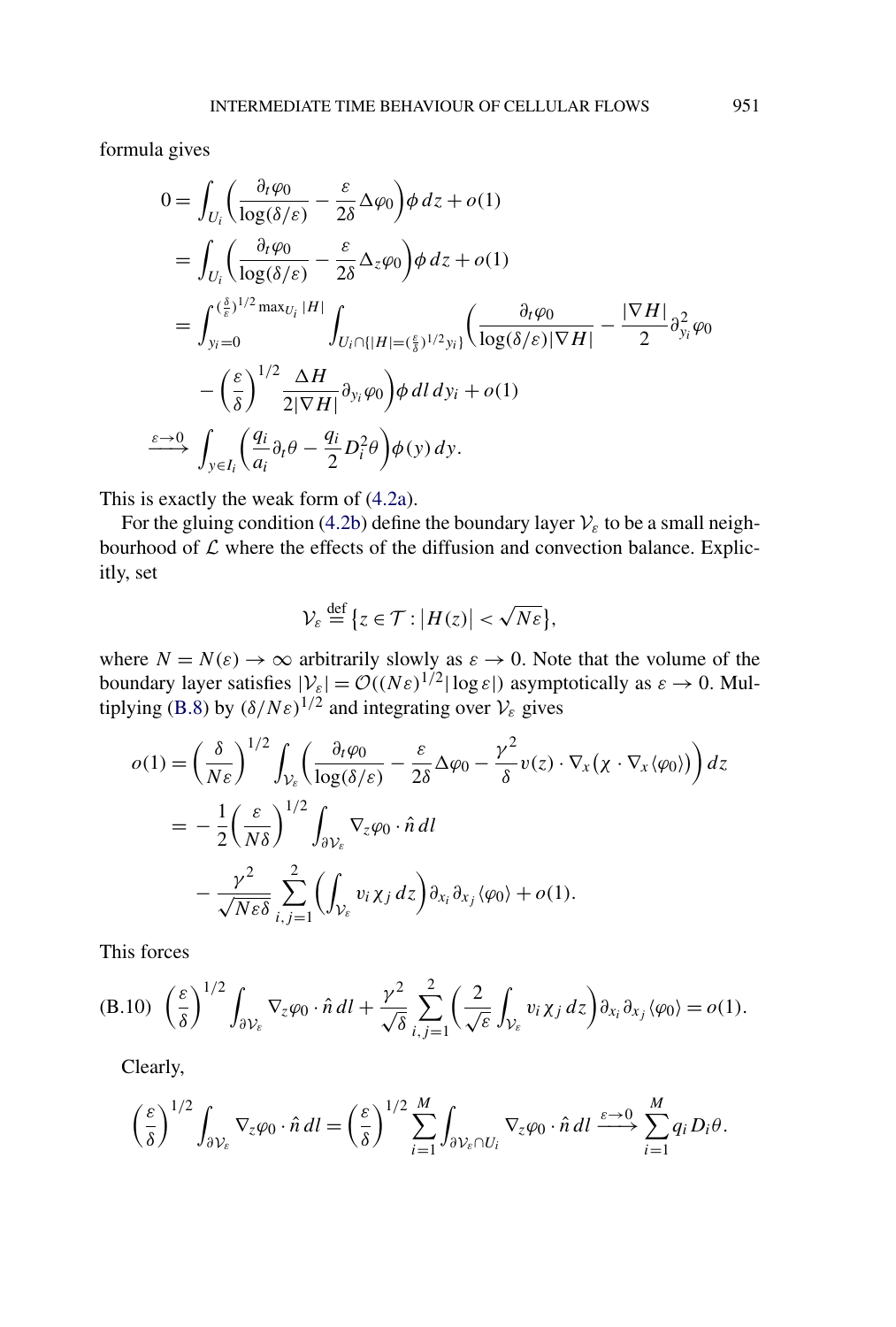<span id="page-55-0"></span>For the second term in [\(B.10\)](#page-54-0), define the  $2 \times 2$  matrix  $Q$  by

(B.11) 
$$
Q_{i,j} = \left(\sum_{k=1}^{M} q_k\right)^{-1} \lim_{\varepsilon \to 0} \frac{1}{\sqrt{\varepsilon}} \int_{\mathcal{V}_{\varepsilon}} (v_i \chi_j + v_j \chi_i) dz.
$$

If we replace  $\chi$  with  $\bar{\chi}$ , then the limit on the right is well studied. Indeed, using [\(B.6\)](#page-53-0) we see

$$
\frac{1}{\sqrt{\varepsilon}} \int_{\mathcal{V}_{\varepsilon}} (v_i \bar{\chi}_j + v_j \bar{\chi}_i) dz
$$
  
=  $\sqrt{\varepsilon} \int_{\mathcal{V}_{\varepsilon}} \nabla \bar{\chi}_i \cdot \nabla \bar{\chi}_j dz - \frac{\sqrt{\varepsilon}}{2} \int_{\partial \mathcal{V}_{\varepsilon}} (\bar{\chi}_i \nabla \bar{\chi}_j + \bar{\chi}_j \nabla \bar{\chi}_i) \cdot \hat{n} dl.$ 

It is well known that  $\nabla \bar{\chi}$  is  $\mathcal{O}(\varepsilon^{-1/2})$  in an  $\sqrt{\varepsilon}$  neighbourhood of the boundary, and  $O(1)$  elsewhere. Consequently, we expect the right-hand side of the above to converge as  $\varepsilon \to 0$  (see, for instance, [\[15\]](#page-56-0)).

In our situation, the extra term  $\partial_{x_i} \varphi_0 / \langle \partial_{x_i} \varphi_0 \rangle$  only depends on the fast variable *z* through its projection  $\Gamma_{\varepsilon}(z)$ . Hence the asymptotic behaviour of  $\chi$  is similar to that of  $\bar{\chi}$ , and consequently the limit in (B.11) should exists. Thus, equation [\(B.10\)](#page-54-0) yields

$$
\sum_{k=1}^{M} q_k D_k^y \theta + \left(\sum_{k=1}^{M} q_k\right) [Q : \nabla_x^2] \varphi_0 = 0,
$$

since  $\gamma^2 = \delta$ . This is exactly [\(4.2b\)](#page-15-0), as desired.

REMARK B.1. Choosing  $\delta = 2\varepsilon$ , the above method also provides an effective equation for  $\tilde{\theta}$  on time scales of order  $1/\varepsilon$ , as considered in [\[20\]](#page-56-0). In this regime, the analogue of equation [\(4.2a\)](#page-15-0) is now on a finite graph (the unscaled Reeb graph of  $H$ ), and the generator  $A$  has nonconstant (singular) coefficients.

REMARK B.2. The two main technical difficulties in turning this formal asymptotic expansion into a rigorous proof are as follows. First, one will have to precisely understand the asymptotic behaviour of the corrector  $\chi$  as  $\varepsilon \to 0$ . In particular, one needs to prove that the limit in (B.11) exists, and develop gradient estimates in a small neighbourhood of the boundary. The standard results (and techniques) used to obtain these estimates (e.g., [\[15\]](#page-56-0)) break down in this situation because the corrector also depends on the slow variable. This is the first technical obstruction to making this formal asymptotic expansion rigorous.

The second obstruction is that the error estimates are now surprisingly nonlinear. This is unexpected, since [\(1.3\)](#page-3-0) is clearly linear. However, one can immediately see from [\(B.5\)](#page-53-0) and [\(B.7\)](#page-53-0) that  $\varphi_1$  depends nonlinearly on  $\varphi_0$ . This also propagates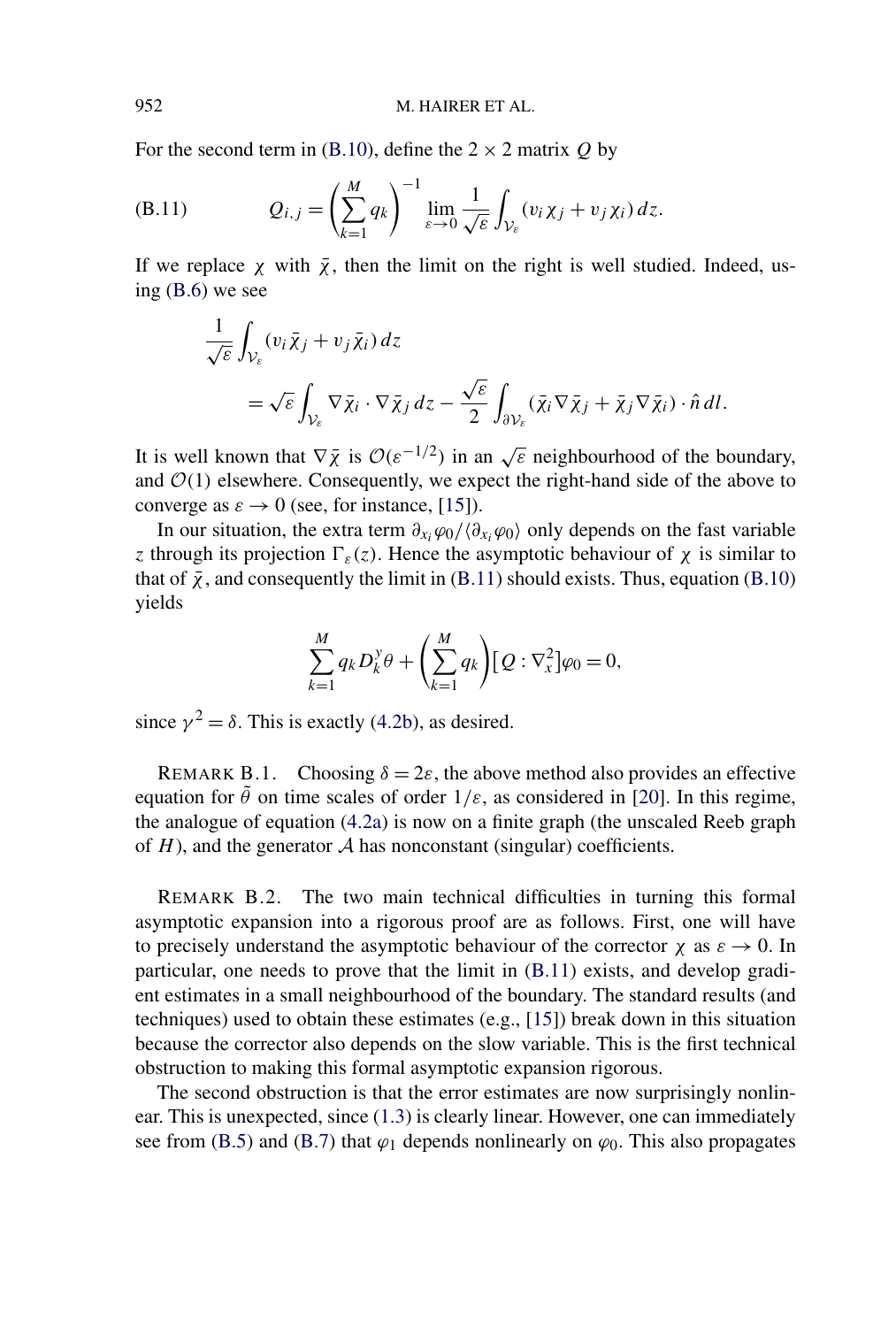<span id="page-56-0"></span>into the higher order terms in the asymptotic expansion, and as a result, the PDE error estimates will now be harder to prove rigorously.

### **REFERENCES**

- [1] ALLEN, M., CAFFARELLI, L. and VASSEUR, A. (2016). A parabolic problem with a fractional time derivative. *Arch*. *Ration*. *Mech*. *Anal*. **221** 603–630. [MR3488533](http://www.ams.org/mathscinet-getitem?mr=3488533)
- [2] ALMADA MONTER, S. A. and BAKHTIN, Y. (2011). Normal forms approach to diffusion near hyperbolic equilibria. *Nonlinearity* **24** 1883–1907. [MR2802310](http://www.ams.org/mathscinet-getitem?mr=2802310)
- [3] BAKHTIN, Y. (2011). Noisy heteroclinic networks. *Probab*. *Theory Related Fields* **150** 1–42. [MR2800902](http://www.ams.org/mathscinet-getitem?mr=2800902)
- [4] BENSOUSSAN, A., LIONS, J.-L. and PAPANICOLAOU, G. (1978). *Asymptotic Analysis for Periodic Structures*. *Studies in Mathematics and Its Applications* **5**. North-Holland, Amsterdam. [MR0503330](http://www.ams.org/mathscinet-getitem?mr=0503330)
- [5] BEN AROUS, G. and ČERNÝ, J. (2007). Scaling limit for trap models on  $\mathbb{Z}^d$ . *Ann. Probab.* **35** 2356–2384. [MR2353391](http://www.ams.org/mathscinet-getitem?mr=2353391)
- [6] BILLINGSLEY, P. (1999). *Convergence of Probability Measures*, 2nd ed. *Wiley Series in Probability and Statistics*: *Probability and Statistics*. Wiley, New York. [MR1700749](http://www.ams.org/mathscinet-getitem?mr=1700749)
- [7] BOUCHAUD, J. P. (1992). Weak ergodicity breaking and aging in disordered systems. *J*. *Phys*. *I France* **2** 1705–1713.
- [8] CHILDRESS, S. (1979). Alpha-effect in flux ropes and sheets. *Phys*. *Earth Planet Inter*. **20** 172–180.
- [9] CHILDRESS, S. and SOWARD, A. M. (1989). Scalar transport and alpha-effect for a family of cat's-eye flows. *J*. *Fluid Mech*. **205** 99–133. [MR1014361](http://www.ams.org/mathscinet-getitem?mr=1014361)
- [10] DIETHELM, K. (2010). *The Analysis of Fractional Differential Equations*: *An Application-Oriented Exposition Using Differential Operators of Caputo Type*. *Lecture Notes in Math*. **2004**. Springer, Berlin. [MR2680847](http://www.ams.org/mathscinet-getitem?mr=2680847)
- [11] DOLGOPYAT, D. and KORALOV, L. (2008). Averaging of Hamiltonian flows with an ergodic component. *Ann*. *Probab*. **36** 1999–2049. [MR2478675](http://www.ams.org/mathscinet-getitem?mr=2478675)
- [12] DOLGOPYAT, D. and KORALOV, L. (2013). Averaging of incompressible flows on twodimensional surfaces. *J*. *Amer*. *Math*. *Soc*. **26** 427–449. [MR3011418](http://www.ams.org/mathscinet-getitem?mr=3011418)
- [13] ETHIER, S. N. and KURTZ, T. G. (1986). *Markov Processes*: *Characterization and Convergence*. Wiley, New York. [MR0838085](http://www.ams.org/mathscinet-getitem?mr=0838085)
- [14] FANNJIANG, A. (2002). Time scales in homogenization of periodic flows with vanishing molecular diffusion. *J*. *Differential Equations* **179** 433–455. [MR1885676](http://www.ams.org/mathscinet-getitem?mr=1885676)
- [15] FANNJIANG, A. and PAPANICOLAOU, G. (1994). Convection enhanced diffusion for periodic flows. *SIAM J*. *Appl*. *Math*. **54** 333–408. [MR1265233](http://www.ams.org/mathscinet-getitem?mr=1265233)
- [16] FREIDLIN, M. and SHEU, S.-J. (2000). Diffusion processes on graphs: Stochastic differential equations, large deviation principle. *Probab*. *Theory Related Fields* **116** 181–220. [MR1743769](http://www.ams.org/mathscinet-getitem?mr=1743769)
- [17] FREĬDLIN, M. I. (1964). The Dirichlet problem for an equation with periodic coefficients depending on a small parameter. *Teor*. *Verojatnost*. *i Primenen*. **9** 133–139. [MR0163062](http://www.ams.org/mathscinet-getitem?mr=0163062)
- [18] FREIDLIN, M. I. and WENTZELL, A. D. (1993). Diffusion processes on graphs and the averaging principle. *Ann*. *Probab*. **21** 2215–2245. [MR1245308](http://www.ams.org/mathscinet-getitem?mr=1245308)
- [19] FREIDLIN, M. I. and WENTZELL, A. D. (2012). *Random Perturbations of Dynamical Systems*, 3rd ed. *Grundlehren der Mathematischen Wissenschaften* [*Fundamental Principles of Mathematical Sciences*] **260**. Springer, Heidelberg. [MR2953753](http://www.ams.org/mathscinet-getitem?mr=2953753)
- [20] HAIRER, M., KORALOV, L. and PAJOR-GYULAI, Z. (2016). From averaging to homogenization in cellular flows—an exact description of the transition. *Ann*. *Inst*. *Henri Poincaré Probab*. *Stat*. **52** 1592–1613. [MR3573288](http://www.ams.org/mathscinet-getitem?mr=3573288)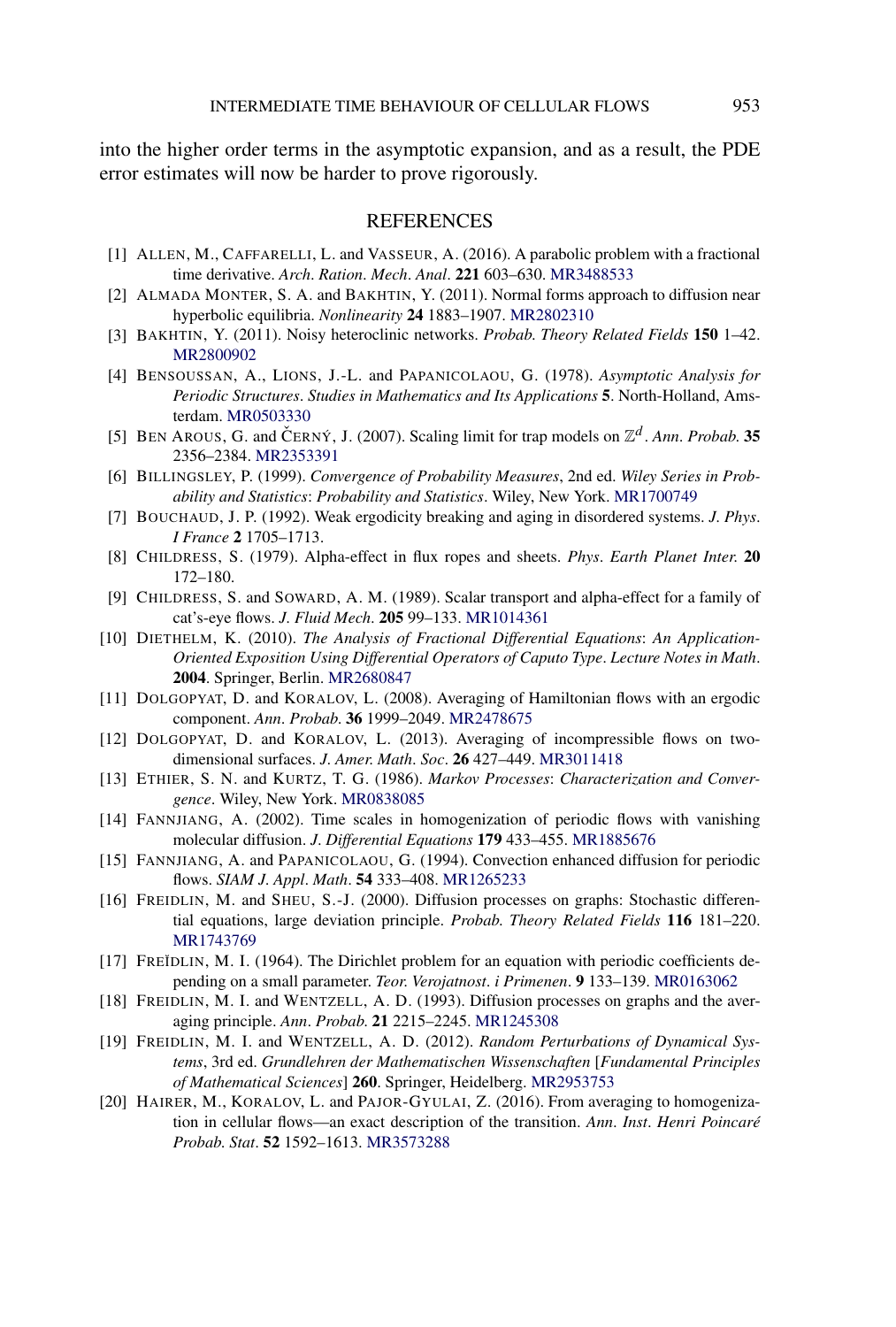- <span id="page-57-0"></span>[21] IYER, G., KOMOROWSKI, T., NOVIKOV, A. and RYZHIK, L. (2014). From homogenization to averaging in cellular flows. *Ann*. *Inst*. *H*. *Poincaré Anal*. *Non Linéaire* **31** 957–983. [MR3258362](http://www.ams.org/mathscinet-getitem?mr=3258362)
- [22] IYER, G. and NOVIKOV, A. (2016). Anomalous diffusion in fast cellular flows at intermediate time scales. *Probab*. *Theory Related Fields* **164** 707–740. [MR3477778](http://www.ams.org/mathscinet-getitem?mr=3477778)
- [23] KIFER, Y. (1981). The exit problem for small random perturbations of dynamical systems with a hyperbolic fixed point. *Israel J*. *Math*. **40** 74–96. [MR0636908](http://www.ams.org/mathscinet-getitem?mr=0636908)
- [24] KORALOV, L. (2004). Random perturbations of 2-dimensional Hamiltonian flows. *Probab*. *Theory Related Fields* **129** 37–62. [MR2052862](http://www.ams.org/mathscinet-getitem?mr=2052862)
- [25] KORALOV, L. B. and SINAI, Y. G. (2007). *Theory of Probability and Random Processes*, 2nd ed. *Universitext*. Springer, Berlin. [MR2343262](http://www.ams.org/mathscinet-getitem?mr=2343262)
- [26] LEJAY, A. (2006). On the constructions of the skew Brownian motion. *Probab*. *Surv*. **3** 413– 466. [MR2280299](http://www.ams.org/mathscinet-getitem?mr=2280299)
- [27] MANDL, P. (1968). *Analytical Treatment of One-Dimensional Markov Processes*. *Die Grundlehren der Mathematischen Wissenschaften*, *Band* 151. Academia Publishing House of the Czechoslovak Academy of Sciences, Prague. [MR0247667](http://www.ams.org/mathscinet-getitem?mr=0247667)
- [28] MEERSCHAERT, M. M. and SCHEFFLER, H.-P. (2004). Limit theorems for continuoustime random walks with infinite mean waiting times. *J*. *Appl*. *Probab*. **41** 623–638. [MR2074812](http://www.ams.org/mathscinet-getitem?mr=2074812)
- [29] MEERSCHAERT, M. M. and SCHEFFLER, H.-P. (2008). Triangular array limits for continuous time random walks. *Stochastic Process*. *Appl*. **118** 1606–1633. [MR2442372](http://www.ams.org/mathscinet-getitem?mr=2442372)
- [30] MEERSCHAERT, M. M. and SIKORSKII, A. (2012). *Stochastic Models for Fractional Calculus*. *De Gruyter Studies in Mathematics* **43**. de Gruyter, Berlin. [MR2884383](http://www.ams.org/mathscinet-getitem?mr=2884383)
- [31] NGUETSENG, G. (1989). A general convergence result for a functional related to the theory of homogenization. *SIAM J*. *Math*. *Anal*. **20** 608–623. [MR0990867](http://www.ams.org/mathscinet-getitem?mr=0990867)
- [32] NOVIKOV, A., PAPANICOLAOU, G. and RYZHIK, L. (2005). Boundary layers for cellular flows at high Péclet numbers. *Comm*. *Pure Appl*. *Math*. **58** 867–922. [MR2142878](http://www.ams.org/mathscinet-getitem?mr=2142878)
- [33] OLLA, S. (1994). Lectures on Homogenization of Diffusion Processes in Random Fields. Publications de l'Ecole Doctorale de l'Ecole Polytechnique.
- [34] PAJOR-GYULAI, ZS. and SALINS, M. (2017). On dynamical systems perturbed by a null-recurrent motion: The general case. *Stochastic Process*. *Appl*. **127** 1960–1997. [MR3646437](http://www.ams.org/mathscinet-getitem?mr=3646437)
- [35] PAVLIOTIS, G. A. and STUART, A. M. (2008). *Multiscale Methods*. *Texts in Applied Mathematics*: *Averaging and Homogenization* **53**. Springer, New York. [MR2382139](http://www.ams.org/mathscinet-getitem?mr=2382139)
- [36] REEB, G. (1946). Sur les points singuliers d'une forme de Pfaff complètement intégrable ou d'une fonction numérique. *C*. *R*. *Math*. *Acad*. *Sci*. *Paris* **222** 847–849. [MR0015613](http://www.ams.org/mathscinet-getitem?mr=0015613)
- [37] REVUZ, D. and YOR, M. (1999). *Continuous Martingales and Brownian Motion*, 3rd ed. *Grundlehren der Mathematischen Wissenschaften* [*Fundamental Principles of Mathematical Sciences*] **293**. Springer, Berlin. [MR1725357](http://www.ams.org/mathscinet-getitem?mr=1725357)
- [38] ROGERS, L. C. G. and WILLIAMS, D. (2000). *Diffusions*, *Markov Processes*, *and Martingales*. *Vol*. 1. Cambridge Univ. Press, Cambridge. [MR1796539](http://www.ams.org/mathscinet-getitem?mr=1796539)
- [39] ROGERS, L. C. G. and WILLIAMS, D. (2000). *Diffusions*, *Markov Processes*, *and Martingales*. *Vol*. 2. *Cambridge Mathematical Library*. Cambridge Univ. Press, Cambridge. [MR1780932](http://www.ams.org/mathscinet-getitem?mr=1780932)
- [40] ROSENBLUTH, M. N., BERK, H. L., DOXAS, I. and HORTON, W. (1987). Effective diffusion in laminar convective flows. *Phys*. *Fluids* **30** 2636–2647.
- [41] YOUNG, W., PUMIR, A. and POMEAU, Y. (1989). Anomalous diffusion of tracer in convection rolls. *Phys*. *Fluids A* **1** 462–469. [MR1021635](http://www.ams.org/mathscinet-getitem?mr=1021635)
- [42] YOUNG, W. R. (1988). Arrested shear dispersion and other models of anomalous diffusion. *J*. *Fluid Mech*. **193** 129–149.